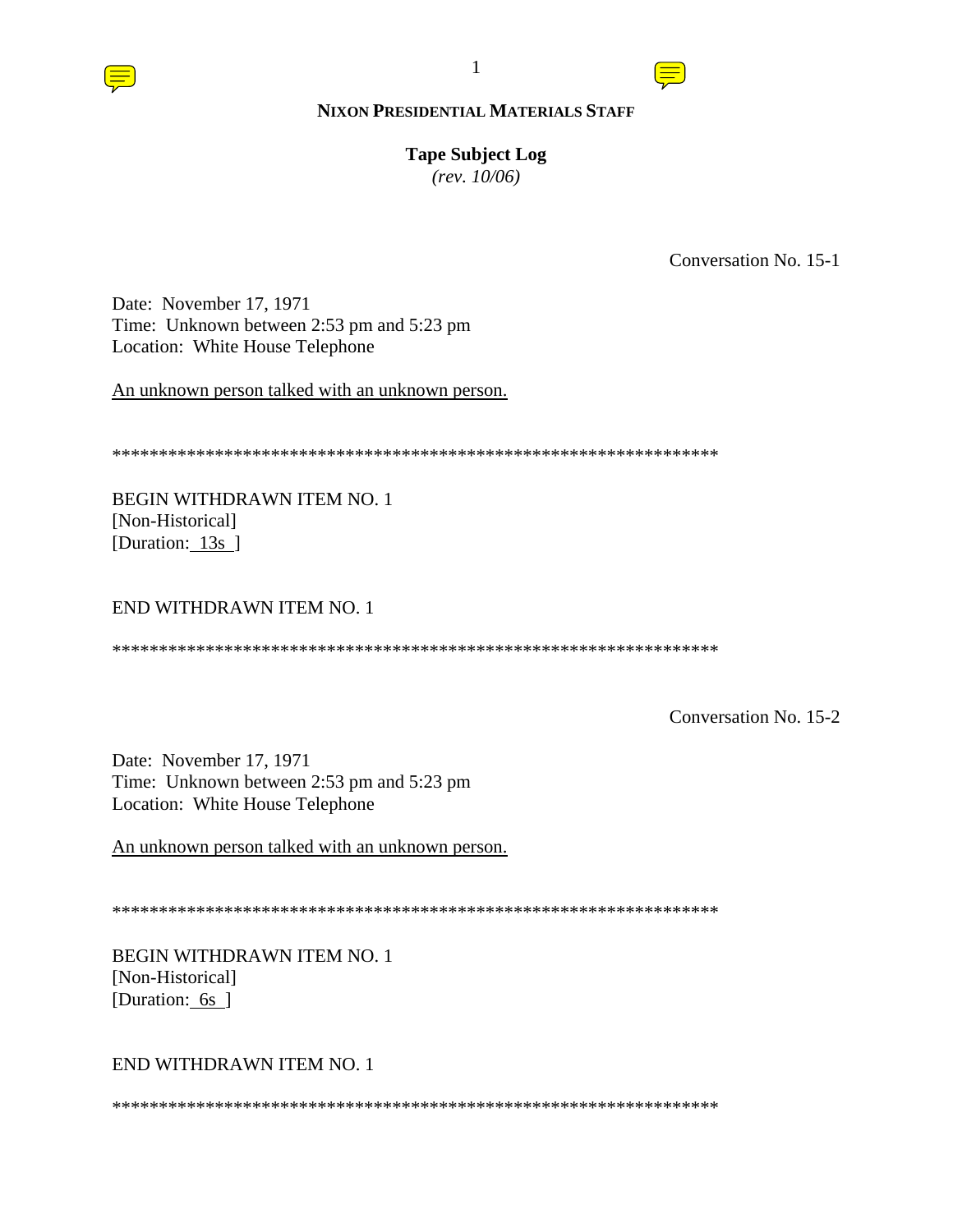#### 2

## **NIXON PRESIDENTIAL MATERIALS STAFF**

#### **Tape Subject Log**

*(rev. 10/06)*

Conversation No. 15-3

Date: November 17, 1971 Time: Unknown between 4:00 pm and 5:23 pm Location: White House Telephone

The President talked with the White House operator.

[See also Conversation No. 293-14]

Request for a call to John D. Ehrlichman

Conversation No. 15-4

Date: November 17, 1971 Time: 5:23 pm - 5:25 pm Location: White House Telephone

The President talked with the White House operator.

John D. Ehrlichman

The President talked with Ehrlichman.

[See also Conversation No. 293-15]

 Welfare reform legislation -Charles H. Percy -Clark MacGregor -Memorandum of understanding -Budget -Welfare reform -Amendment -Ronald W. Reagan -Nelson A. Rockefeller -Revenue-sharing -Reagan -Welfare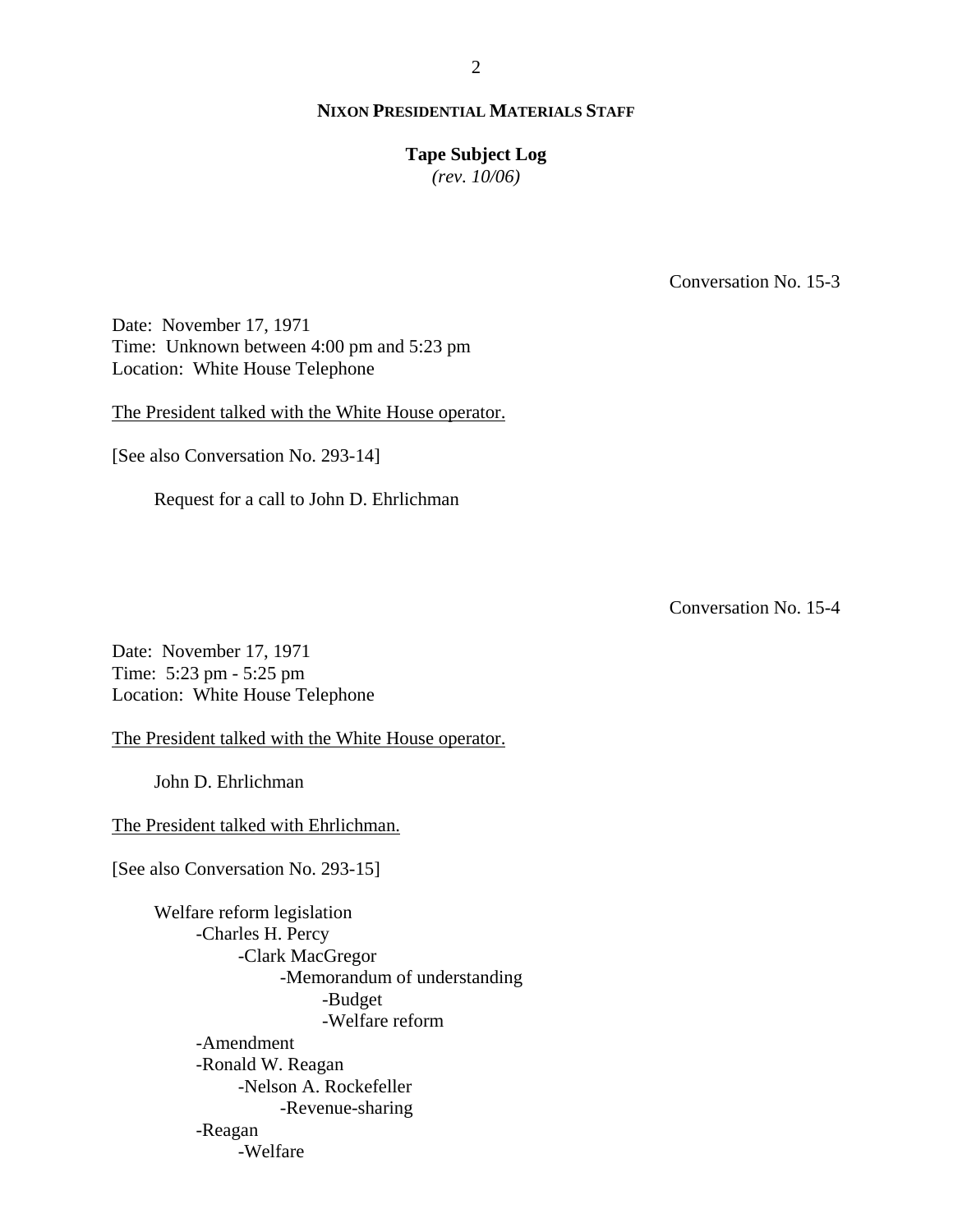#### **Tape Subject Log**

*(rev. 10/06)*

-Percy

 -Richard B. Ogilvie -Government assistance -Welfare costs

Conversation No. 15-5

Date: November 17, 1971 Time: Unknown between 5:44 pm and 7:14 pm Location: White House Telephone

The President talked with the White House operator.

Request for a call to H. R. ("Bob") Haldeman

Conversation No. 15-6

Date: November 17, 1971 Time: 7:14 pm - 7:16 pm Location: White House Telephone

The President talked with H. R. ("Bob") Haldeman.

George Meany -Telephone call -Schedule -Meeting with the President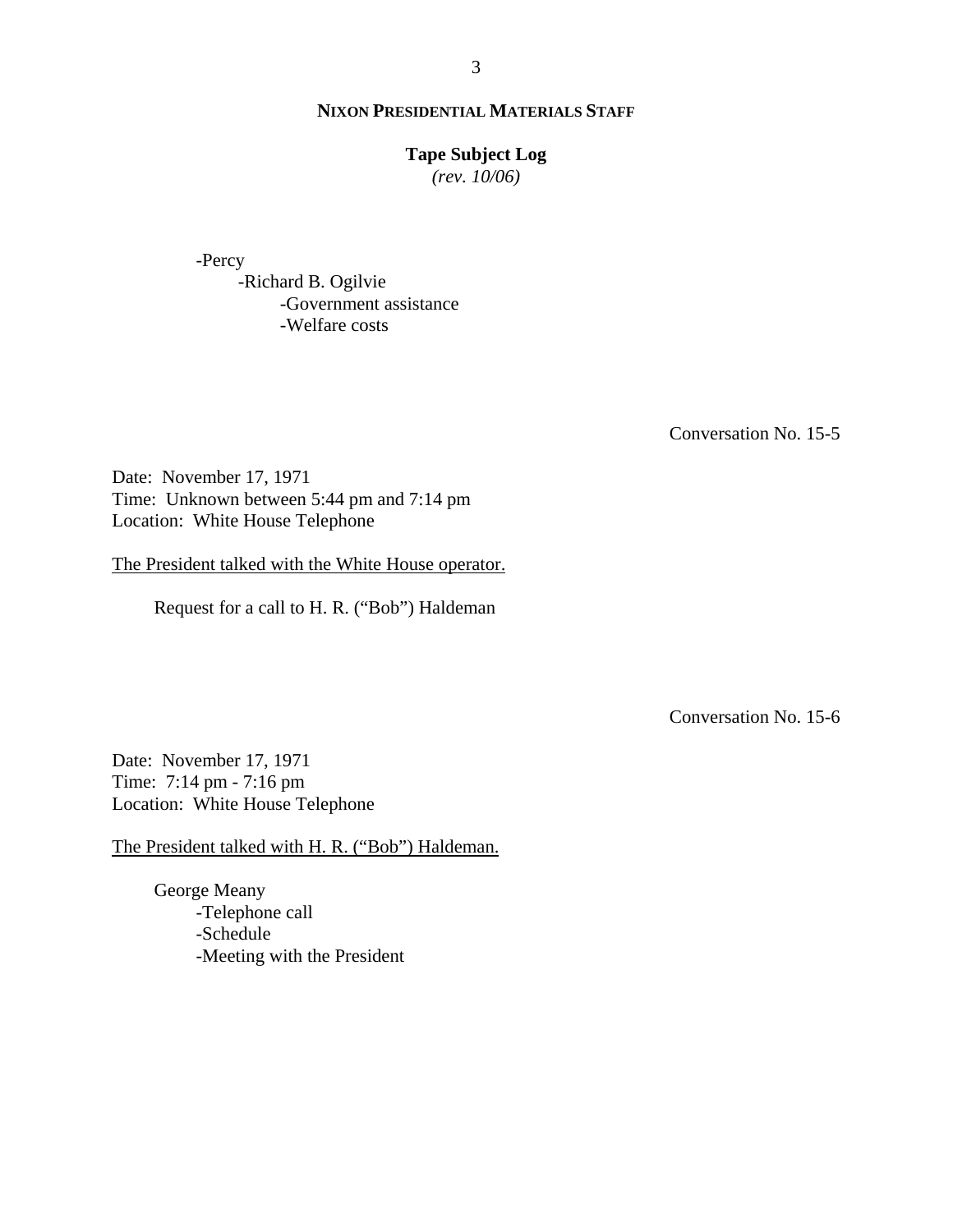#### **Tape Subject Log**

*(rev. 10/06)*

Conversation No. 15-7

Date: November 17, 1971 Time: Unknown between 7:16 pm and 7:17 pm Location: White House Telephone

The President talked with the White House operator.

Call to Charles W. Colson

Conversation No. 15-8

Date: November 17, 1971 Time: 7:17 pm - 7:25 pm Location: White House Telephone

The President talked with the White House operator.

Charles W. Colson

The President talked with Colson.

Public relations -John A. Scali -Edward P. Boland amendment -Michael J. Mansfield amendment -Labor -George H. Mahon and Leslie C. Arends -Call from the President, 11/17 -Ronald L. Ziegler -Mansfield amendment

 American Federation of Labor-Congress of Industrial Organizations [AFL-CIO] convention -George P. Shultz -George Meany -Schedule -The President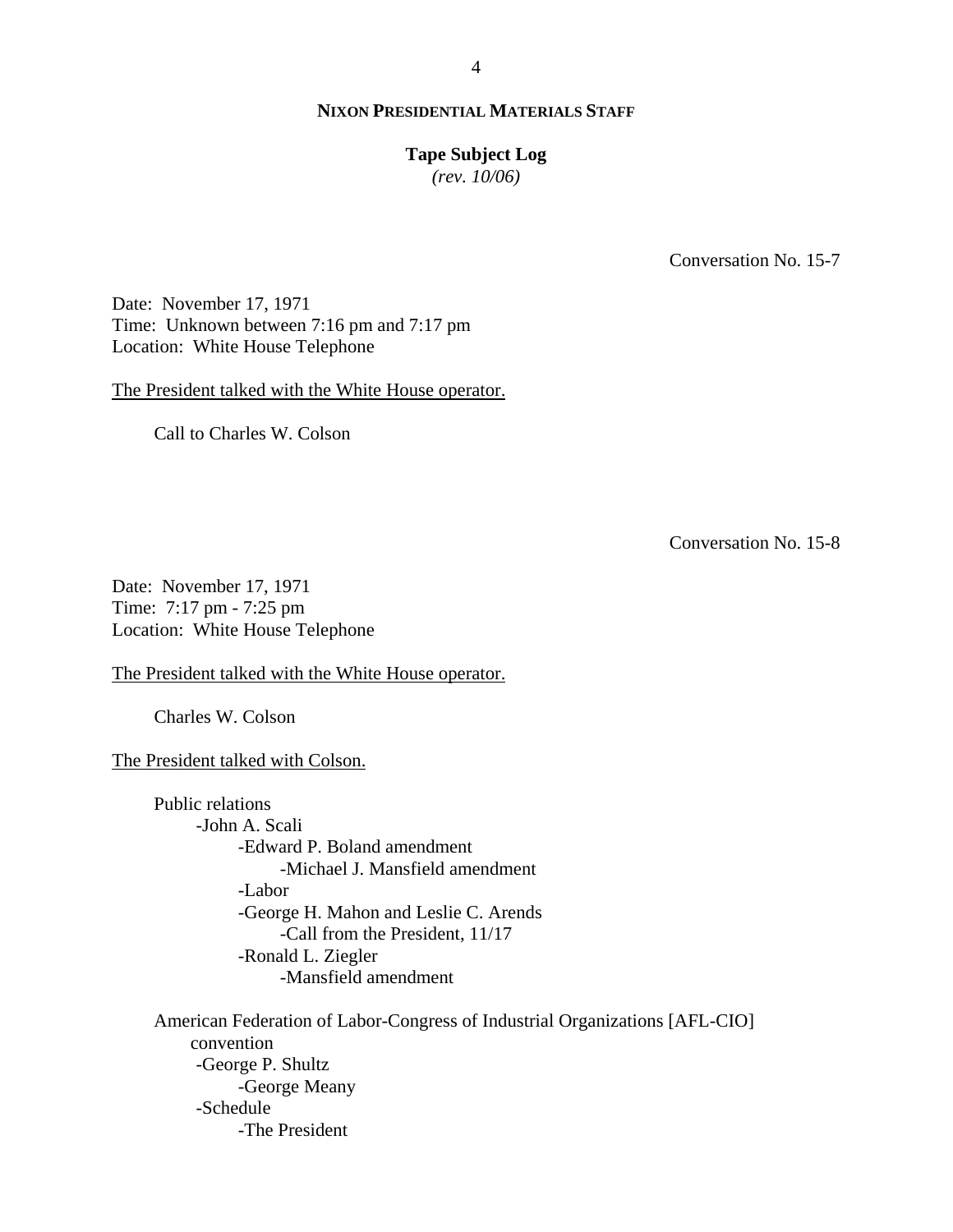## **Tape Subject Log**

*(rev. 10/06)*

Conv. No. 15-8 (cont.)

#### Polls

 -George H. Gallup -Louis P.Harris -Schedule of release -Figures -Use by White House -Gallup -Harris -Estimate of Gallup poll -Views on economy

# Shultz

-Gross National Product [GNP] -Conversation with the President -Economic statistics -Errors

Commerce Department -Statisticians -Retail sales -August -Harold C. Passer -Census Bureau -Jews

Bureau of Labor Statistics [BLS] -Herbert G. Stein -Alan Greenspan

# Polls

-Harris compared to Gallup -Harris's conversation with Colson -Effect of issues -Economy -Vietnam troop announcement -Handling -Edward M. Kennedy -Boland amendment -House debate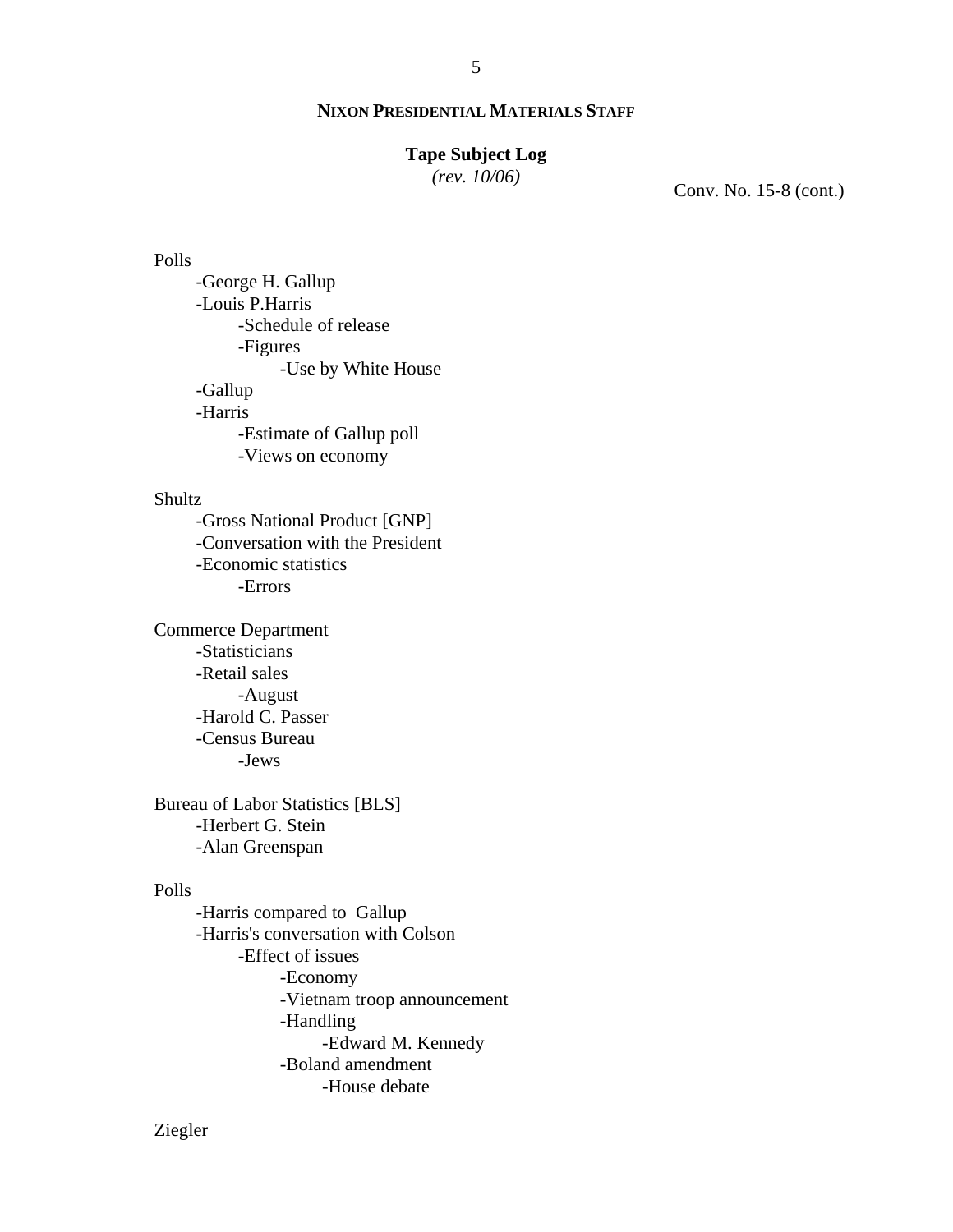#### 6

## **NIXON PRESIDENTIAL MATERIALS STAFF**

## **Tape Subject Log**

*(rev. 10/06)*

Conv. No. 15-8 (cont.)

-Preparation of message -Scali -Boland Amendment -Mansfield Amendment

Meany

-Call from Shultz

Conversation No. 15-9

Date: November 17, 1971 Time: 8:05 pm - 8:07 pm Location: White House Telephone

The President talked with the White House operator.

H. R. ("Bob") Haldeman

Haldeman talked with the President.

George Meany -Attempts to reach

The President's schedule -Trip to Florida -Airplane

#### Meany

-[Joseph] Lane Kirkland and Willie J. Usery

The President's schedule -Trip to Florida -Airplane

Conversation No. 15-10

Date: November 17, 1971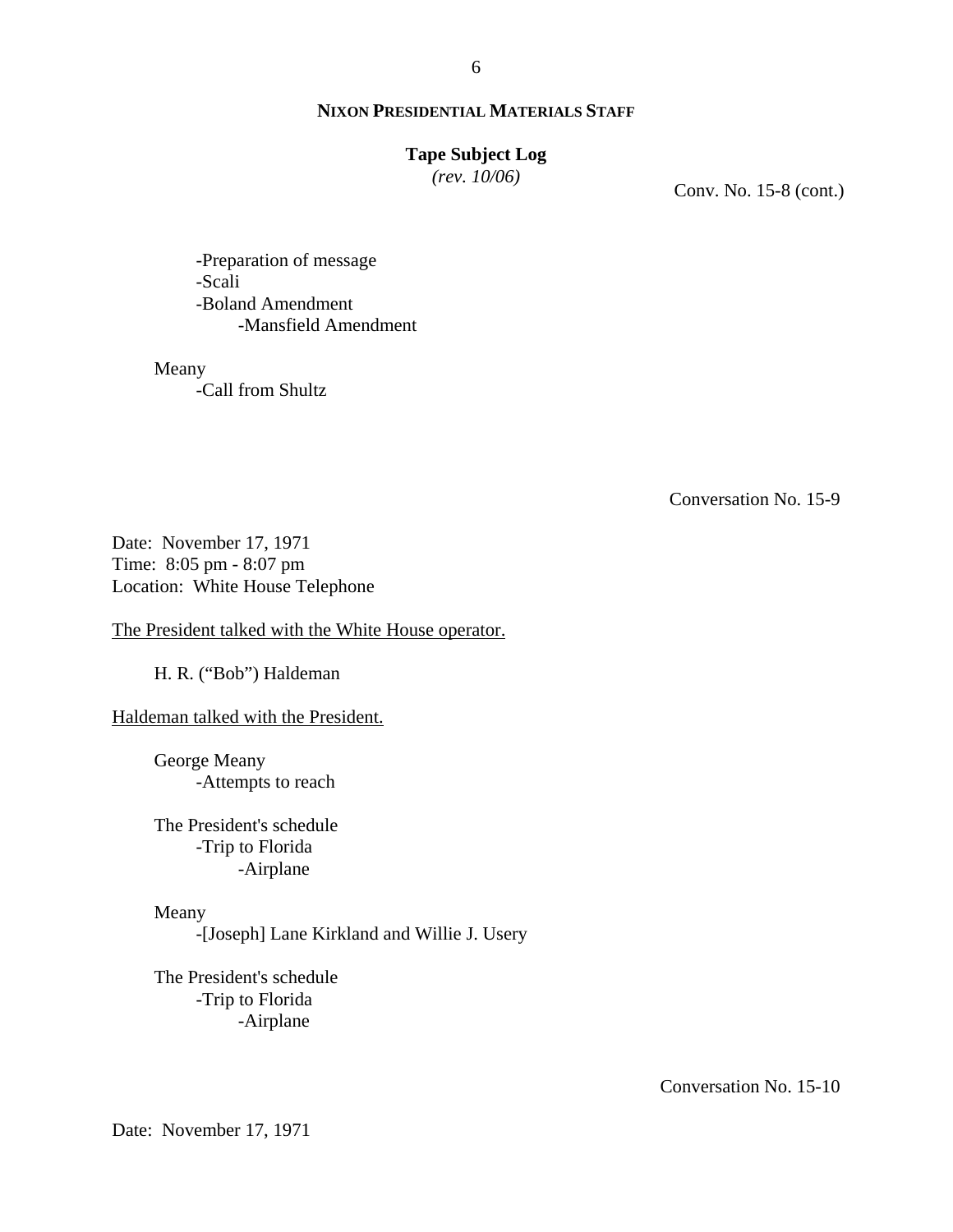## **Tape Subject Log**

*(rev. 10/06)*

Time: 8:10 pm Location: White House Telephone

The President talked with the White House operator.

Request for a call to Charles W. Colson

Conversation No. 15-11

Date: November 17, 1971 Time: Unknown between 8:10 pm and 8:21 pm Location: White House Telephone

The White House operator talked with the President.

The President's call to Charles W. Colson -Colson's location -Return call

Conversation No. 15-12

Date: November 17, 1971 Time: 8:21 pm - 8:24 pm Location: White House Telephone

The President talked with the White House operator.

Charles W. Colson

The President talked with Colson.

George Meany -Attempts to reach -Invitation to the President to attend American Federation of Labor-Congress of Industrial Organizations [AFL-CIO] convention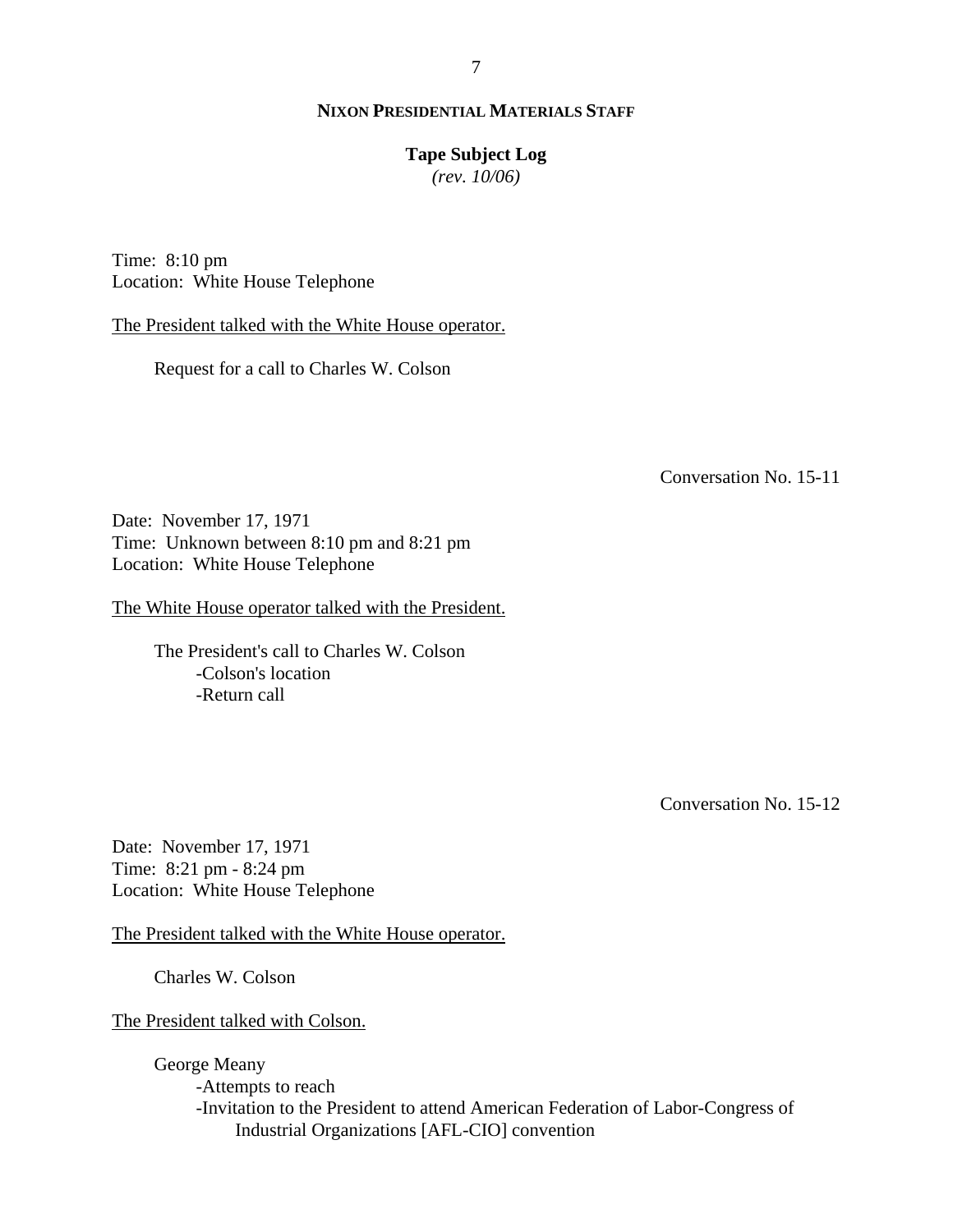#### **Tape Subject Log**

*(rev. 10/06)*

-Schedule -George P. Shultz -Willie J. Usery

Louis P. Harris poll -Vietnam troop announcement -Dates of poll -Commercial poll

Conversation No. 15-13

Date: November 17, 1971 Time: 8:41 pm - 8:46 pm Location: White House Telephone

The President talked with the White House operator.

H. R. ("Bob") Haldeman

Haldeman talked with the President.

George Meany

 American Federation of Labor-Congress of Industrial Organizations [AFL-CIO] convention -Schedule -George P. Shultz and Charles W. Colson -The President's schedule -James D. Hodgson -Pay Board -Executive Committee action -Possible cancellation of the President's appearance -Hodgson -Colson's view

The President's schedule -Meany -John B. Connally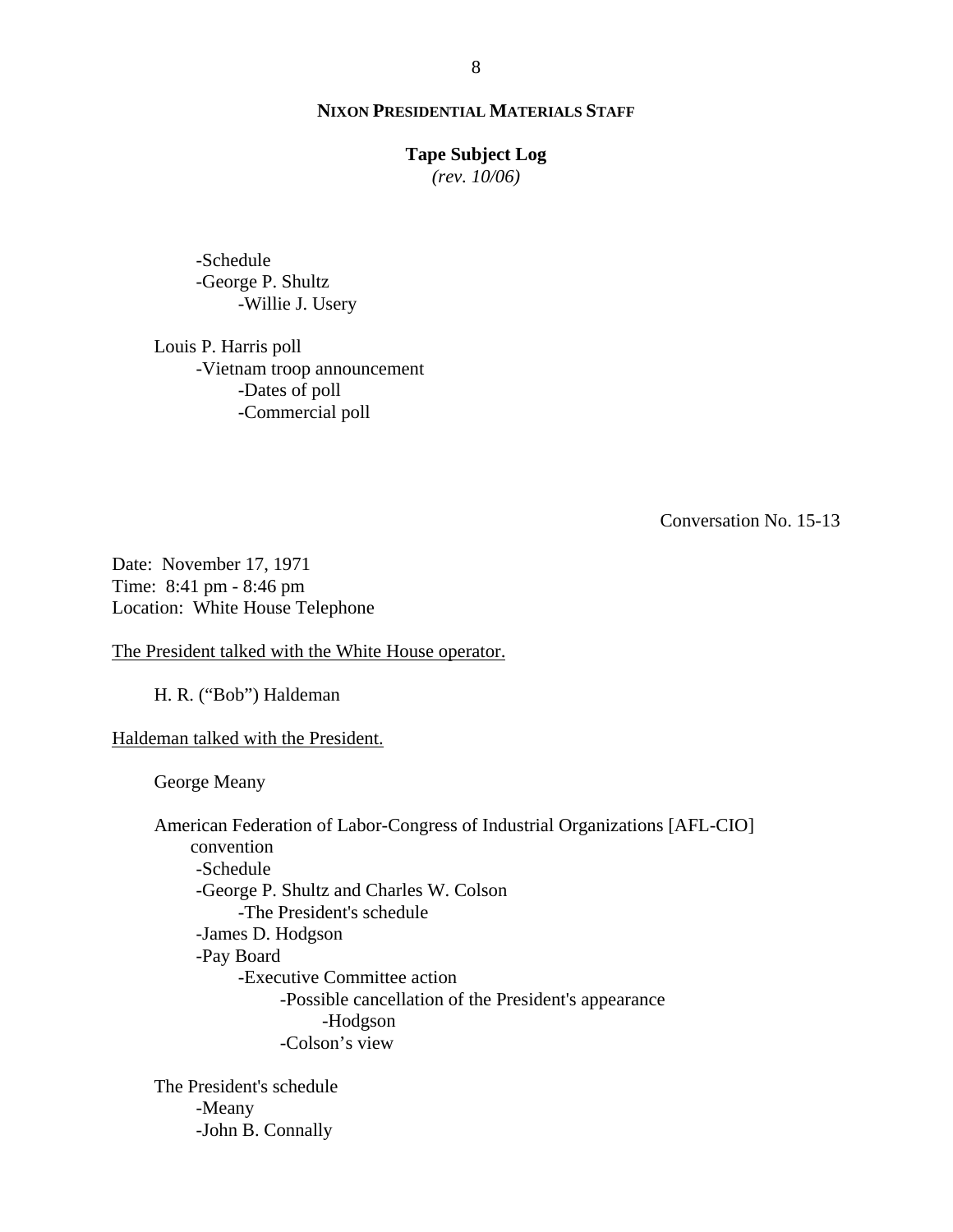**Tape Subject Log**

*(rev. 10/06)*

Conversation No. 15-14

Date: November 17, 1971 Time: Unknown between 8:46 pm and 9:00 pm Location: White House Telephone

The President talked with the White House operator.

Request for a call to Charles G. ("Bebe") Rebozo

Conversation No. 15-15

Date: November 17, 1971 Time: 9:00 pm - 9:02 pm Location: White House Telephone

The President talked with the White House operator.

Charles G. ("Bebe") Rebozo

The President talked with Rebozo.

\*\*\*\*\*\*\*\*\*\*\*\*\*\*\*\*\*\*\*\*\*\*\*\*\*\*\*\*\*\*\*\*\*\*\*\*\*\*\*\*\*\*\*\*\*\*\*\*\*\*\*\*\*\*\*\*\*\*\*\*\*\*\*\*\*

BEGIN WITHDRAWN ITEM NO. 1 [Personal Returnable] [Duration: 2m 1s]

#### END WITHDRAWN ITEM NO. 1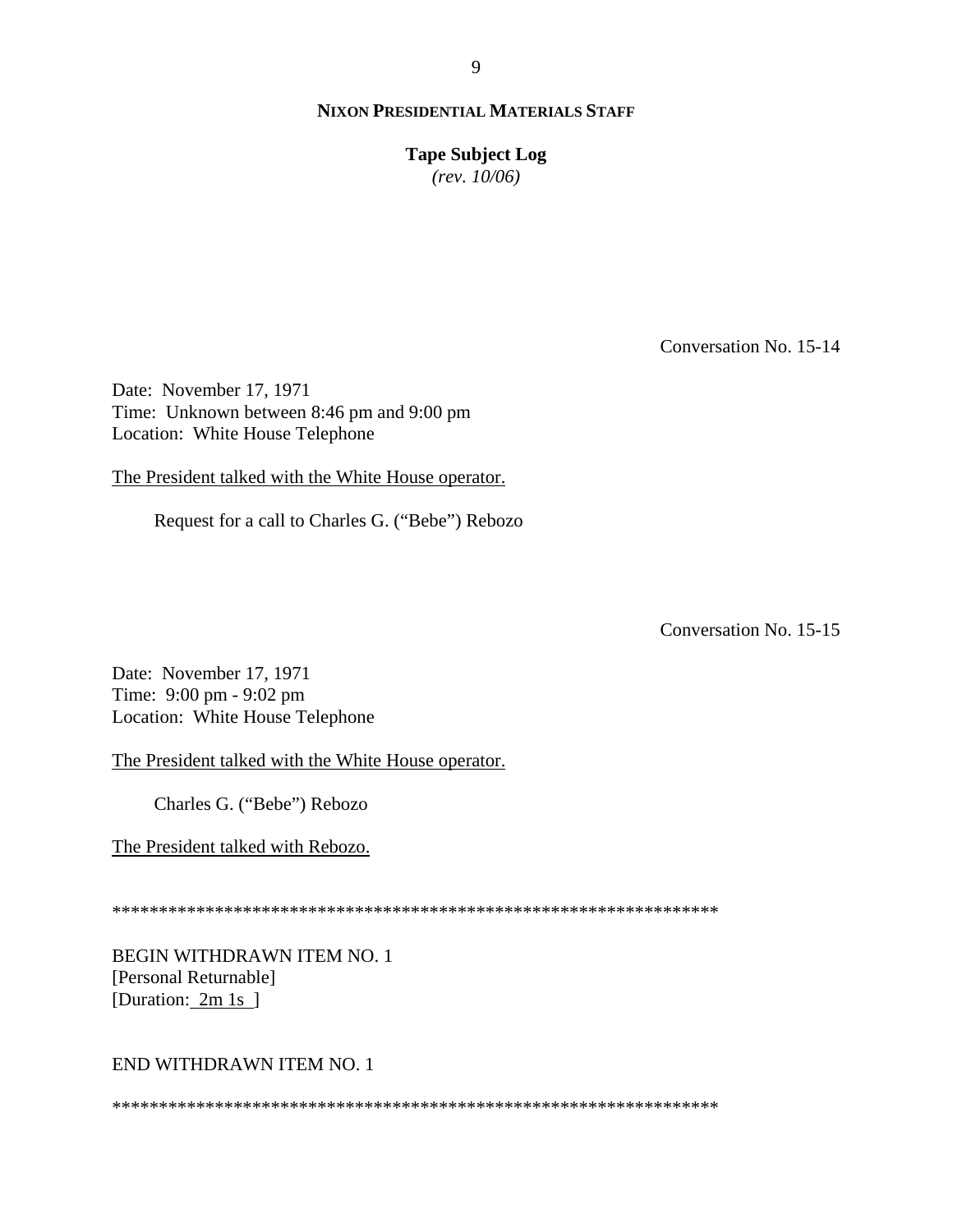**Tape Subject Log** *(rev. 10/06)*

Conversation No. 15-16

Date: November 17, 1971 Time: 9:04 pm - 9:05 pm Location: White House Telephone

The President talked with Julie Nixon Eisenhower.

\*\*\*\*\*\*\*\*\*\*\*\*\*\*\*\*\*\*\*\*\*\*\*\*\*\*\*\*\*\*\*\*\*\*\*\*\*\*\*\*\*\*\*\*\*\*\*\*\*\*\*\*\*\*\*\*\*\*\*\*\*\*\*\*\*

BEGIN WITHDRAWN ITEM NO. 1 [Personal Returnable] [Duration: 1m 45s]

END WITHDRAWN ITEM NO. 1

\*\*\*\*\*\*\*\*\*\*\*\*\*\*\*\*\*\*\*\*\*\*\*\*\*\*\*\*\*\*\*\*\*\*\*\*\*\*\*\*\*\*\*\*\*\*\*\*\*\*\*\*\*\*\*\*\*\*\*\*\*\*\*\*\*

Conversation No. 15-17

Date: November 18, 1971 Time: Unknown between 7:49 am and 8:01 am Location: White House Telephone

The President talked with the White House operator.

[See also Conversation No. 621-4]

Request for a call to Henry A. Kissinger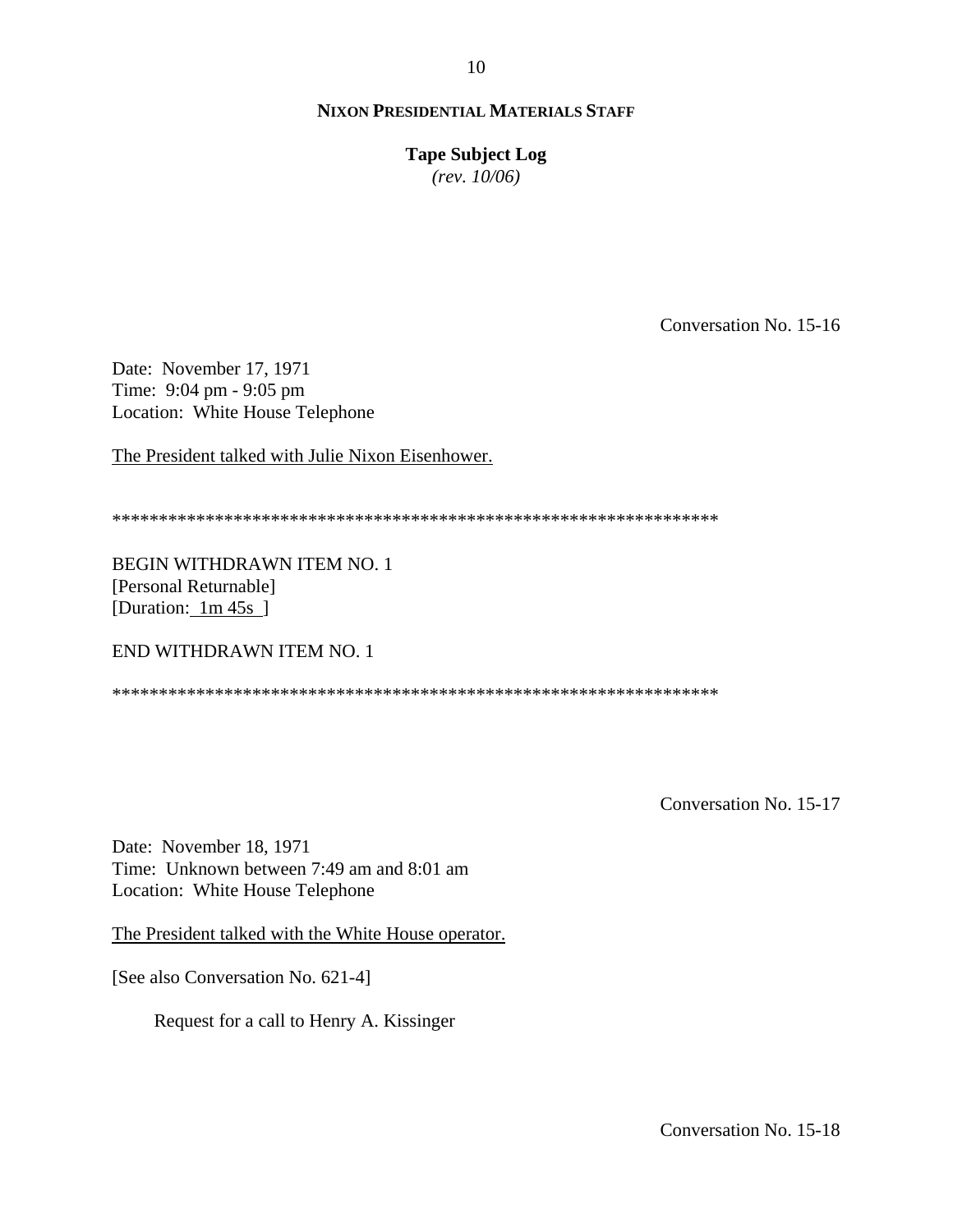# **Tape Subject Log**

*(rev. 10/06)*

Date: November 18, 1971 Time: 8:01 am Location: White House Telephone

The White House operator talked with the President.

[See also Conversation No. 621-6]

Henry A. Kissinger's schedule -Location

Conversation No. 15-19

Date: November 18, 1971 Time: 8:07 am Location: White House Telephone

The President talked with the White House operator.

[See also Conversation No. 294-2]

Request for a call to Charles W. Colson

Conversation No. 15-20

Date: November 18, 1971 Time: 8:07 am - 8:08 am Location: White House Telephone

The President talked with Charles W. Colson.

[See also Conversation No. 294-3]

Colson's staff meeting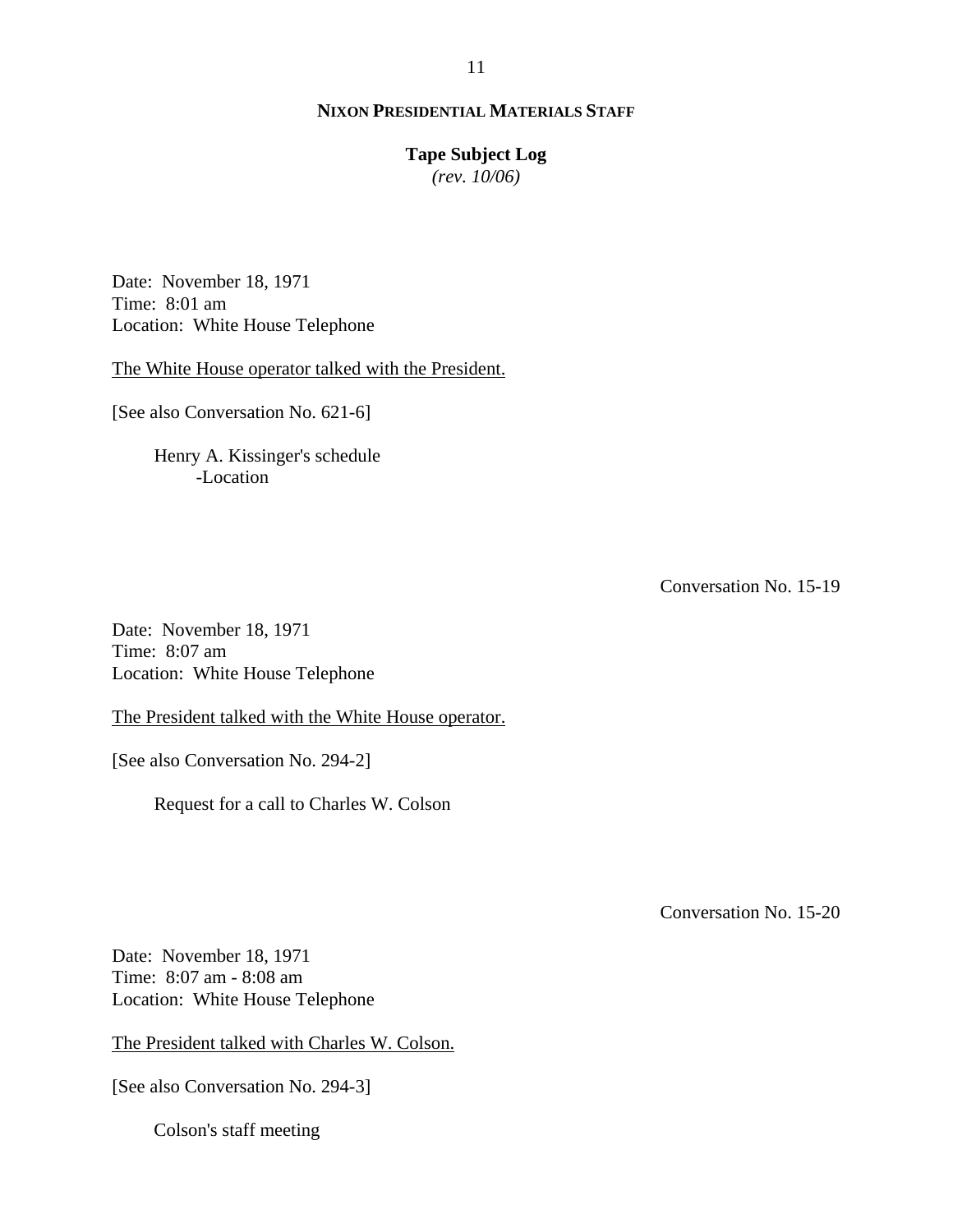#### **Tape Subject Log**

*(rev. 10/06)*

-Schedule -Meeting with the President -Labor matter

Conversation No. 15-21

Date: November 18, 1971 Time: 8:12 am - 8:13 am Location: White House Telephone

The President talked with the White House operator.

H. R. ("Bob") Haldeman

Haldeman talked with the President.

[See also Conversation No. 294-4]

George P. Shultz -Call to George Meany

The President's schedule -American Federation of Labor-Congress of Industrial Organizations [AFL-CIO] convention -Pay Board

Conversation No. 15-22

Date: November 18, 1971 Time: Unknown between 9:10 am and 10:13 am Location: White House Telephone

H. R. ("Bob") Haldeman talked with the White House operator.

[See also Conversation No. 294-6A]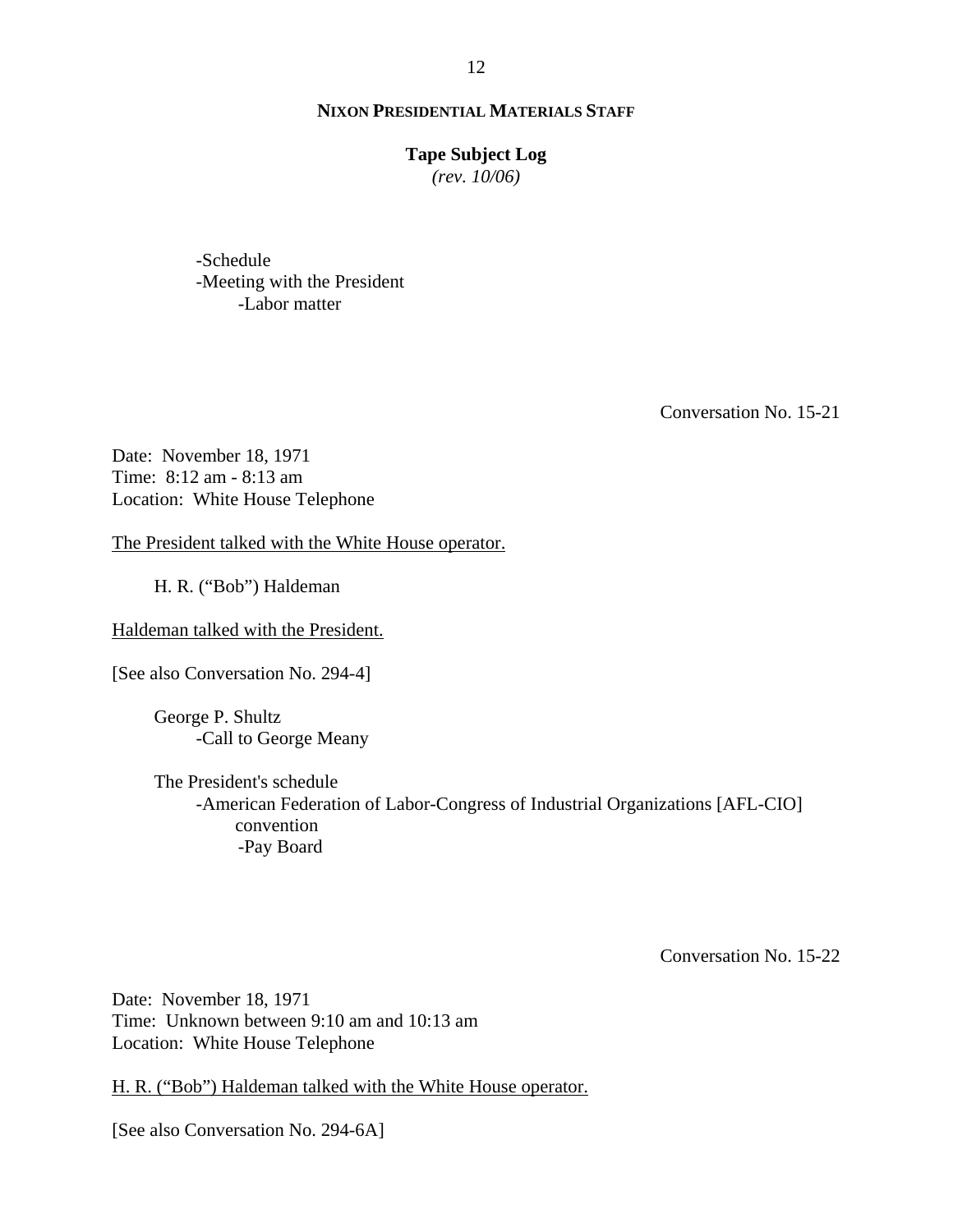#### **Tape Subject Log**

*(rev. 10/06)*

Request for a call to George P. Shultz

Haldeman talked with Shultz at an unknown time.

George Meany -Conversation with Shultz -Announcement -Press briefing -Protests -Students for a Democratic Society [SDS] and blacks -The President -Thomas Moran -Arrangements -Gerald L. Warren -Conversation with Shultz -Announcement

Conversation No. 15-23

Date: November 18, 1971 Time: Unknown between 9:10 am and 10:13 am Location: White House Telephone

H. R. ("Bob") Haldeman talked with the White House operator.

[See also Conversation No. 294-6B]

Request for a call to Constance M. Stuart

[The call was placed on hold at an unknown time]

Haldeman talked with Stuart at an unknown time.

The President's schedule -Florida trip -Thelma C. ("Pat") Nixon -John F. Kennedy Center for the Performing Arts event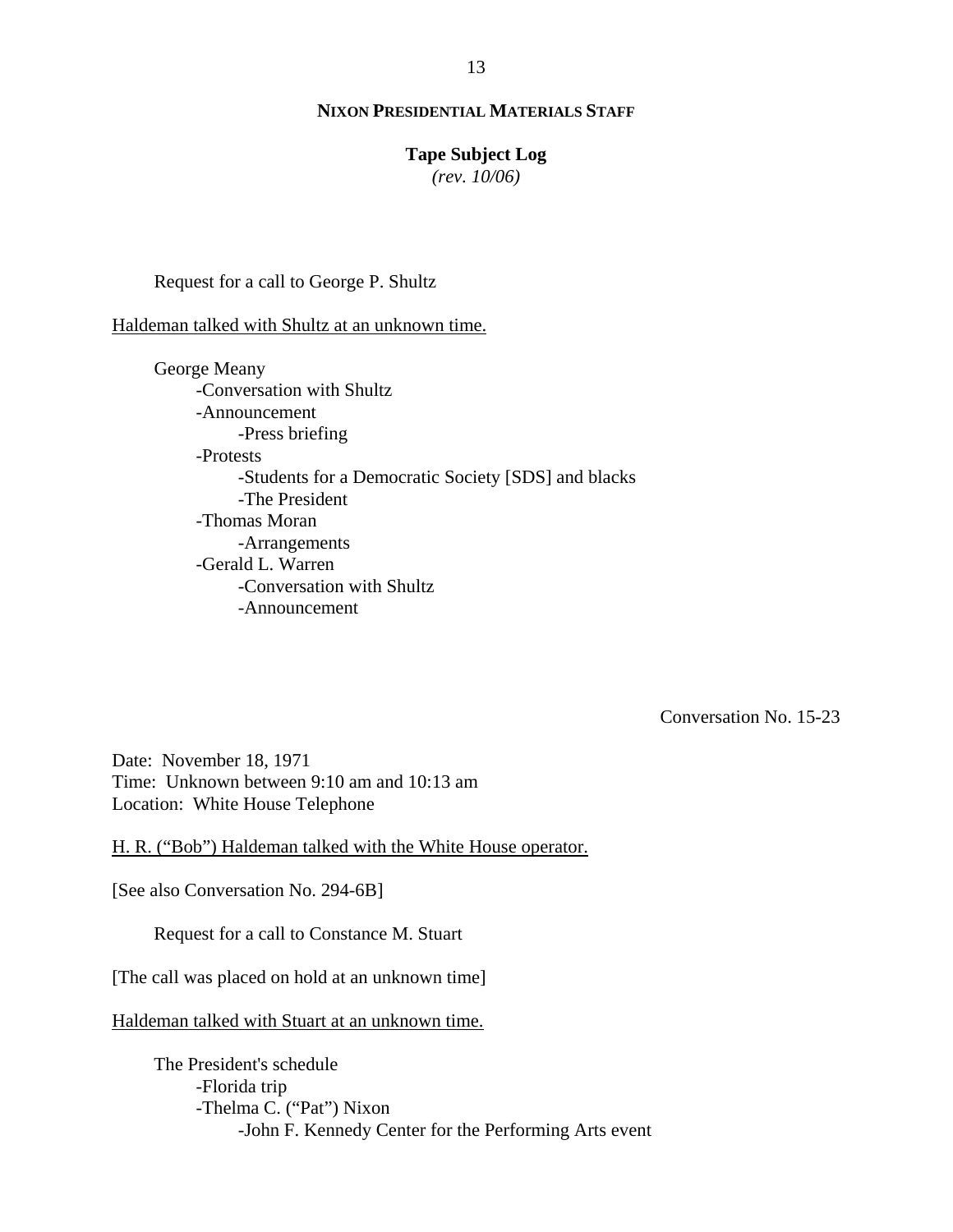## **Tape Subject Log**

*(rev. 10/06)*

-Classical Khmer Ballet -Cambodian Ambassador, Sonn Voeunsai -Youth concert at Senate -Florida

Julie Nixon Eisenhower -Press coverage -National Broadcasting Company [NBC] and Columbia Broadcasting System [CBS]

Conversation No. 15-24

Date: November 18, 1971 Time: Unknown between 10:50 am and 10:54 am Location: White House Telephone

The President talked with the White House operator.

[See also Conversation No. 294-7]

Request for a call to Charles W. Colson

Conversation No. 15-25

Date: November 18, 1971 Time: Unknown between 10:50 am and 10:54 am Location: White House Telephone

Phone or tape malfunction.

|--|

BEGIN WITHDRAWN ITEM NO. 1 [Non-Historical] [Duration:  $2m 23s$ ]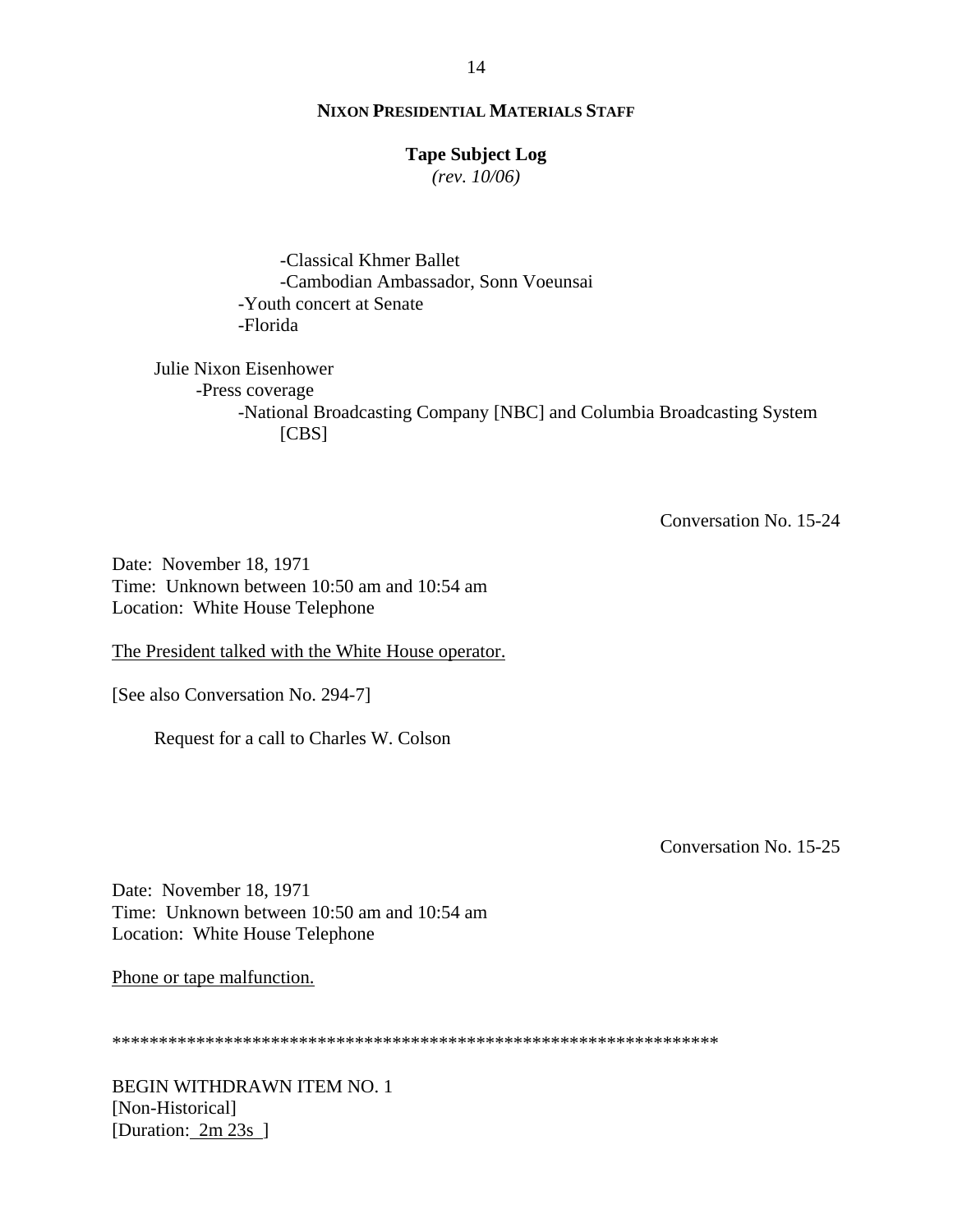**Tape Subject Log**

*(rev. 10/06)*

# END WITHDRAWN ITEM NO. 1

\*\*\*\*\*\*\*\*\*\*\*\*\*\*\*\*\*\*\*\*\*\*\*\*\*\*\*\*\*\*\*\*\*\*\*\*\*\*\*\*\*\*\*\*\*\*\*\*\*\*\*\*\*\*\*\*\*\*\*\*\*\*\*\*\*

Conversation No. 15-26

Date: November 18, 1971 Time: 10:54 am - 10:55 am Location: White House Telephone

The President talked with the White House operator.

Charles W. Colson

The President talked with Colson.

[See also Conversation No. 294-8]

Colson's schedule -Meeting with the President

Conversation No. 15-27

Date: November 18, 1971 Time: 10:55 am Location: White House Telephone

The President talked with the White House operator.

[See also Conversation No. 294-9]

Request for a call to Herbert Stein -Location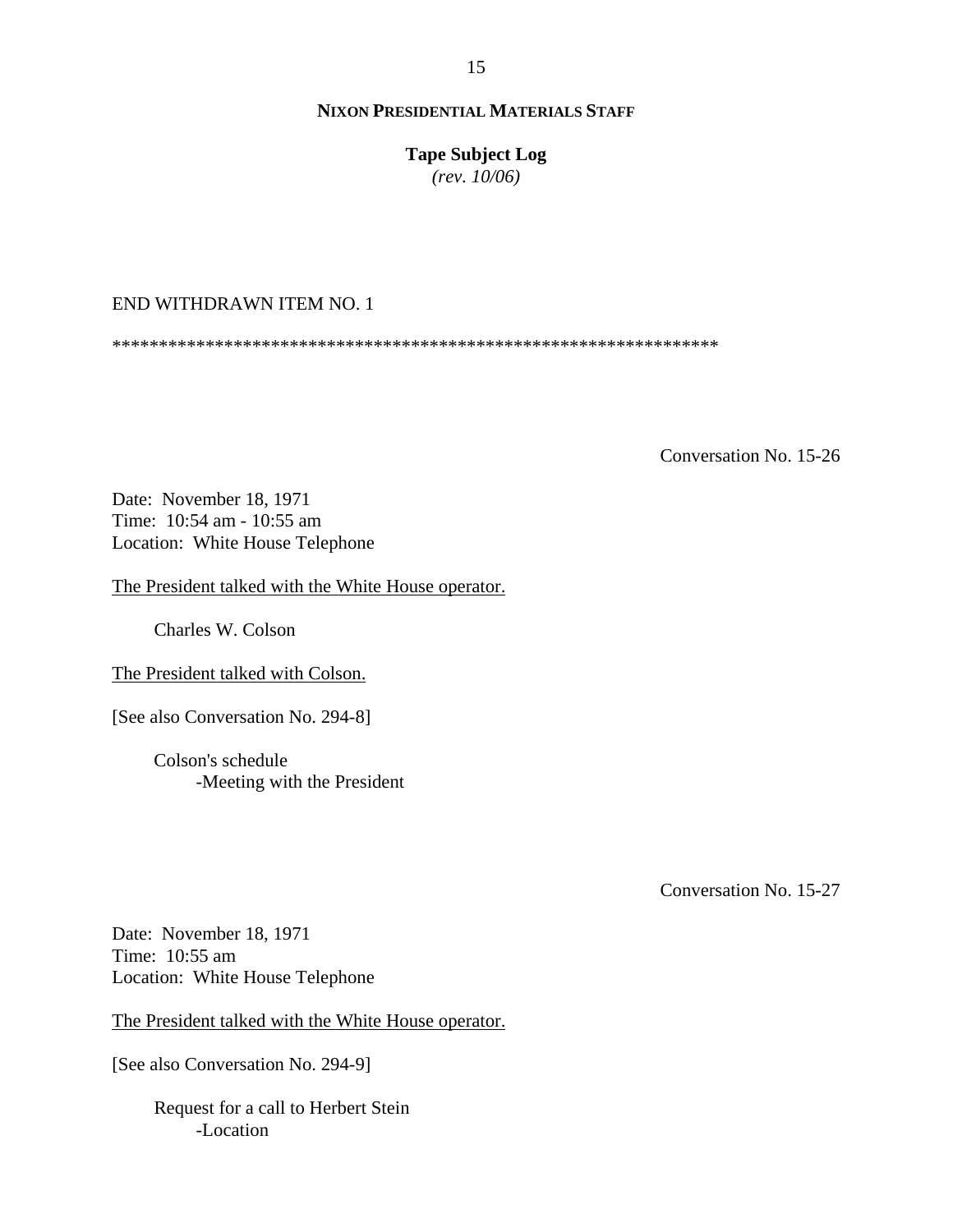**Tape Subject Log** *(rev. 10/06)*

Conversation No. 15-28

Date: November 18, 1971 Time: 10:55 am Location: White House Telephone

The President talked with the White House operator

[See also Conversation No. 294-10]

Request for a call to Patrick J. Buchanan

Conversation No. 15-29

Date: November 18, 1971 Time: 10:56 am - 10:58 am Location: White House Telephone

The President talked with the White House operator.

Herbert Stein

The President talked with Stein..

[See also Conversation No. 294-11A]

Stein quotation -Dean G. Acheson anecdote -Harvard reunion

 Stein's health -Surgery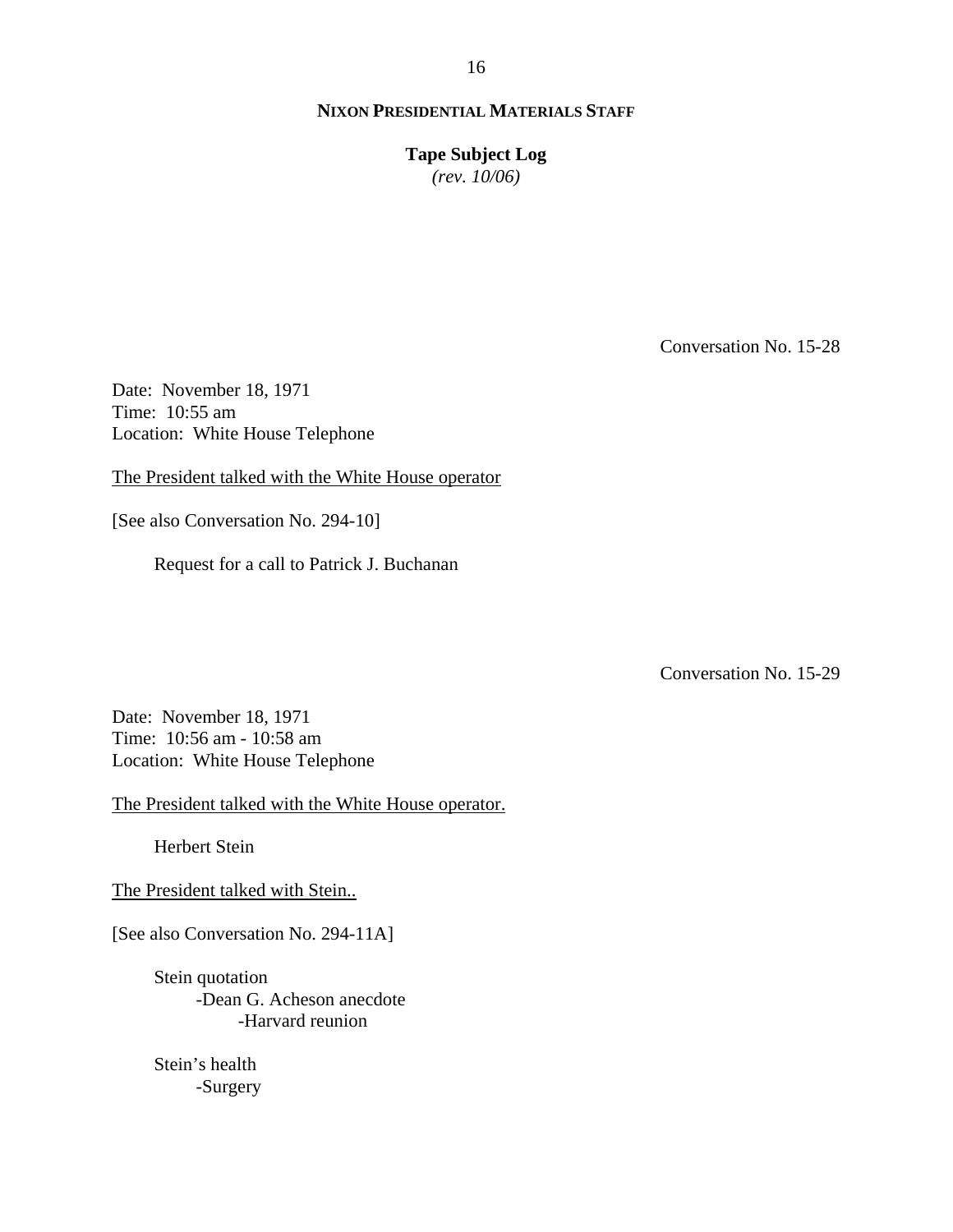# **Tape Subject Log**

*(rev. 10/06)*

Conversation No. 15-30

Date: November 18, 1971 Time: 10:59 am - 11:00 am Location: White House Telephone

The President talked with Patrick J. Buchanan.

[See also Conversation No. 294-11B]

Research request -Abraham Lincoln -Civil War amnesty -Conditions

Conversation No. 15-31

Date: November 18, 1971 Time: Unknown between 12:42 pm and 12:46 pm Location: White House Telephone

The President talked with the White House operator.

[See also Conversation No. 294-13]

Request for a call to Peter M. Flanigan

Conversation No. 15-32

Date: November 18, 1971 Time: 12:46 pm Location: White House Telephone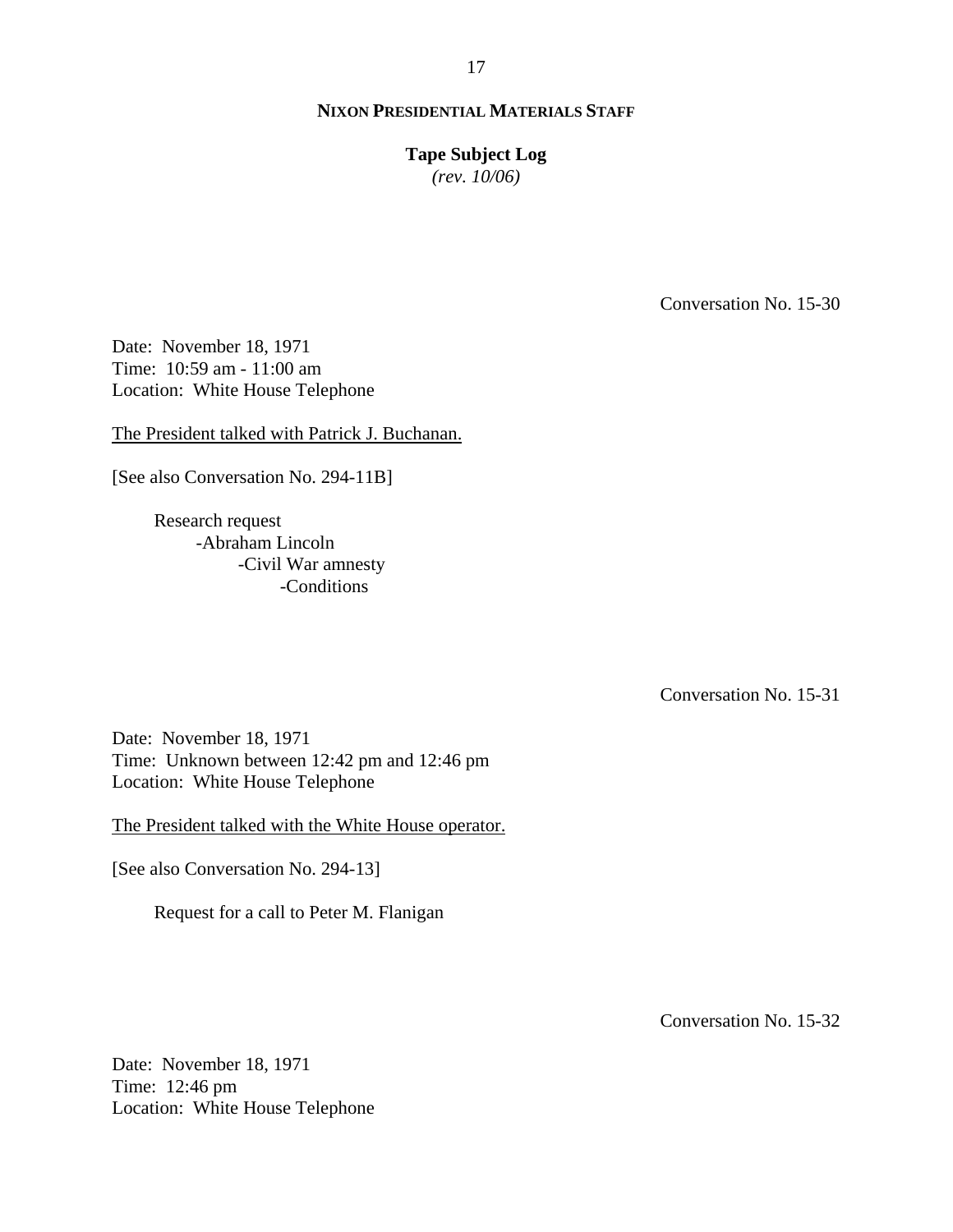# **Tape Subject Log**

*(rev. 10/06)*

The White House operator talked with the President.

[See also Conversation No. 294-14]

Location of Peter M. Flanigan -Instructions

Conversation No. 15-33

Date: November 18, 1971 Time: Unknown between 12:46 pm and 2:48 pm Location: White House Telephone

The President talked with the White House operator.

[See also Conversation No. 294-20]

Request for a call to Tricia Nixon Cox

Conversation No. 15-34

Date: November 18, 1971 Time: 2:48 pm - 2:52 pm Location: White House Telephone

The President talked with the White House operator.

Tricia Nixon Cox

The President talked with Tricia Cox.

[See also Conversation No. 294-21]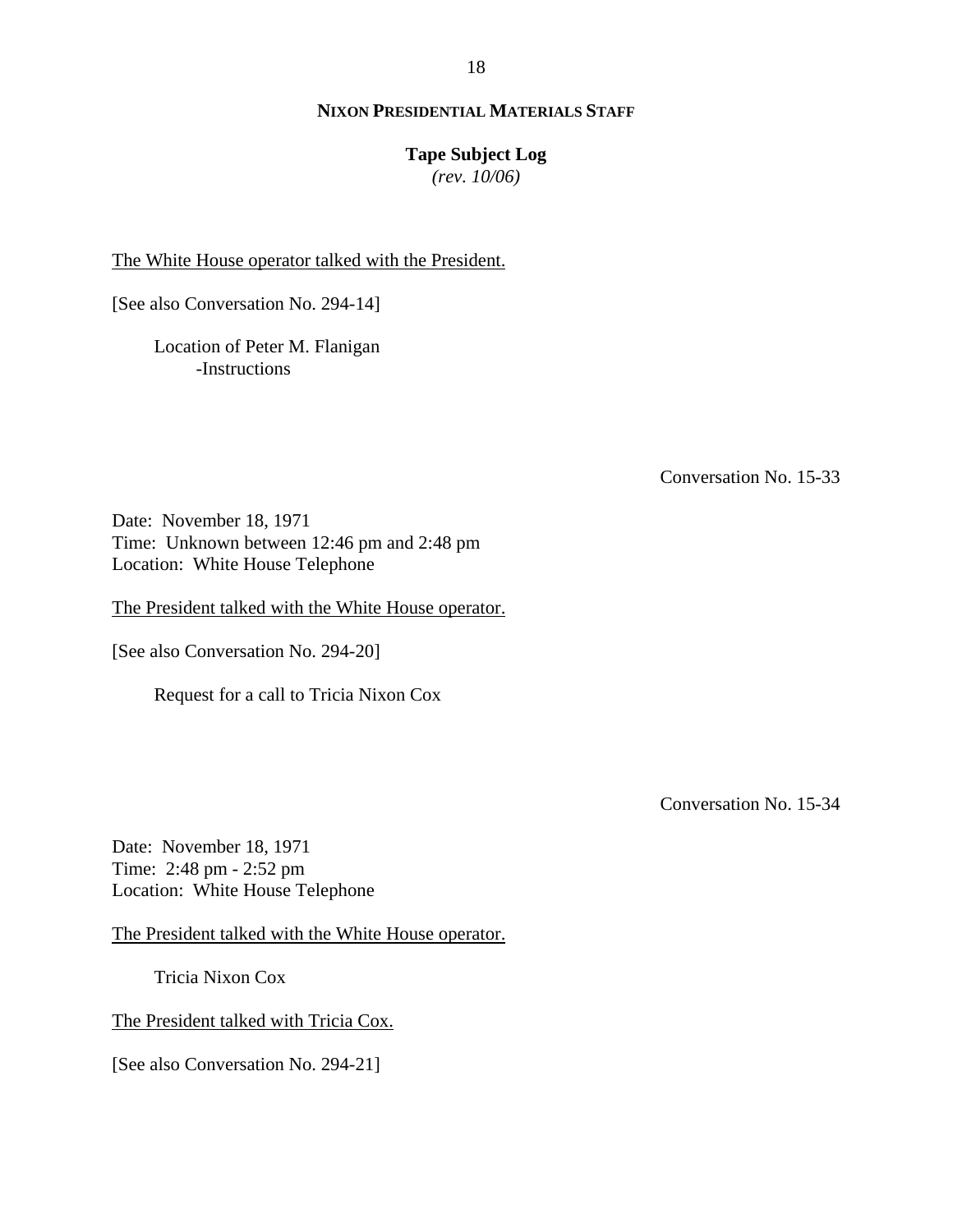## **Tape Subject Log**

*(rev. 10/06)*

\*\*\*\*\*\*\*\*\*\*\*\*\*\*\*\*\*\*\*\*\*\*\*\*\*\*\*\*\*\*\*\*\*\*\*\*\*\*\*\*\*\*\*\*\*\*\*\*\*\*\*\*\*\*\*\*\*\*\*\*\*\*\*\*\*

BEGIN WITHDRAWN ITEM NO. 1 [Personal Returnable] [Duration: 4m 33s]

#### END WITHDRAWN ITEM NO. 1

\*\*\*\*\*\*\*\*\*\*\*\*\*\*\*\*\*\*\*\*\*\*\*\*\*\*\*\*\*\*\*\*\*\*\*\*\*\*\*\*\*\*\*\*\*\*\*\*\*\*\*\*\*\*\*\*\*\*\*\*\*\*\*\*\*

Conversation No. 15-35

Date: November 18, 1971 Time: Unknown between 2:56 pm and 3:36 pm Location: White House Telephone

The President talked with the White House operator.

[See also Conversation No. 294-22A]

Request for a call Peter M. Flanigan

Conversation No. 15-36

Date: November 18, 1971 Time: 3:36 pm - 3:42 pm Location: White House Telephone

The President talked with the White House operator.

Peter M. Flanigan

The President talked with Flanigan.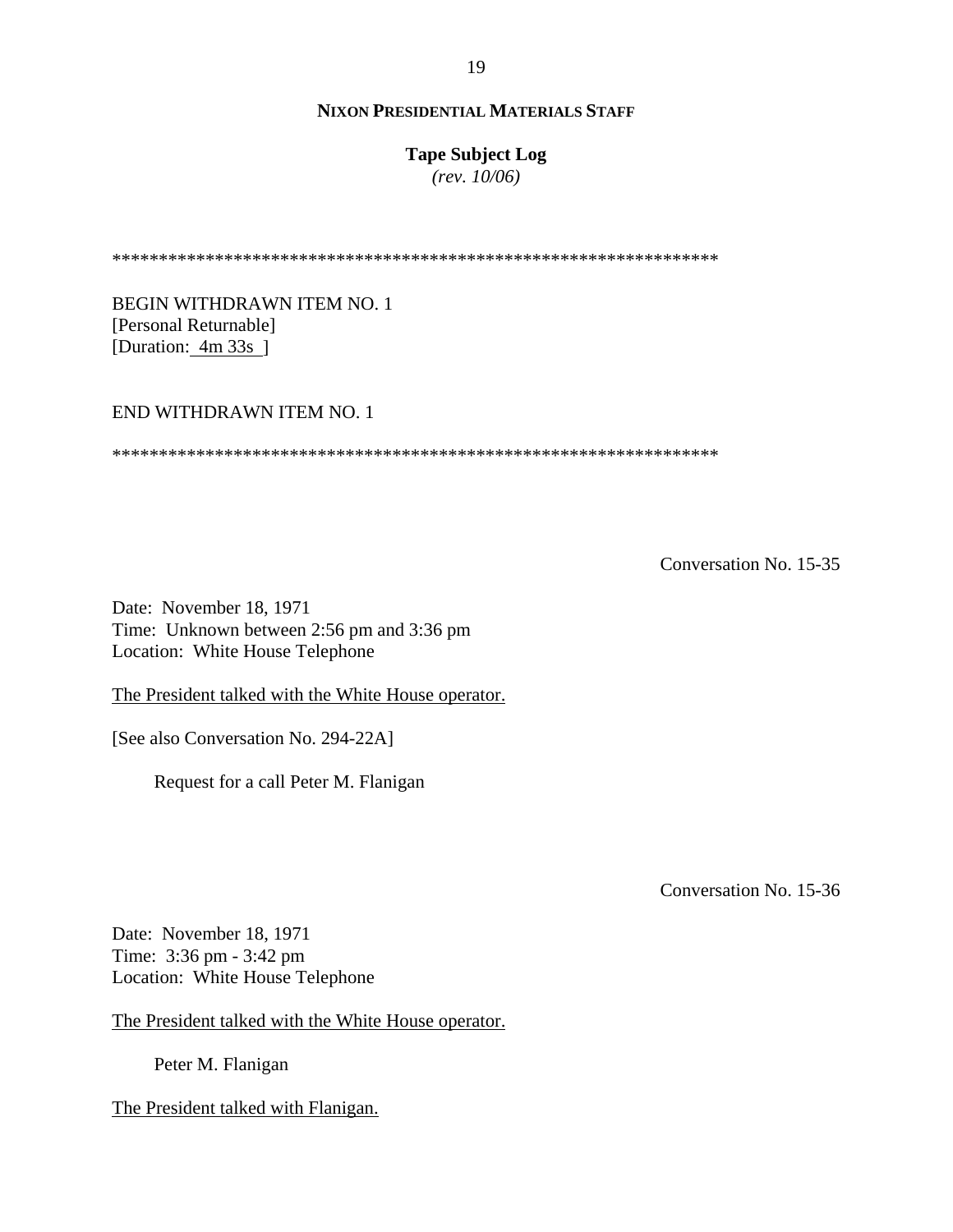## **Tape Subject Log**

*(rev. 10/06)*

Conv. No. 15-36 (cont.)

[See also Conversation No. 294-22B]

 Ambassadorship appointments -Japan -William S. Renchard -Walter N. Thayer -Flanigan -Tokyo -George P. Shultz -Nathan Samuels -North Atlantic Treaty Organization [NATO] -Samuels -Brussels, Belgium -Henry A. Kissinger -Conversation With Flanigan -David M. Kennedy -State Department -Fredrick M. Eaton -Shearman and Sterling position -Secretary of State position -Disarmament position -Hubert H. Humphrey support -Kennedy -Japan -Eaton -Najeeb E. Halaby -Pan American Airways -Former government positions -Reed O. Hunt -Eaton -Samuels -Humphrey -Kissinger Arthur F. Burns

-Letter to the President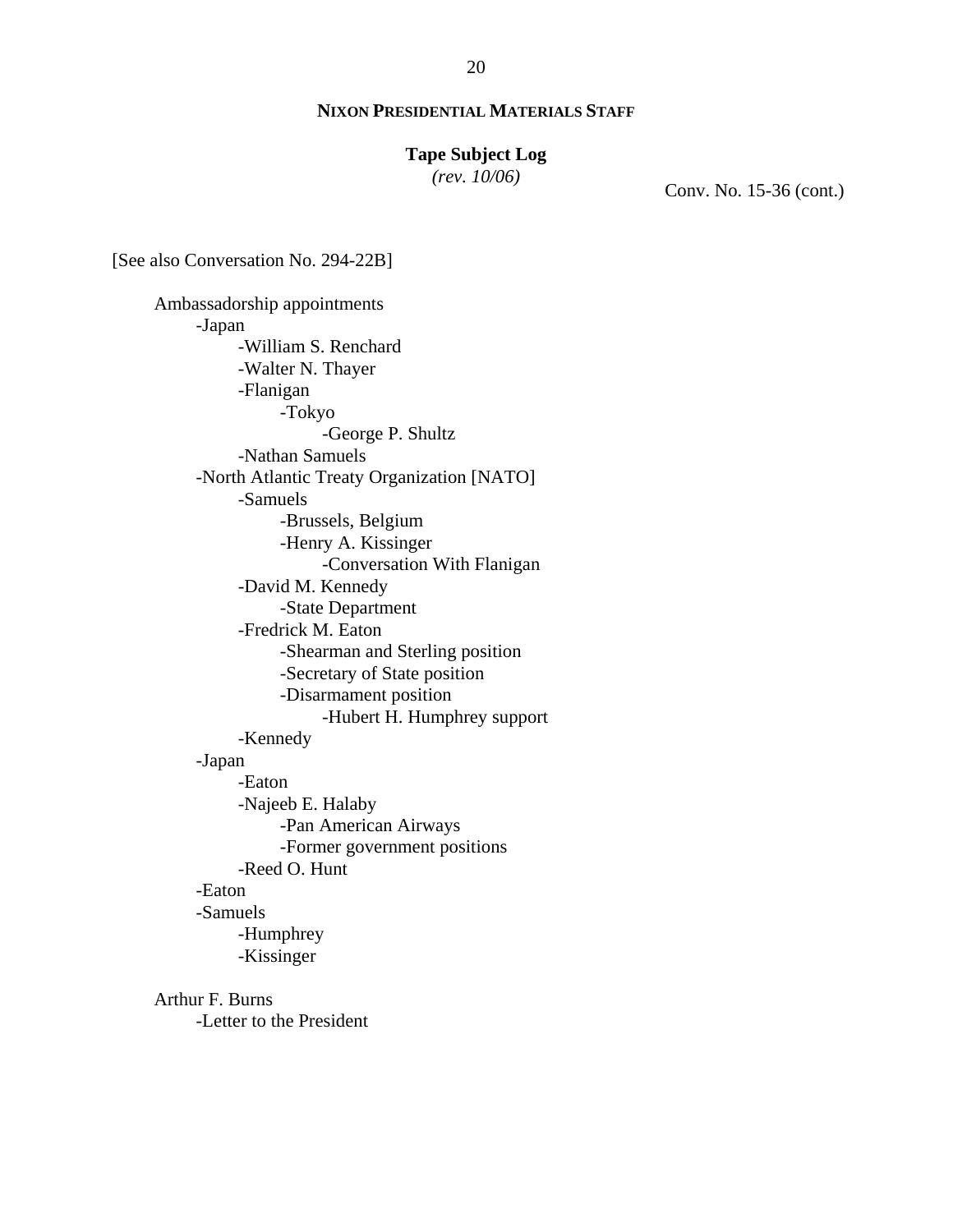#### **Tape Subject Log**

*(rev. 10/06)*

Conv. No. 15-36 (cont.)

-Money supply -Bernard J. ("Bunny") Lasker -Gabriel Hauge -Albert H. Gordon -Gustave L. Levy

Conversation No. 15-37

Date: November 18, 1971 Time: Unknown between 3:42 pm and 3:47 pm Location: White House Telephone

The President talked with the White House operator.

[See also Conversation No. 294-22C]

Request for a call Charles W. Colson

Conversation No. 15-38

Date: November 18, 1971 Time: 3:47 pm - 3:51 pm Location: White House Telephone

The President talked with the White House operator.

Charles W. Colson

The President talked with Colson.

[See also Conversation No. 294-22D]

John B. Connally -Conversation with Colson -Briefing book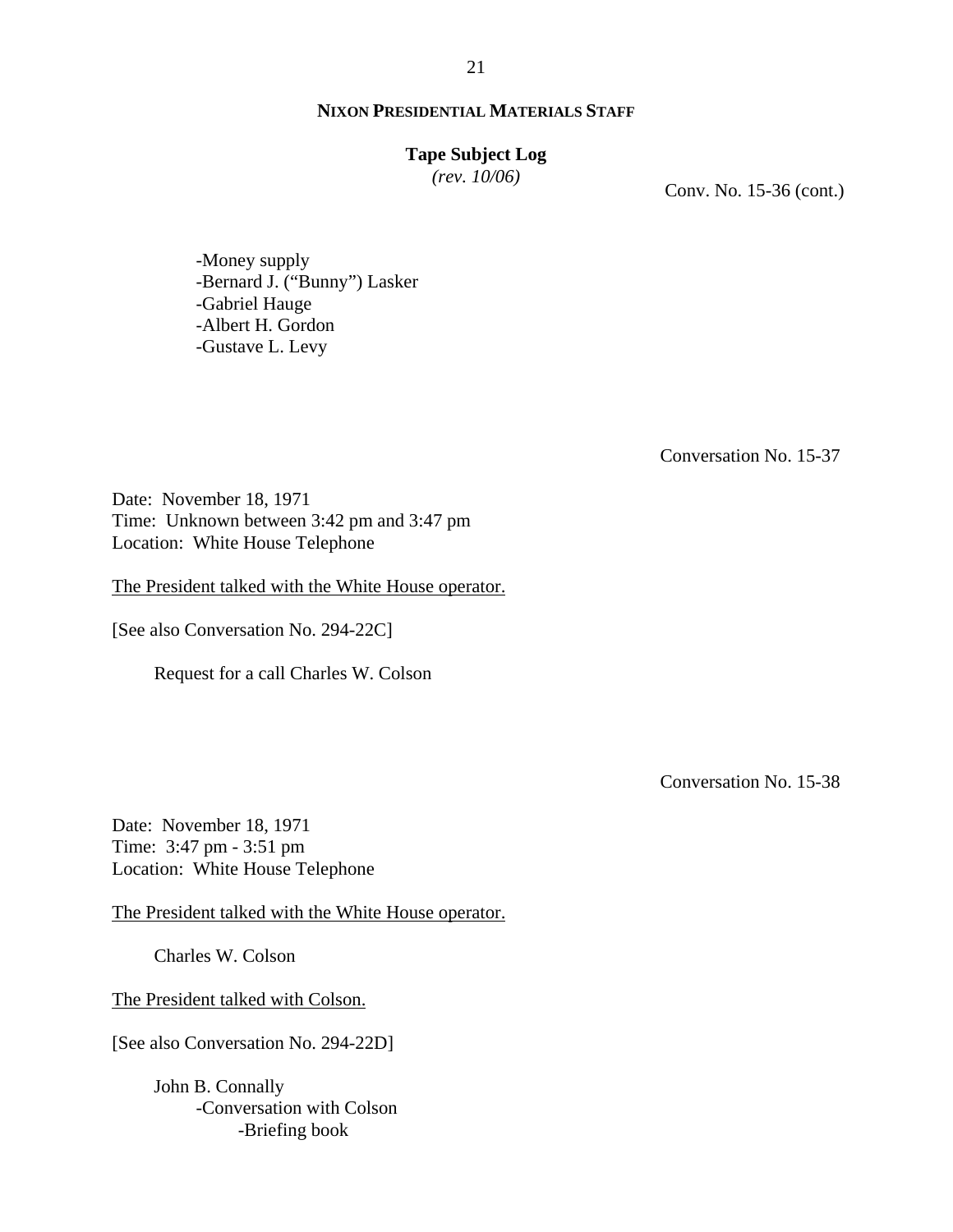# **Tape Subject Log**

*(rev. 10/06)*

Conv. No. 15-38 (cont.)

 -Meetings with the President, George P. Shultz, John D. Ehrlichman and Henry A. Kissinger -Schedule -Arthur F. Burns -Money supply

\*\*\*\*\*\*\*\*\*\*\*\*\*\*\*\*\*\*\*\*\*\*\*\*\*\*\*\*\*\*\*\*\*\*\*\*\*\*\*\*\*\*\*\*\*\*\*\*\*\*\*\*\*\*\*\*\*\*\*\*\*\*\*\*\*

BEGIN WITHDRAWN ITEM NO. 1 [Personal Returnable] [Duration: 8s ]

#### END WITHDRAWN ITEM NO. 1

\*\*\*\*\*\*\*\*\*\*\*\*\*\*\*\*\*\*\*\*\*\*\*\*\*\*\*\*\*\*\*\*\*\*\*\*\*\*\*\*\*\*\*\*\*\*\*\*\*\*\*\*\*\*\*\*\*\*\*\*\*\*\*\*\*

Senate

-Tax Bill -Deductions -Campaign check-off provision -Possible veto

Gross National Product [GNP] -Shultz

Connally announcement

H. R. ("Bob") Haldeman -The President's possible call to Connally

Connally's speech

Haldeman

22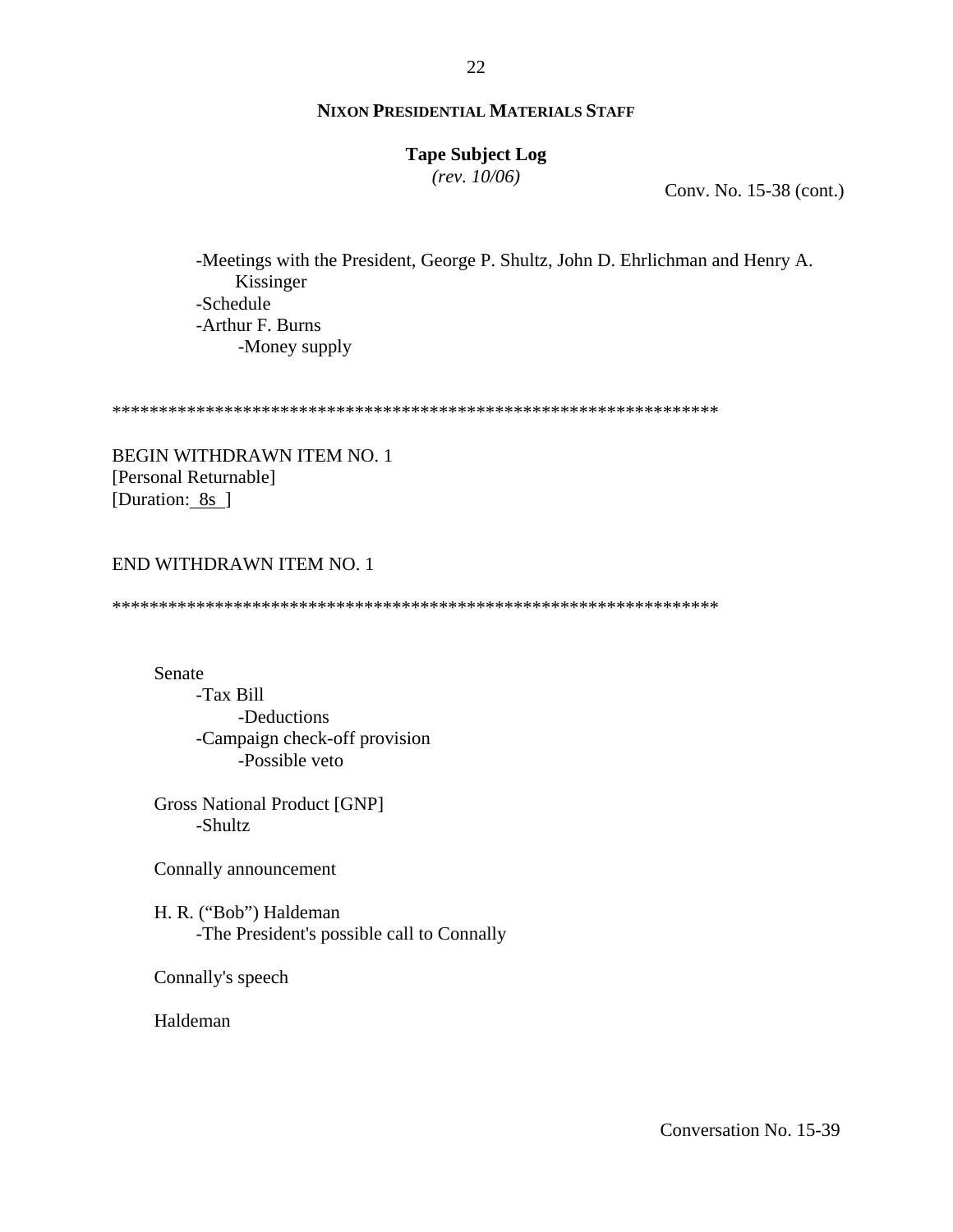# **Tape Subject Log**

*(rev. 10/06)*

Date: November 18, 1971 Time: Unknown between 3:51 pm and 4:17 pm Location: White House Telephone

The President talked with the White House operator.

[See also Conversation No. 294-22H]

Request for a call John B. Connally

Conversation No. 15-40

Date: November 18, 1971 Time: 4:17 pm - 4:24 pm Location: White House Telephone

The President talked with the White House operator.

John B. Connally

The President talked with Connally.

[See also Conversation No. 294-22I]

Press conference

Schedule -International meeting

Speech at Economic Club -Charles W. Colson

Economic statistics -George Meany -Briefing book

The President's schedule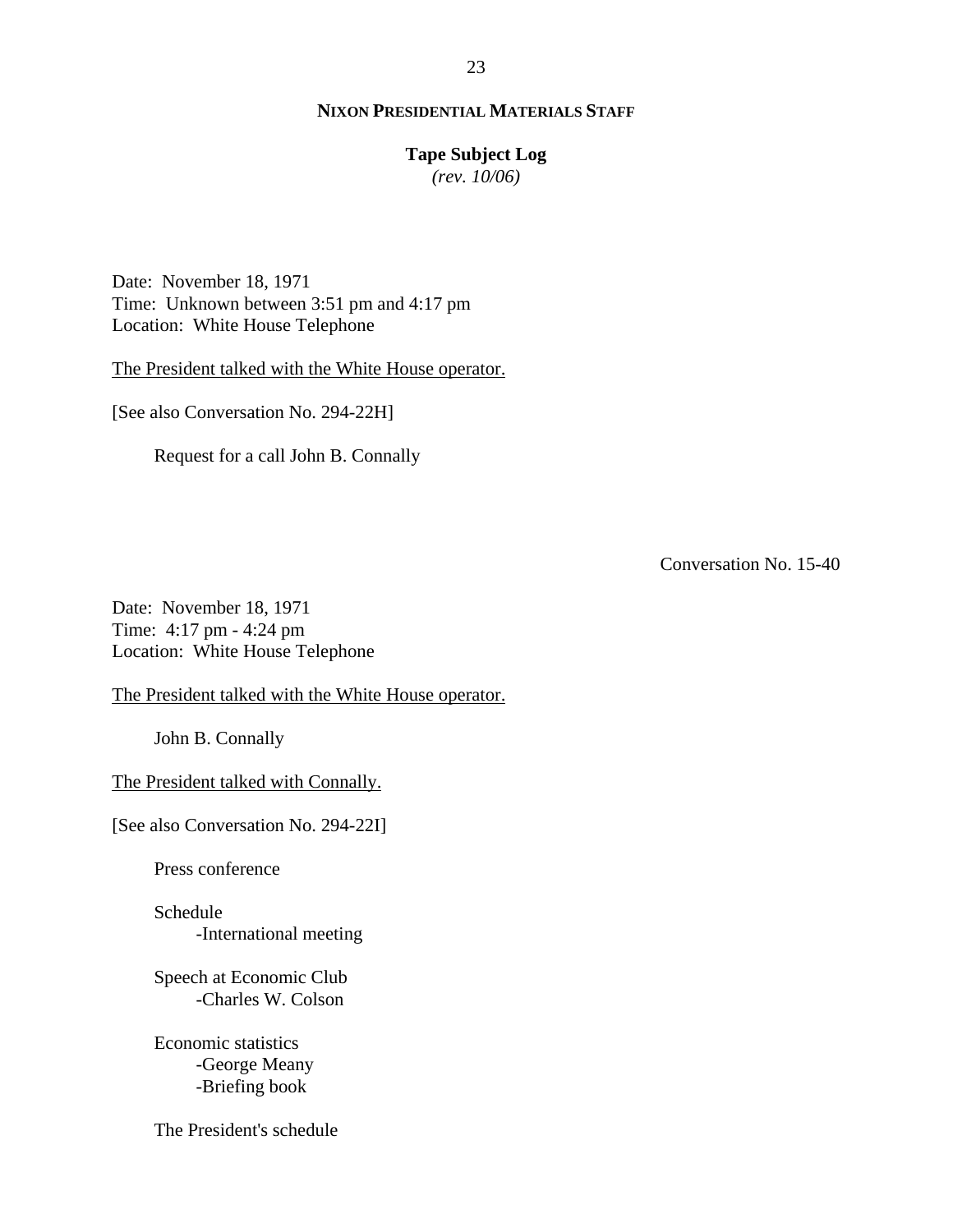#### **Tape Subject Log**

*(rev. 10/06)*

Conv. No. 15-40 (cont.)

-Trip to Florida -The President's speech to American Federation of Labor-Congress of Industrial Organizations [AFL-CIO] convention -Labor support Investigation -John N. Mitchell -Arthur J. Mahon and unnamed lawyer -Law firm of Mudge, Rose, Guthrie and Alexander -Shearn Moody, Jr. -Legal case -Roy M. Cohn -Connally -Mitchell -Pease [sp?] [Forename unknown] -Land deal -Rogers [Forename unknown] -Mitchell -Meeting with Connally -Law firm -Moody -Moody Foundation -William L. Moody, Jr. -Legal case -Texas legislature -Law firm, Vinson, Elkins, Searles and Connally -Cohn -Mudge, Rose, Guthrie and Alexander -Mitchell -Conversation with Connally -Mahon -Nixon, Mudge, Rose, Guthrie and Alexander -Mitchell -Connally -Mudge, Rose, Guthrie and Alexander -John H. Alexander -Connally's meeting with Mitchell -Mudge, Rose, Guthrie and Alexander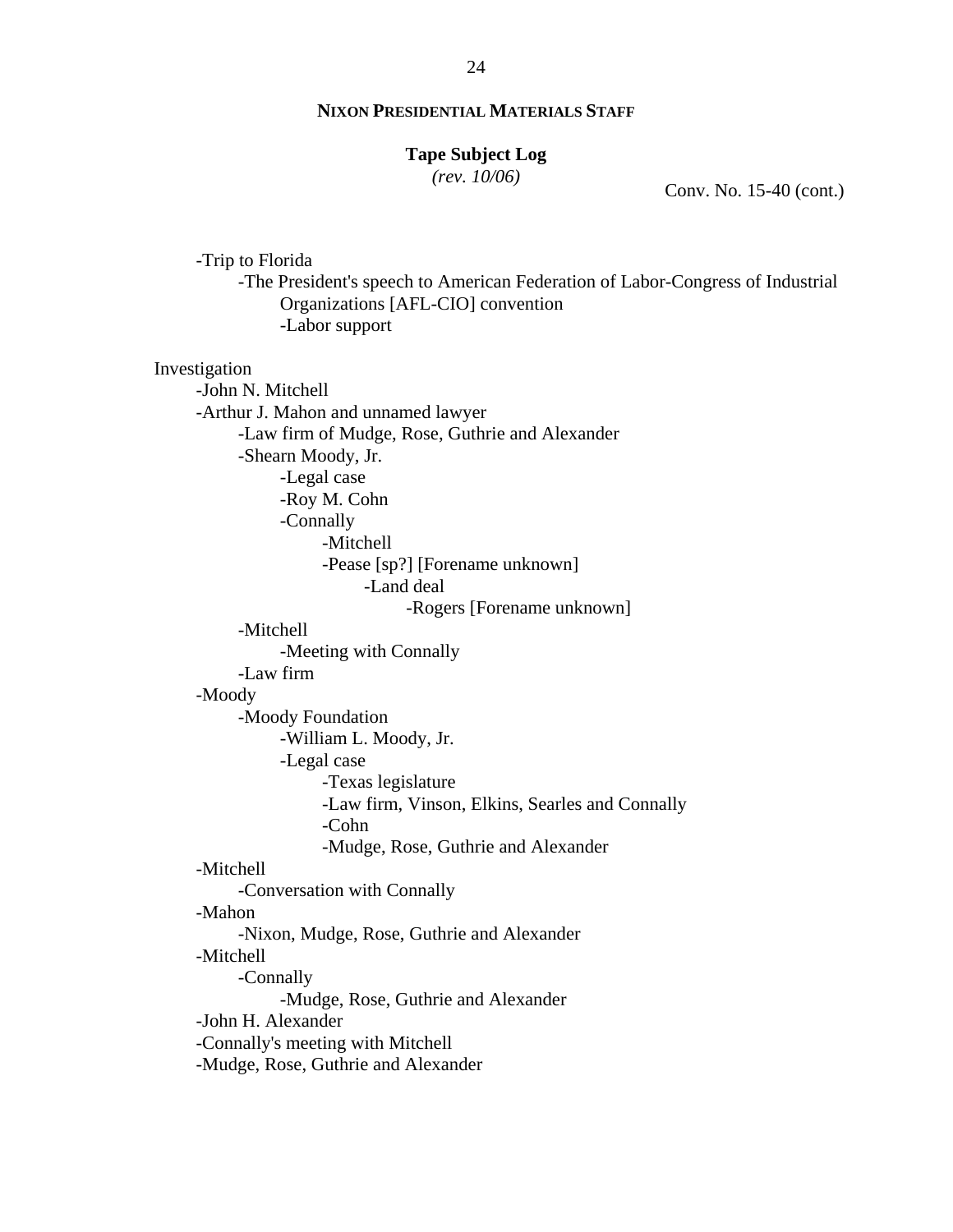# **Tape Subject Log**

*(rev. 10/06)*

Conv. No. 15-40 (cont.)

Conversation No. 15-41

Date: November 18, 1971 Time: Unknown between 5:09 pm and 5:16 pm Location: White House Telephone

Donald H. Rumsfeld talked with the White House operator.

Request for a call to his office

Rumsfeld talked with an unknown woman at an unknown time.

Request to speak with Lee [Surname unknown]

Rumsfeld talked with Lee [Surname unknown] at an unknown time.

The President's schedule -[Unintelligible] group of businessmen -Agenda -H. R. ("Bob") Haldeman and Dwight L. Chapin -Possible meeting with the President -Unknown New York business group -Agenda -Roosevelt Room and Old Executive Office Building [EOB] -Richard B. Cheney

Rumsfeld's location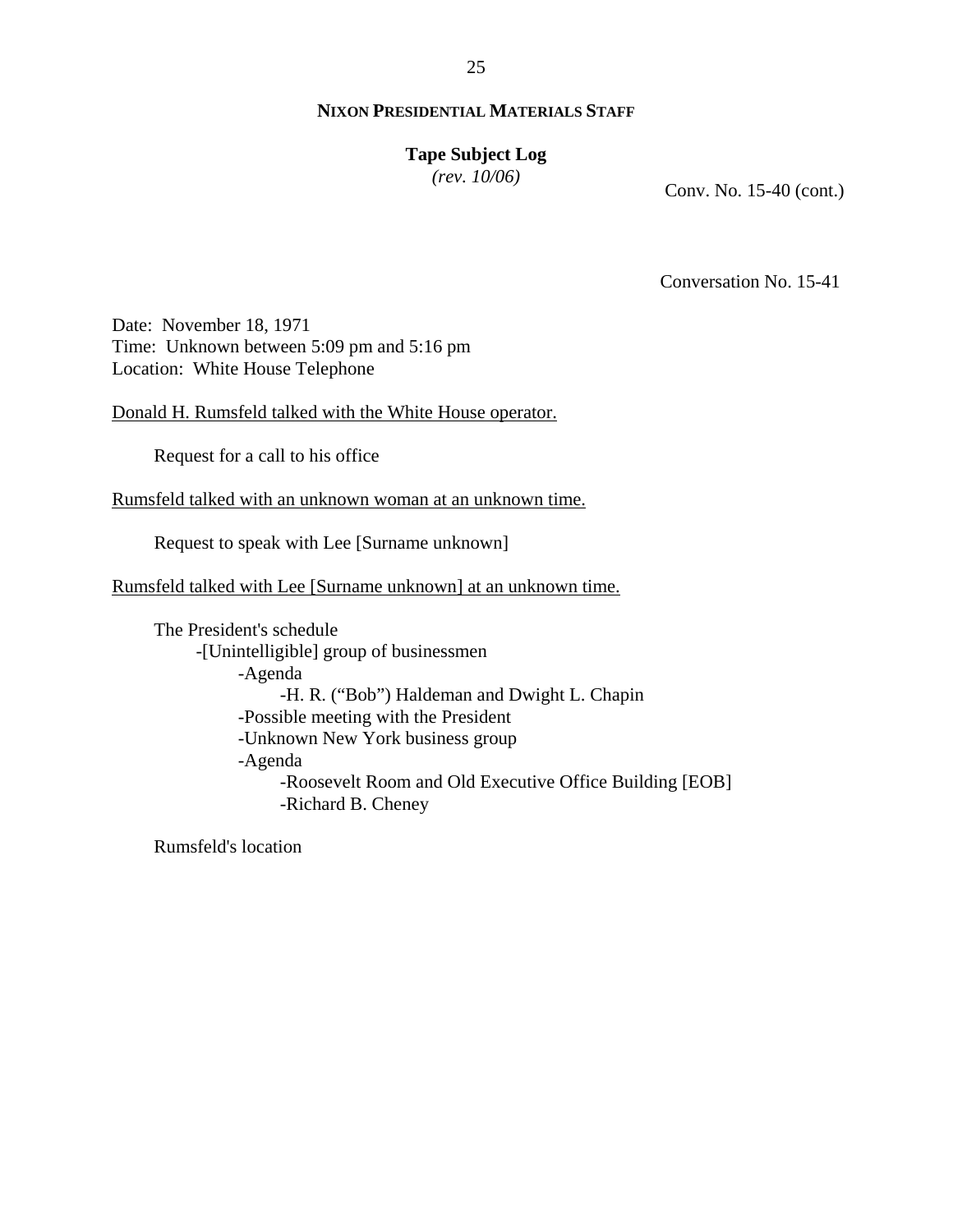#### **Tape Subject Log**

*(rev. 10/06)*

Conversation No. 15-42

Date: November 18, 1971 Time: Unknown between 5:09 pm and 5:16 pm Location: White House Telephone

The President talked with the White House operator

[See also Conversation No. 294-25A]

Request for a call Thelma C. ("Pat") Nixon

Conversation No. 15-43

Date: November 18, 1971 Time: Unknown between 5:09 pm and 5:16 pm Location: White House Telephone

The White House operator talked with the President.

[See also Conversation No. 294-25B]

Thelma C. ("Pat") Nixon -Julie Nixon Eisenhower -Callback instructions

Conversation No. 15-44

Date: November 18, 1971 Time: 5:16 pm - 5:17 pm Location: White House Telephone

The President talked with the White House operator.

Thelma C. ("Pat") Nixon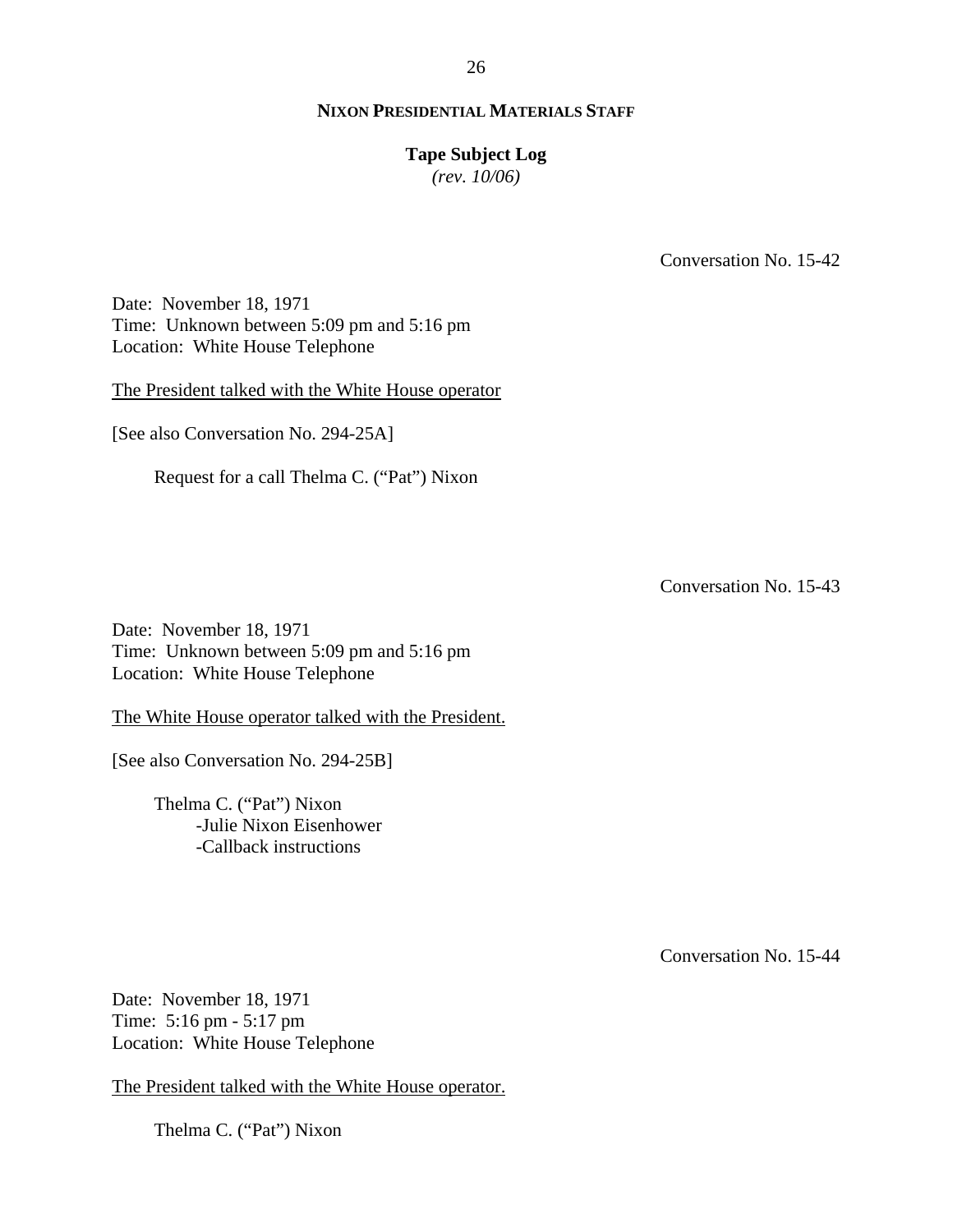# **Tape Subject Log**

*(rev. 10/06)*

The President talked with Mrs. Nixon.

[See also Conversation No. 294-25C]

\*\*\*\*\*\*\*\*\*\*\*\*\*\*\*\*\*\*\*\*\*\*\*\*\*\*\*\*\*\*\*\*\*\*\*\*\*\*\*\*\*\*\*\*\*\*\*\*\*\*\*\*\*\*\*\*\*\*\*\*\*\*\*\*\*

BEGIN WITHDRAWN ITEM NO. 1 [Personal Returnable] [Duration: 33s]

# END WITHDRAWN ITEM NO. 1

\*\*\*\*\*\*\*\*\*\*\*\*\*\*\*\*\*\*\*\*\*\*\*\*\*\*\*\*\*\*\*\*\*\*\*\*\*\*\*\*\*\*\*\*\*\*\*\*\*\*\*\*\*\*\*\*\*\*\*\*\*\*\*\*\*

Conversation No. 15-45

Date: November 18, 1971 Time: Unknown between 5:30 pm and 5:57 pm Location: White House Telephone

The President talked with the White House operator.

Request for a call Alexander P. Butterfield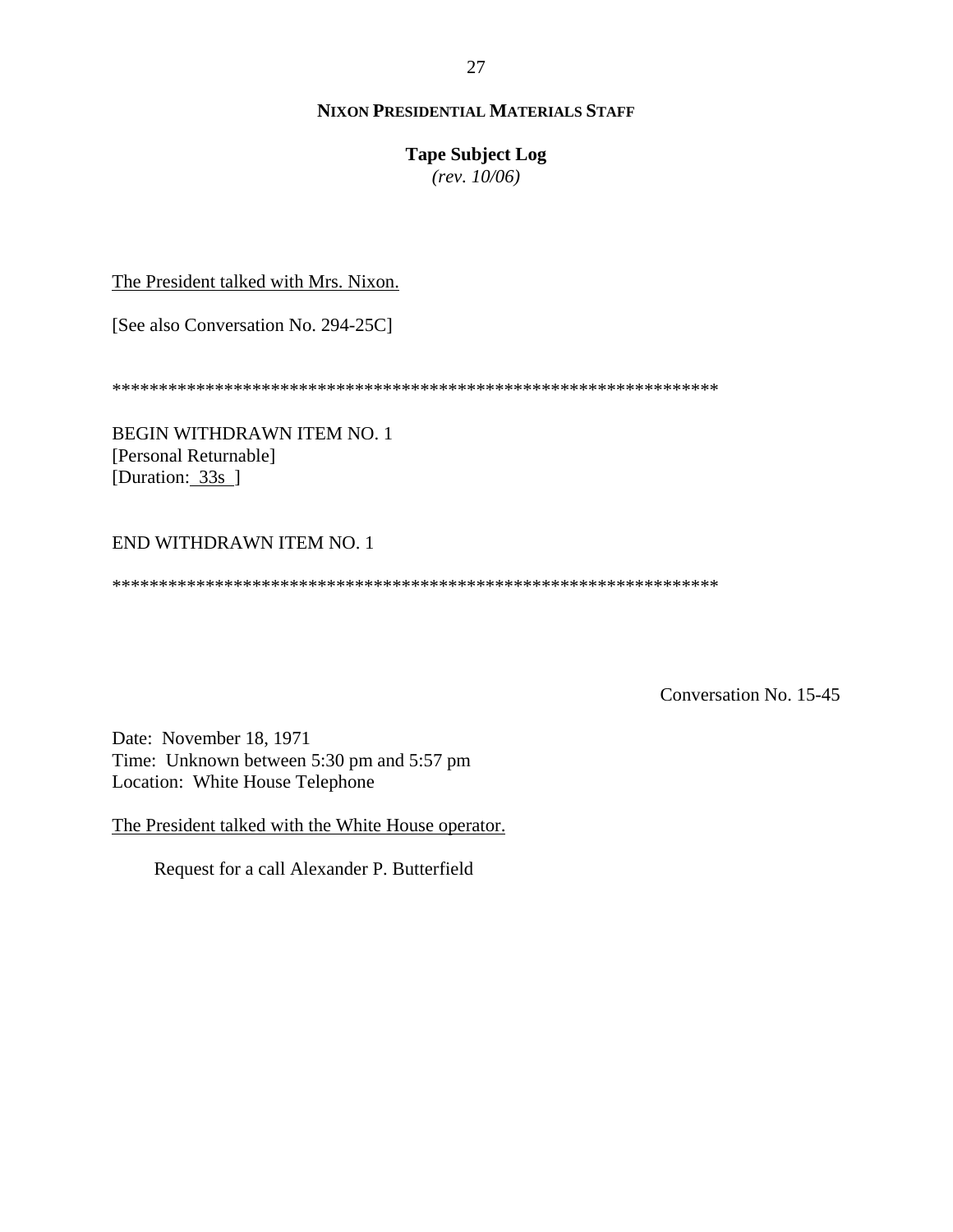## **Tape Subject Log**

*(rev. 10/06)*

Conversation No. 15-46

Date: November 18, 1971 Time: 5:57 pm - 5:58 pm Location: White House Telephone

The President talked with Alexander P. Butterfield.

Items for signature -Oval Office

Conversation No. 15-47

Date: November 18, 1971 Time: Unknown between 6:04 pm and 6:56 pm Location: White House Telephone

The President talked with the White House operator.

Request for a call Charles W. Colson

Conversation No. 15-48

Date: November 18, 1971 Time: 6:56 pm - 7:07 pm Location: White House Telephone

The President talked with Charles W. Colson.

Suggested call to Russell B. Long -Alexander P. Butterfield -John C. Stennis -Call by Melvin R. Laird -Unknown vote -Outcome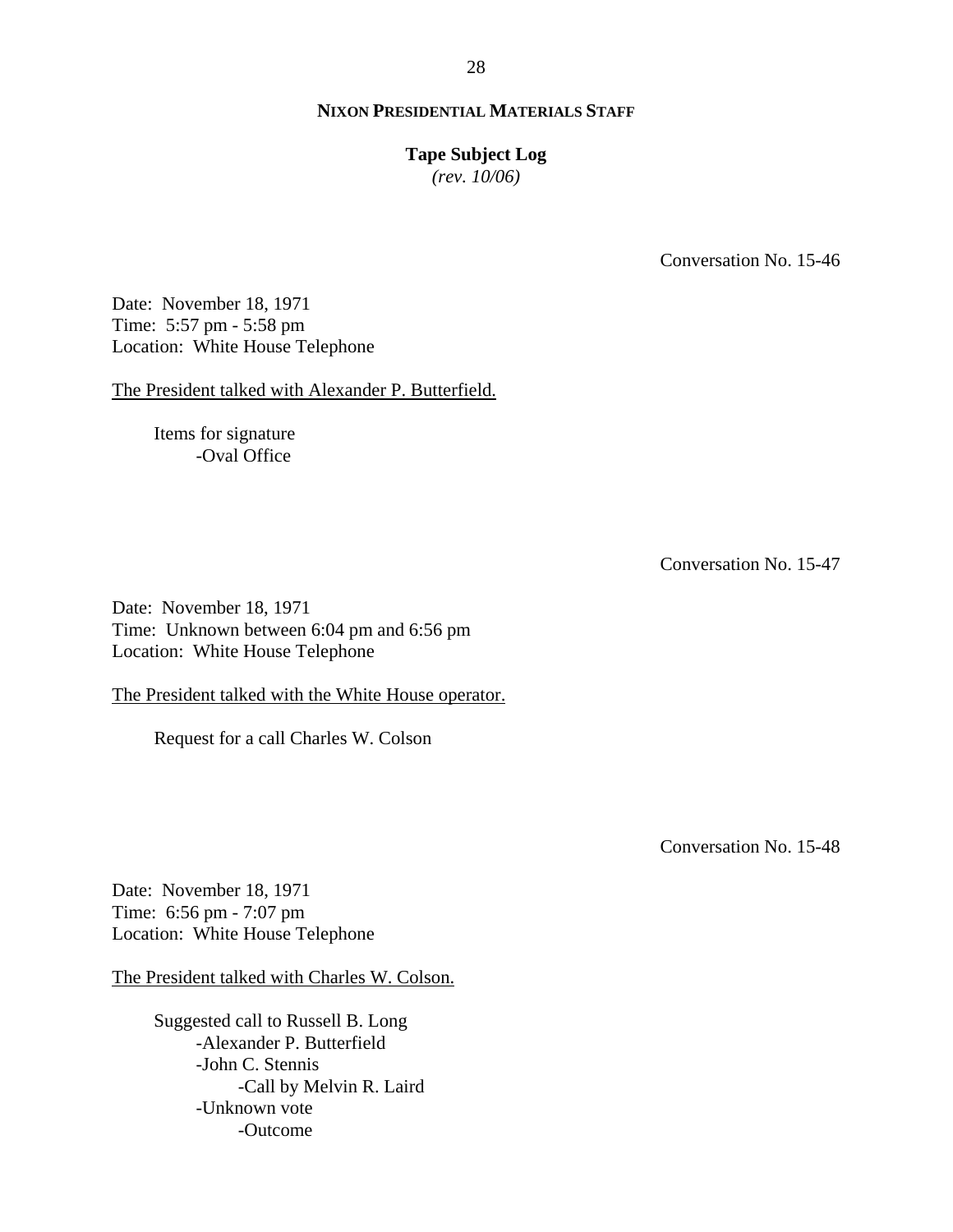# **Tape Subject Log**

*(rev. 10/06)*

Conv. No. 15-48 (cont.)

-Dollar check-off provision of Tax Bill

Wilbur D. Mills

\*\*\*\*\*\*\*\*\*\*\*\*\*\*\*\*\*\*\*\*\*\*\*\*\*\*\*\*\*\*\*\*\*\*\*\*\*\*\*\*\*\*\*\*\*\*\*\*\*\*\*\*\*\*\*\*\*\*\*\*\*\*\*\*\*

BEGIN WITHDRAWN ITEM NO. 1 [Personal Returnable] [Duration: 24s]

# END WITHDRAWN ITEM NO. 1

\*\*\*\*\*\*\*\*\*\*\*\*\*\*\*\*\*\*\*\*\*\*\*\*\*\*\*\*\*\*\*\*\*\*\*\*\*\*\*\*\*\*\*\*\*\*\*\*\*\*\*\*\*\*\*\*\*\*\*\*\*\*\*\*\*

- Tax Bill -John B. Connally -Tax returns -Congressional repeal -1964 -Christmas Tree Bill
- Call to Stennis -Laird -John N. Mitchell

Call to Long

Connally -Call from the President -Meeting with Colson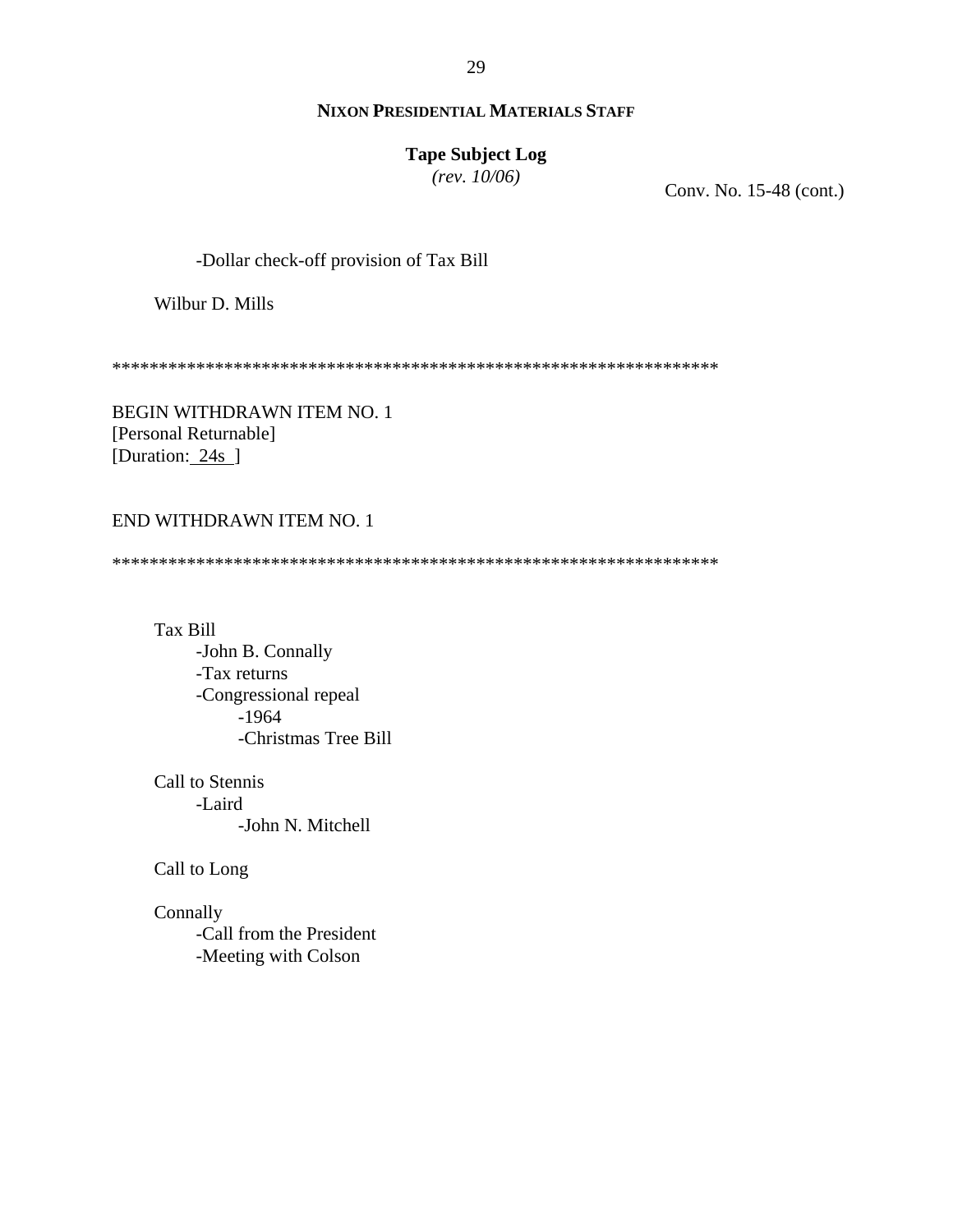# **Tape Subject Log**

*(rev. 10/06)*

Conv. No. 15-48 (cont.)

\*\*\*\*\*\*\*\*\*\*\*\*\*\*\*\*\*\*\*\*\*\*\*\*\*\*\*\*\*\*\*\*\*\*\*\*\*\*\*\*\*\*\*\*\*\*\*\*\*\*\*\*\*\*\*\*\*\*\*\*\*\*\*\*\*

BEGIN WITHDRAWN ITEM NO. 2 [Personal Returnable] [Duration: 44s]

END WITHDRAWN ITEM NO. 2

\*\*\*\*\*\*\*\*\*\*\*\*\*\*\*\*\*\*\*\*\*\*\*\*\*\*\*\*\*\*\*\*\*\*\*\*\*\*\*\*\*\*\*\*\*\*\*\*\*\*\*\*\*\*\*\*\*\*\*\*\*\*\*\*\*

John A. Scali's briefing to Cabinet -William P. Rogers -Cabinet -Rogers

\*\*\*\*\*\*\*\*\*\*\*\*\*\*\*\*\*\*\*\*\*\*\*\*\*\*\*\*\*\*\*\*\*\*\*\*\*\*\*\*\*\*\*\*\*\*\*\*\*\*\*\*\*\*\*\*\*\*\*\*\*\*\*\*\*

BEGIN WITHDRAWN ITEM NO. 3 [Personal Returnable] [Duration: 1m 8s ]

#### END WITHDRAWN ITEM NO. 3

\*\*\*\*\*\*\*\*\*\*\*\*\*\*\*\*\*\*\*\*\*\*\*\*\*\*\*\*\*\*\*\*\*\*\*\*\*\*\*\*\*\*\*\*\*\*\*\*\*\*\*\*\*\*\*\*\*\*\*\*\*\*\*\*\*

Retail sales figures

Stock market -Gross National Product [GNP] -Harold C. Passer

National economy -Public response -Connally's views -Tax Bill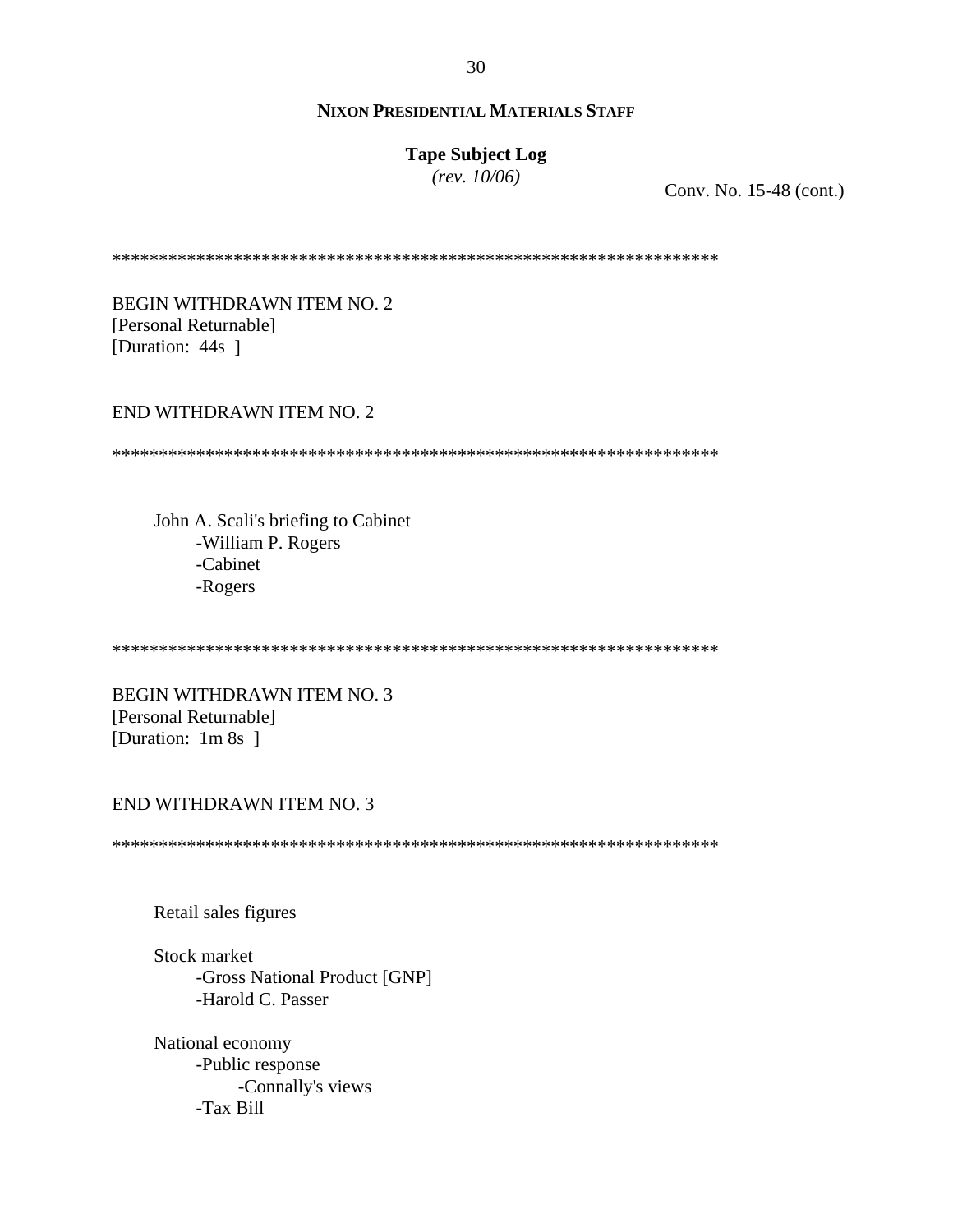## **Tape Subject Log**

*(rev. 10/06)*

Conv. No. 15-48 (cont.)

 American Federation of Labor-Congress of Industrial Organizations [AFL-CIO] convention -Memo on proceedings -Colson and George P. Shultz -Resolution -The President's forthcoming speech -George Meany -Speech -Henry C. Cashen, II's view -The President's reception -Resolution -Administration objectives

Conversation No. 15-49

Date: November 19, 1971 Time: Unknown between 5:55 pm and 7:16 pm Location: White House Telephone

The President talked with the White House operator.

Request for a call H. R. ("Bob") Haldeman

Conversation No. 15-50

Date: November 19, 1971 Time: 7:16 pm - 7:23 pm Location: White House Telephone

The President talked with the White House operator.

H. R. ("Bob") Haldeman

The President talked with Haldeman.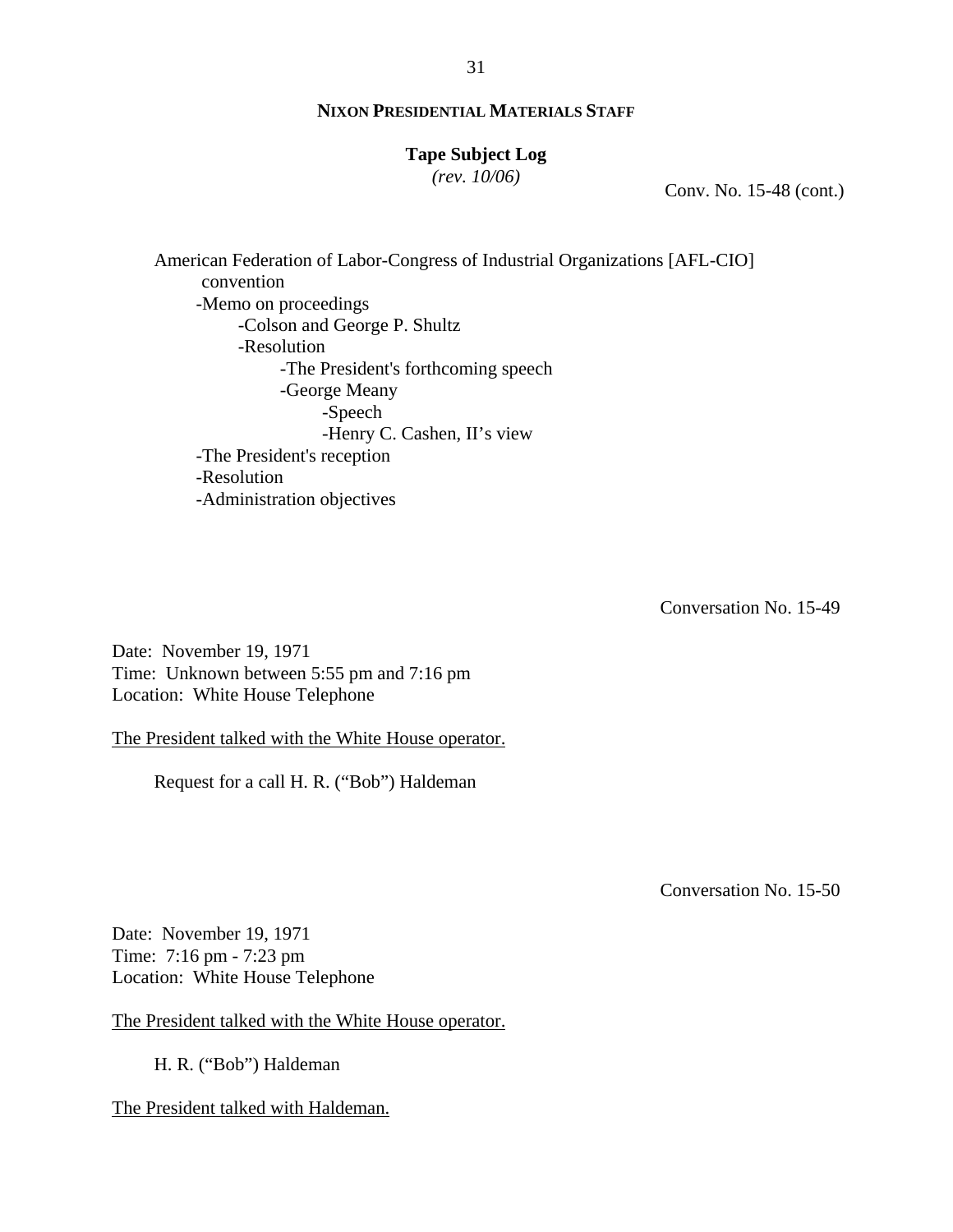#### **Tape Subject Log**

*(rev. 10/06)*

The President's schedule -Trip to Florida -Return to Washington, DC -*Washington Star* report -Gerald L. Warren -Ronald L. Ziegler -Reporters' assumptions -Classical Khmer Ballet event -Pierre Salinger -Future trips -Notification to reporters -Ziegler -California -Possible press conference -Ziegler, Warren and John A. Scali -Trip to Florida -Reception at American Federation of Labor-Congress of Industrial Organizations [AFL-CIO] convention -Future trips -Handling -Florida trip -Weather -Reporters -Entourage -Forthcoming California trip -Press conference -Uncertainty of schedule

Conversation No. 15-51

Date: November 19, 1971 Time: Unknown between 7:23 pm and 7:27 pm Location: White House Telephone

The President talked with the White House operator.

Request for a call Charles W. Colson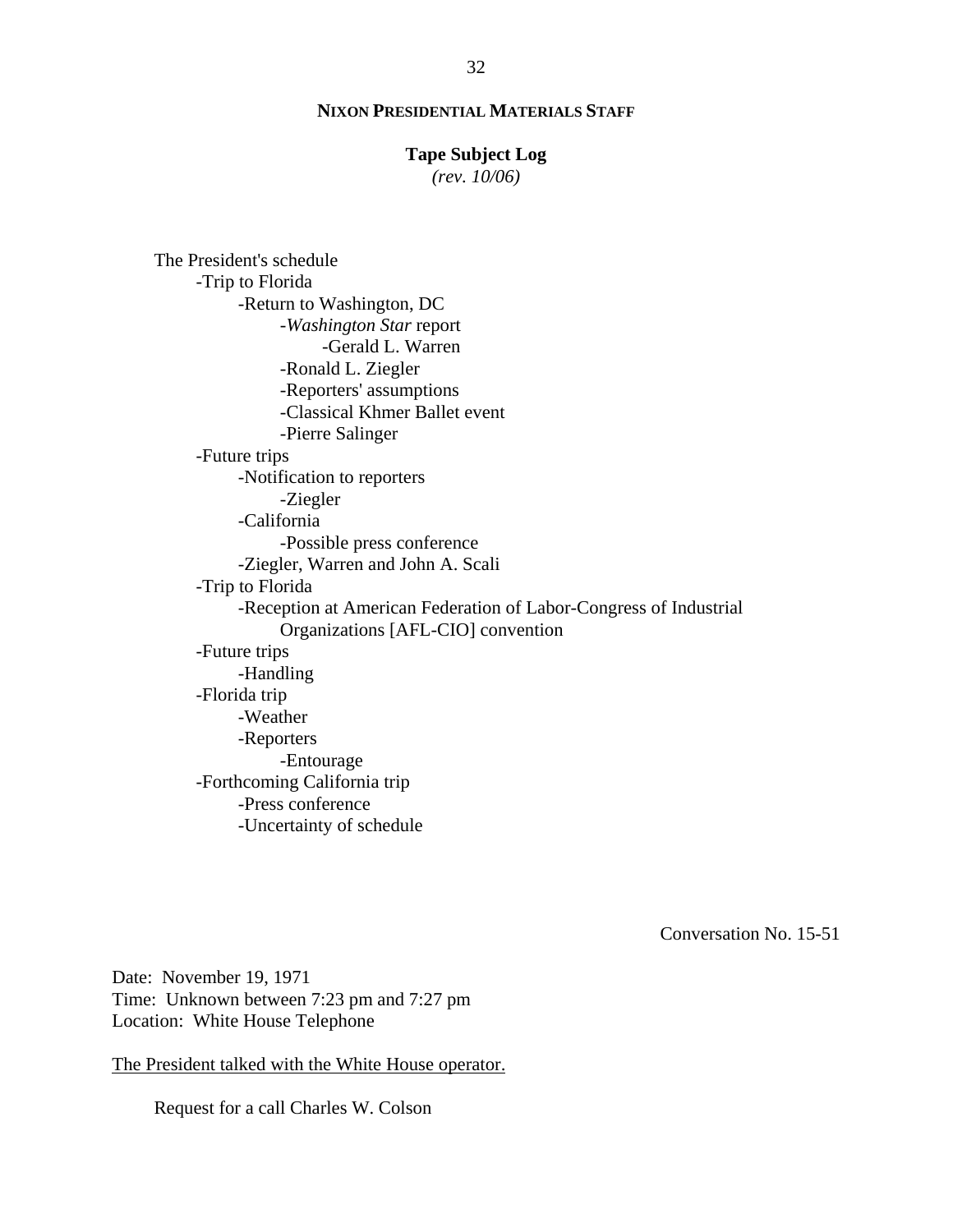**Tape Subject Log** *(rev. 10/06)*

Conversation No. 15-52

Date: November 19, 1971 Time: 7:27 pm - 7:40 pm Location: White House Telephone

The President talked with Charles W. Colson.

 Television coverage of American Federation of Labor-Congress of Industrial Organizations [AFL-CIO] convention -American Broadcasting Company [ABC] -National Broadcasting Corporation [NBC] -Columbia Broadcasting System [CBS] -Dan Rather -The President's speech -Laughter -George Meany letter -Rather -Comments -CBS -George S. McGovern -Reaction -Meany -Meany -Demeanor -John W. Chancellor -Rather -CBS compared to NBC, ABC -Walter L. Cronkite, Jr. -The President's confrontation with labor -Departure from Florida -Associated Press [AP] dispatches and reporters -Ronald L. Ziegler -Weather -Edmund S. Muskie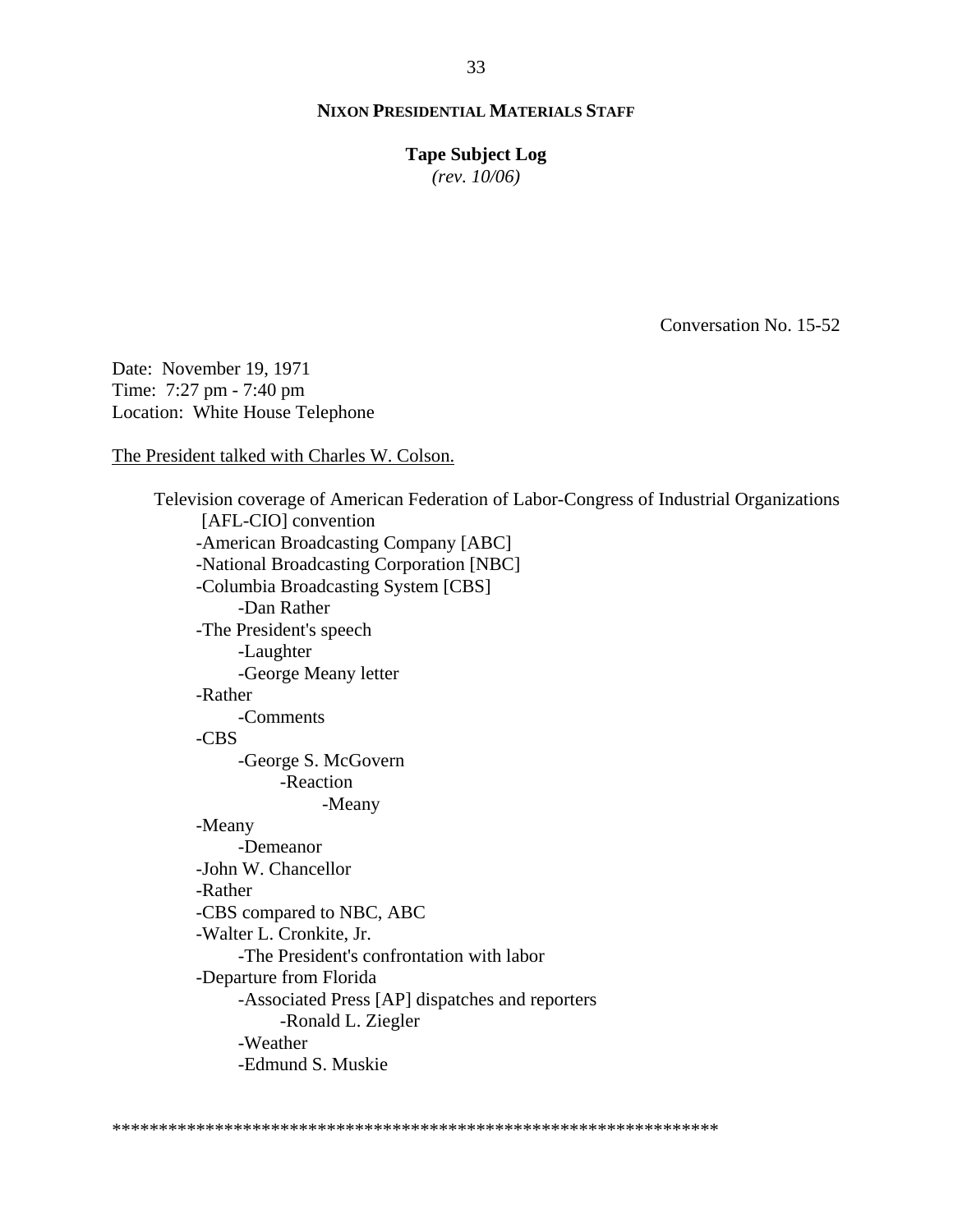#### **Tape Subject Log**

*(rev. 10/06)*

Conv. No. 15-52 (cont.)

# BEGIN WITHDRAWN ITEM NO. 1 [Personal Returnable] [Duration: 5s]

#### END WITHDRAWN ITEM NO. 1

\*\*\*\*\*\*\*\*\*\*\*\*\*\*\*\*\*\*\*\*\*\*\*\*\*\*\*\*\*\*\*\*\*\*\*\*\*\*\*\*\*\*\*\*\*\*\*\*\*\*\*\*\*\*\*\*\*\*\*\*\*\*\*\*\*

-Event at Senesta [sp?] Hotel, Key Biscayne -Reporters -Ziegler -Knowledge of the President's schedule

Frank E. Fitzsimmons -Invitation to Teamsters convention -Meany

#### Meany

-Reception of the President at convention -John B. Connally's response -James D. Hodgson's response -Audience -The President's speech

#### CBS

-Rather -Internal fight -Frank Stanton -Richard S. Salant -Daniel L. Schorr episode -Ziegler -Instructions regarding Rather -Schorr -Report on the President's trip to convention -The President's return to Washington, DC -Classical Khmer Ballet -Stay in Bahamas -CBS report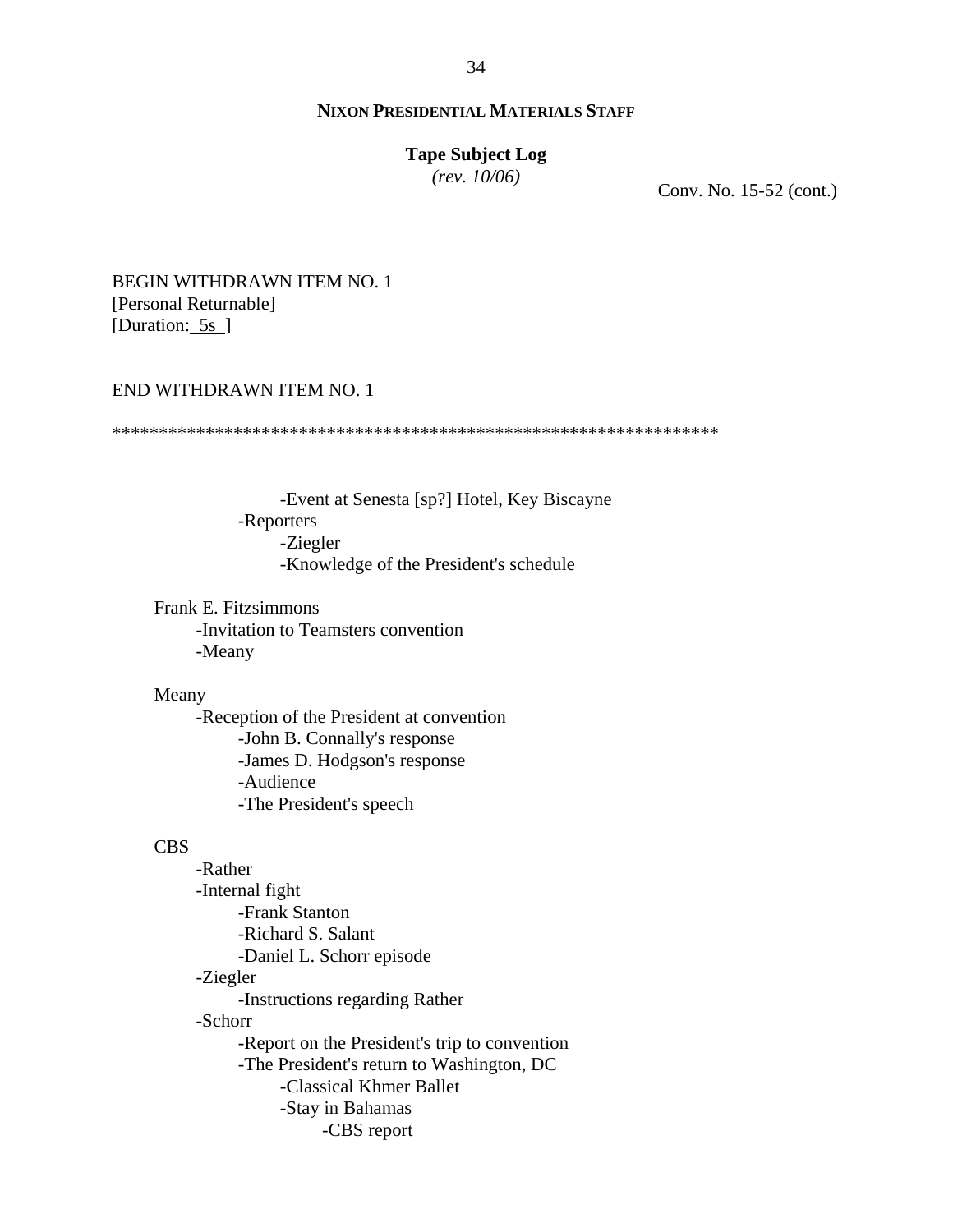# **Tape Subject Log**

*(rev. 10/06)*

Conv. No. 15-52 (cont.)

-The President's reception at convention

 -Ziegler -Weather

Television footage of convention -The President -Meany -Pay raise -Wage-price guidelines violation -Donald H. Rumsfeld -Jay Lovestone -Laurence H. Silberman -Jack Ryan -John A. Scali's views

CBS

-Schorr -Market share -Coverage of the President's convention speech -Public reaction

Conversation No. 15-53

Date: November 19, 1971 Time: Unknown between 7:40 pm and 7:43 pm Location: White House Telephone

The President talked with the White House operator.

Request for a call Charles W. Colson

Conversation No. 15-54

Date: November 19, 1971 Time: 7:43 pm - 7:44 pm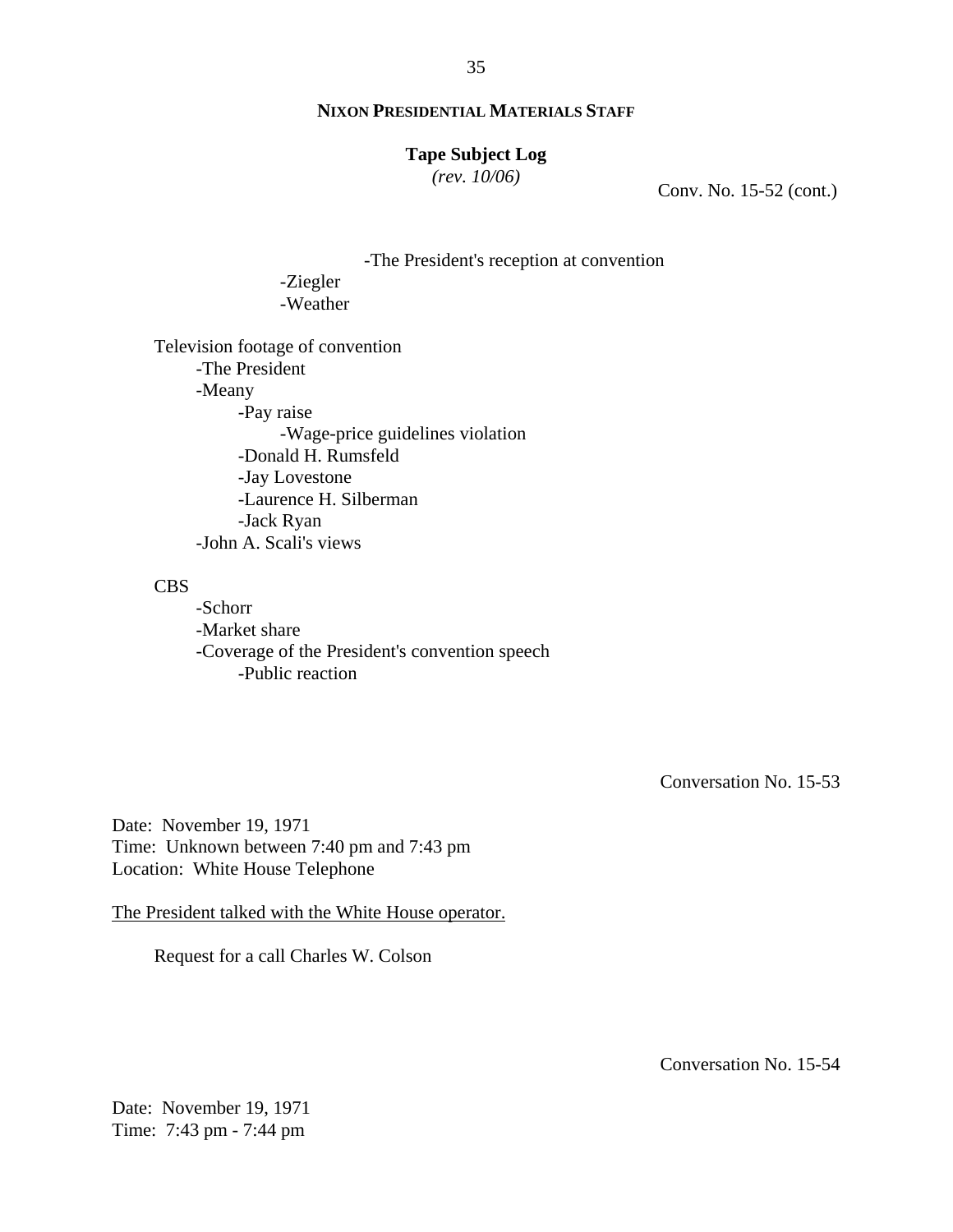36

## **NIXON PRESIDENTIAL MATERIALS STAFF**

#### **Tape Subject Log**

*(rev. 10/06)*

Location: White House Telephone

The President talked with Charles W. Colson.

News

-Colson's plan

Conversation No. 15-55

Date: November 20, 1971 Time: Unknown between 8:09 am and 8:37 am Location: White House Telephone

The President talked with the White House operator.

[See also Conversation No. 621-13]

Request for a call to Charles W. Colson

Conversation No. 15-56

Date: November 20, 1971 Time: 8:37 am Location: White House Telephone

The White House operator talked with the President.

[See also Conversation No. 621-14A]

The President conferred with Stephen B. Bull before the conversation began.

[See Conversation No. 621-14]

[End of conferral]

Charles W. Colson -Location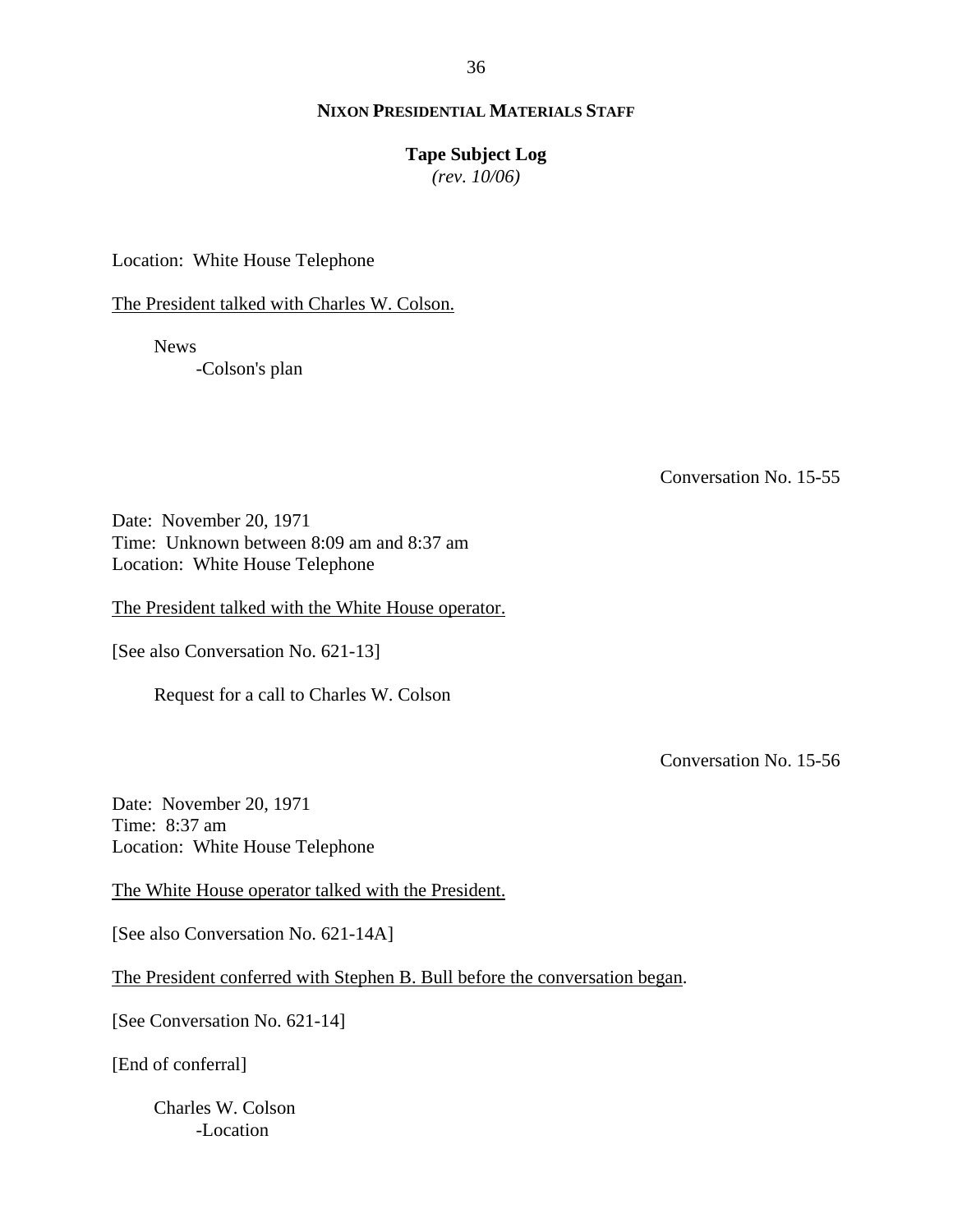37

#### **NIXON PRESIDENTIAL MATERIALS STAFF**

#### **Tape Subject Log**

*(rev. 10/06)*

-Return call

Conversation No. 15-57

Date: November 20, 1971 Time: Unknown between 8:37 pm and 8:45 pm Location: White House Telephone

The President talked with the White House operator.

[See also Conversation No. 621-17]

Request for a call to George P. Shultz

Conversation No. 15-58

Date: November 20, 1971 Time: 8:45 am - 8:54 am Location: White House Telephone

The President talked with the White House operator.

George P. Shultz

The President talked with Shultz.

[See also Conversation No. 621-18A]

Pay Board -Congress -Bill -The President's signature -Business community -George Meany -George H. Boldt, Arnold R. Weber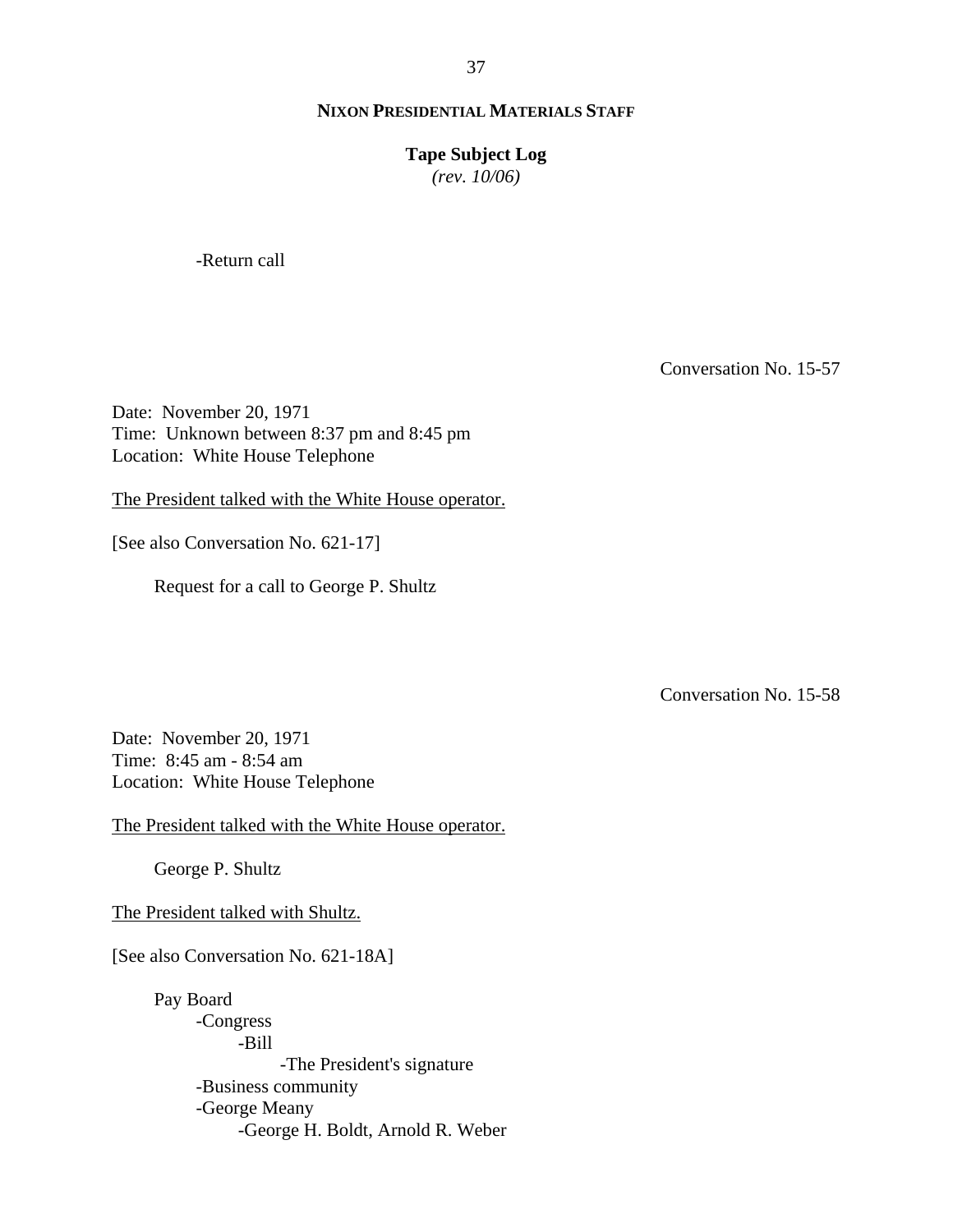#### **Tape Subject Log**

*(rev. 10/06)*

-White House response -Shultz appointment with Frank E. Fitzsimmons -Reception of the President at American Federation Labor-Congress of Industrial Organizations [AFL-CIO] convention -Press coverage -*New York Times* and *Washington Post* -Television -Possible resignations -Meany -I. W. Abel -Possible freeze

Economic policy

-Shultz's proposed speech -William L. Safire -Phase Two economic controls -Previous economic policy -The President's determination -Productivity -Necessity for contingency plans -Donald H. Rumsfeld -Office of Management and Budget [OMB] -Weber

Golf game -Fitzsimmons

James R. ("Jimmy") Hoffa -Possible clemency -Meeting among John N. Mitchell, Shultz and the President -Meany's views -Leonard Woodcock -Conversations with James D. Hodgson

Golf game

38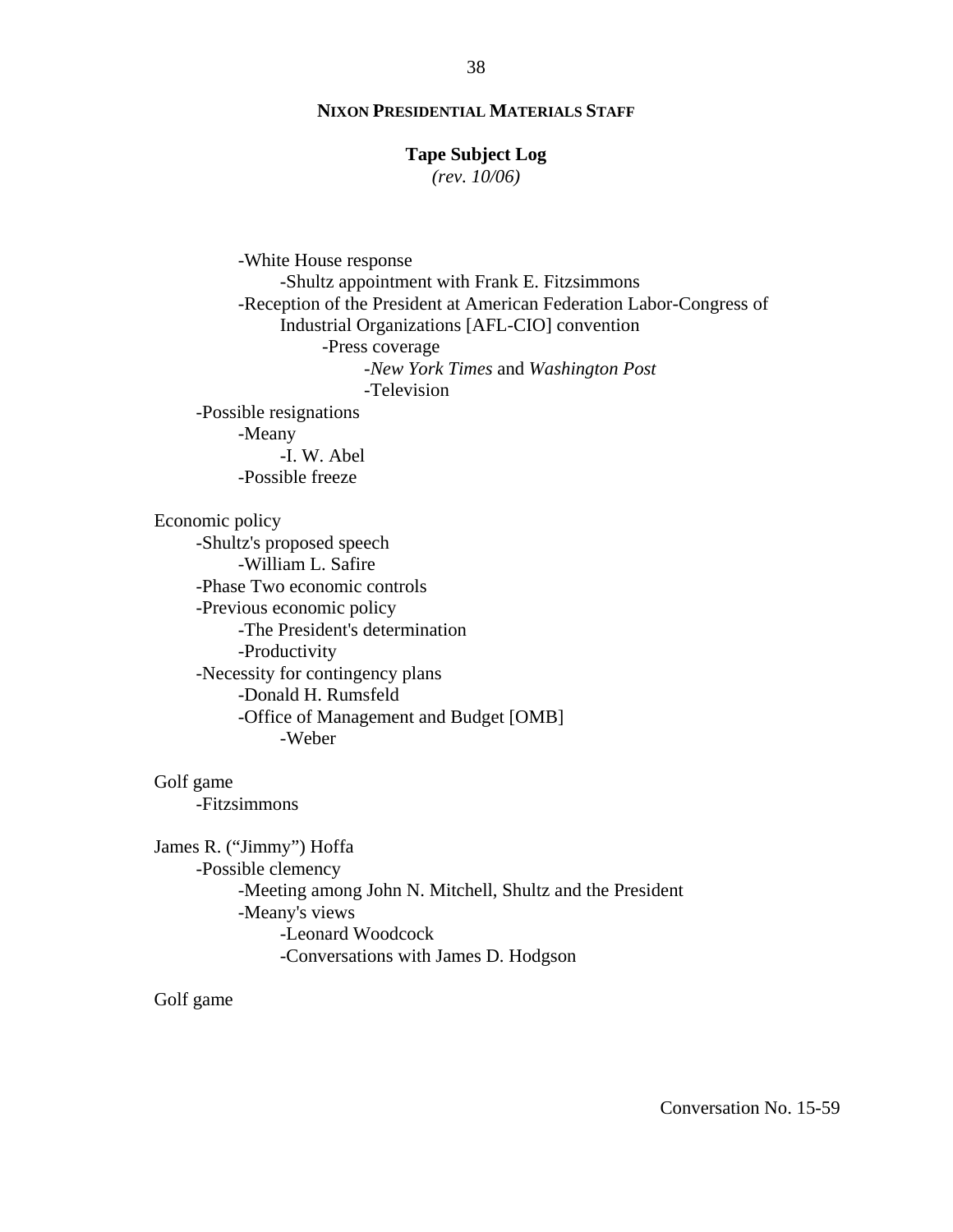#### **Tape Subject Log**

*(rev. 10/06)*

Date: November 20, 1971 Time: Unknown between 10:02 am and 10:23 am Location: White House Telephone

Henry A. Kissinger talked with the White House operator. [The President can be heard in the background]

[See also Conversation No. 621-18C]

Request for a call to Ambassador from Pakistan, Agha Hilaly

Conversation No. 15-60

Date: November 20, 1971 Time: 10:23 am Location: White House Telephone

The President talked with the White House operator.

[See also Conversation No. 621-18D]

Request for a call to Richard M. Helms

Conversation No. 15-61

Date: November 20, 1971 Time: Unknown between 10:23 am and 10:24 am Location: White House Telephone

The White House operator talked with Henry A. Kissinger.

[See also Conversation No. 621-18E]

Agha Hilaly -Hilaly's location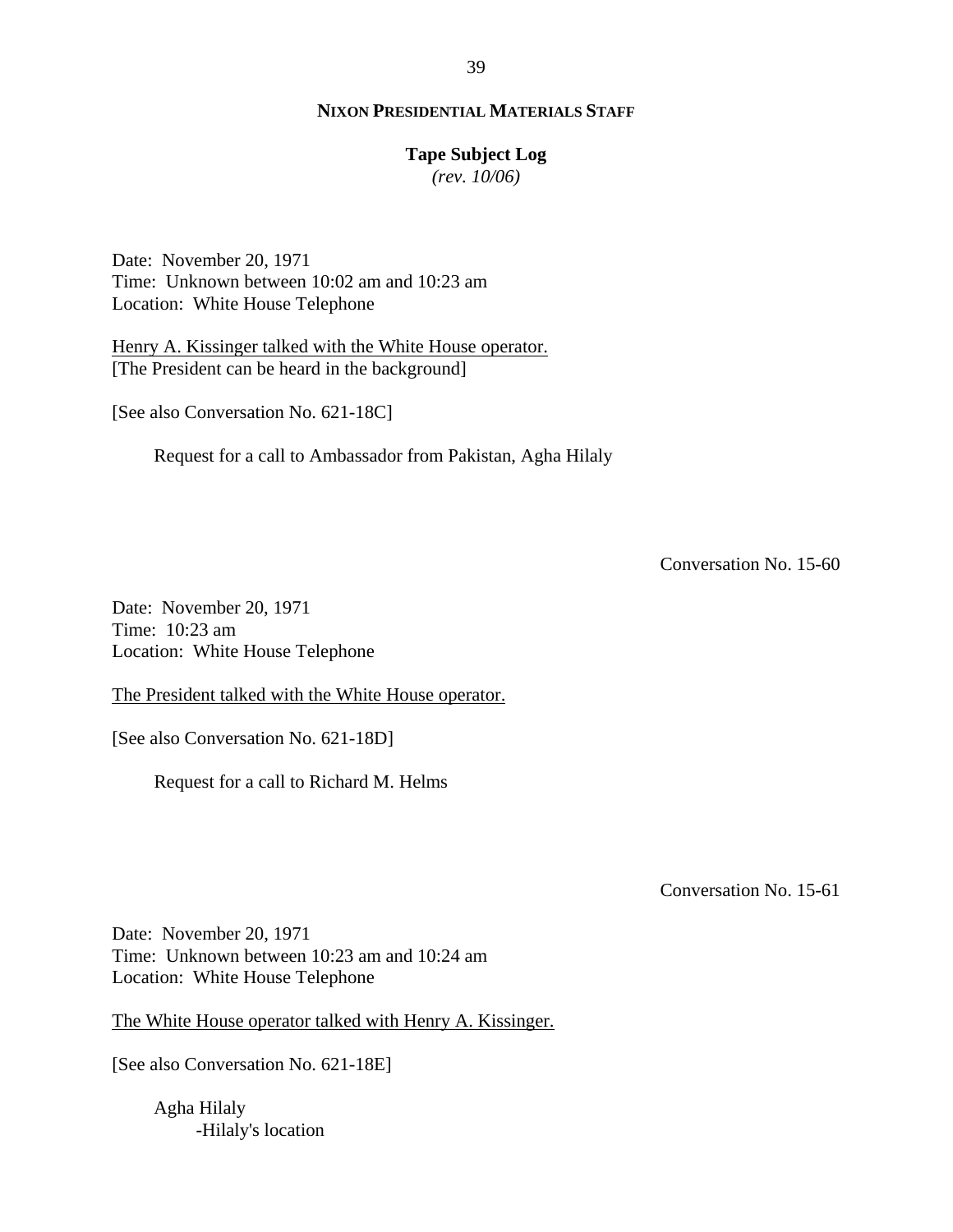**Tape Subject Log**

*(rev. 10/06)*

Conversation No. 15-62

Date: November 20, 1971 Time: Unknown between 10:23 am and 10:24 am Location: White House Telephone

The President talked with the White House operator.

[See also Conversation No. 621-18F]

Request for a call to John B. Connally

Conversation No. 15-63

Date: November 20, 1971 Time: 10:24 am - 10:27 am Location: White House Telephone

The President talked with the White House operator.

John B. Connally

Connally talked with the President.

[See also Conversation No. 621-18G]

Television -The President's appearance in Florida -The President's return to Washington, DC -Attendance at Classical Khmer Ballet -Thelma C. ("Pat") Nixon

Reaction to George Meany's reception of the President -Treasury Department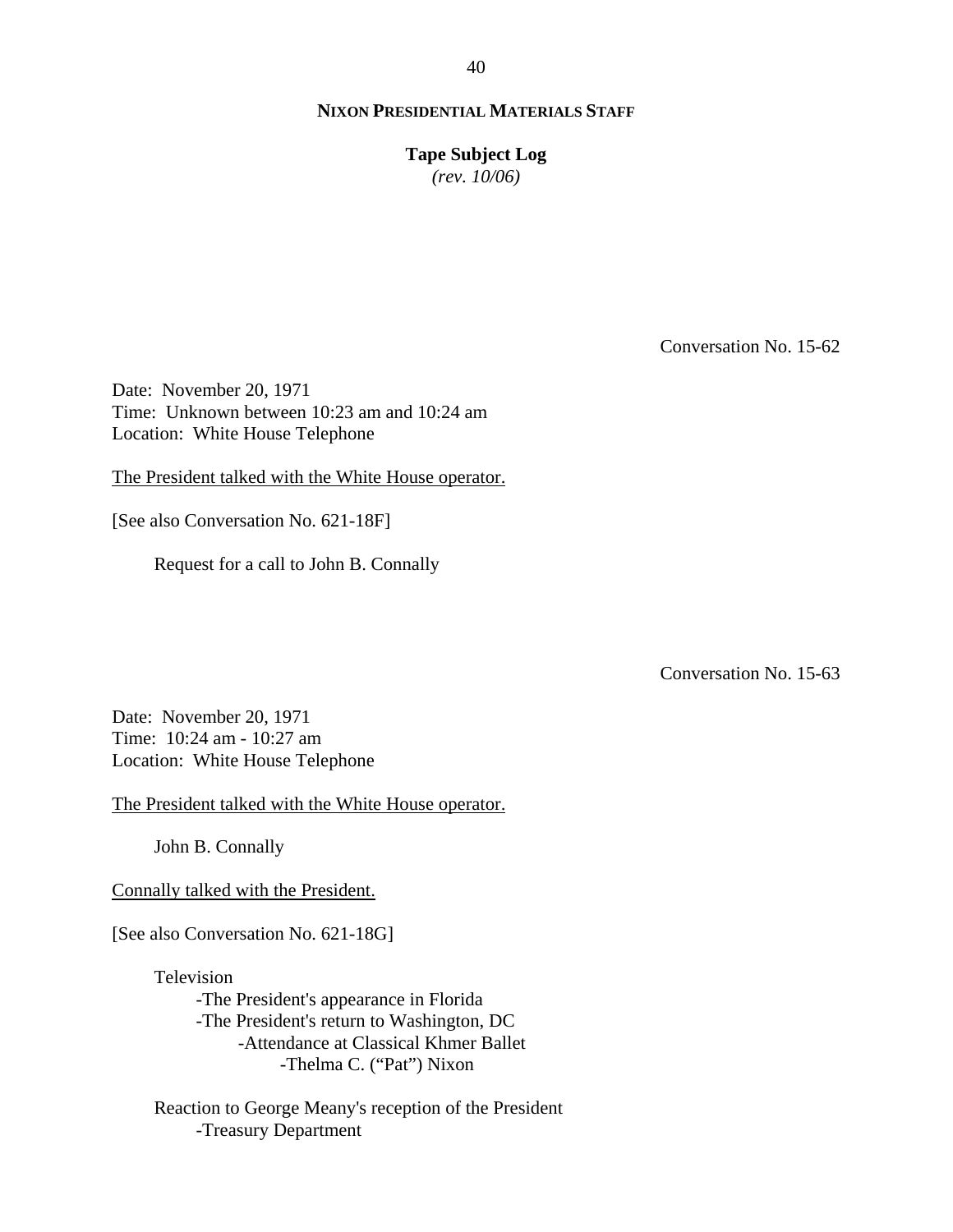#### **Tape Subject Log**

*(rev. 10/06)*

-Idanell ("Nellie") Connally -Press reports -The President's reaction -*Washington Post* and *Washington Star* -Associated Press [AP] story

The President's return to Washington, DC -Classical Khmer Ballet -Cambodian Ambassador

George P. Shultz -Conversation with Connally -Pay Board -American Federation of Labor-Congress of Industrial Organizations [AFL-CIO] -Pay increases for Meany and [Joseph] Lane Kirkland -Possible resignations -Possible freeze

The President's speech at AFL-CIO convention

Conversation No. 15-64

Date: November 20, 1971 Time: Unknown between 10:27 am and 10:45 am Location: White House Telephone

The White House operator talked with the President.

[See also Conversation No. 621-18H]

Richard M. Helms -Location -Robert E. Cushman, Jr. -Message -Henry A. Kissinger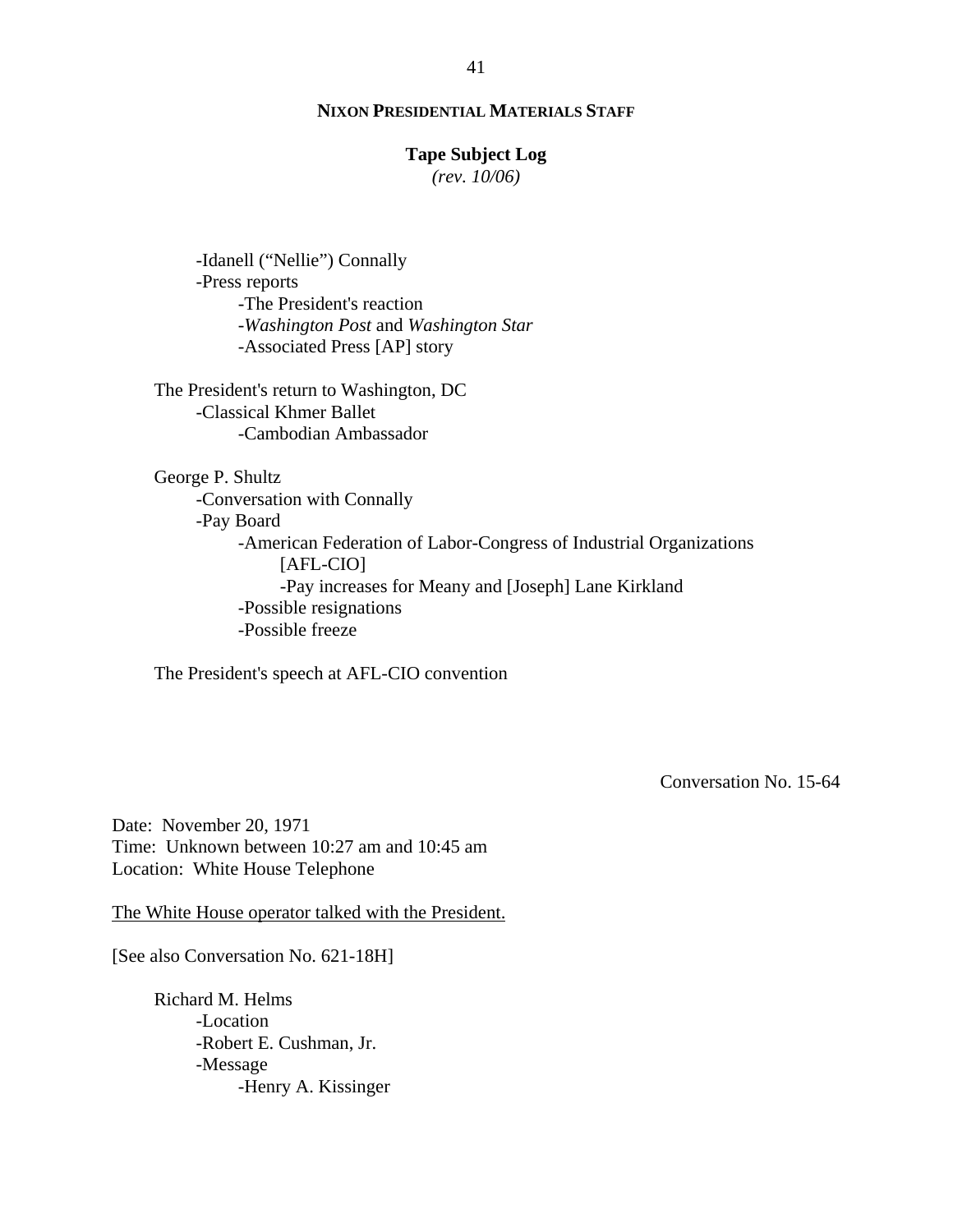## **Tape Subject Log**

*(rev. 10/06)*

Conversation No. 15-65

Date: November 20, 1971 Time: Unknown between 10:45 am and 10:50 am Location: White House Telephone

The President talked with the White House operator.

[See also Conversation No. 621-19]

Request for a call to Ted Stevens

Conversation No. 15-66

Date: November 20, 1971 Time: Unknown between 10:45 am and 10:50 am Location: White House Telephone

The President talked with the White House operator.

[See also Conversation No. 621-21]

Request for calls to Seymour Halpern and Alan Bible

Conversation No. 15-67

Date: November 20, 1971 Time: Unknown between 10:45 am and 10:50 am Location: White House Telephone

The President talked with the White House operator.

[See also Conversation No. 621-23]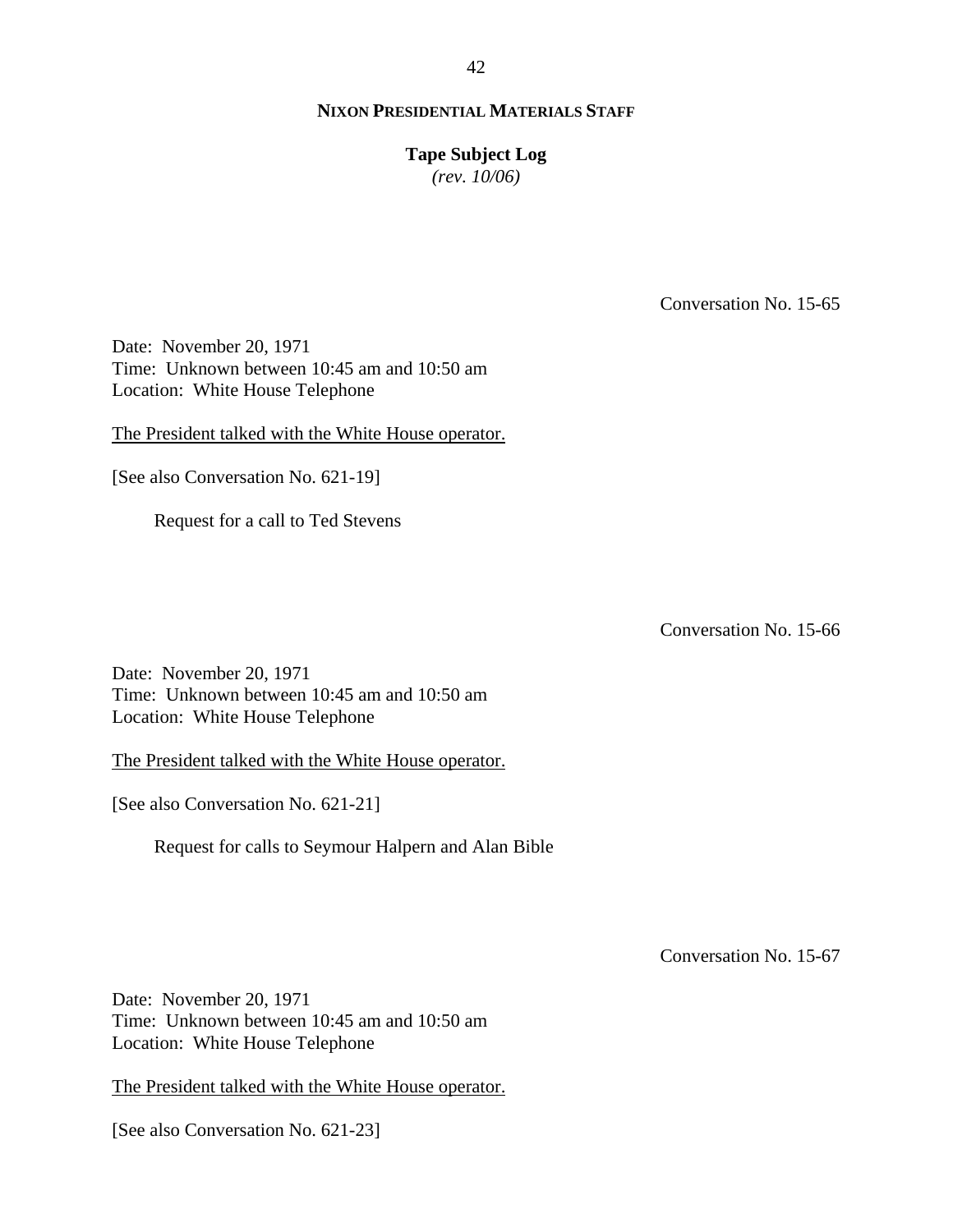#### **Tape Subject Log**

*(rev. 10/06)*

Request for a call to Julie Nixon Eisenhower

Previous request for Ted Stevens -Stevens's location

Conversation No. 15-68

Date: November 20, 1971 Time: Unknown between 10:45 am and 10:50 am Location: White House Telephone

The President talked with the White House operator.

[See also Conversation No. 621-24]

Ted Stevens -Time of day in Alaska

Conversation No. 15-69

Date: November 20, 1971 Time: 10:50 am - 10:51 am Location: White House Telephone

The President talked with Julie Nixon Eisenhower.

[See also Conversation No. 621-26]

The President's schedule -Meeting with Julie Nixon Eisenhower -David N. Parker -Oval Office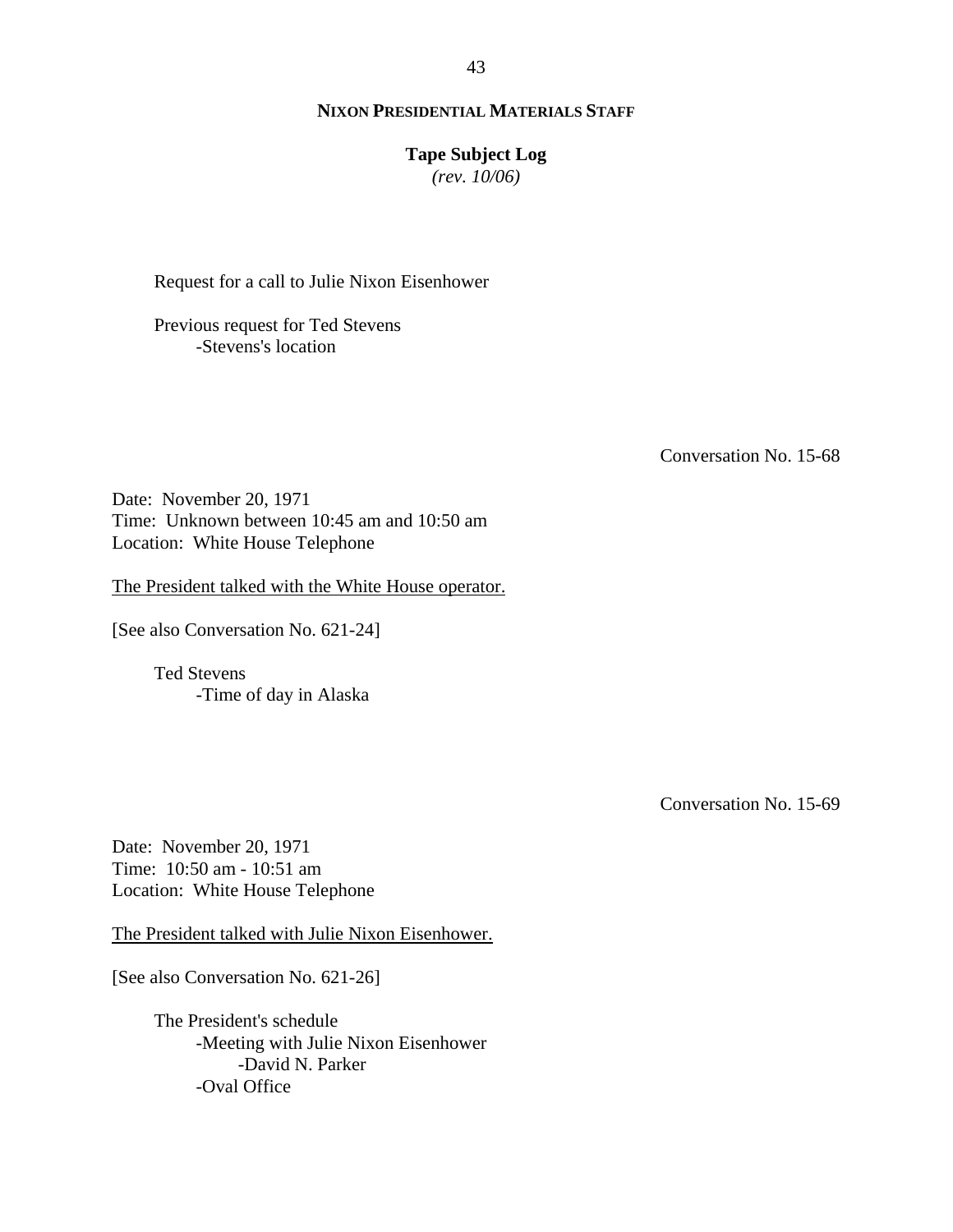#### **Tape Subject Log**

*(rev. 10/06)*

Conversation No. 15-70

Date: November 20, 1971 Time: 10:52 am - 10:54 am Location: White House Telephone

The President talked with the White House operator.

Seymour Halpern

The President talked with Halpern.

[See also Conversation No. 621-27]

Birthday greetings

\*\*\*\*\*\*\*\*\*\*\*\*\*\*\*\*\*\*\*\*\*\*\*\*\*\*\*\*\*\*\*\*\*\*\*\*\*\*\*\*\*\*\*\*\*\*\*\*\*\*\*\*\*\*\*\*\*\*\*\*\*\*\*\*\*

BEGIN WITHDRAWN ITEM NO. 1 [Privacy] [Duration: 19s ]

## END WITHDRAWN ITEM NO. 1

\*\*\*\*\*\*\*\*\*\*\*\*\*\*\*\*\*\*\*\*\*\*\*\*\*\*\*\*\*\*\*\*\*\*\*\*\*\*\*\*\*\*\*\*\*\*\*\*\*\*\*\*\*\*\*\*\*\*\*\*\*\*\*\*\*

 -Herbert Stein's health -Surgery -Anecdote

 Reaction to the President's speech to American Federation of Labor-Congress of Industrial Organization [AFL-CIO] convention -George Meany -Lyndon B. Johnson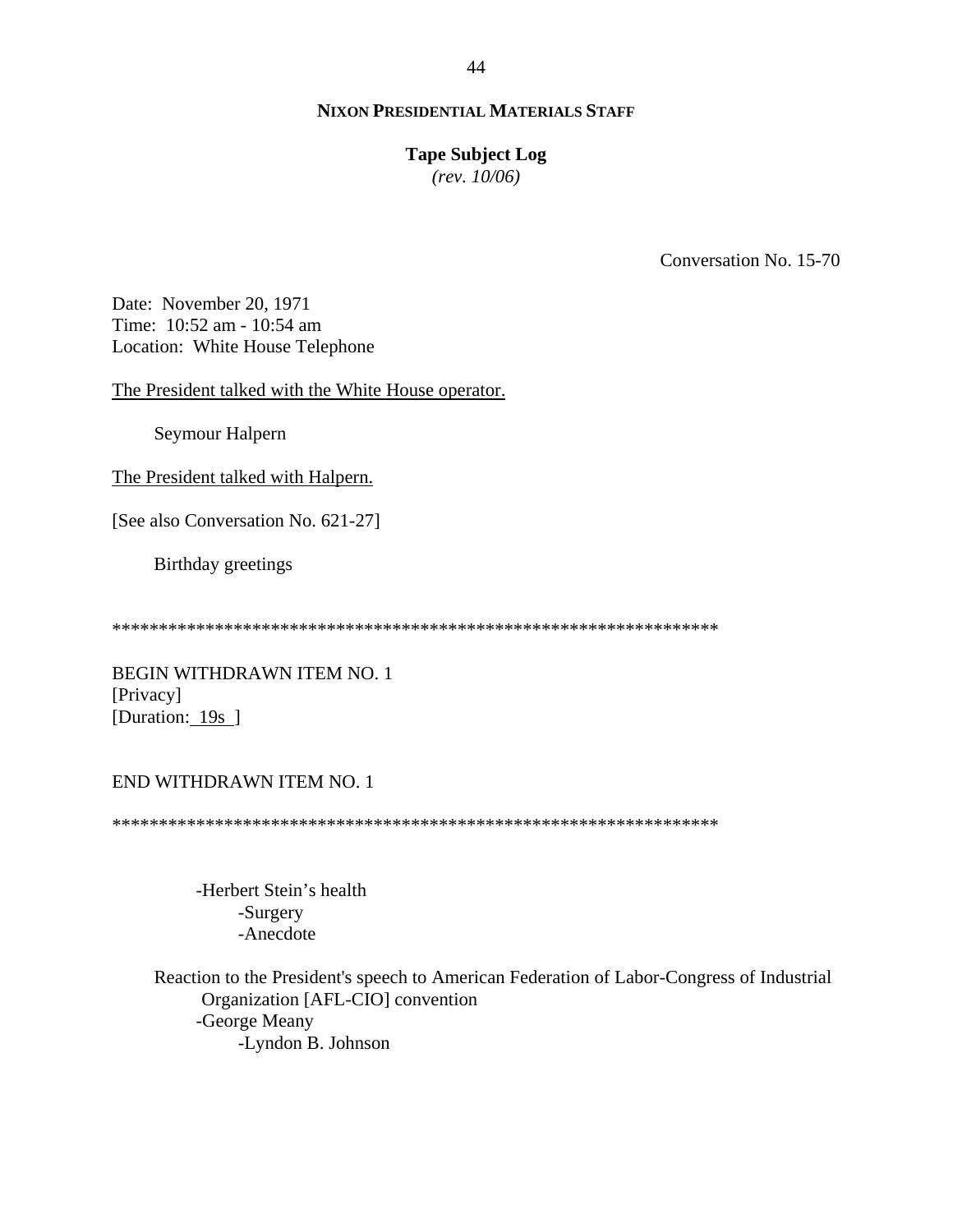#### **Tape Subject Log**

*(rev. 10/06)*

Expressions of support for the President -Cost of living -New York -Halpern -Gerald R. Ford -Other congressmen -Lockheed vote -Ford

Barbara (Olsen) Halpern -Accident -Spain -US Embassy -Robert C. Hill and Wife

Halpern's schedule

Conversation No. 15-71

Date: November 20, 1971 Time: 10:57 am - 11:01 am Location: White House Telephone

The President talked with the White House operator.

Tricia Nixon Cox

Tricia Cox talked with the President.

[See also Conversation No. 621-28A]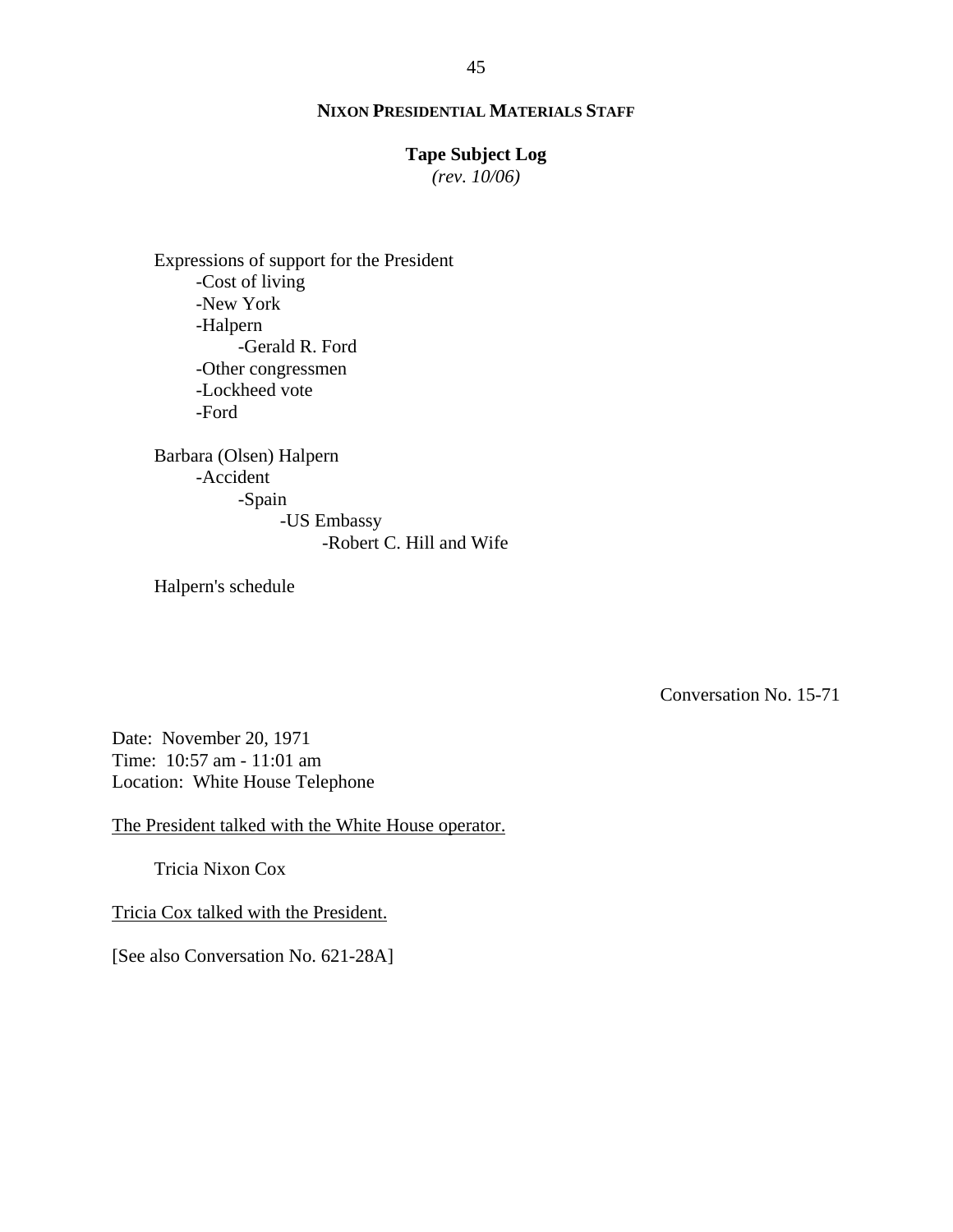# **Tape Subject Log**

*(rev. 10/06)*

\*\*\*\*\*\*\*\*\*\*\*\*\*\*\*\*\*\*\*\*\*\*\*\*\*\*\*\*\*\*\*\*\*\*\*\*\*\*\*\*\*\*\*\*\*\*\*\*\*\*\*\*\*\*\*\*\*\*\*\*\*\*\*\*\*

BEGIN WITHDRAWN ITEM NO. 1 [Personal Returnable] [Duration: 4m 24s ]

[The President conferred with Stephen B. Bull and Julie Nixon Eisenhower at an unknown time]

[See Conversation No. 621-28]

[End of conferral]

[The President conferred with Julie Nixon Eisenhower at 11:01 am]

[See Conversation No. 621-28]

[End of conferral]

[End of telephone conversation]

# END WITHDRAWN ITEM NO. 1

\*\*\*\*\*\*\*\*\*\*\*\*\*\*\*\*\*\*\*\*\*\*\*\*\*\*\*\*\*\*\*\*\*\*\*\*\*\*\*\*\*\*\*\*\*\*\*\*\*\*\*\*\*\*\*\*\*\*\*\*\*\*\*\*\*

Conversation No. 15-72

Date: November 20, 1971 Time: 11:02 am - 11:05 am Location: White House Telephone

The President talked with Alan Bible.

[See also Conversation No. 621-28B]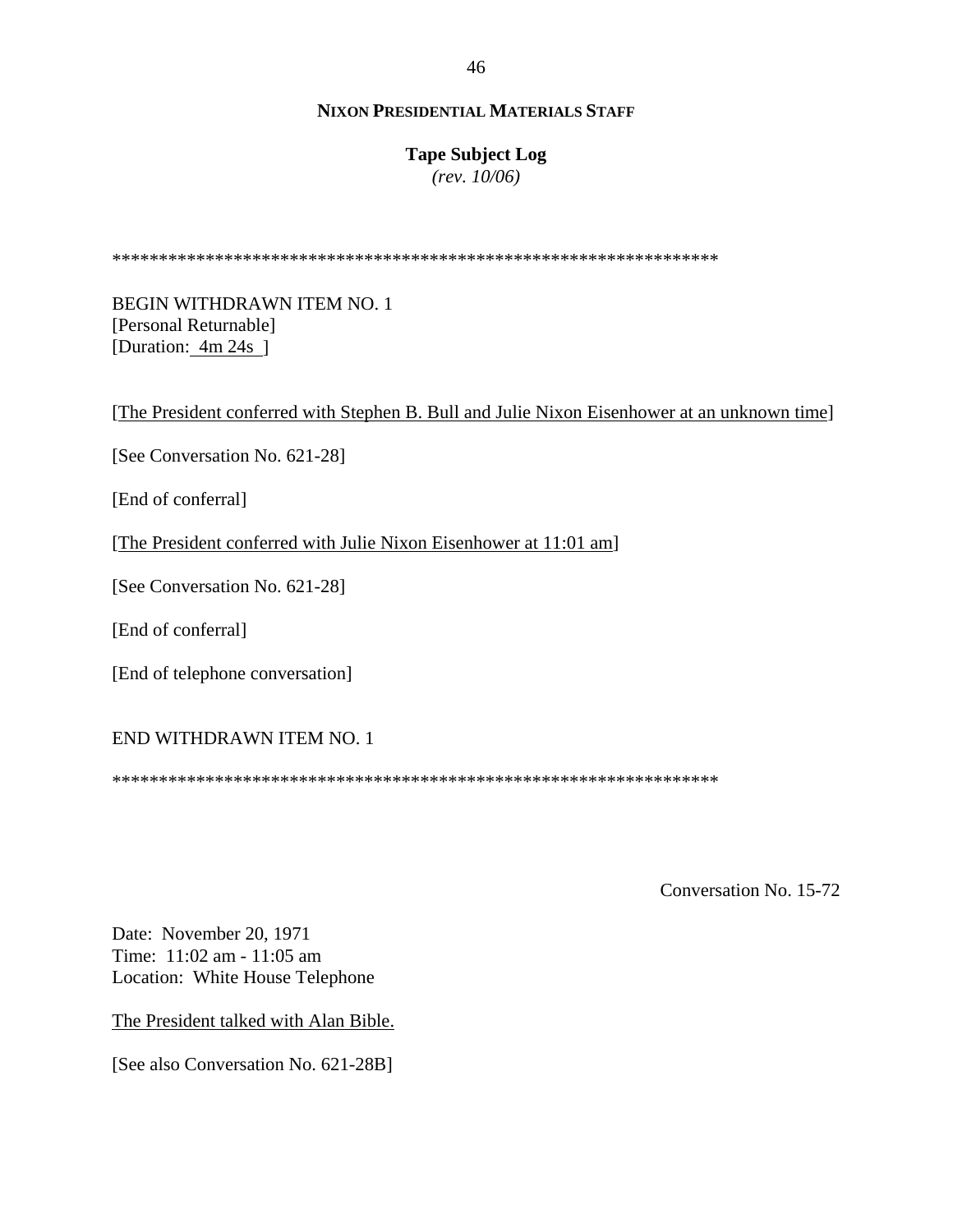#### **Tape Subject Log**

*(rev. 10/06)*

Birthday greetings -Thelma C. ("Pat") Nixon

The President's schedule -Meeting with John B. Connally -Camp David

\*\*\*\*\*\*\*\*\*\*\*\*\*\*\*\*\*\*\*\*\*\*\*\*\*\*\*\*\*\*\*\*\*\*\*\*\*\*\*\*\*\*\*\*\*\*\*\*\*\*\*\*\*\*\*\*\*\*\*\*\*\*\*\*\*

BEGIN WITHDRAWN ITEM NO. 1 [Personal Returnable] [Duration: 10s ]

#### END WITHDRAWN ITEM NO. 1 \*\*\*\*\*\*\*\*\*\*\*\*\*\*\*\*\*\*\*\*\*\*\*\*\*\*\*\*\*\*\*\*\*\*\*\*\*\*\*\*\*\*\*\*\*\*\*\*\*\*\*\*\*\*\*\*\*\*\*\*\*\*\*\*\*

-Football games -Secret Service

Mrs. Nixon -Birthplace, Ely, Nevada

 The President's speech to American Federation of Labor-Congress of Industrial Organizations [AFL-CIO] convention -Reception -Telegram to the President from Mrs. Lou Gehrig -George Meany -Henry Louis ("Lou") Gehrig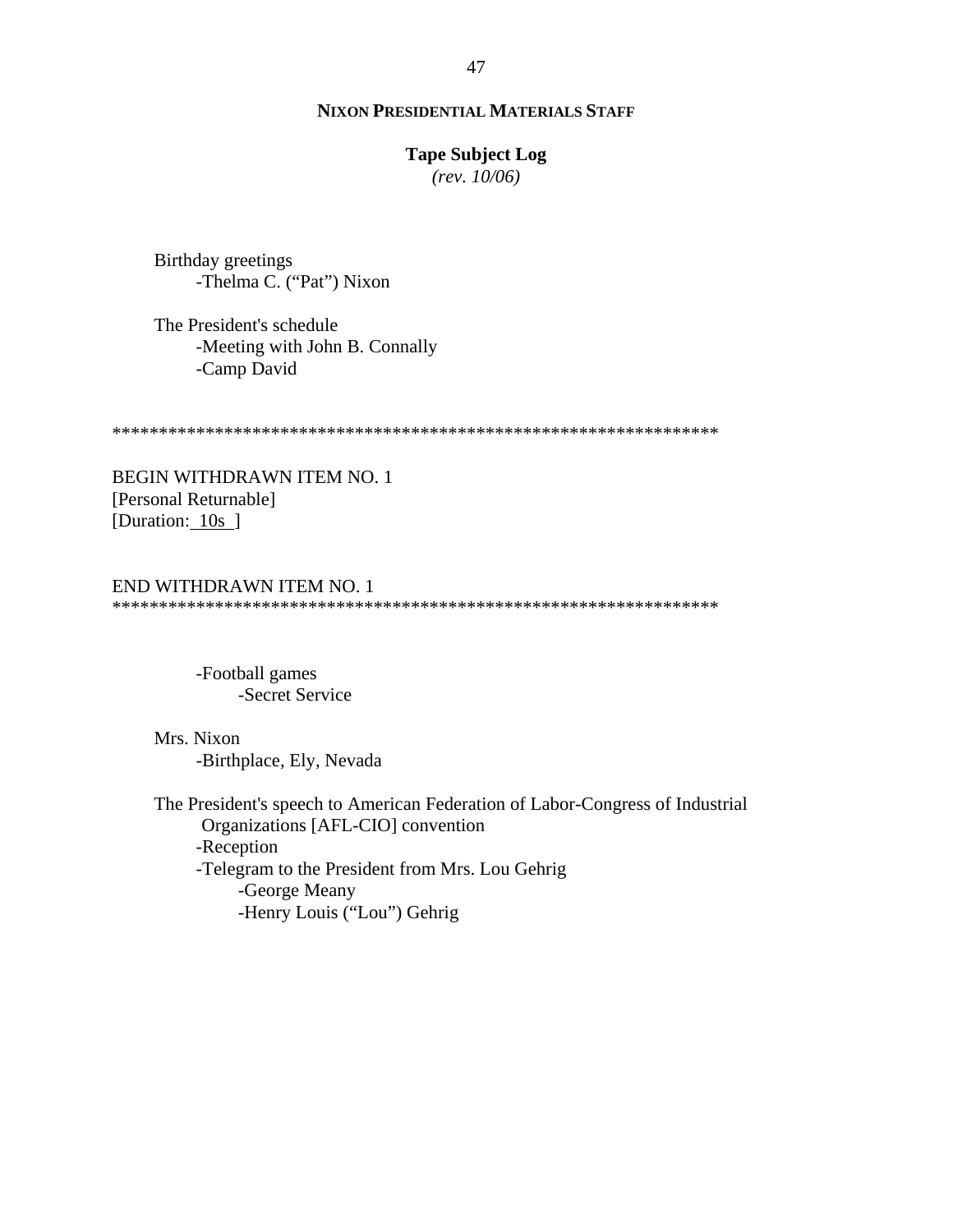#### **Tape Subject Log**

*(rev. 10/06)*

Conversation No. 15-73

Date: November 21, 1971 Time: Unknown between 6:15 pm and 6:37 pm Location: White House Telephone

The President talked with the White House operator.

Request for a call to William F. ("Billy") Graham

Conversation No. 15-74

Date: November 21, 1971 Time: 6:37 pm - 6:50 pm Location: White House Telephone

The President talked with the White House operator.

William F. ("Billy") Graham

The President talked with Graham.

Graham's location

 The President's speech to American Federation of Labor-Congress of Industrial Organization [AFL-CIO] convention -L. Nelson Bell's views -George Meany -Quote -[Maurice] Harold MacMillan -Book -Winston S. Churchill quote

The President's schedule -California -Eisenhower Medical Center

Graham's schedule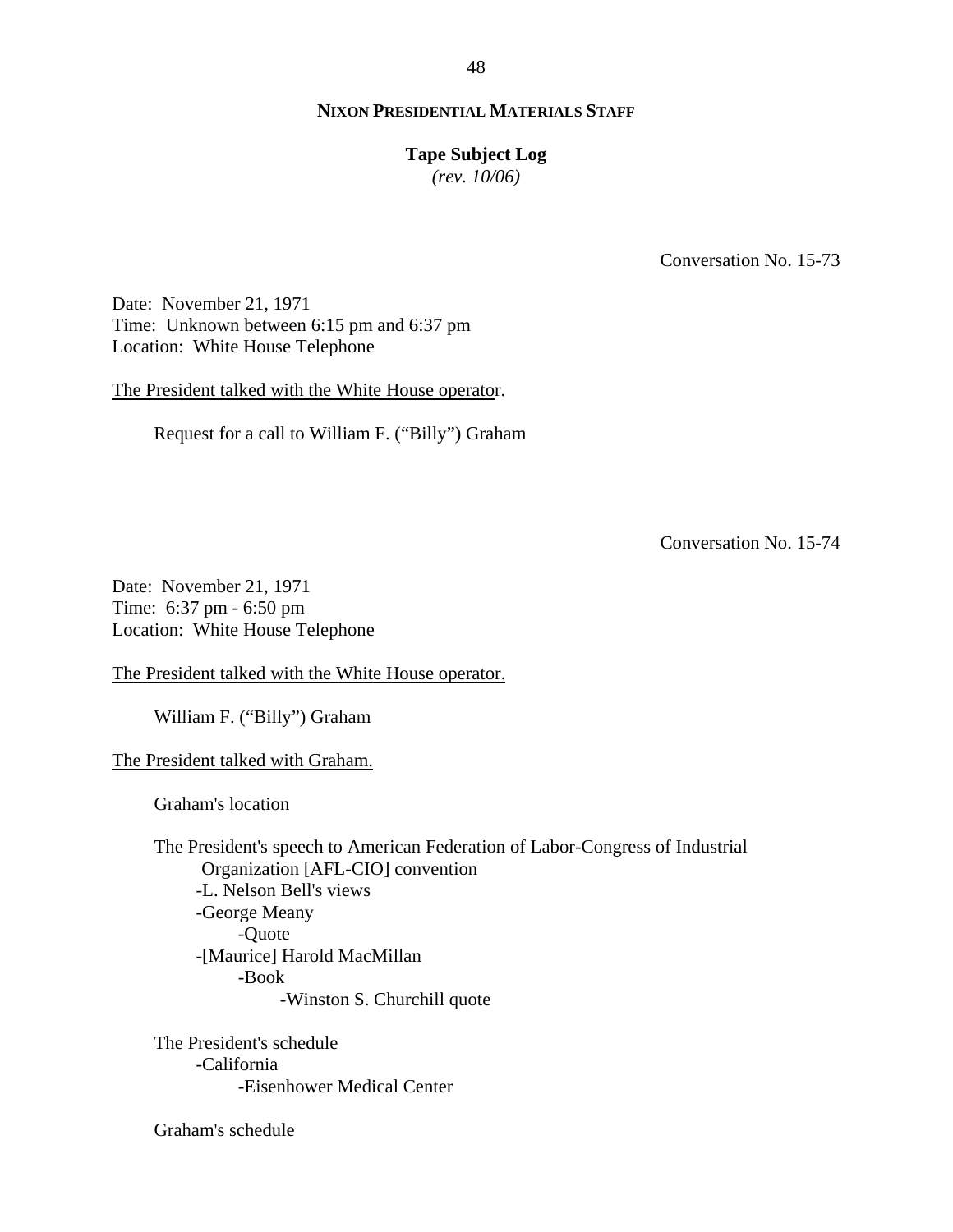#### **Tape Subject Log**

*(rev. 10/06)*

Conv. No. 15-74 (cont.)

-Eisenhower Center event -Mamie G.D. Eisenhower invitation -Conference at Greenbriar -Trips to Africa and Asia -President and Madam Chiang Kai-Shek -Briefing -H. R. ("Bob") Haldeman and Henry A. Kissinger -Tokyo and Manila -University of Taipei visit -Founder -Chiang -Support -Bell's remarks -Thelma C. ("Pat") Nixon -Caneel Bay

The President's schedule -Meetings with foreign leaders -Edward R.G. Heath -Georges J.R. Pompidou -State of the Union -Latin American event -People's Republic of China [PRC]

Graham's schedule -Meeting with Sir Alexander F. Douglas-Home -Meeting with Lee Kuan Yew -Views on US

John B. Connally press conference -Cabinet -Anthony P. Lysberg, Lord Barber

-Great Britain -Pornography -Heathrow Airport -Greenwich Village in New York City -Religious revivals -London -Malcolm Muggeridge -Compared to Berlin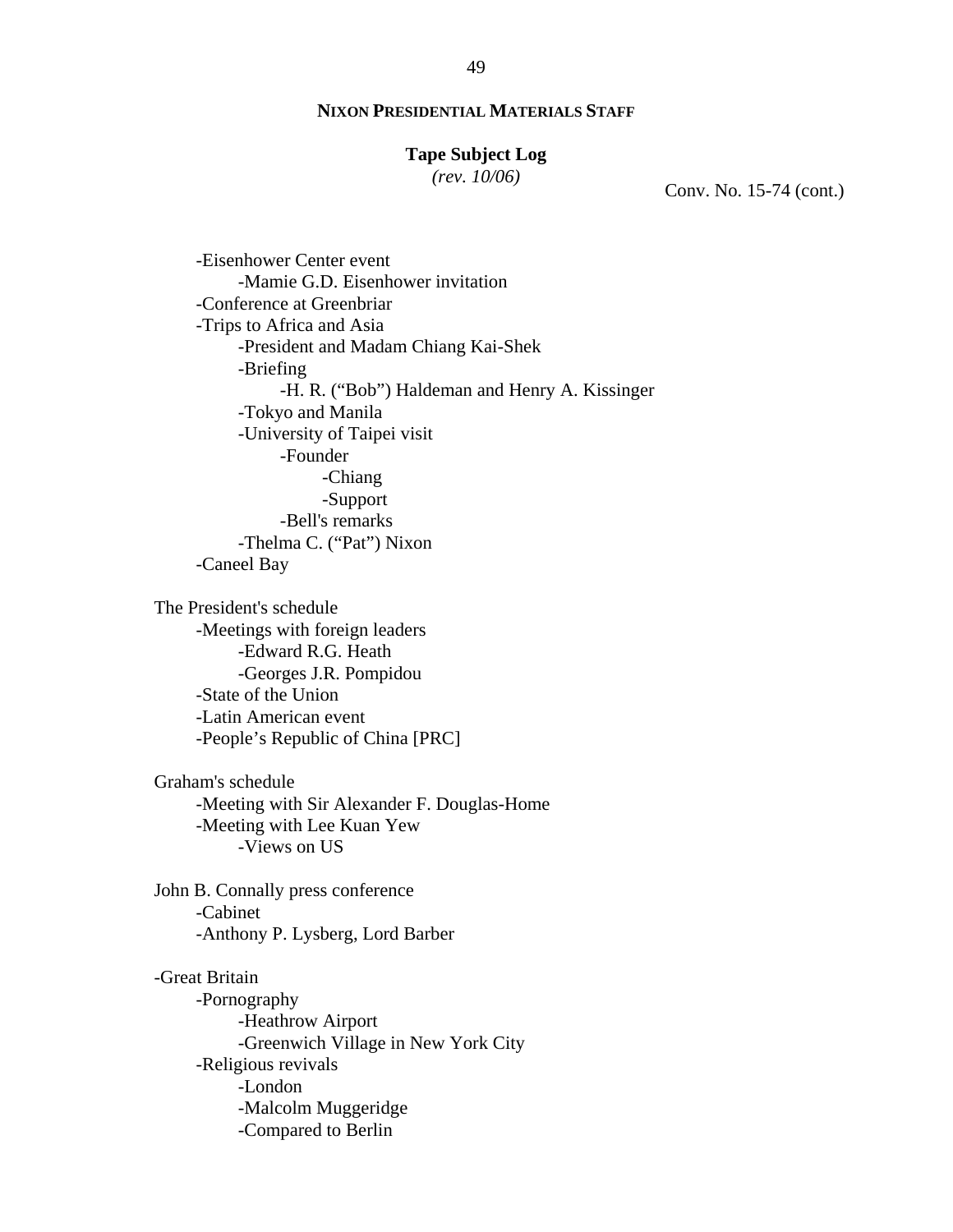#### **Tape Subject Log**

*(rev. 10/06)*

Conv. No. 15-74 (cont.)

US outlook -Vietnam war -Unknown person's speech in Charlotte, North Carolina -Democrats -Upcoming election

Economy

-Retail sales figures -Connally -Congress -Tax Bill

\*\*\*\*\*\*\*\*\*\*\*\*\*\*\*\*\*\*\*\*\*\*\*\*\*\*\*\*\*\*\*\*\*\*\*\*\*\*\*\*\*\*\*\*\*\*\*\*\*\*\*\*\*\*\*\*\*\*\*\*\*\*\*\*\*

BEGIN WITHDRAWN ITEM NO. 5 [Personal Returnable] [Duration: 26s ]

#### END WITHDRAWN ITEM NO. 5

\*\*\*\*\*\*\*\*\*\*\*\*\*\*\*\*\*\*\*\*\*\*\*\*\*\*\*\*\*\*\*\*\*\*\*\*\*\*\*\*\*\*\*\*\*\*\*\*\*\*\*\*\*\*\*\*\*\*\*\*\*\*\*\*\*

Graham's schedule -Trips to Africa and Asia -Briefing -Haldeman

Ruth McC. Graham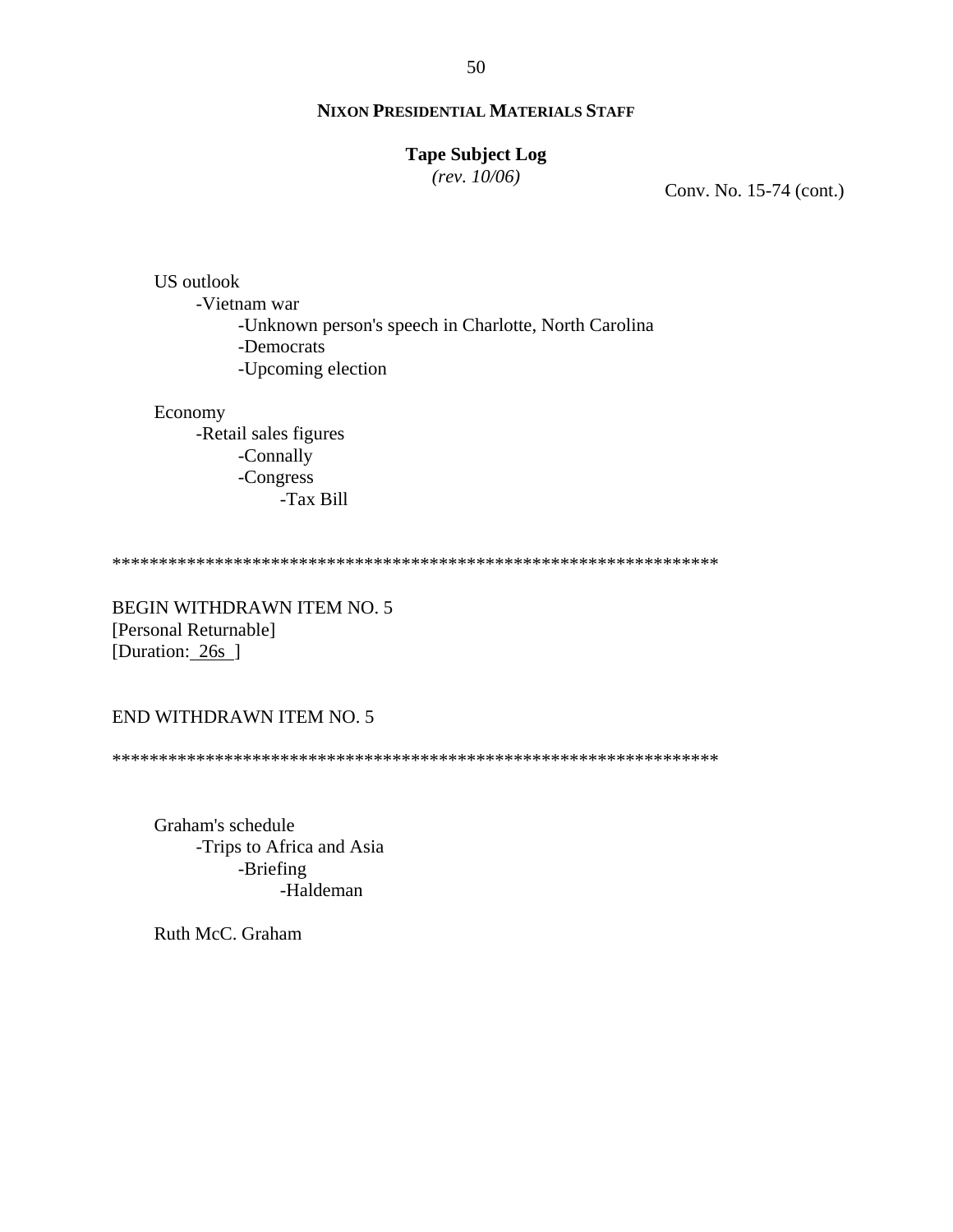#### **Tape Subject Log**

*(rev. 10/06)*

Conversation No. 15-75

Date: November 21, 1971 Time: Unknown between 6:50 pm and 6:54 pm Location: White House Telephone

The President talked with the White House operator.

Request for a call to John B. Connally

Conversation No. 15-76

Date: November 21, 1971 Time: 6:54 pm - 7:08 pm Location: White House Telephone

The President talked with the White House operator.

John B. Connally

The President talked with Connally.

Connally's press conference

Connally's television interview -Peter Lisagor -Rowland Evans

Preparation for press conference -Briefing books -Charles W. Colson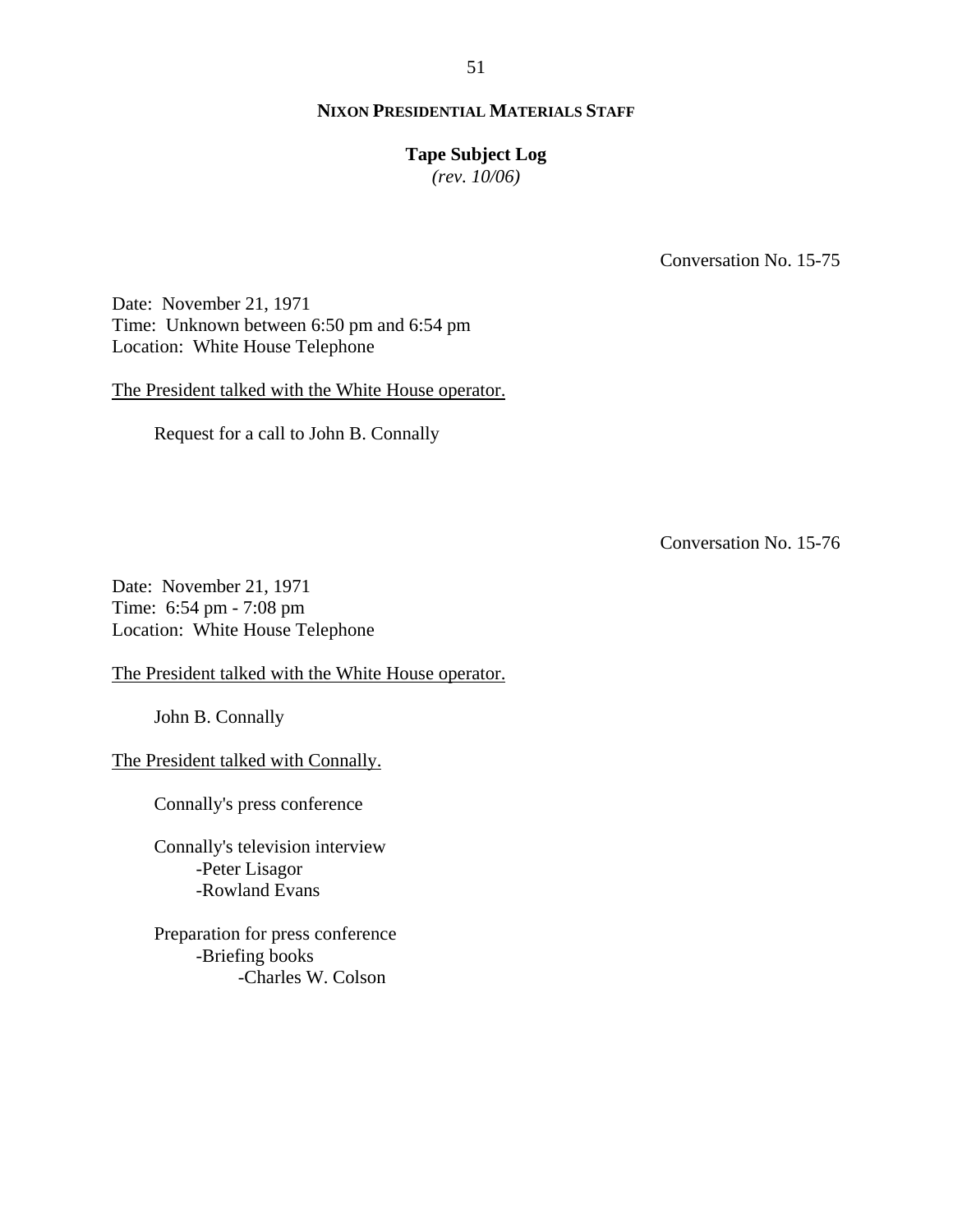## **Tape Subject Log**

*(rev. 10/06)*

Conv. No. 15-76 (cont.)

\*\*\*\*\*\*\*\*\*\*\*\*\*\*\*\*\*\*\*\*\*\*\*\*\*\*\*\*\*\*\*\*\*\*\*\*\*\*\*\*\*\*\*\*\*\*\*\*\*\*\*\*\*\*\*\*\*\*\*\*\*\*\*\*\*\*\*\*\*\*\*\*\*\*

BEGIN WITHDRAWN ITEM NO. 3 [Personal Returnable] [Duration: 1m 13s ]

#### END WITHDRAWN ITEM NO. 3

#### \*\*\*\*\*\*\*\*\*\*\*\*\*\*\*\*\*\*\*\*\*\*\*\*\*\*\*\*\*\*\*\*\*\*\*\*\*\*\*\*\*\*\*\*\*\*\*\*\*\*\*\*\*\*\*\*\*\*\*\*\*\*\*\*\*\*\*\*\*\*\*\*\*\*

Connally's press conference

 The President's speech to American Federation of Labor[Congress of Industrial Organizations [AFL-CIO] convention -George Meany -Reactions -Columbia Country Club -Robert S. Strauss -Paul A. Porter -Meany -Pay raise -Pay Board -Connally's press conference -Partisanship -Comments on various people -Arnold R. Weber -James D. Hodgson -Unnamed federal judge -Lord Acton quote -Pay Board -Connally's press conference -Coverage Connally's press conference -International matter -Tax Bill -Campaign check-off provision -Proliferation of political parties -France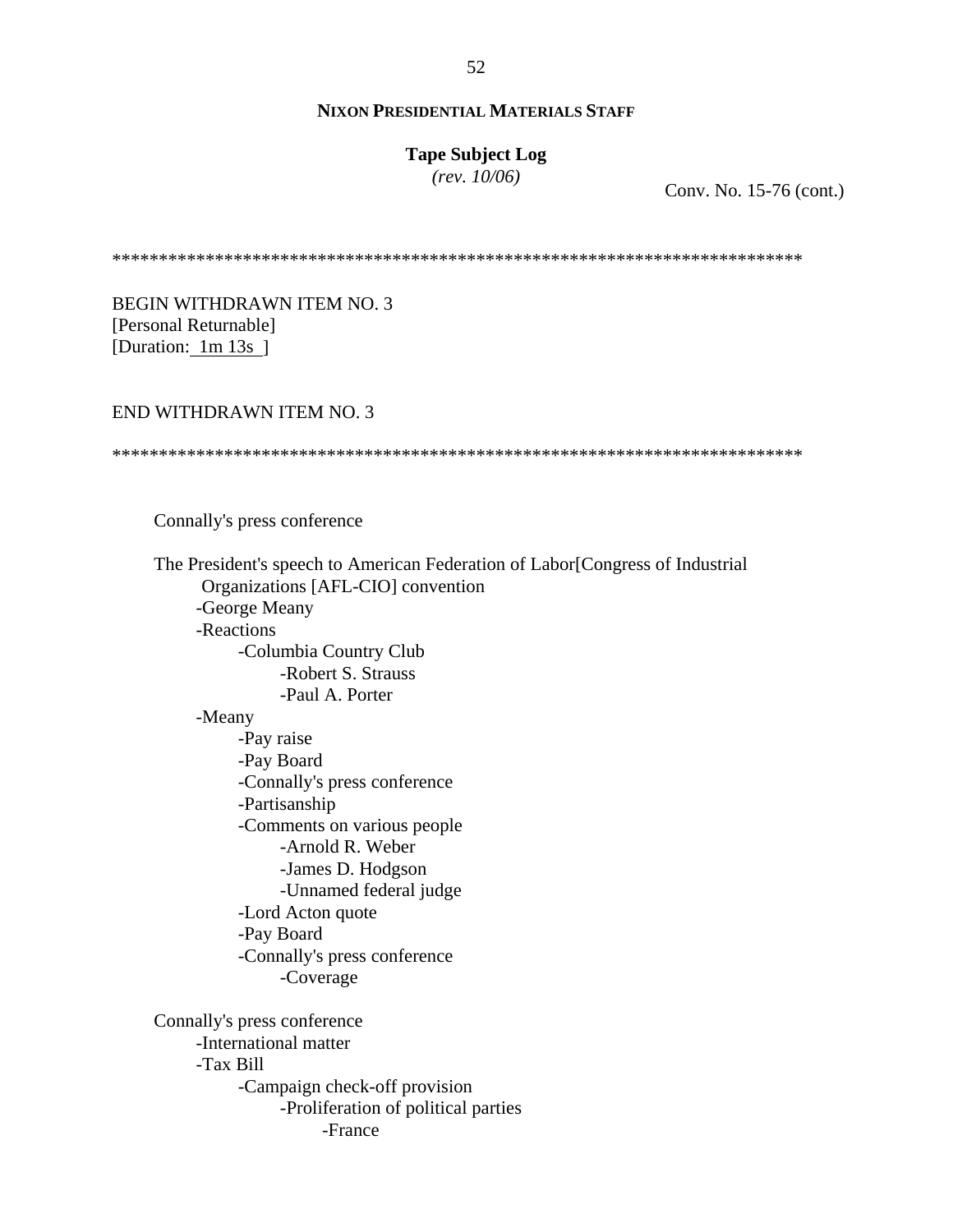# **Tape Subject Log**

*(rev. 10/06)*

Conv. No. 15-76 (cont.)

-George C. Wallace -Christmas Tree provision -Campaign check-off provision -Effect on 1972 election

\*\*\*\*\*\*\*\*\*\*\*\*\*\*\*\*\*\*\*\*\*\*\*\*\*\*\*\*\*\*\*\*\*\*\*\*\*\*\*\*\*\*\*\*\*\*\*\*\*\*\*\*\*\*\*\*\*\*\*\*\*\*\*\*\*

BEGIN WITHDRAWN ITEM NO. 2 [Personal Returnable] [Duration: 6s]

# END WITHDRAWN ITEM NO. 2

\*\*\*\*\*\*\*\*\*\*\*\*\*\*\*\*\*\*\*\*\*\*\*\*\*\*\*\*\*\*\*\*\*\*\*\*\*\*\*\*\*\*\*\*\*\*\*\*\*\*\*\*\*\*\*\*\*\*\*\*\*\*\*\*\*

Football game

Conversation No. 15-77

Date: November 21, 1971 Time: 7:14 pm Location: White House Telephone

The President talked with the White House operator.

Request for a call to Henry A. Kissinger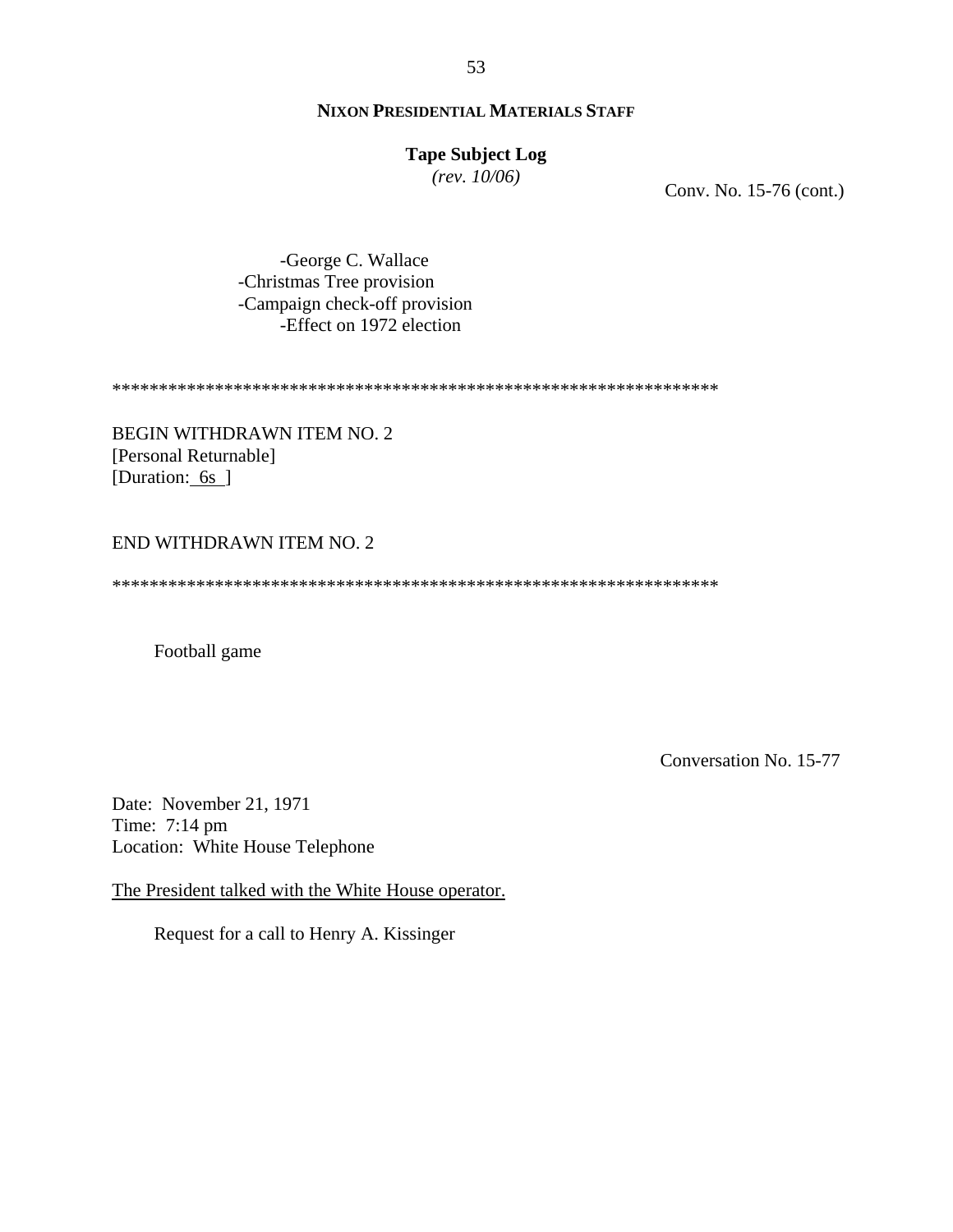## **Tape Subject Log**

*(rev. 10/06)*

Conversation No. 15-78

Date: November 21, 1971 Time: Unknown between 7:14 pm and 7:18 pm Location: White House Telephone

The White House operator talked with the President.

Henry A. Kissinger -Location

Conversation No. 15-79

Date: November 21, 1971 Time: Unknown between 7:14 pm and 7:18 pm Location: White House Telephone

The President talked with the White House operator.

Request for a call to George P. Shultz

Conversation No. 15-80

Date: November 21, 1971 Time: 7:18 pm - 7:35 pm Location: White House Telephone

The President talked with the White House operator.

George P. Shultz

The President talked with Shultz.

Shultz's conversation with Frank E. Fitzsimmons -Labor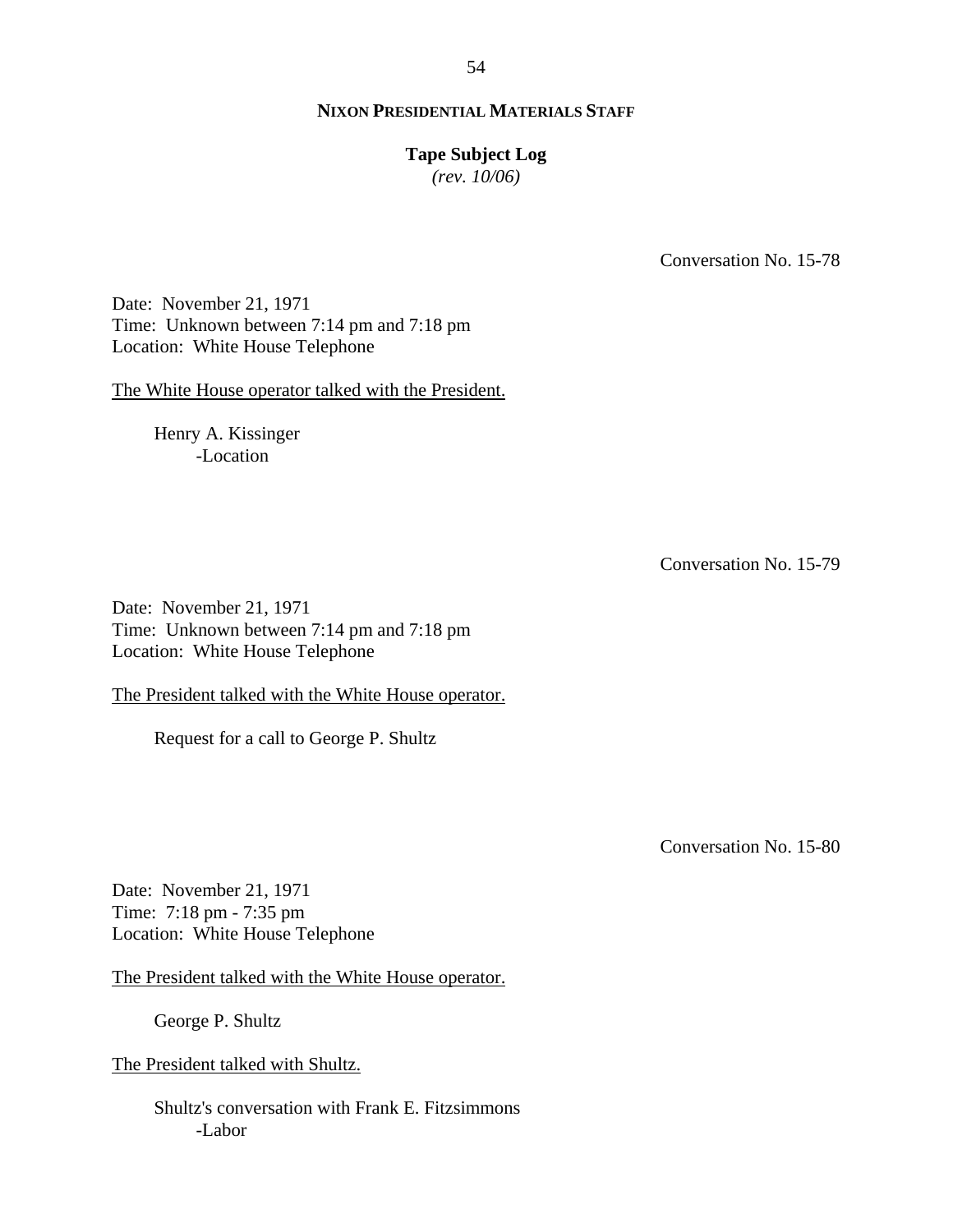#### **Tape Subject Log**

*(rev. 10/06)*

-Reaction to George Meany -John T. Dunlop -News coverage -Charles W. Colson -Pay Board -John B. Connally's forthcoming press conference -Previous meeting with Shultz

#### Labor

-Strikes -Coal miners and dock workers -Taft-Hartley Act -Arab states -Contracts -Meany -Administration policy -Democrats -Meany -Press treatment -Kenneth W. Dam -Construction industry -Government buildings -Fitzsimmons -Invitation to the President -Coal and dock strike settlement -Wage retroactivity -Congress -Pay Board -Coal strike -Meany -Arnold R. Weber -Gerald L. Warren -Weber -Age -American Federation of Labor-Congress of Industrial Organizations [AFL-CIO] delegates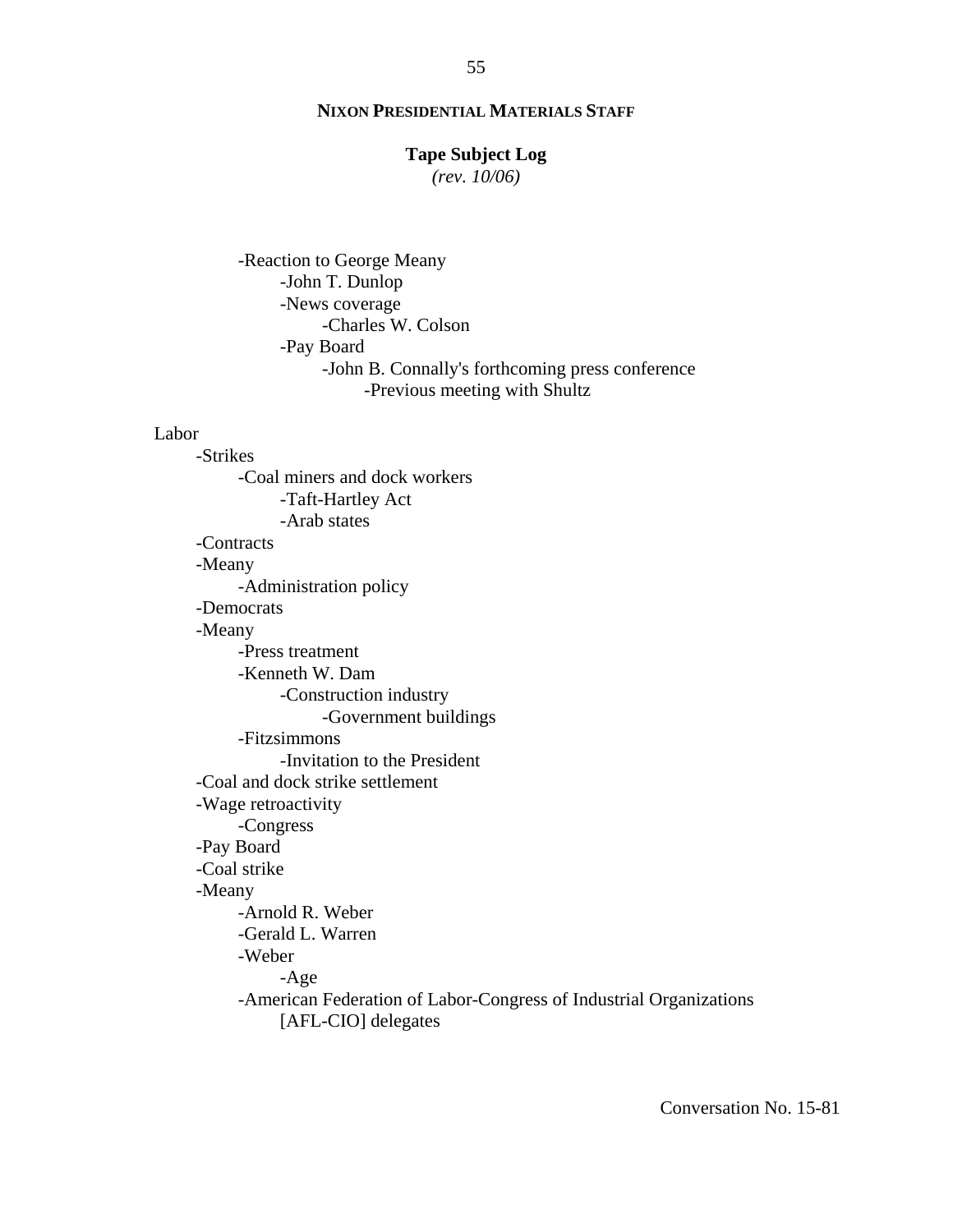## **Tape Subject Log**

*(rev. 10/06)*

Date: November 22, 1971 Time: Unknown between 8:08 am and 8:20 am Location: White House Telephone

The President talked with the White House operator.

[See also Conversation No. 621-34]

Request for a call to George E. Allen

Conversation No. 15-82

Date: November 22, 1971 Time: 8:20 am - 8:27 am Location: White House Telephone

The President talked with the White House operator.

George E. Allen

The President talked with Allen.

[See also Conversation No. 621-36]

\*\*\*\*\*\*\*\*\*\*\*\*\*\*\*\*\*\*\*\*\*\*\*\*\*\*\*\*\*\*\*\*\*\*\*\*\*\*\*\*\*\*\*\*\*\*\*\*\*\*\*\*\*\*\*\*\*\*\*\*\*\*\*\*\*\*\*\*\*\*\*\*\*\*

BEGIN WITHDRAWN ITEM NO. 1 [Personal Returnable] [Duration: 6m 54s ]

#### END WITHDRAWN ITEM NO. 1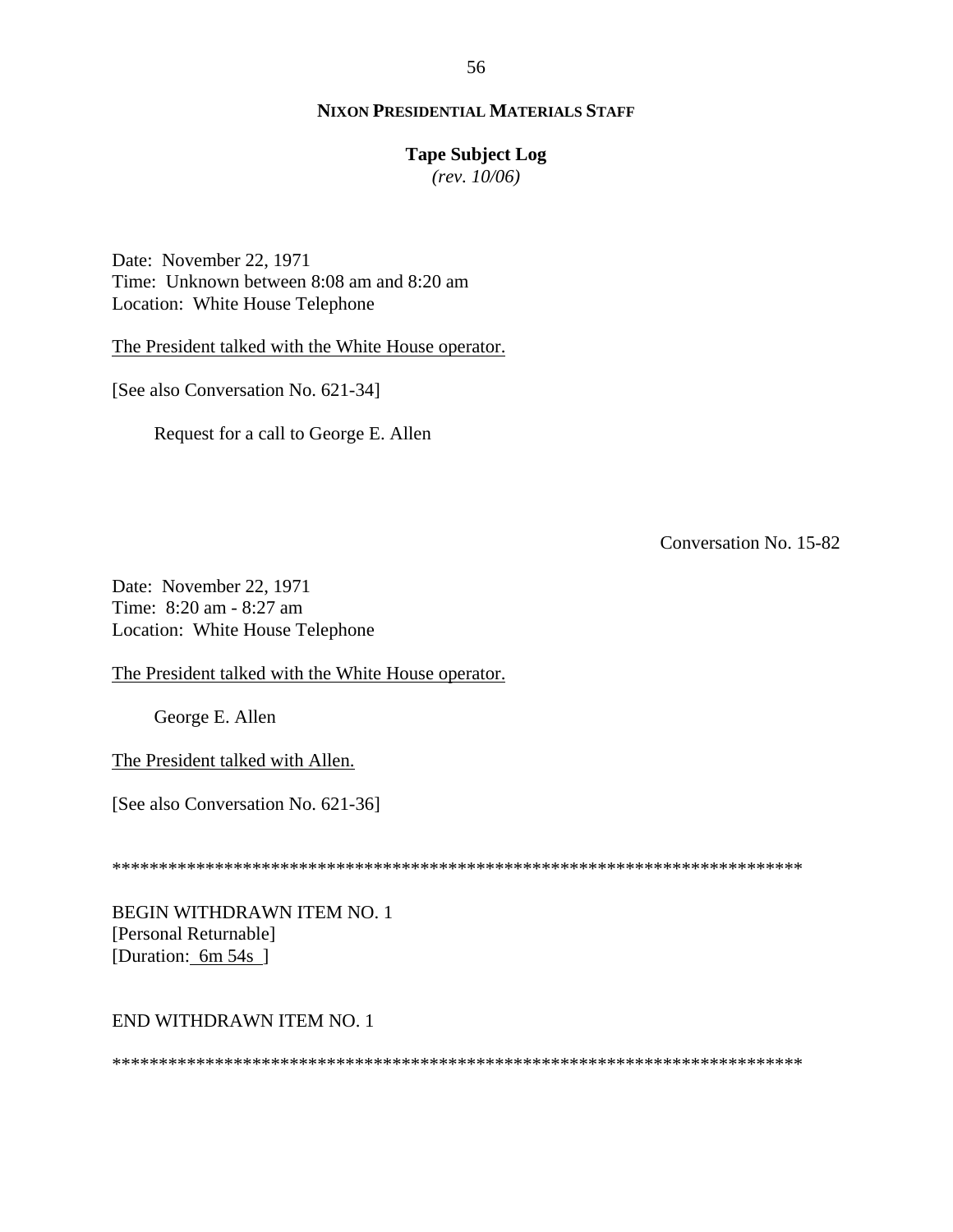#### 57

#### **NIXON PRESIDENTIAL MATERIALS STAFF**

#### **Tape Subject Log**

*(rev. 10/06)*

Conversation No. 15-83

Date: November 22, 1971 Time: Unknown between 10:51 and 10:56 am Location: White House Telephone

H. R. ("Bob") Haldeman talked with the White House operator.

[See also Conversation No. 621-44A]

Request for a call to Clark MacGregor

Haldeman talked with Clark MacGregor at an unknown time.

Senate -Thanksgiving recess -Time

Conversation No. 15-84

Date: November 22, 1971 Time: Unknown between 10:51 am and 10:56 am Location: White House Telephone

The President talked with the White House operator.

[See also Conversation No. 621-44B]

Request for a call to Clark MacGregor

Conversation No. 15-85

Date: November 22, 1971 Time: 10:56 am - 10:57 am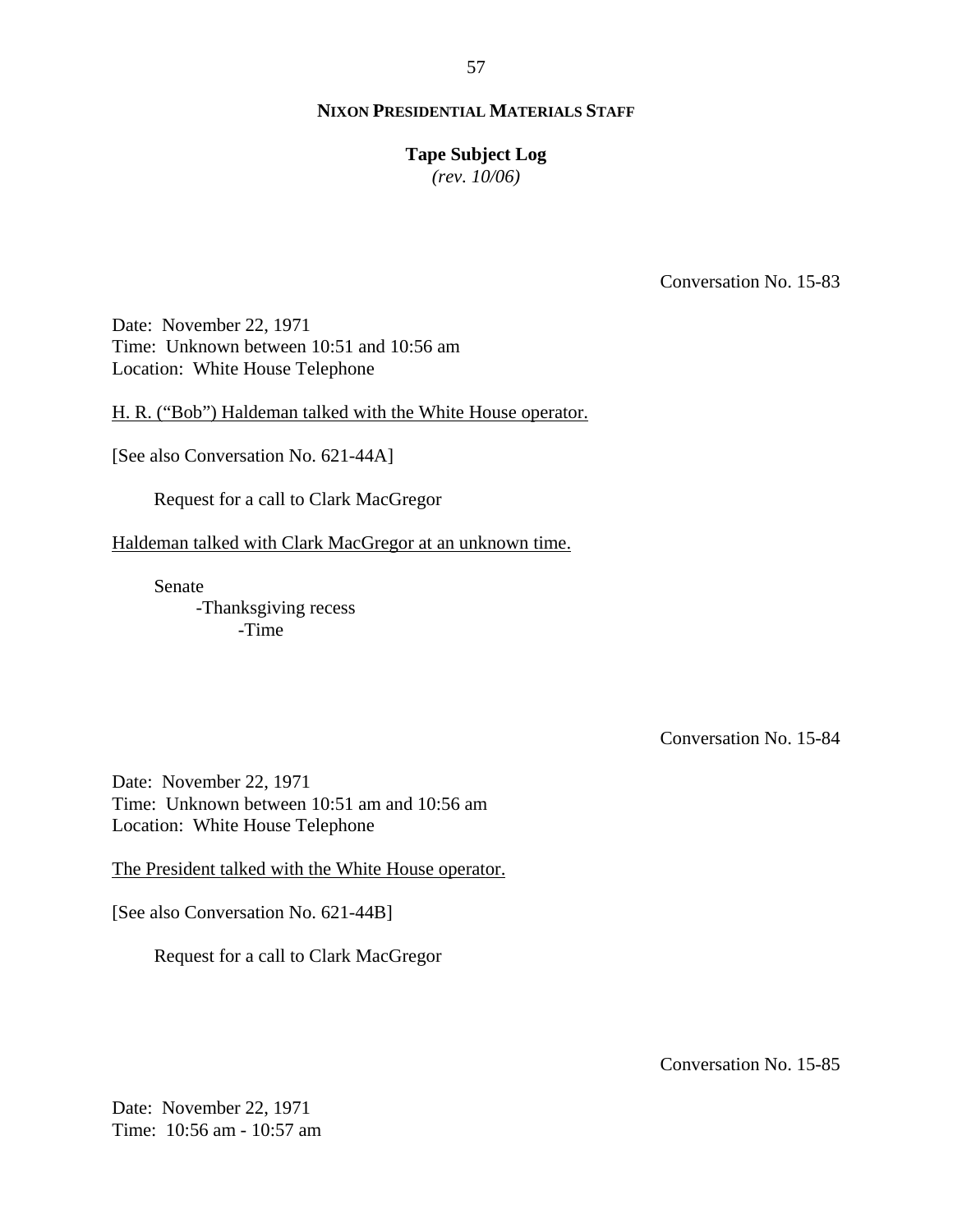#### **Tape Subject Log**

*(rev. 10/06)*

Location: White House Telephone

The President talked with the White House operator.

Clark MacGregor

The President talked with MacGregor.

[See also Conversation No. 621-44C]

Senate

-William E. Timmons -Preparation of presidential statement -Thanksgiving recess -Senate inactivity -House -Foreign assistance -Conference committee -Republicans -Thomas E. Morgan

Meeting with the President

Conversation No. 15-86

Date: November 22, 1971 Time: Unknown between 11:00 am and 11:15 am Location: White House Telephone

The President talked with the White House operator.

[See also Conversation No. 621-44E]

Request for a call to John B. Connally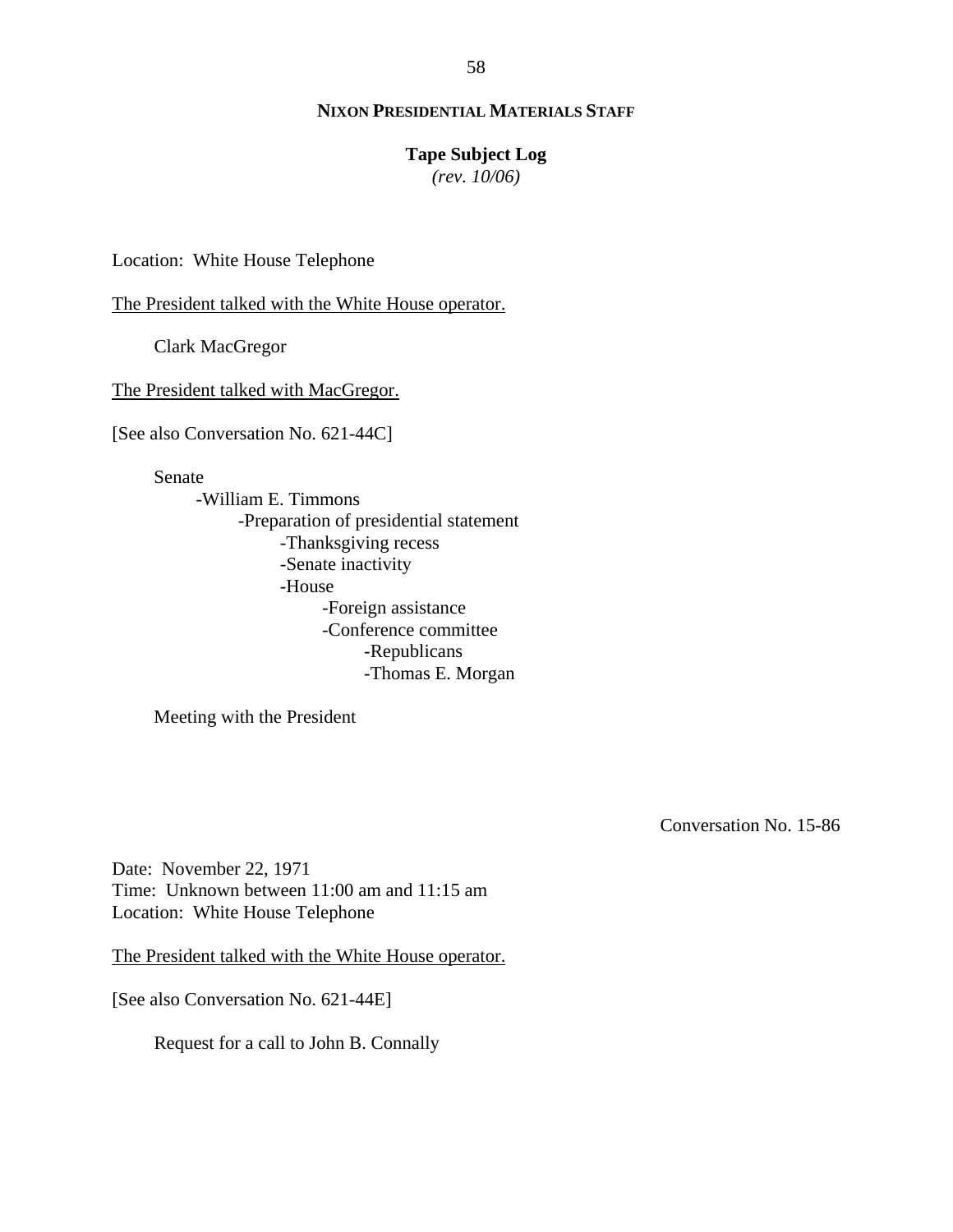#### **Tape Subject Log**

*(rev. 10/06)*

Conversation No. 15-87

Date: November 22, 1971 Time: 11:15 am - 11:16 am Location: White House Telephone

The President talked with the White House operator.

John B. Connally

The President talked with Connally.

[See also Conversation No. 621-44F]

Connally's press conference -Campaign funding -Threat of veto -Congressional special session -Tax Bill -Harry S Truman example

Conversation No. 15-88

Date: November 22, 1971 Time: Unknown between 11:16 am and 12:19 pm Location: White House Telephone

The President talked with the White House operator.

Request for a call to John B. Connally

Conversation No. 15-89

Date: November 22, 1971 Time: 12:19 pm - 12:24 pm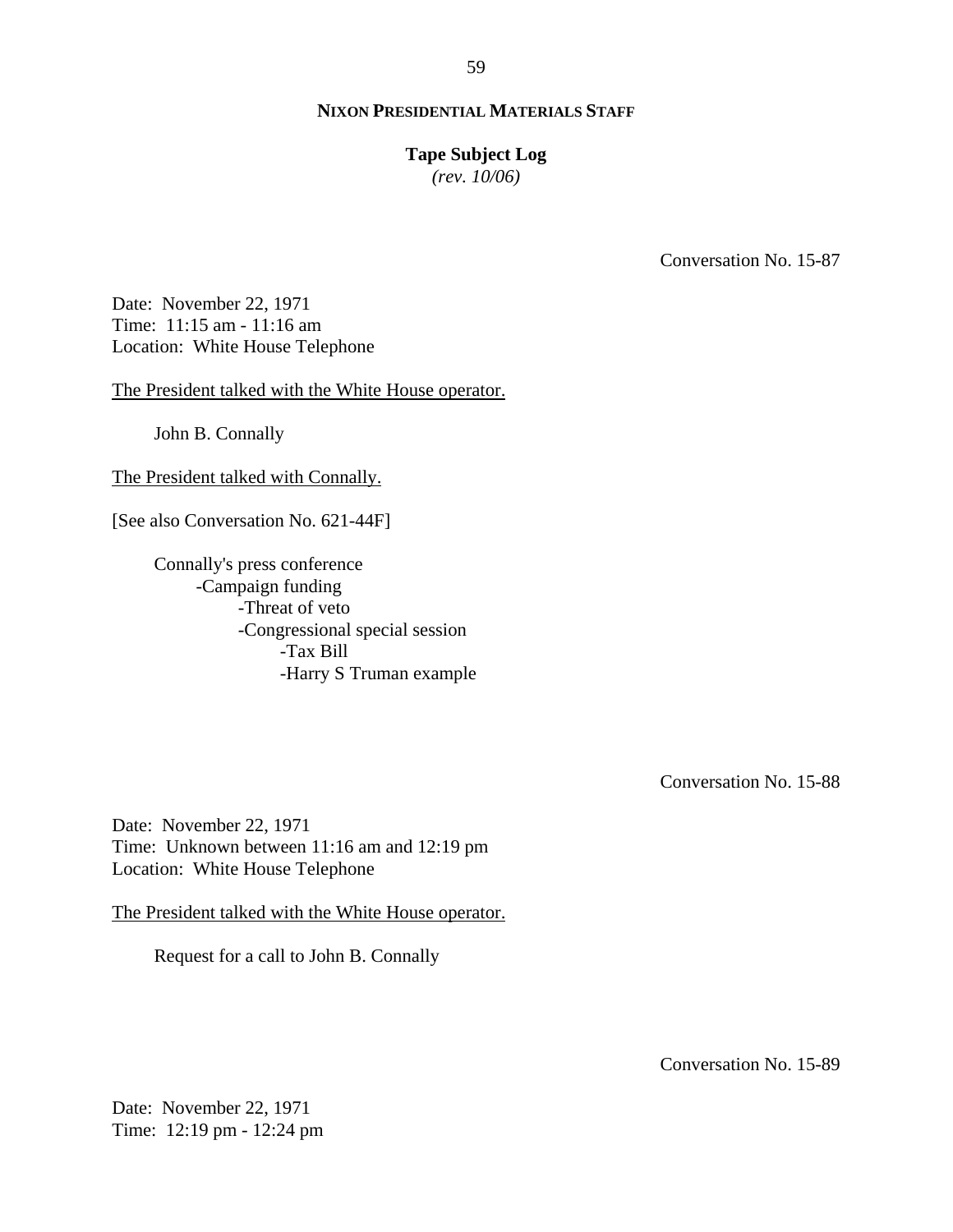#### **Tape Subject Log**

*(rev. 10/06)*

Location: White House Telephone

The President talked with John B. Connally.

Reaction to Connally's press conference -George Meany -Economy -Audience reaction -Wall Street businessmen -Retired people -News bulletin -India's attack on East Pakistan -Henry A. Kissinger

\*\*\*\*\*\*\*\*\*\*\*\*\*\*\*\*\*\*\*\*\*\*\*\*\*\*\*\*\*\*\*\*\*\*\*\*\*\*\*\*\*\*\*\*\*\*\*\*\*\*\*\*\*\*\*\*\*\*\*\*\*\*\*\*\*

BEGIN WITHDRAWN ITEM NO. 1 [National Security] [Duration: 27s ]

INDIA

# END WITHDRAWN ITEM NO. 1

\*\*\*\*\*\*\*\*\*\*\*\*\*\*\*\*\*\*\*\*\*\*\*\*\*\*\*\*\*\*\*\*\*\*\*\*\*\*\*\*\*\*\*\*\*\*\*\*\*\*\*\*\*\*\*\*\*\*\*\*\*\*\*\*\*

-Connally's reaction

Clark MacGregor talked with Connally at an unknown time.

-Meany -Representation of labor -Campaign financing

Charles W. Colson talked with Connally at an unknown time.

-Business community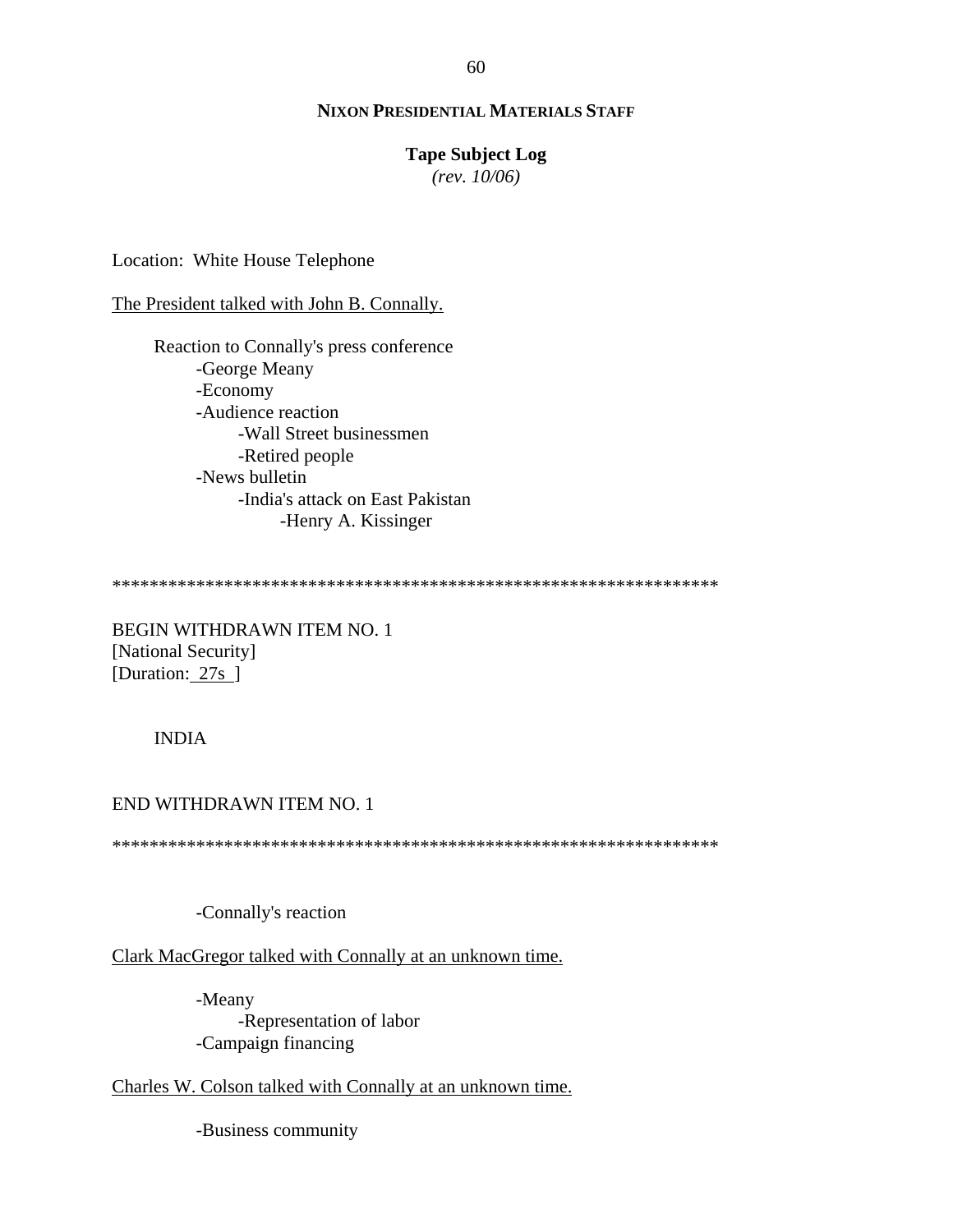#### **Tape Subject Log**

*(rev. 10/06)*

-Consumer -Meany response

Conversation No. 15-90

Date: November 22, 1971 Time: Unknown between 12:45 pm and 1:30 pm Location: White House Telephone

The President talked with the White House operator.

[See also Conversation No. 293-23]

Request for a call to Clark MacGregor

Conversation No. 15-91

Date: November 22, 1971 Time: 1:30 pm - 1:32 pm Location: White House Telephone

The President talked with Clark MacGregor.

[See also Conversation No. 293-24]

Campaign financing -Possible veto -Hugh Scott -Robert P. Griffin -John B. Connally's press conference -William B. Spong, Jr. -James B. Allen -B. Everett Jordan -Melvin R. Laird -John C. Stennis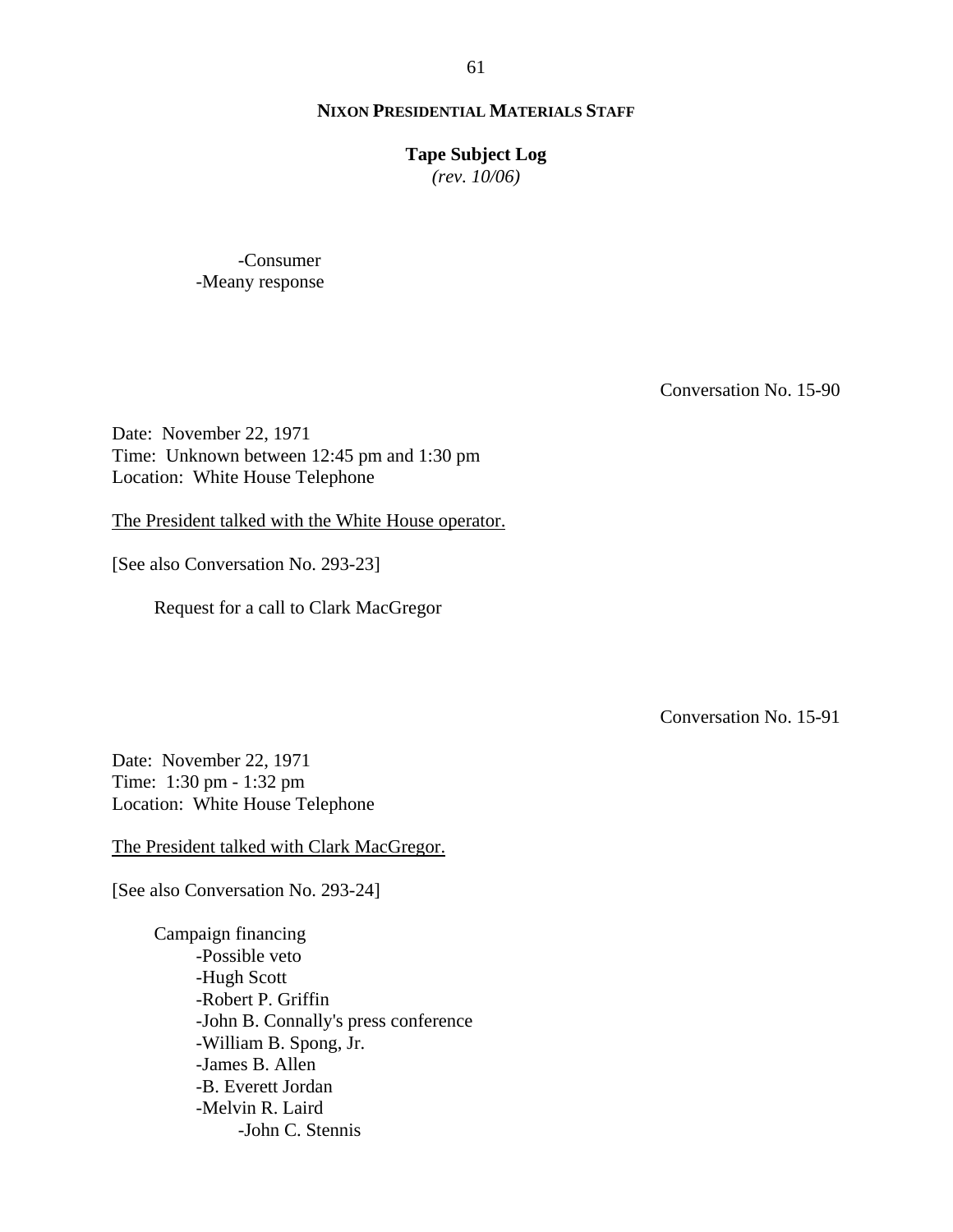#### **Tape Subject Log**

*(rev. 10/06)*

-Karl E. Mundt -Jack R. Miller

Conversation No. 15-92

Date: November 22, 1971 Time: Unknown between 1:32 pm and 1:42 pm Location: White House Telephone

The President talked with the White House operator.

[See also Conversation No. 293-27]

Request for a call to Stephen B. Bull

Conversation No. 15-93

Date: November 22, 1971 Time: 1:42 pm - 1:43 pm Location: White House Telephone

The President talked with Stephen B. Bull.

[See also Conversation No. 293-28]

Schedule -Redskins practice session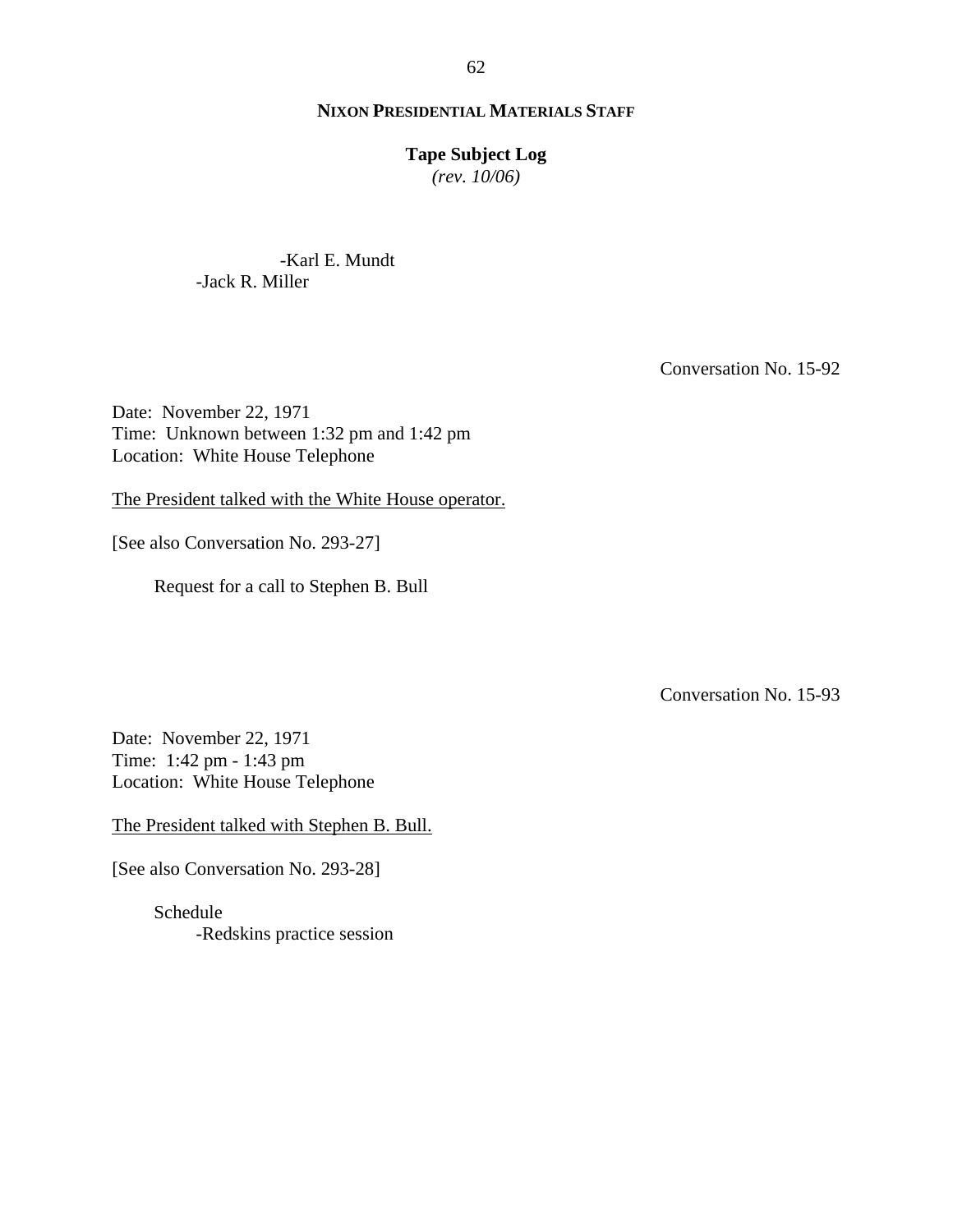#### **Tape Subject Log**

*(rev. 10/06)*

Conversation No. 15-94

Date: November 22, 1971 Time: Unknown between 1:43 pm and 2:25 pm Location: White House Telephone

The President talked with the White House operator.

[See also Conversation No. 293-30A]

Request for a call to Clark MacGregor

Conversation No. 15-95

Date: November 22, 1971 Time: 2:25 pm - 2:26 pm Location: White House Telephone

The President talked with Clark MacGregor.

[See also Conversation No. 293-30B]

Senate -Possibility of special session -MacGregor's conversation with Hugh Scott

Conversation No. 15-96

Date: November 22, 1971 Time: 3:44 pm Location: White House Telephone

The President talked with the White House operator.

[See also Conversation No. 293-34]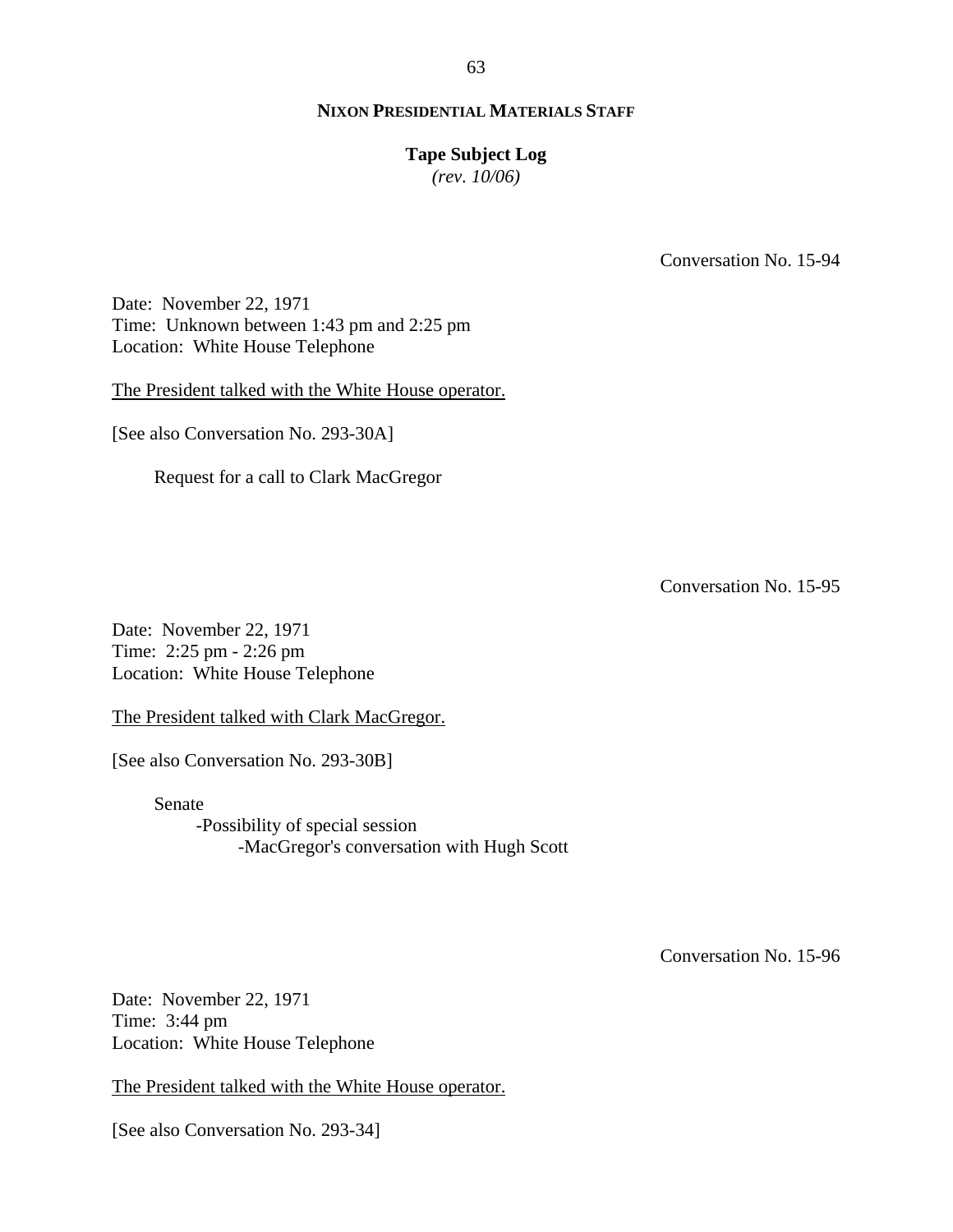64

## **NIXON PRESIDENTIAL MATERIALS STAFF**

**Tape Subject Log**

*(rev. 10/06)*

Request for a call to Hobart D. ("Hobe") Lewis

Conversation No. 15-97

Date: November 22, 1971 Time: Unknown between 3:44 pm and 3:48 pm Location: White House Telephone

The White House operator talked with the President.

[See also Conversation No. 293-35]

Hobart D. ("Hobe") Lewis -Return call

Conversation No. 15-98

Date: November 22, 1971 Time: 4:02 pm - 4:07 pm Location: White House Telephone

The President talked with the White House operator.

Hobart D. ("Hobe") Lewis

The President talked with Lewis.

[See also Conversation No. 622-2]

 The President's speech to American Federation of Labor-Congress of Industrial Organizations [AFL-CIO] convention -White House relations with labor -Possible strikes -Rank and file labor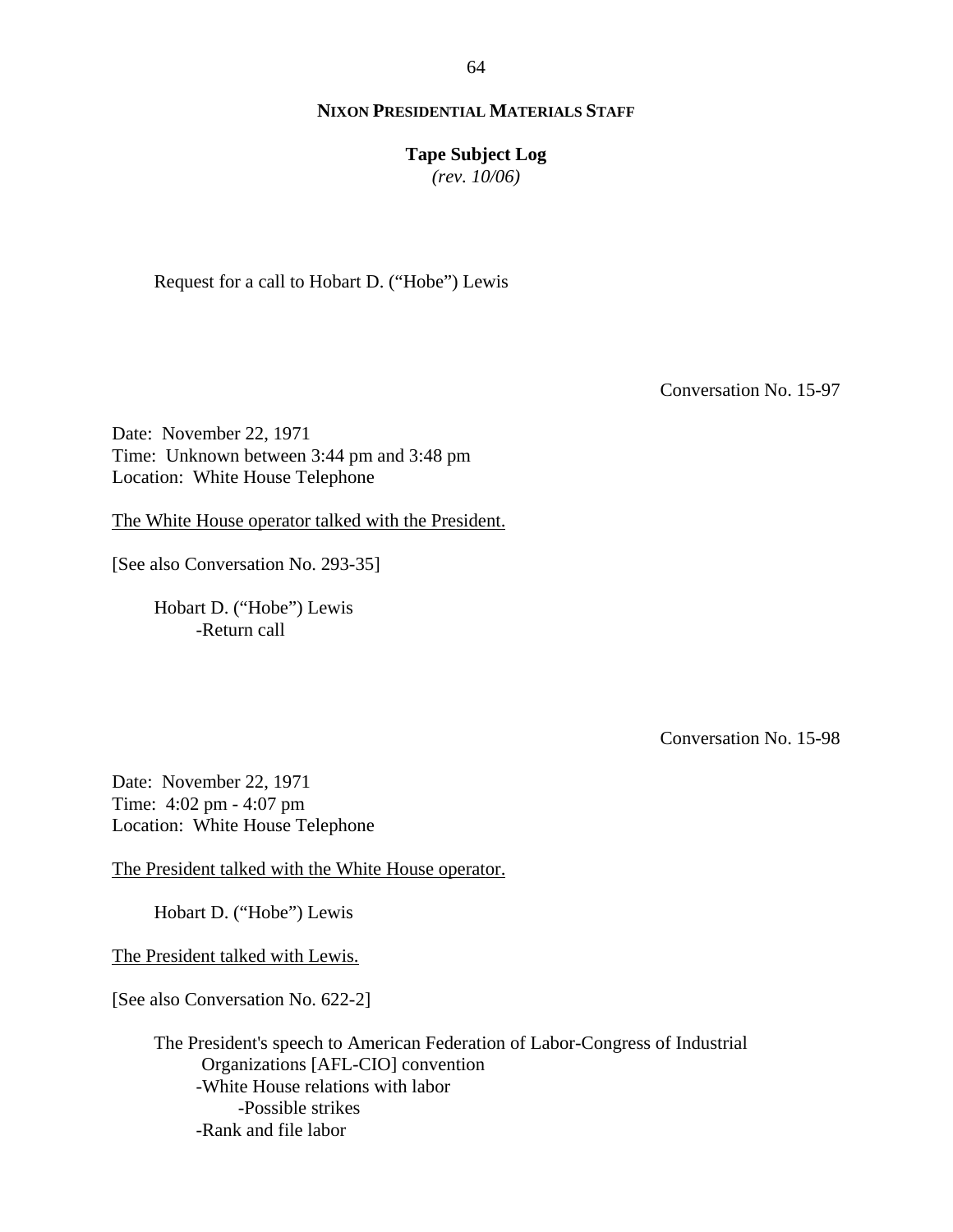#### **Tape Subject Log**

*(rev. 10/06)*

-George Meany -Pay Board -Age -Frank E. Fitzsimmons

The President's testimonial for *Reader's Digest*

Request for exclusive interview -John D. Ehrlichman -Foreign policy -"Generation of peace" theme -The President's forthcoming trip to People's Republic of China [PRC] -Questions -Schedule

Lewis

-Presidential gift -Camp David jacket -Golf -Ehrlichman -Congressional matter -George P. Shultz -Memorandum

Conversation No. 15-99

Date: November 22, 1971 Time: Unknown between 4:07 pm and 4:15 pm Location: White House Telephone

The President talked with the White House operator.

[See also Conversation No. 622-4]

Request for a call to Clark MacGregor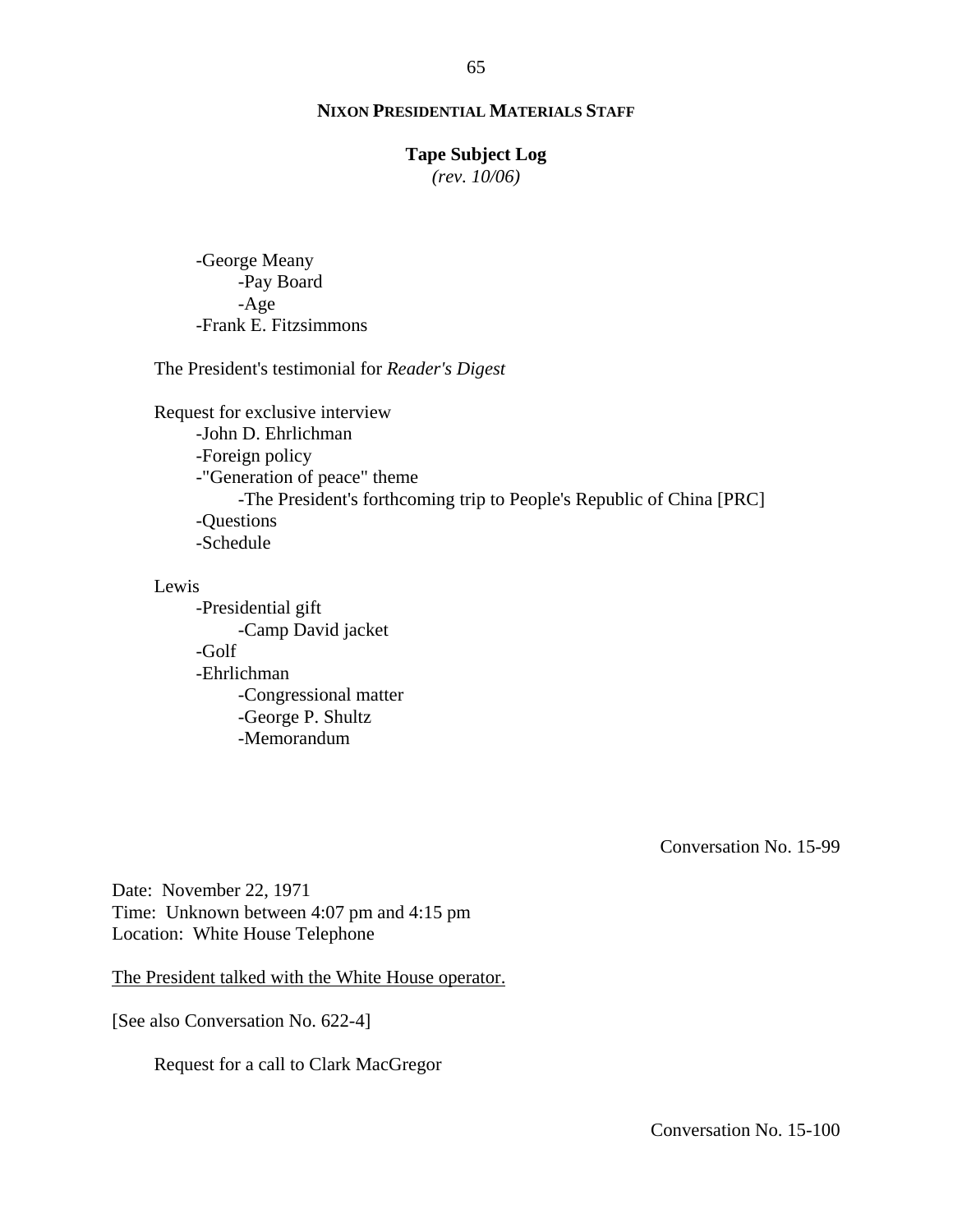#### **Tape Subject Log**

*(rev. 10/06)*

Date: November 22, 1971 Time: 4:15 pm - 4:26 pm Location: White House Telephone

#### The President talked with Clark MacGregor.

[See also Conversation No. 622-7]

John Sherman Cooper-Howard H. Baker< Jr. proposal -Campaign Reform Bill -Contributions -Check-off provision -Vote -Clifford P. Case -Samuel J. Ervin, Jr. -John L. McClellan -Harry F. Byrd, Jr. -Charles McC. Mathias, Jr.'s amendment -Campaign check-off -John O. Pastore -Designation of contributions -Mathias -Case -George C. Wallace supporters -Vote -Mathias's previous conversation with MacGregor -White House opposition -Possible veto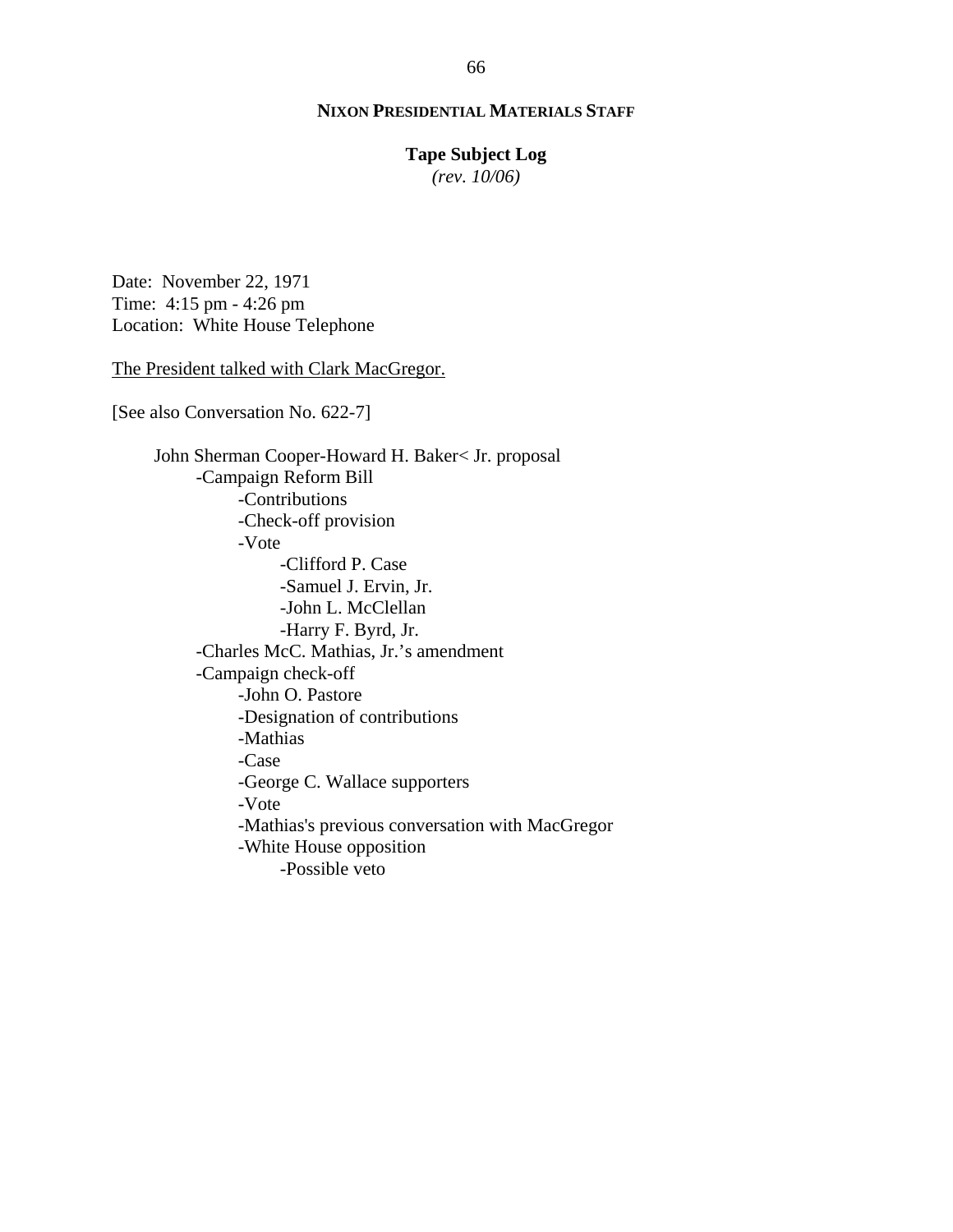# **Tape Subject Log**

*(rev. 10/06)*

Conv. No. 15-100 (cont.)

\*\*\*\*\*\*\*\*\*\*\*\*\*\*\*\*\*\*\*\*\*\*\*\*\*\*\*\*\*\*\*\*\*\*\*\*\*\*\*\*\*\*\*\*\*\*\*\*\*\*\*\*\*\*\*\*\*\*\*\*\*\*\*\*\*

BEGIN WITHDRAWN ITEM NO. 1 [Personal Returnable] [Duration: 13s ]

#### END WITHDRAWN ITEM NO. 1

\*\*\*\*\*\*\*\*\*\*\*\*\*\*\*\*\*\*\*\*\*\*\*\*\*\*\*\*\*\*\*\*\*\*\*\*\*\*\*\*\*\*\*\*\*\*\*\*\*\*\*\*\*\*\*\*\*\*\*\*\*\*\*\*\*

-Possible vote -William B. Spong, Jr. -Byrd -Automobile industry -Previous vote -James O. Eastland -David H. Gambrell and James B. Allen -Wallace -Democrats -Lawrence F. O'Brien -Karl E. Mundt -Absence -Spong

Tax Bill

-Vote on final passage -Schedule -Conference -Wilbur D. Mills -Carl B. Albert -[Thomas] Hale Boggs -Impact on Democrats -Deficit -Primaries -Henry M. ("Scoop") Jackson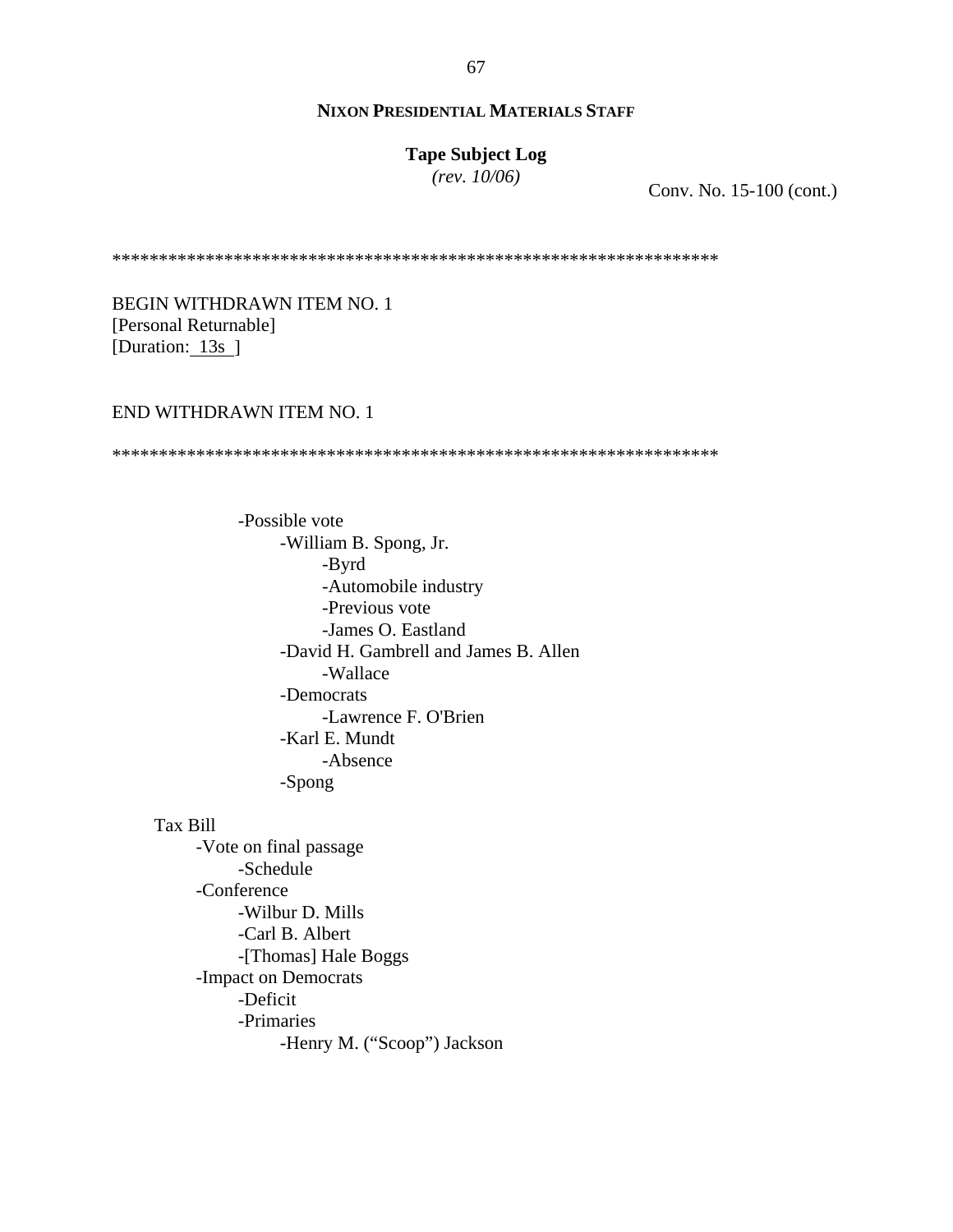#### **Tape Subject Log**

*(rev. 10/06)*

Conv. No. 15-100 (cont.)

-George S. McGovern -Edmund S. Muskie -Hubert H. Humphrey -Proposed veto

Campaign check-off provision -Compared to union dues -Income tax withholding comparison -Party losses -Barry M. Goldwater -Small contributors -Discouraging effect -Presidential contributors

Spong

-Byrd -O'Brien -Eastland -Conversations with Spong

McClellan

Eastland

Ervin -Constitutionalist

Byrd

Stennis

Mundt

Spong

-MacGregor's call -Tactic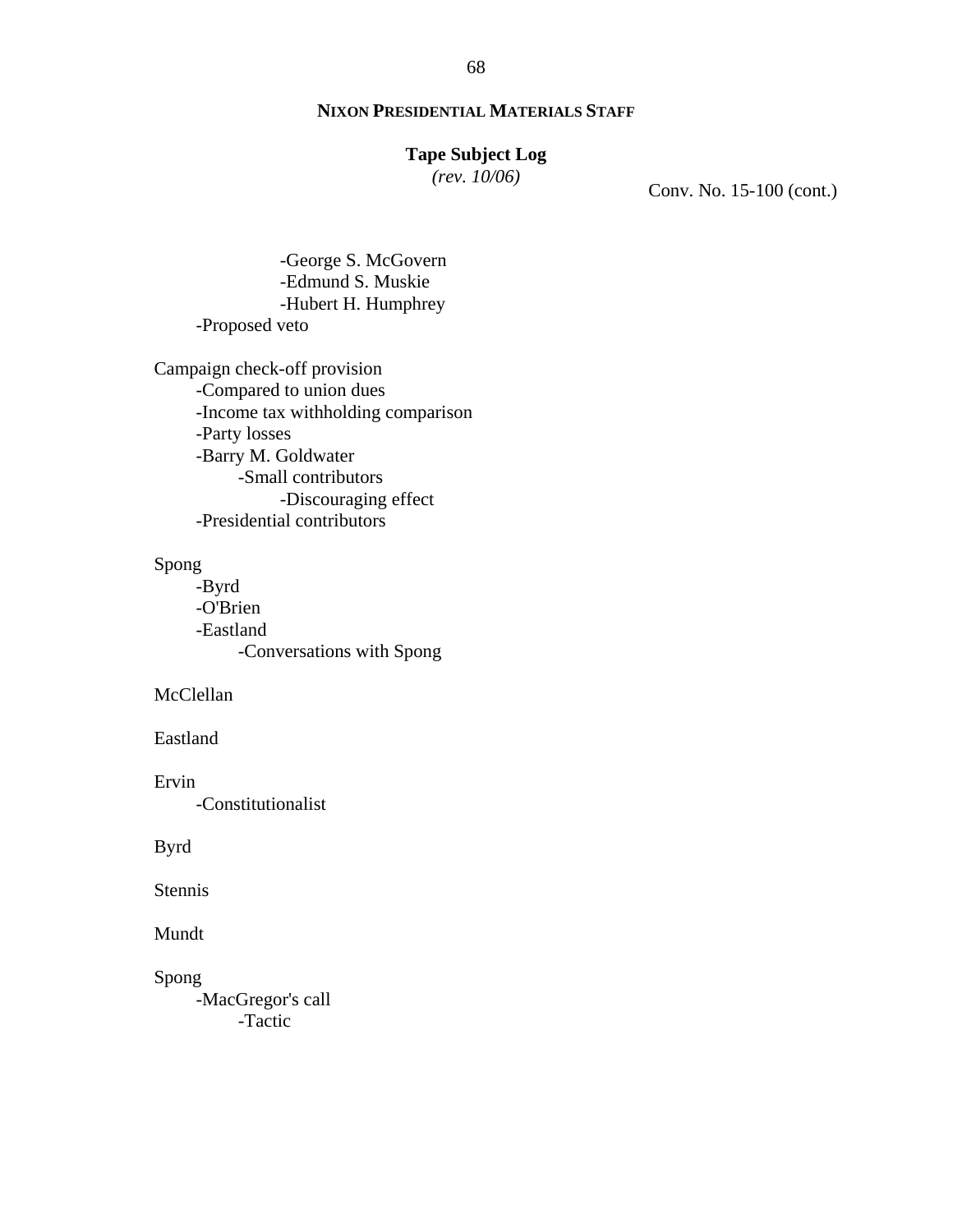#### **Tape Subject Log**

*(rev. 10/06)*

Conversation No. 15-101

Date: November 22, 1971 Time: Unknown between 4:26 pm and 4:31 pm Location: White House Telephone

The President talked with the White House operator.

[See also Conversation No. 622-8]

Request for a call to H. R. ("Bob") Haldeman

Conversation No. 15-102

Date: November 22, 1971 Time: Unknown between 4:26 pm and 4:31 pm Location: White House Telephone

An unknown person talked with the White House operator..

[Pause]

White House operator's response

Conversation No. 15-103

Date: November 22, 1971 Time: Unknown between 4:26 pm and 4:31 pm Location: White House Telephone

The White House operator talked with the President.

[See also Conversation No. 622-9]

H. R. ("Bob") Haldeman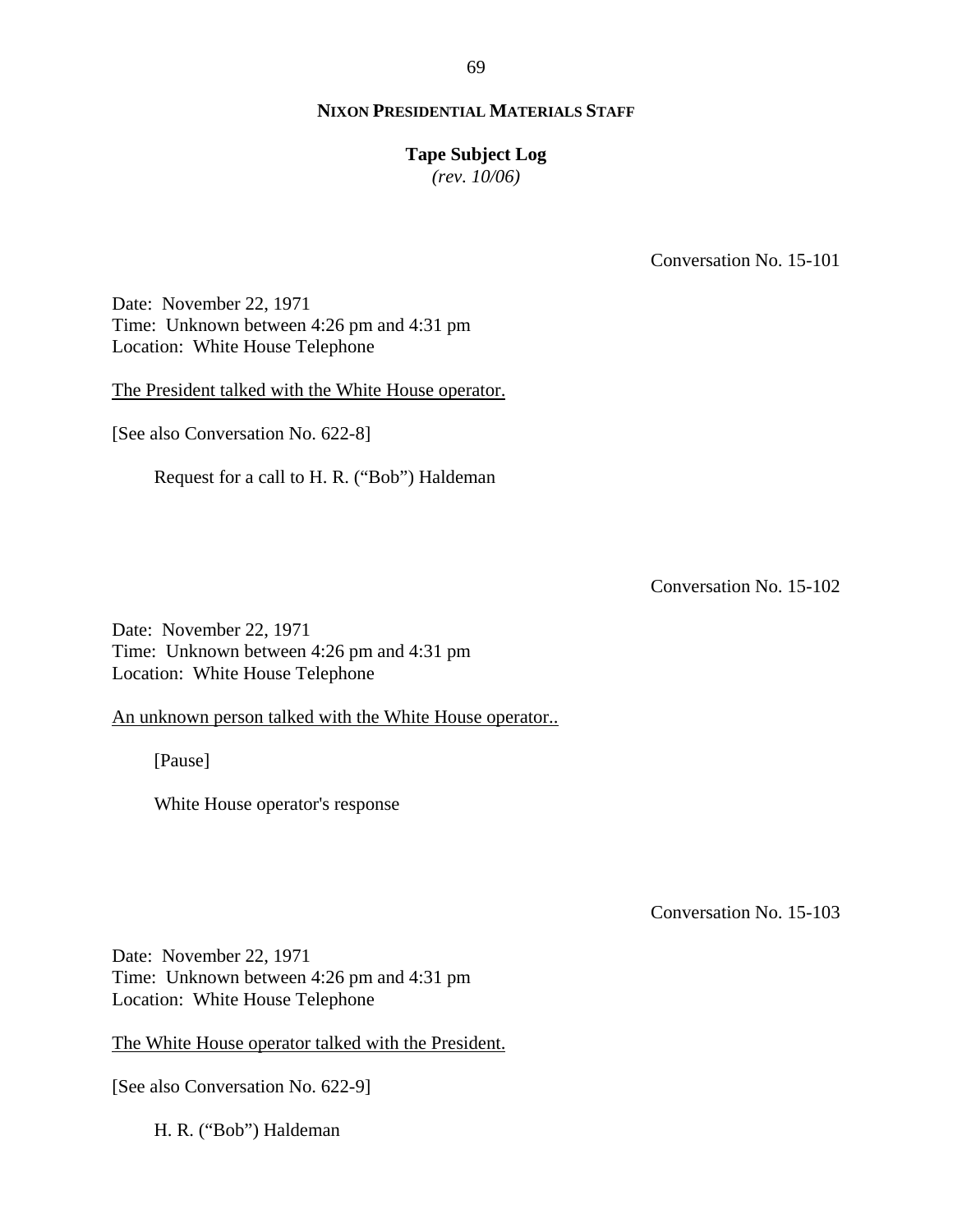#### **Tape Subject Log**

*(rev. 10/06)*

-Location -John B. Connally's office

Conversation No. 15-104

Date: November 22, 1971 Time: 4:31 pm - 4:32 pm Location: White House Telephone

The President talked with the White House operator.

H. R. ("Bob") Haldeman

The President talked with Haldeman.

[See also Conversation No. 622-10]

Haldeman's meeting with John B. Connally -Connally's forthcoming meeting with George P. Shultz and Henry A. Kissinger -Briefing for the President -Haldeman, Donald H. Rumsfeld and Charles W. Colson -Connally and Shultz -Haldeman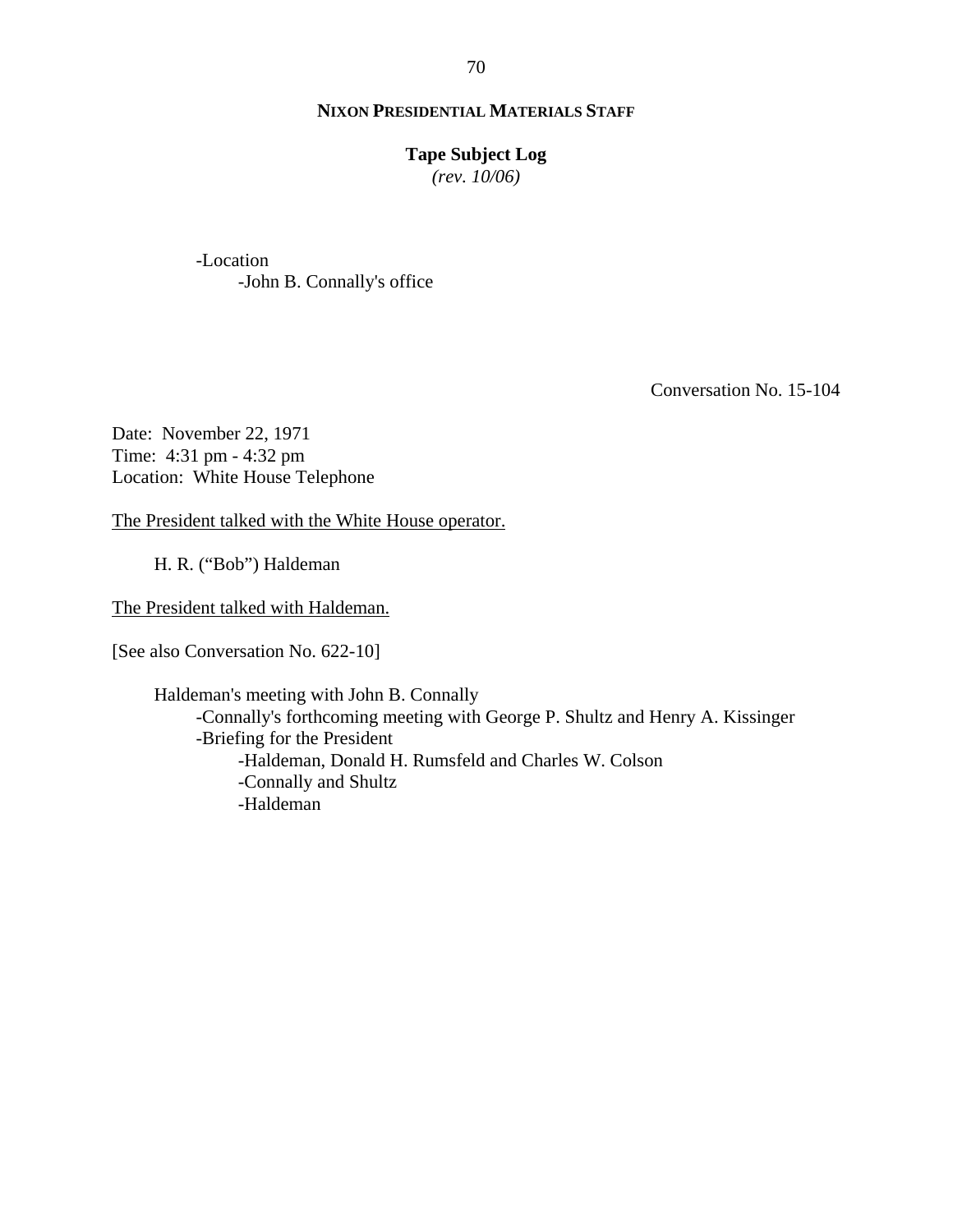## **Tape Subject Log**

*(rev. 10/06)*

Conversation No. 15-105

Date: November 22, 1971 Time: Unknown between 5:15 pm and 5:39 pm Location: White House Telephone

The President talked with the White House operator.

[See also Conversation No. 622-15A]

Request for a call to J. Edgar Hoover

Conversation No. 15-106

Date: November 22, 1971 Time: 5:39 pm - 5:45 pm Location: White House Telephone

The President talked with the White House operator.

J. Edgar Hoover

The President talked with Hoover.

[See also Conversation No. 622-15B]

Suspected killer of two policemen in New York City -Hoover's letter -John D. Ehrlichman -Arrest in California -Patrick V. Murphy -Credit for Federal Bureau of Investigation [FBI] -Black Panthers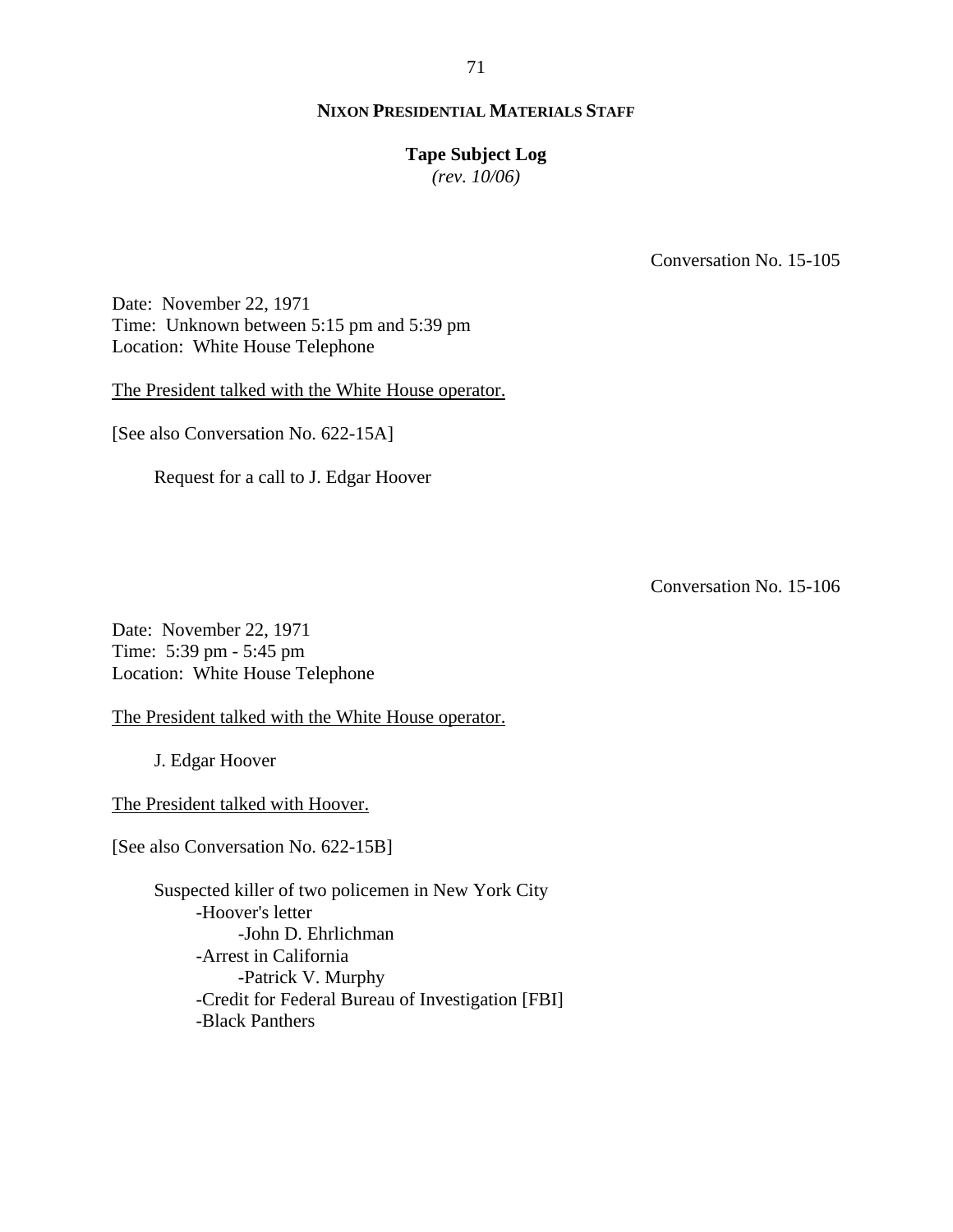## **Tape Subject Log**

*(rev. 10/06)*

Conv. No. 15-106 (cont.)

"Phantom" killings in Washington, DC Funeral for unnamed Italian in New York -Impact -Arrest in Great Britain -Securities

\*\*\*\*\*\*\*\*\*\*\*\*\*\*\*\*\*\*\*\*\*\*\*\*\*\*\*\*\*\*\*\*\*\*\*\*\*\*\*\*\*\*\*\*\*\*\*\*\*\*\*\*\*\*\*\*\*\*\*\*\*\*\*\*\*

BEGIN WITHDRAWN ITEM NO. 1 [National Security] [Duration: 11s ]

## END WITHDRAWN ITEM NO. 1

\*\*\*\*\*\*\*\*\*\*\*\*\*\*\*\*\*\*\*\*\*\*\*\*\*\*\*\*\*\*\*\*\*\*\*\*\*\*\*\*\*\*\*\*\*\*\*\*\*\*\*\*\*\*\*\*\*\*\*\*\*\*\*\*\*

 The President's speech at American Federation of Labor-Congress of Industrial Organizations [AFL-CIO] convention -George Meany's treatment of the President -Labor leaders' reaction -Constituency -Television -Columbia Broadcasting System [CBS] -WTOP-FM -Katharine L. Graham -Howard University

Congratulations on California arrests

Coordination of news with Ronald L. Ziegler -California arrests -"Phantom" case -Suspect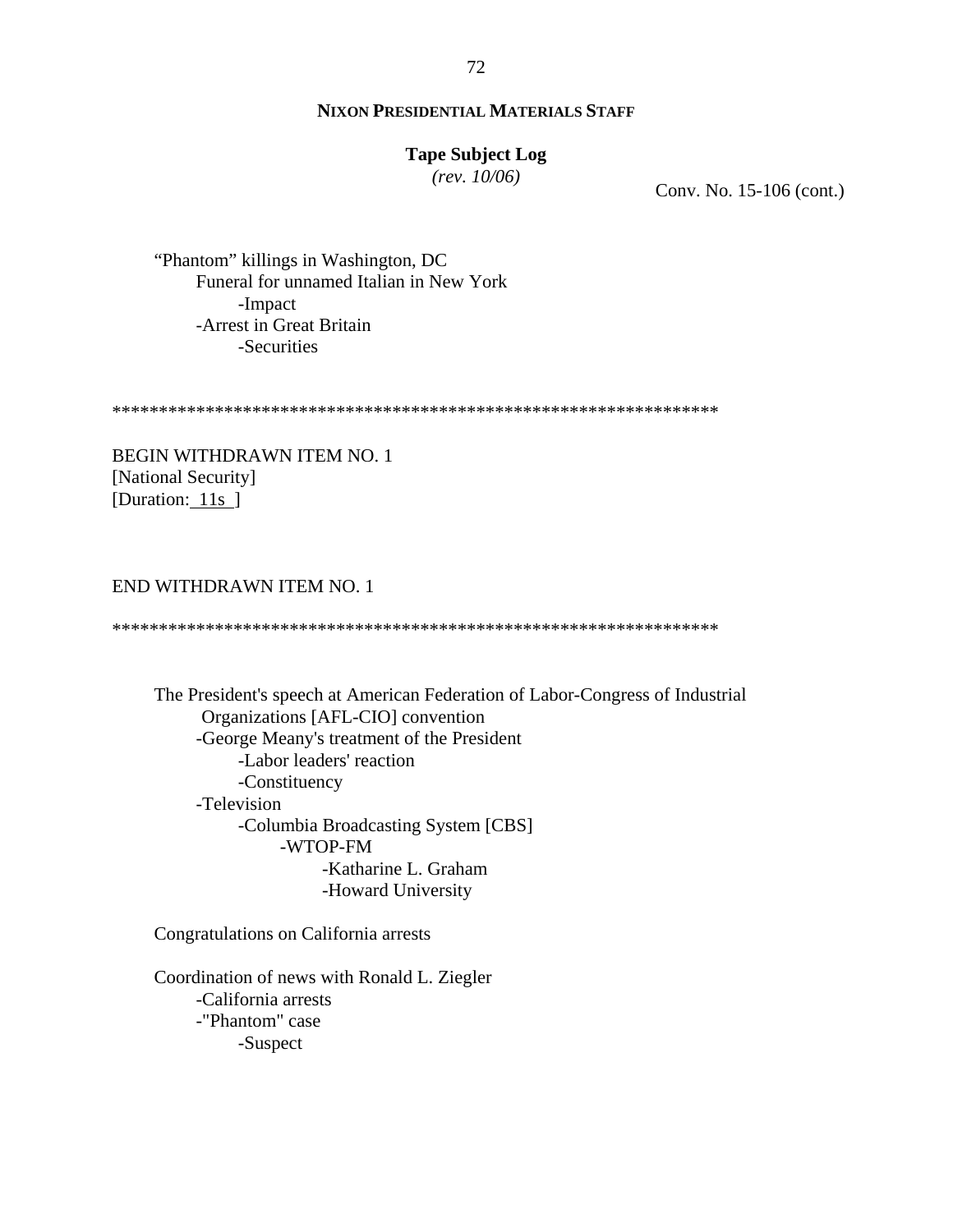#### **Tape Subject Log**

*(rev. 10/06)*

Conversation No. 15-107

Date: November 22, 1971 Time: 6:13 pm - 6:15 pm Location: White House Telephone

The President talked with the White House operator.

Clark MacGregor

MacGregor talked with the President.

[See also Conversation No. 622-15C]

Tax Bill vote -Title 10 of John O. Pastore's amendment -Charles McC. Mathias -Clifford P. Case -Samuel J. Ervin, Jr. -Harry F. Byrd, Jr. -John C. Stennis -John L. McClellan -James O. Eastland -Veto -Robert P. Griffin -Automobile industry consideration -Meeting with the President -Gerald L. Warren -Statement to press -Raymond K. Price, Jr. -House conferees -Check-off provision -White House opposition

Breakfast meeting -William E. Timmons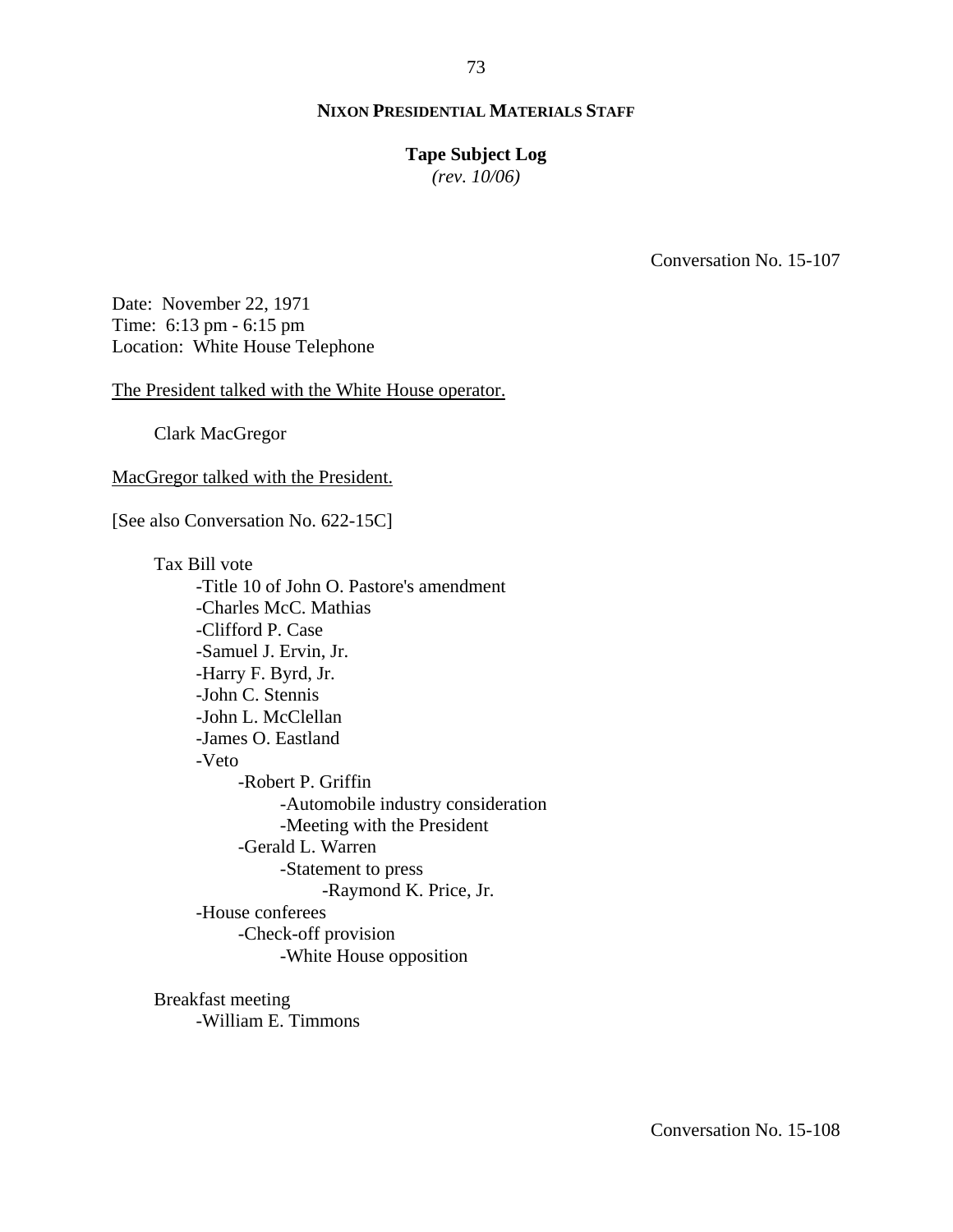# **Tape Subject Log**

*(rev. 10/06)*

Date: November 22, 1971 Time: Unknown between 6:33 pm and 8:18 pm Location: White House Telephone

The President talked with the White House operator.

Request for a call to Henry A. Kissinger

Conversation No. 15-109

Date: November 22, 1971 Time: 8:18 pm - 8:20 pm Location: White House Telephone

The President talked with Henry A. Kissinger.

\*\*\*\*\*\*\*\*\*\*\*\*\*\*\*\*\*\*\*\*\*\*\*\*\*\*\*\*\*\*\*\*\*\*\*\*\*\*\*\*\*\*\*\*\*\*\*\*\*\*\*\*\*\*\*\*\*\*\*\*\*\*\*\*\*

BEGIN WITHDRAWN ITEM NO. 1 [National Security] [Duration: 1m 37s]

# INDIA-PAKISTAN

#### END WITHDRAWN ITEM NO. 1

\*\*\*\*\*\*\*\*\*\*\*\*\*\*\*\*\*\*\*\*\*\*\*\*\*\*\*\*\*\*\*\*\*\*\*\*\*\*\*\*\*\*\*\*\*\*\*\*\*\*\*\*\*\*\*\*\*\*\*\*\*\*\*\*\*

Conversation No. 15-110

Date: November 23, 1971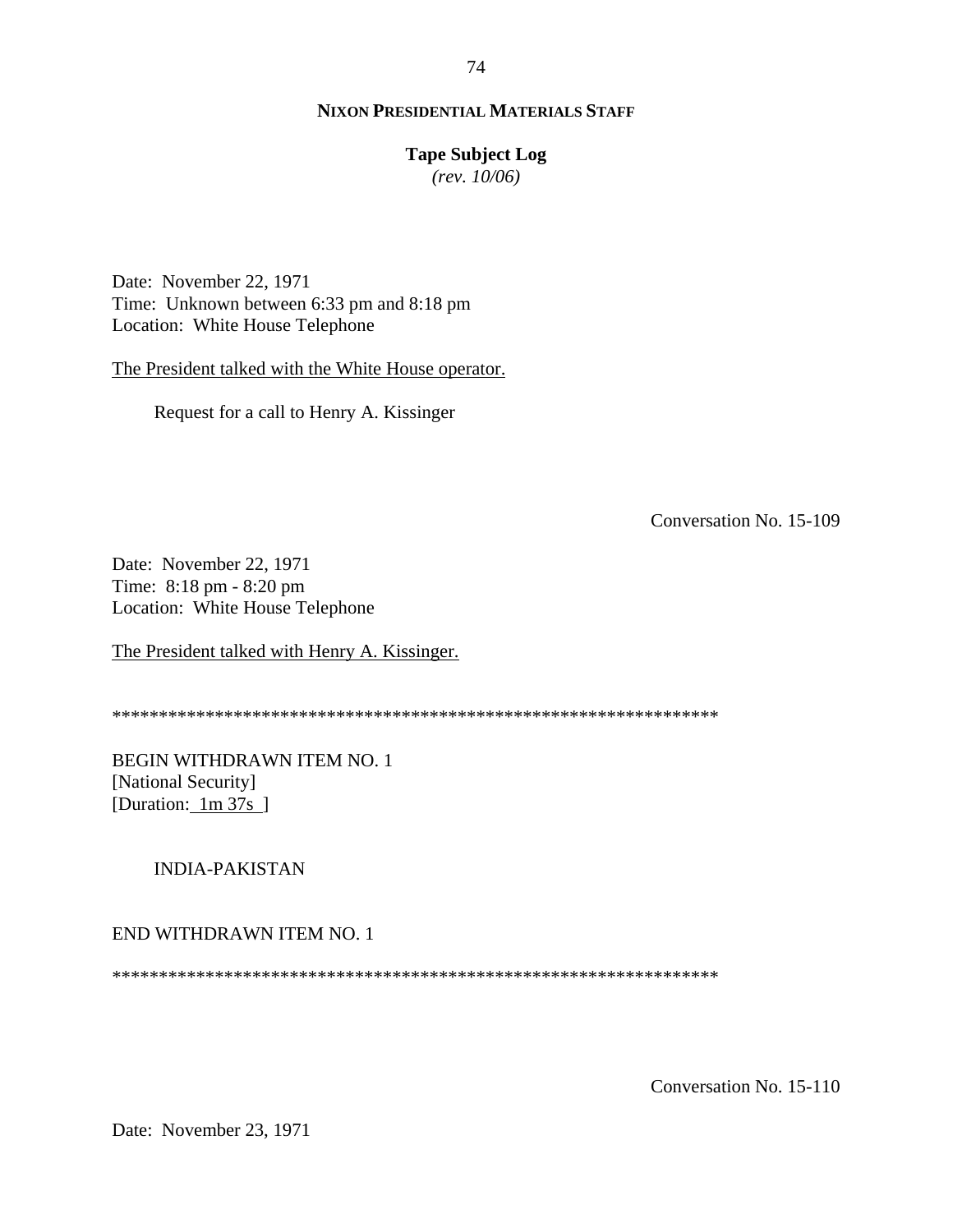# **Tape Subject Log**

*(rev. 10/06)*

Time: Unknown between 11:40 am and 11:43 am Location: White House Telephone

The President talked with the White House operator.

[See also Conversation No. 623-4]

Request for a call to William E. Brock III

Conversation No. 15-111

Date: November 23, 1971 Time: 11:43 am - 11:47 am Location: White House Telephone

The President talked with the White House operator.

William E. Brock, III

The President talked with Brock.

[See also Conversation No. 623-5]

Birthday greetings -William E. Timmons

Appreciation for Brock's support -Speeches

Vote on campaign contributions -The President's meeting with Robert P. Griffin and Hugh Scott -Possible veto -Tax Bill -Constitutional issue -Public consciousness -Party structure -Federal financing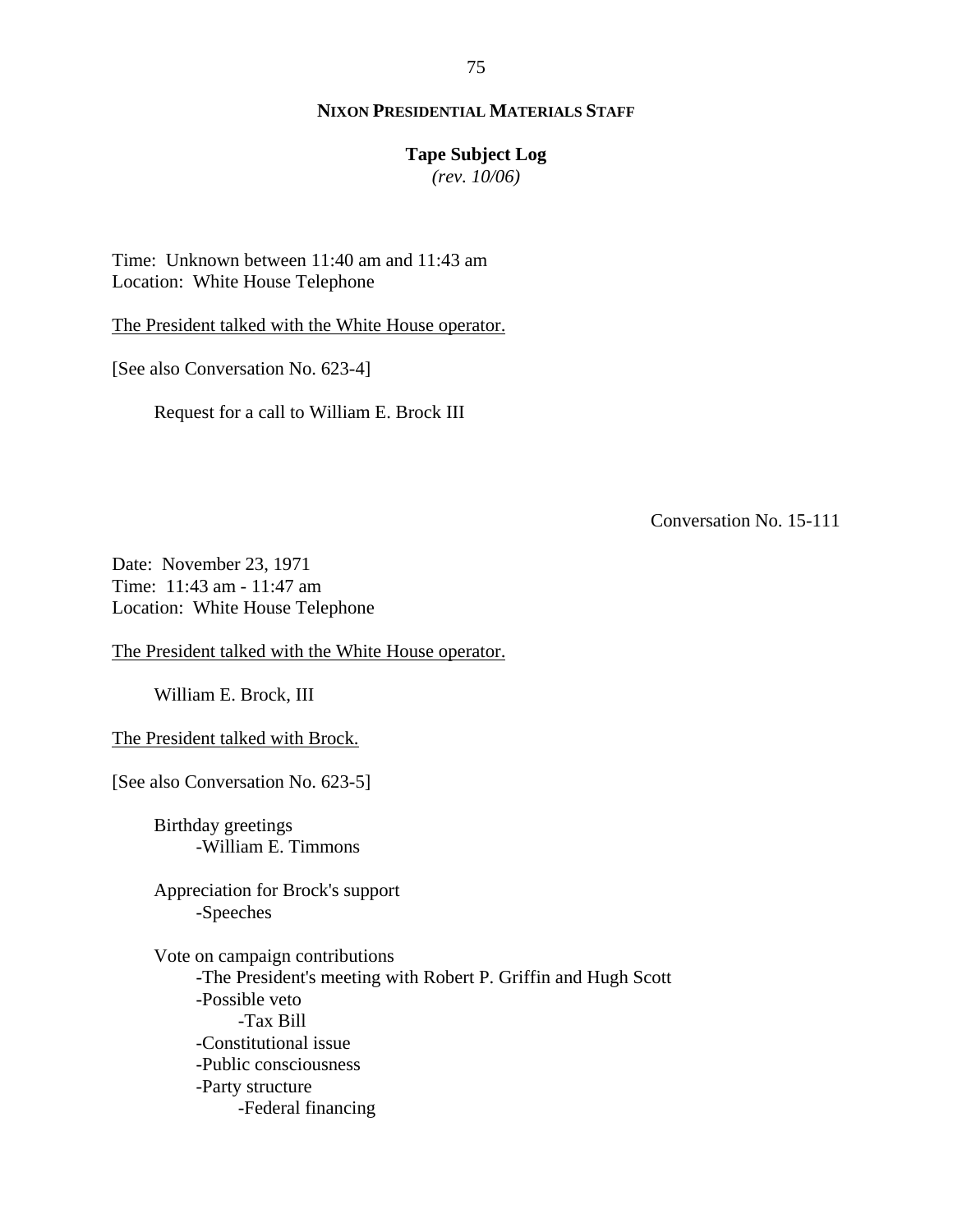## **Tape Subject Log**

*(rev. 10/06)*

Congressional action -Excise tax -Investment tax credit -Personal exemption

George Meany -Reactions to confrontation with the President

Conversation No. 15-112

Date: November 23, 1971 Time: Unknown between 11:47 am and 11:56 am Location: White House Telephone

The President talked with the White House operator; the President conferred with H. R. ("Bob") Haldeman before the conversation begins.

[See also Conversation No. 623-6A]

Request for a call to Chalmers P. Wylie

Conversation No. 15-113

Date: November 23, 1971 Time: Unknown between 11:47 am and 11:56 am Location: White House Telephone

The White House operator talked with the President.

[See also Conversation No. 623-6B]

Chalmers P. Wylie -Location -Schedule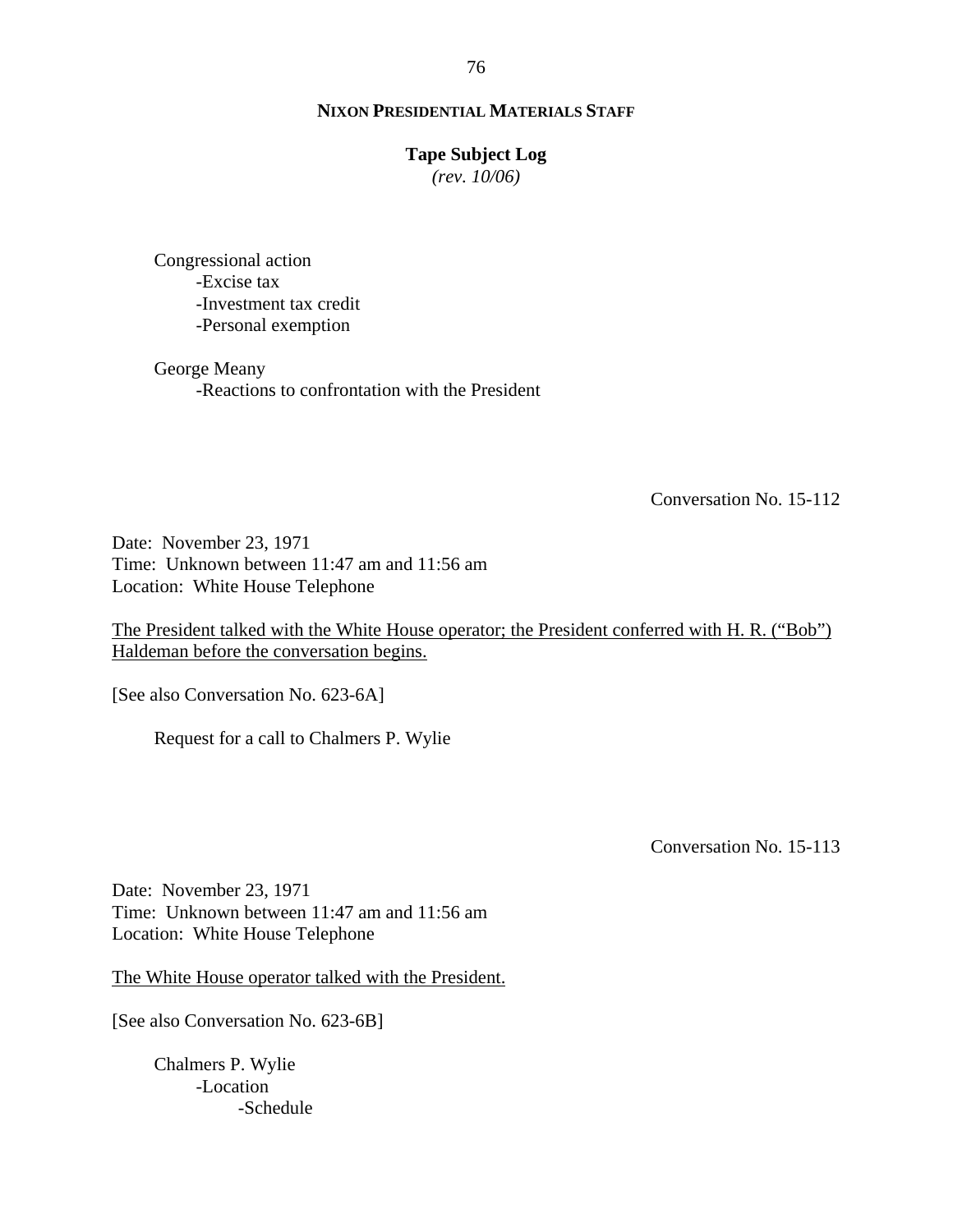**Tape Subject Log**

*(rev. 10/06)*

Conversation No. 15-114

Date: November 23, 1971 Time: 11:56 am - 11:58 am Location: White House Telephone

The President talked with the White House operator.

Chalmers P. Wylie

The President talked with Wylie.

[See also Conversation No. 623-6C]

Birthday greetings -William E. Timmons

George Meany -Labor reaction

John B. Connally's press conference -Meeting with the President

Wylie's schedule -Boy Scouts of America -The President as honorary chairman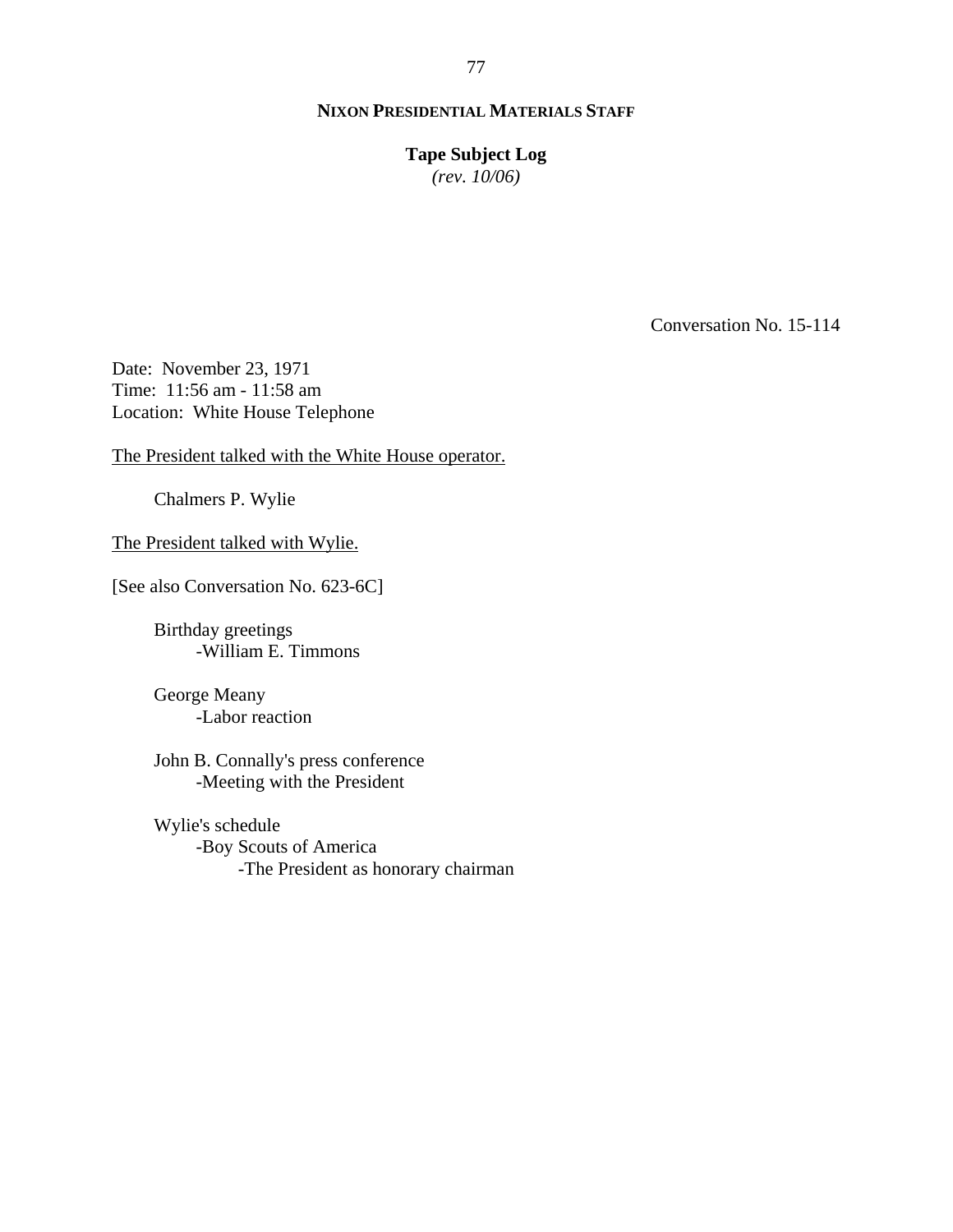## **Tape Subject Log**

*(rev. 10/06)*

Conversation No. 15-115

Date: November 23, 1971 Time: Unknown between 12:20 pm and 12:30 pm Location: White House Telephone

The President talked with the White House operator.

[See also Conversation No. 623-7A]

Request for a call to Mrs. Herbert E. Kaplow

Conversation No. 15-116

Date: November 23, 1971 Time: 12:30 pm - 12:34 pm Location: White House Telephone

The President talked with the White House operator.

Mrs. Herbert E. Kaplow

The President talked with Kaplow.

[See also Conversation No. 623-7B]

Expression of sympathy on father's death -Gerald L. Warren -Illness -Life -The President

The President's schedule -Trip to California -Kaplow -Time -Senate -Ronald L. Ziegler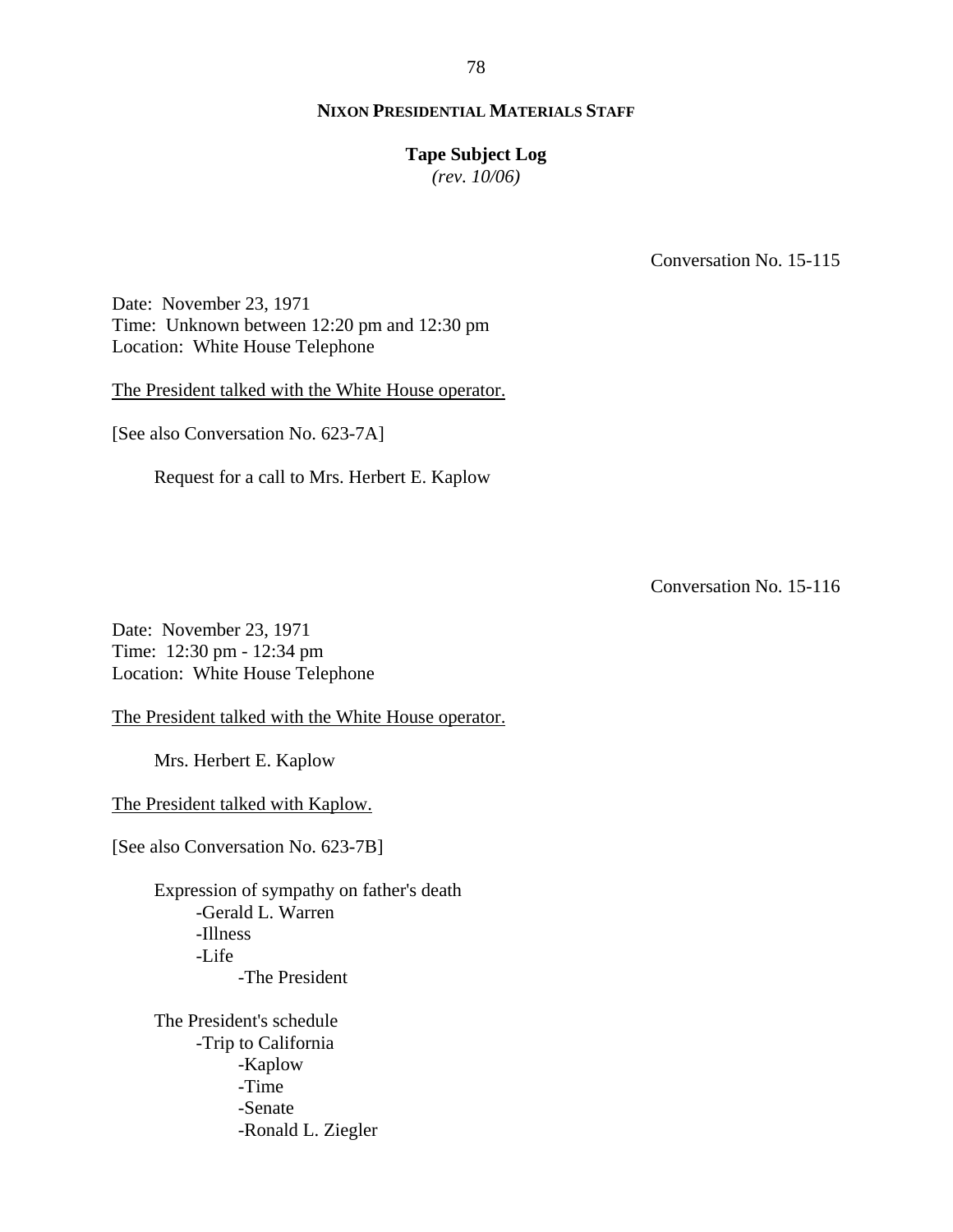#### **Tape Subject Log**

*(rev. 10/06)*

-Weather -San Clemente

Conversation No. 15-117

Date: November 23, 1971 Time: Unknown between 5:15 pm and 5:33 pm Location: White House Telephone

The President talked with the White House operator.

[See also Conversation No. 623-24B]

Request for a call to Norman Van Brocklin -Atlanta Falcons

Conversation No. 15-118

Date: November 23, 1971 Time: Unknown between 5:42 pm and 5:44 pm Location: White House Telephone

The President talked with the White House operator; the President conferred with George P. Shultz before the conversation begins.

[See also Conversation No. 623-24C]

Request for a call to John B. Connally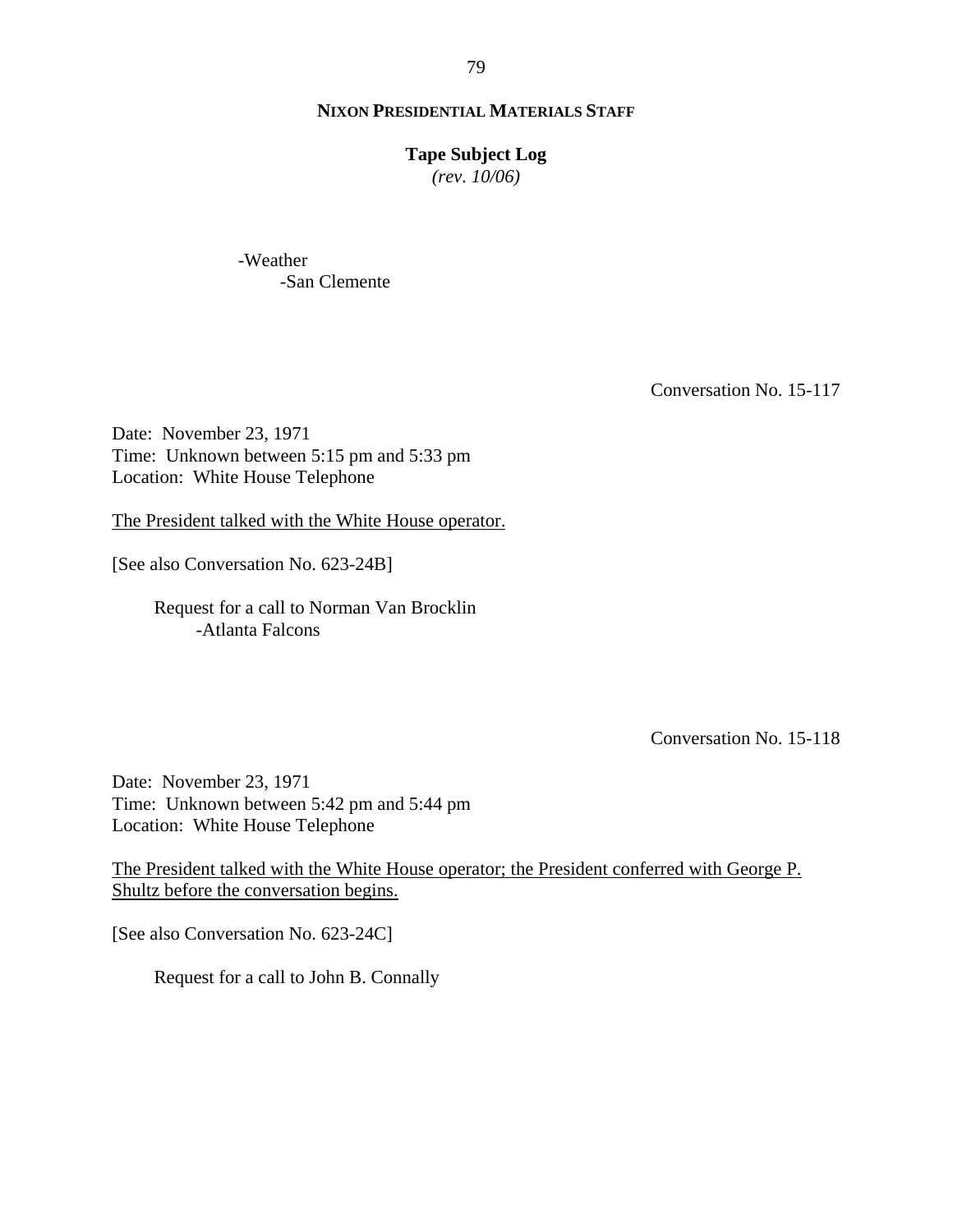#### **Tape Subject Log**

*(rev. 10/06)*

Conversation No. 15-119

Date: November 23, 1971 Time: 5:44 pm - 5:47 pm Location: White House Telephone

The President talked with the White House operator.

John B. Connally

The President talked with Connally.

[See also Conversation No. 623-24D]

The President's schedule, 11/24 -Meeting with Connally, George P. Shultz and John D. Ehrlichman -Meeting with Connally and Arthur F. Burns -Connally, Henry A. Kissinger and Shultz -Connally's meeting with Burns -Money supply -Kissinger and Shultz -The President's trip to California for Eisenhower Center event -Time -Meeting with Burns, Kissinger, Connally and Shultz -Time

Conversation No. 15-120

Date: November 23, 1971 Time: Unknown between 5:47 pm and 5:58 pm Location: White House Telephone

The President talked with the White House operator.

[See also Conversation No. 623-24E]

Request for a call to John B. Connally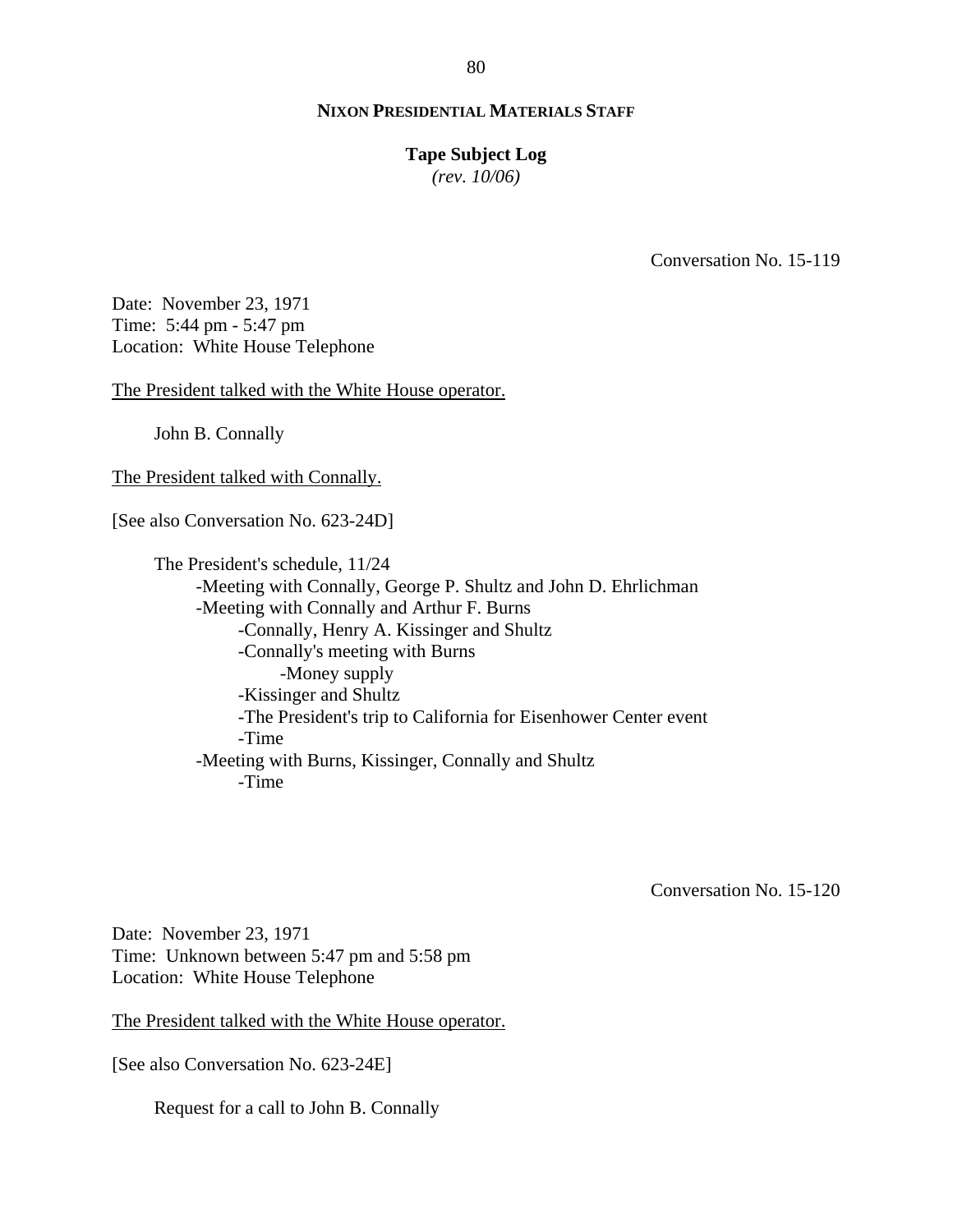# 81

# **NIXON PRESIDENTIAL MATERIALS STAFF**

#### **Tape Subject Log**

*(rev. 10/06)*

Conversation No. 15-121

Date: November 23, 1971 Time: 5:58 pm - 5:59 pm Location: White House Telephone

The President talked with the White House operator.

John B. Connally

The President talked with Connally.

[See also Conversation No. 623-24F]

Council of Economic Advisors [CEA] appointment -George P. Shultz -Paul W. McCracken -Herbert Stein

Conversation No. 15-122

Date: November 23, 1971 Time: 6:02 pm - 6:05 pm Location: White House Telephone

The President talked with the White House operator.

Norman Van Brocklin

The President talked with Van Brocklin.

[See also Conversation No. 623-24G]

Atlanta Falcons game -Bob Berry

Van Brocklin's telegram to the President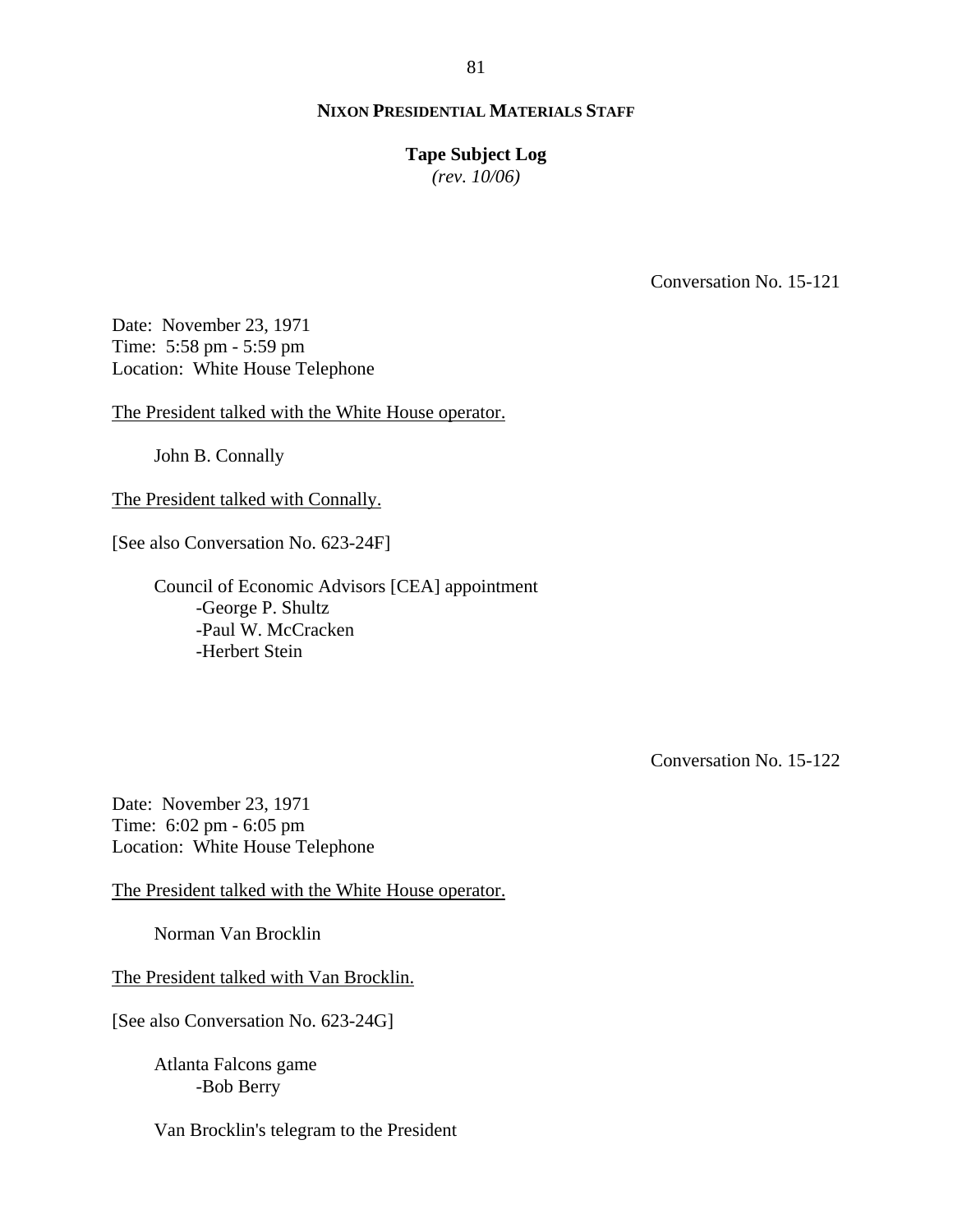## **Tape Subject Log**

*(rev. 10/06)*

-George Meany -Expression of support

Falcons

-Monday night schedule -Standing -Los Angeles Rams and San Francisco Forty-Niners -Schedule -Forty-Niners -Rams -Rookies -Age of players -Performance -Washington Redskins -George E. Allen -Rams

Conversation No. 15-123

Date: November 23, 1971 Time: Unknown between 6:07 pm and 6:08 pm Location: White House Telephone

The President talked with the White House operator.

[See also Conversation No. 623-27]

Request for a call to George E. Allen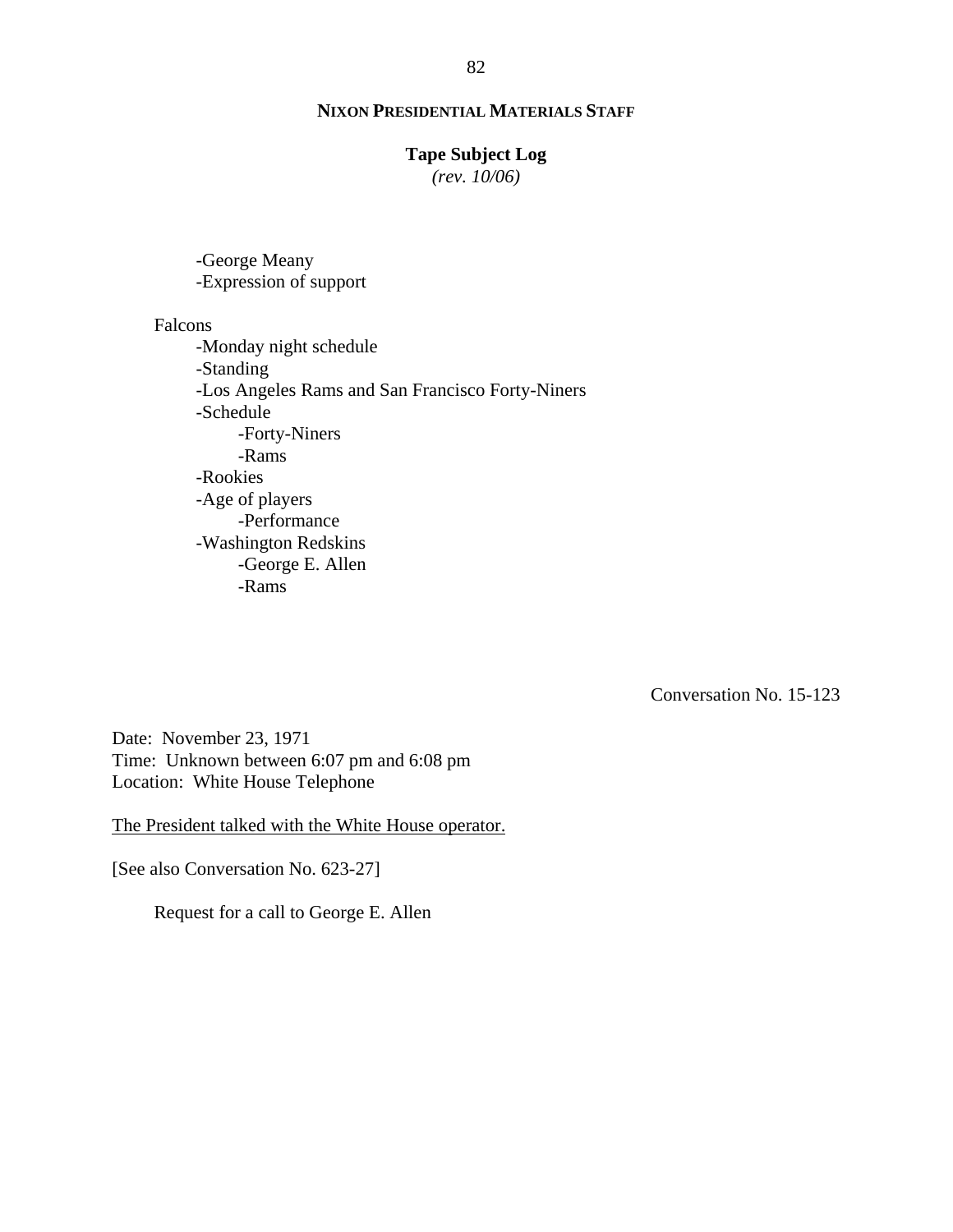# **Tape Subject Log**

*(rev. 10/06)*

Conversation No. 15-124

Date: November 23, 1971 Time: 6:10 pm - 6:14 pm Location: White House Telephone

The President talked with the White House operator.

George E. Allen

The President talked with Allen.

Redskins practice -The President's visit -The President's knowledge of players -Pat Fisher -Offensive linemen -Jim Snowdon

Philadelphia Eagles

Redskins

-Interceptions -Larry Brown -The President's visit to practice session -Facilities

New York Giants game -The President's possible attendance

Fran Tarkington

Billy Kilmer -Eagles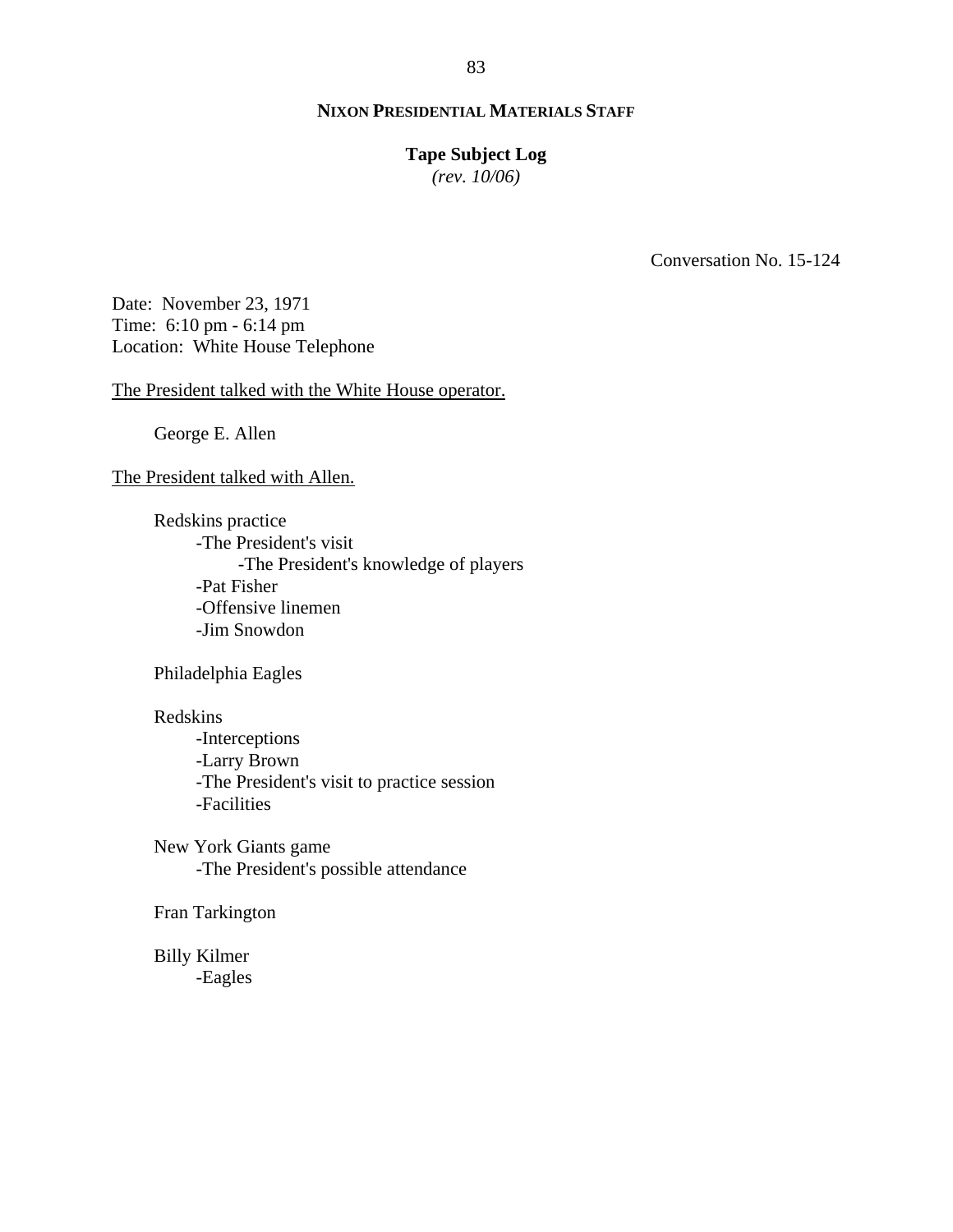## **Tape Subject Log**

*(rev. 10/06)*

Conversation No. 15-125

Date: November 23, 1971 Time: 6:58 pm Location: White House Telephone

The President talked with the White House operator.

Request for a call to Rose Mary Woods

Conversation No. 15-126

Date: November 23, 1971 Time: Unknown between 6:58 pm and 7:16 pm Location: White House Telephone

The White House operator talked with the President.

Rose Mary Woods location -Attendance at Anna C. Chennault reception

Conversation No. 15-127

Date: November 23, 1971 Time: Unknown between 6:58 pm and 7:16 pm Location: White House Telephone

The President talked with the White House operator.

Request for a call to Clark MacGregor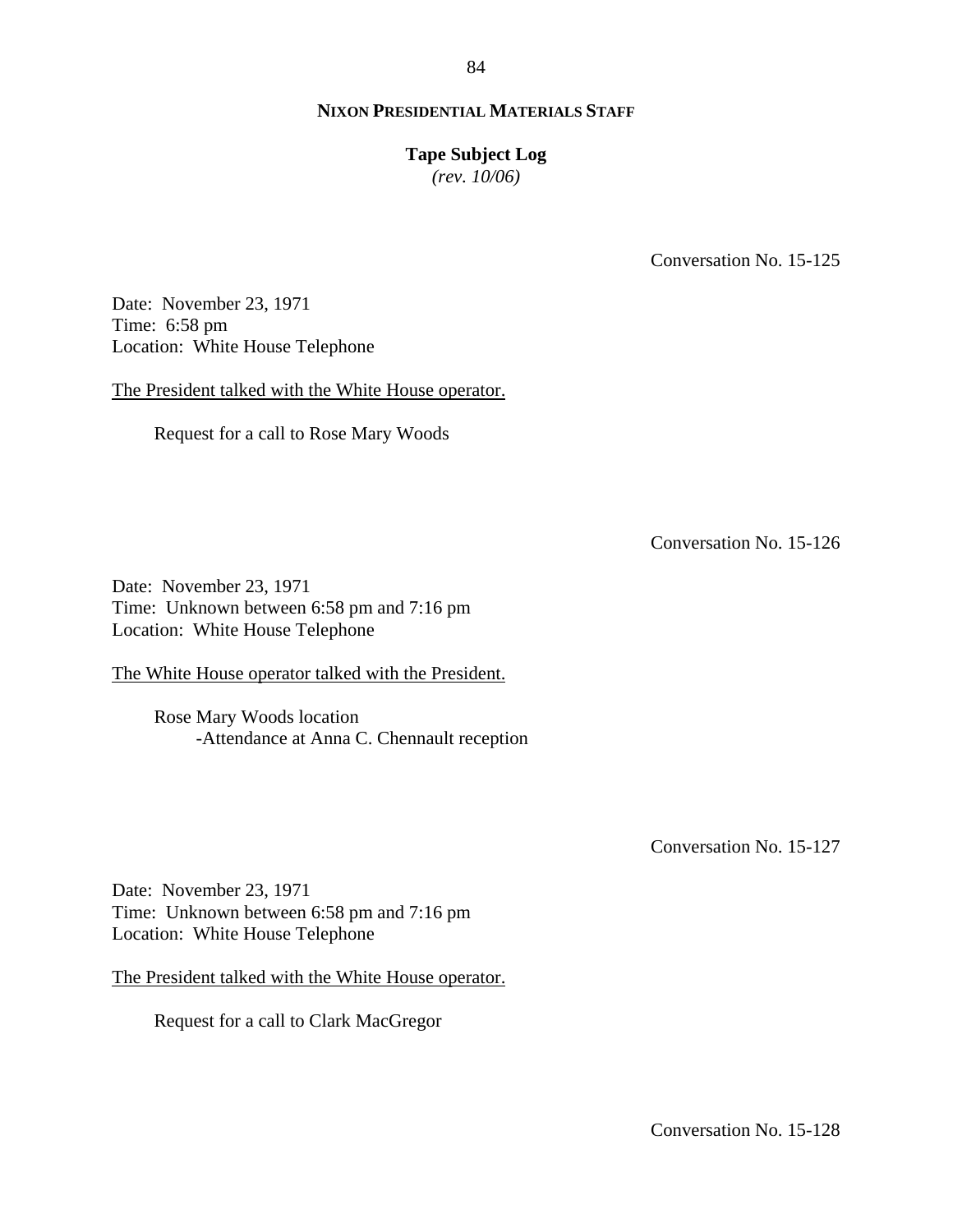#### **Tape Subject Log**

*(rev. 10/06)*

Date: November 23, 1971 Time: Unknown between 6:58 pm and 7:16 pm Location: White House Telephone

The White House operator talked with the President.

Clark MacGregor location -Attendance at Anna C. Chennault reception -Calling instructions

Conversation No. 15-129

Date: November 23, 1971 Time: 7:16 pm - 7:19 pm Location: White House Telephone

The President talked with the White House operator.

Clark MacGregor

The President talked with MacGregor.

Unknown vote -Party breakdown

John Sherman Cooper-Frank F. Church amendment -Cooper -Conversation with MacGregor -Church

Senate adjournment -Schedule, 11/24 -The President's trip to California -MacGregor's callback

Anna C. Chennault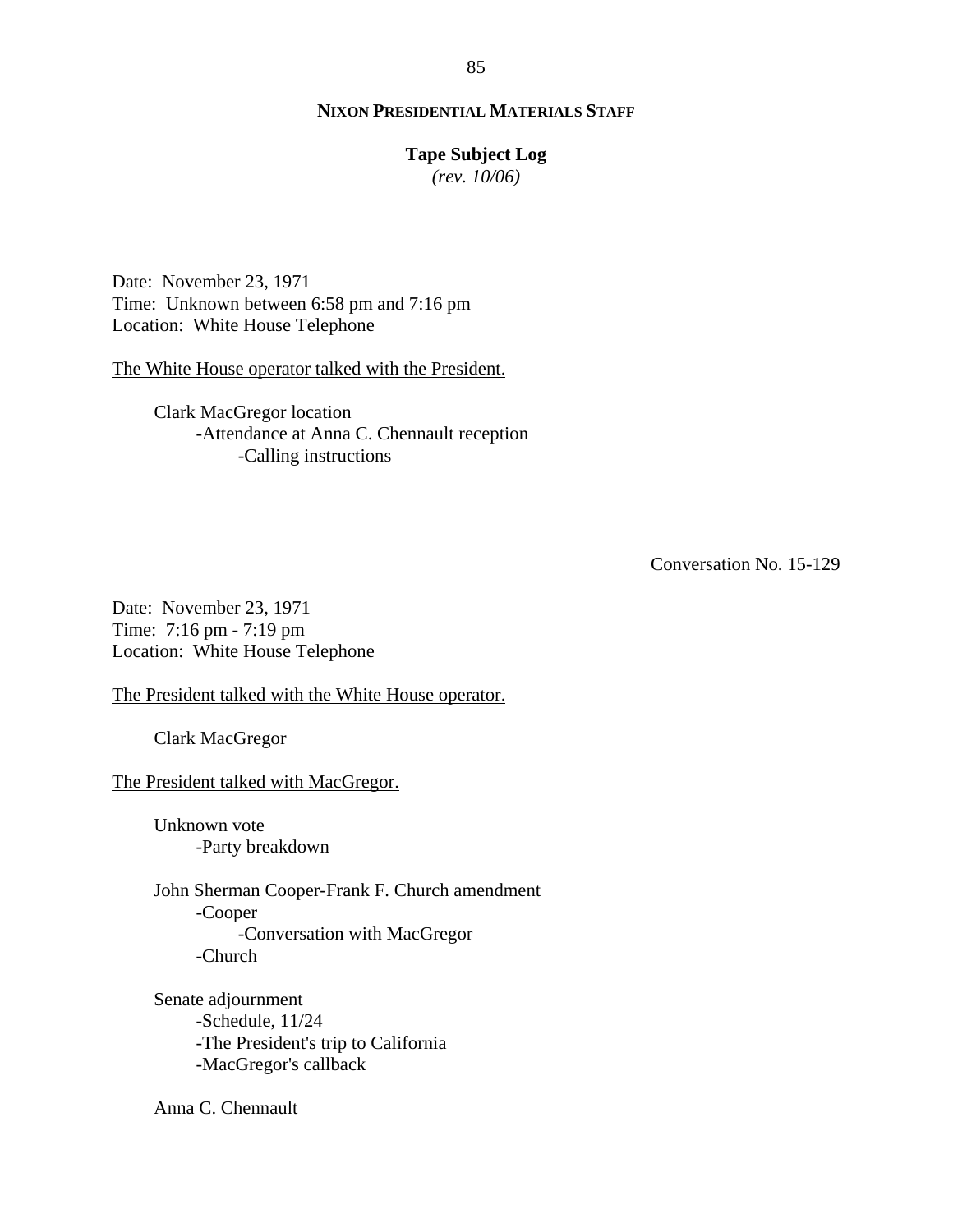86

# **NIXON PRESIDENTIAL MATERIALS STAFF**

# **Tape Subject Log**

*(rev. 10/06)*

The President talked with Chennault at an unknown time.

Air force -Raising money

Expression of support

\*\*\*\*\*\*\*\*\*\*\*\*\*\*\*\*\*\*\*\*\*\*\*\*\*\*\*\*\*\*\*\*\*\*\*\*\*\*\*\*\*\*\*\*\*\*\*\*\*\*\*\*\*\*\*\*\*\*\*\*\*\*\*\*\*

BEGIN WITHDRAWN ITEM NO. 1 [Personal Returnable] [Duration: 5s ]

# END WITHDRAWN ITEM NO. 1

\*\*\*\*\*\*\*\*\*\*\*\*\*\*\*\*\*\*\*\*\*\*\*\*\*\*\*\*\*\*\*\*\*\*\*\*\*\*\*\*\*\*\*\*\*\*\*\*\*\*\*\*\*\*\*\*\*\*\*\*\*\*\*\*\*

The President talked with Clark MacGregor.

Senate adjournment -MacGregor's callback

Conversation No. 15-130

Date: November 23, 1971 Time: Unknown between 7:19 pm and 7:20 pm Location: White House Telephone

The President talked with the White House operator.

Request for a call to H. R. ("Bob") Haldeman

Conversation No. 15-131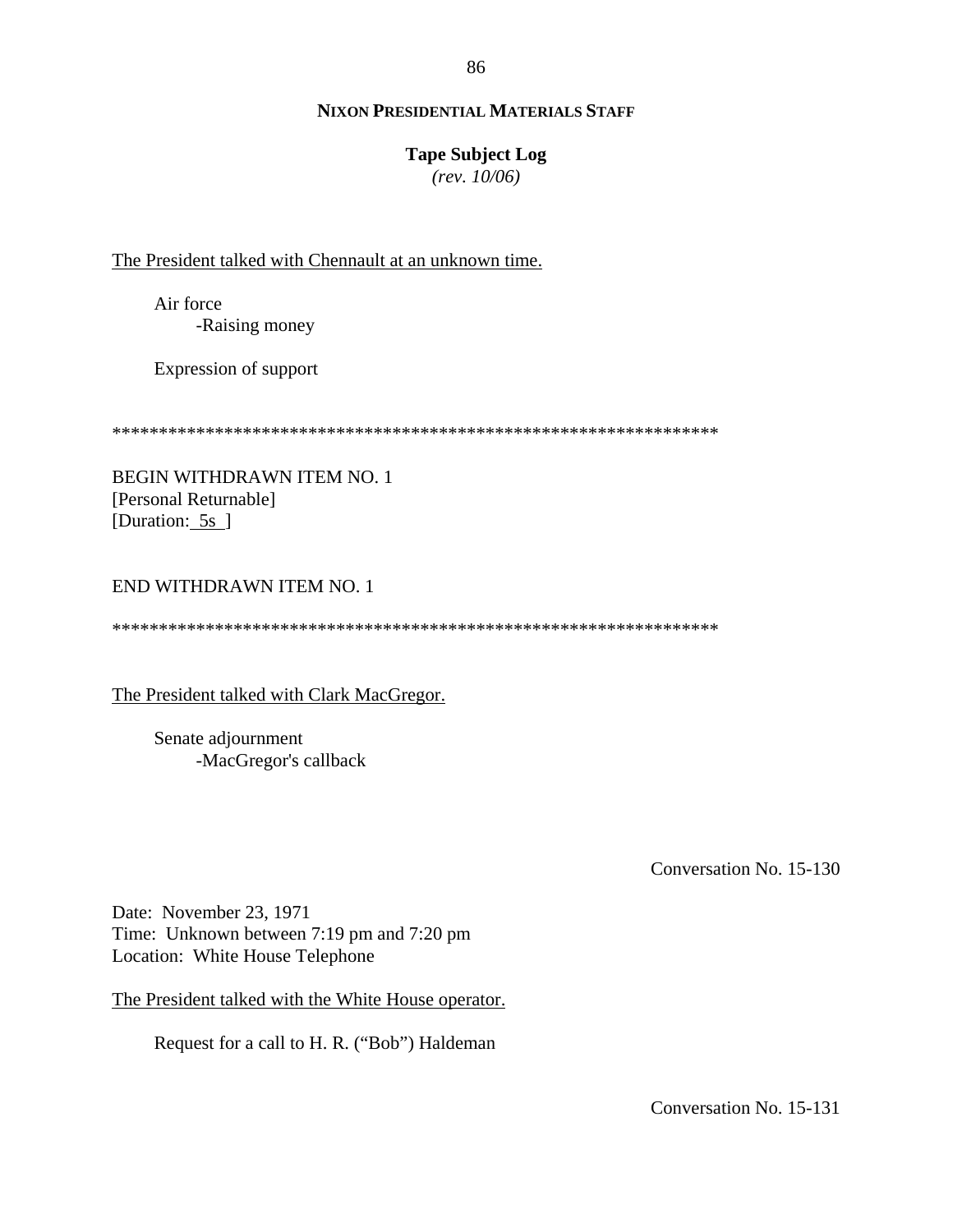# **Tape Subject Log**

*(rev. 10/06)*

Date: November 23, 1971 Time: 7:20 pm - 7:27 pm Location: White House Telephone

#### The President talked with H. R. ("Bob") Haldeman.

Senate adjournment -Schedule

The President's schedule -Meeting with John B. Connally and others -Meeting with Connally and Arthur F. Burns -Luncheon meeting -Connally, George P. Shultz and Henry A. Kissinger -Meeting with Peter B. Wilson -Rescheduling -Meeting with [James R.?] Schlesinger -Meeting with Najeeb E. Halaby -Departure time -Schlesinger and Halaby meetings -Rescheduling -Meeting with Burns -Halaby and Schlesinger meetings -Meetings with William P. Rogers and Kissinger -Burns meeting -Time -Halaby meeting -Senate adjournment -The President's departure for California -Announcement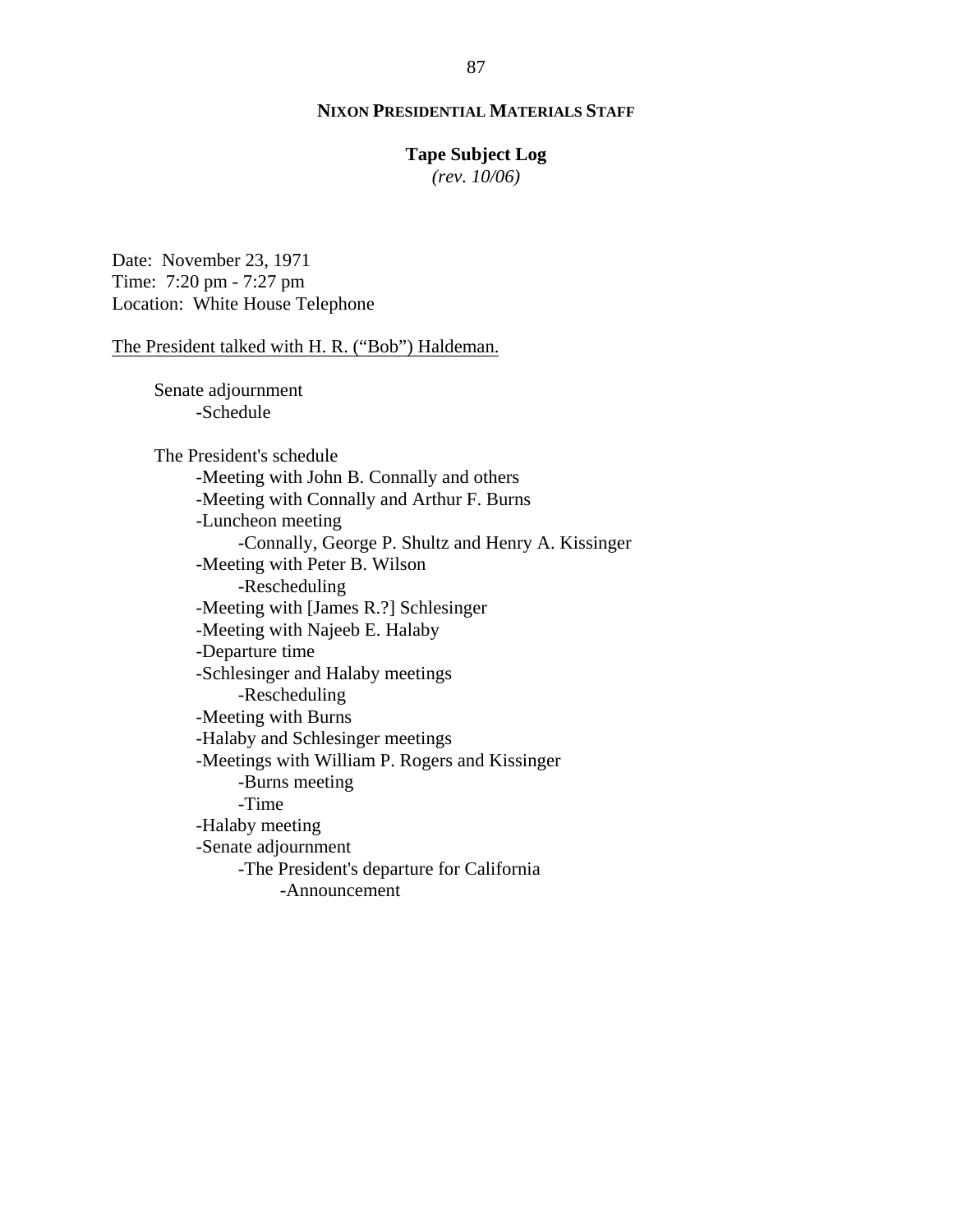# **Tape Subject Log**

*(rev. 10/06)*

\*\*\*\*\*\*\*\*\*\*\*\*\*\*\*\*\*\*\*\*\*\*\*\*\*\*\*\*\*\*\*\*\*\*\*\*\*\*\*\*\*\*\*\*\*\*\*\*\*\*\*\*\*\*\*\*\*\*\*\*\*\*\*\*\*

BEGIN WITHDRAWN ITEM NO. 1 [Personal Returnable] [Duration: 8s ]

#### END WITHDRAWN ITEM NO. 1

\*\*\*\*\*\*\*\*\*\*\*\*\*\*\*\*\*\*\*\*\*\*\*\*\*\*\*\*\*\*\*\*\*\*\*\*\*\*\*\*\*\*\*\*\*\*\*\*\*\*\*\*\*\*\*\*\*\*\*\*\*\*\*\*\*

-Wilson meeting

Conversation No. 15-132

Date: November 24, 1971 Time: Unknown between 8:02 am and 8:08 am Location: White House Telephone

The President talked with the White House operator.

[See also Conversation No. 624-3]

Request for a call to Clark MacGregor

Conversation No. 15-133

Date: November 24, 1971 Time: 8:08 am - 8:09 am Location: White House Telephone

The President talked with the White House operator.

Clark MacGregor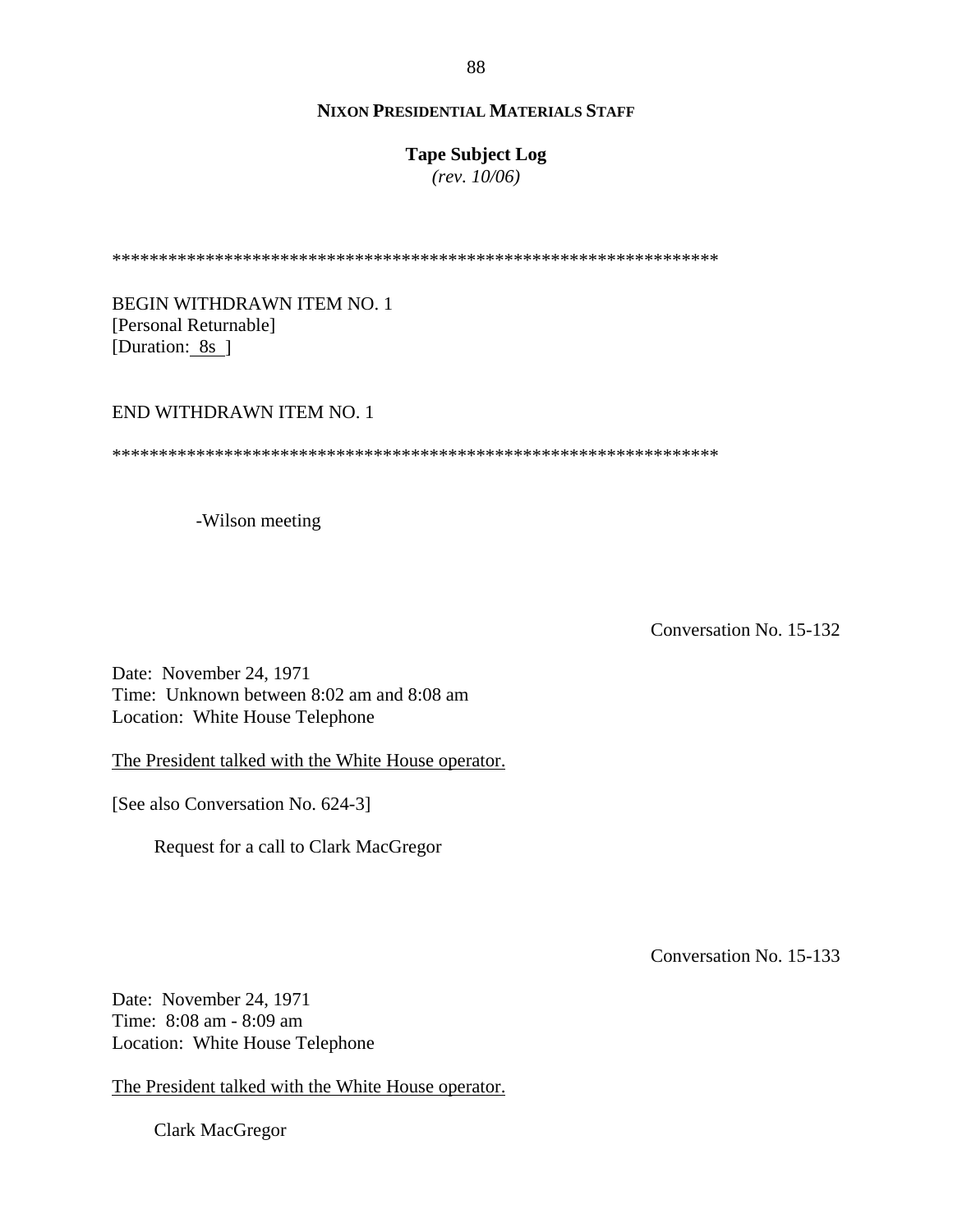#### **Tape Subject Log**

*(rev. 10/06)*

The President talked with MacGregor.

[See also Conversation No. 624-5]

Senate adjournment -Unknown bill -Hugh Scott and Robert P. Griffin -Schedule -Time -Quorum

Conversation No. 15-134

Date: November 24, 1971 Time: Unknown between 11:40 am and 11:43 am Location: White House Telephone

The President talked with the White House operator.

Request for a call to Tricia Nixon Cox

Conversation No. 15-135

Date: November 24, 1971 Time: 11:43 am - 11:44 am Location: White House Telephone

The President talked with the White House operator.

Tricia Nixon Cox

Tricia Cox talked with the President.

[See also Conversation No. 624-15]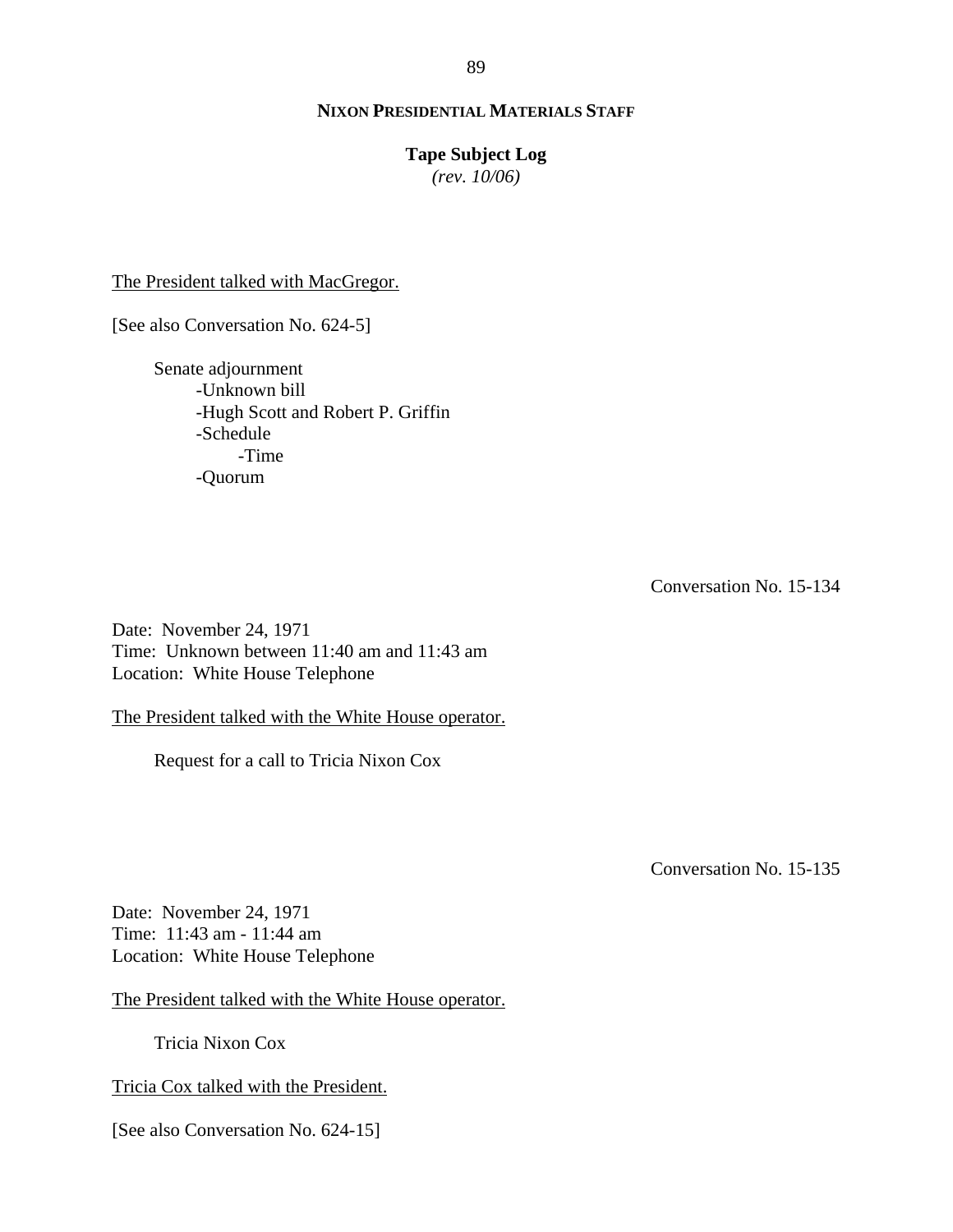**Tape Subject Log**

*(rev. 10/06)*

\*\*\*\*\*\*\*\*\*\*\*\*\*\*\*\*\*\*\*\*\*\*\*\*\*\*\*\*\*\*\*\*\*\*\*\*\*\*\*\*\*\*\*\*\*\*\*\*\*\*\*\*\*\*\*\*\*\*\*\*\*\*\*\*\* BEGIN WITHDRAWN ITEM NO. 1 [Personal Returnable] [Duration: 1m 21s ]

# END WITHDRAWN ITEM NO. 1

\*\*\*\*\*\*\*\*\*\*\*\*\*\*\*\*\*\*\*\*\*\*\*\*\*\*\*\*\*\*\*\*\*\*\*\*\*\*\*\*\*\*\*\*\*\*\*\*\*\*\*\*\*\*\*\*\*\*\*\*\*\*\*\*\*

Conversation No. 15-136

Date: November 24, 1971 Time: Unknown between 11:44 am and 11:46 am Location: White House Telephone

The President talked with the White House operator.

[See also Conversation No. 624-18]

Request for a call to Ronald L. Ziegler

Conversation No. 15-137

Date: November 24, 1971 Time: 11:46 am Location: White House Telephone

The White House operator talked with the President.

[See also Conversation No. 624-20A]

Ronald L. Ziegler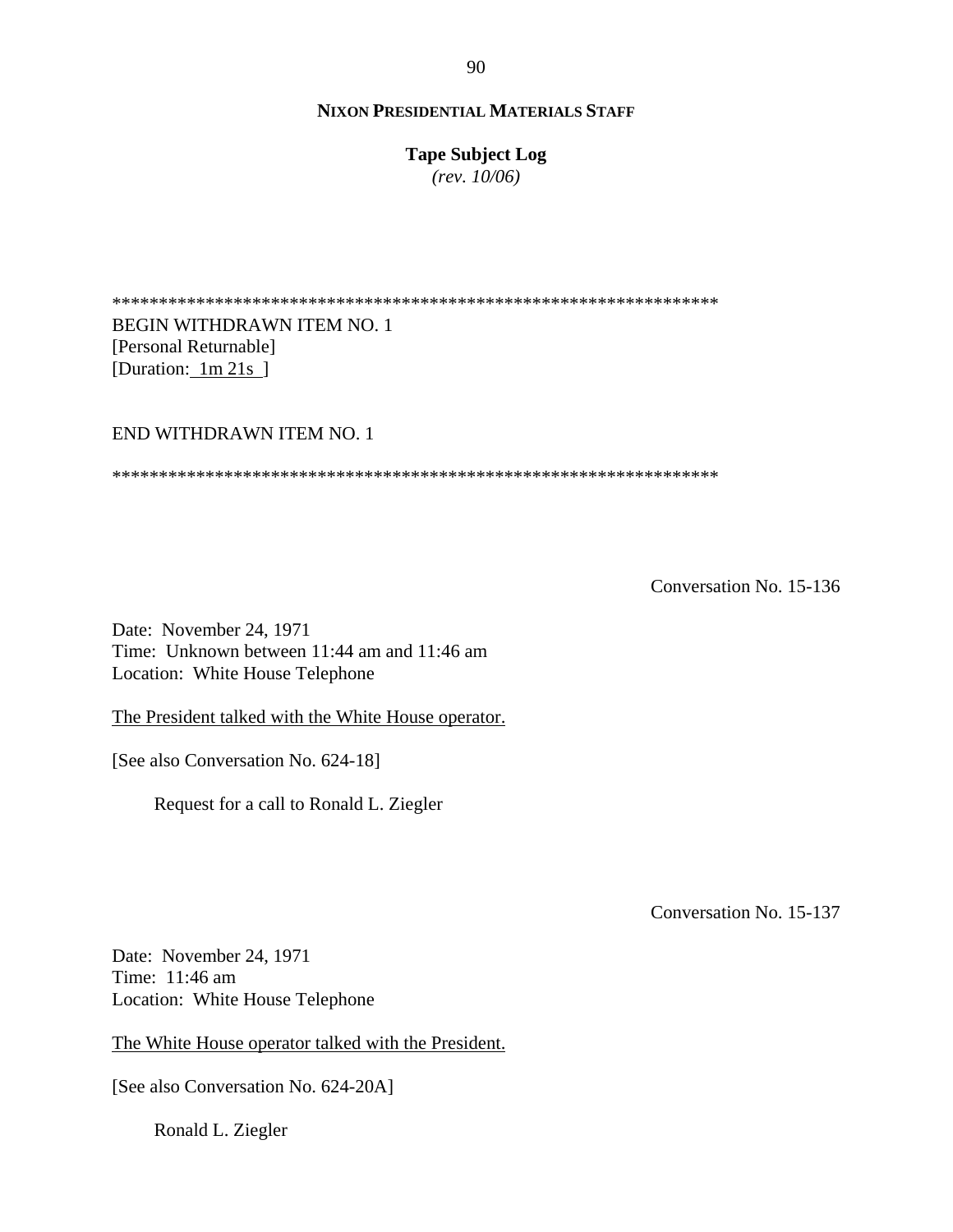# **Tape Subject Log**

*(rev. 10/06)*

-Location

Conversation No. 15-138

Date: November 24, 1971 Time: 4:35 pm Location: White House Telephone

The President talked with Stephen B. Bull.

[See also Conversation No. 625-6]

John D. Ehrlichman

The President talked with the White House operator.

[See also Conversation No. 625-7]

Request for a call to Thelma C. ("Pat") Nixon

Conversation No. 15-139

Date: November 24, 1971 Time: 4:37 pm - 4:38 pm Location: White House Telephone

The President talked with the White House operator.

Thelma C. ("Pat") Nixon

The President talked with Mrs. Nixon.

[See also Conversation No. 625-8A]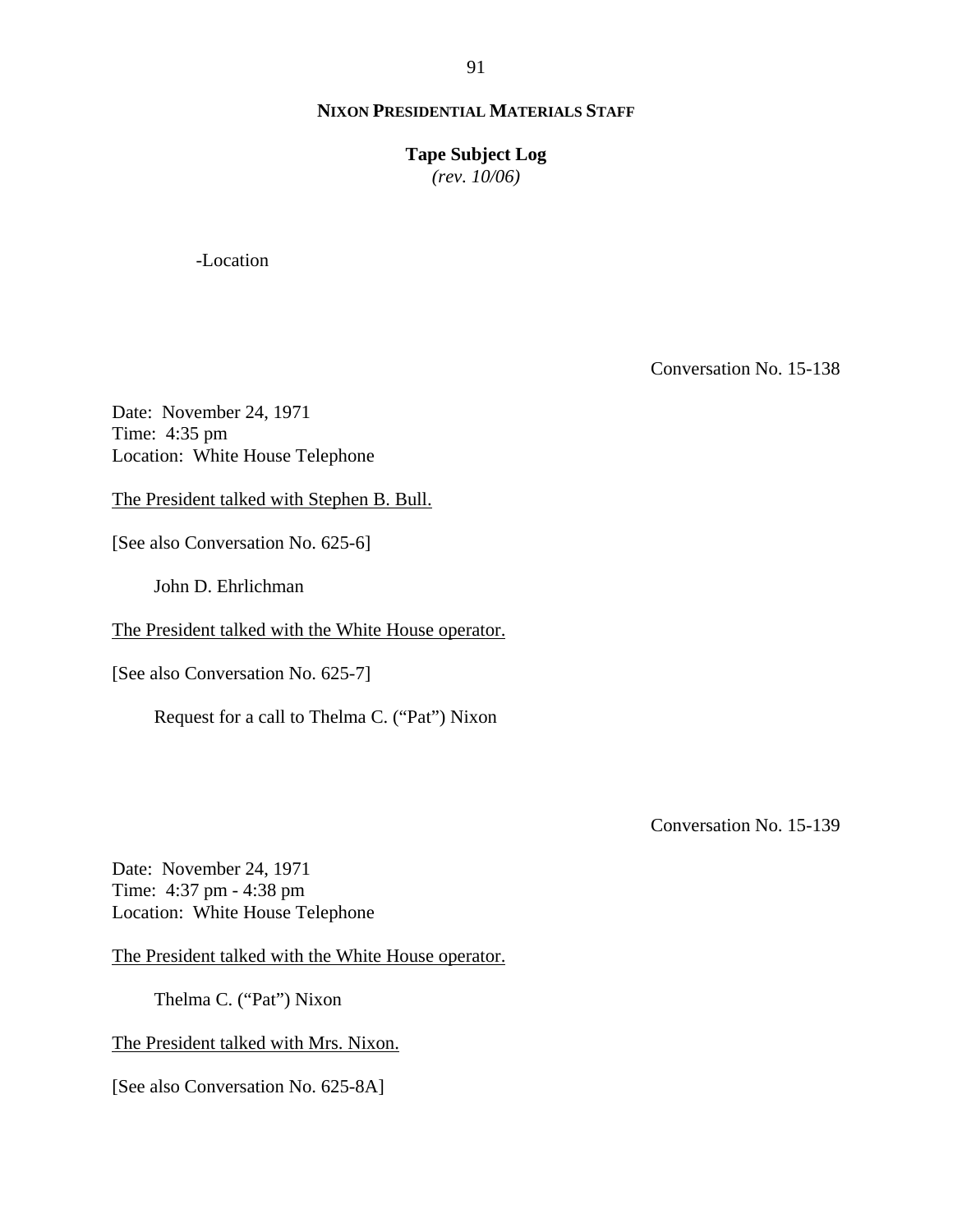# **Tape Subject Log**

*(rev. 10/06)*

\*\*\*\*\*\*\*\*\*\*\*\*\*\*\*\*\*\*\*\*\*\*\*\*\*\*\*\*\*\*\*\*\*\*\*\*\*\*\*\*\*\*\*\*\*\*\*\*\*\*\*\*\*\*\*\*\*\*\*\*\*\*\*\*\*

BEGIN WITHDRAWN ITEM NO. 1 [Personal Returnable] [Duration: 11s]

#### END WITHDRAWN ITEM NO. 1

\*\*\*\*\*\*\*\*\*\*\*\*\*\*\*\*\*\*\*\*\*\*\*\*\*\*\*\*\*\*\*\*\*\*\*\*\*\*\*\*\*\*\*\*\*\*\*\*\*\*\*\*\*\*\*\*\*\*\*\*\*\*\*\*\*

Conversation No. 15-140

Date: November 29, 1971 Time: 10:45 am Location: White House Telephone

The President talked with the White House operator.

[See also Conversation No. 625-13]

Request for a call to Clark MacGregor

Conversation No. 15-141

Date: November 29, 1971 Time: Unknown between 10:45 am and 10:58 am Location: White House Telephone

The President talked with Clark MacGregor.

[See also Conversation No. 625-14A]

Statement for the President -Tax Bill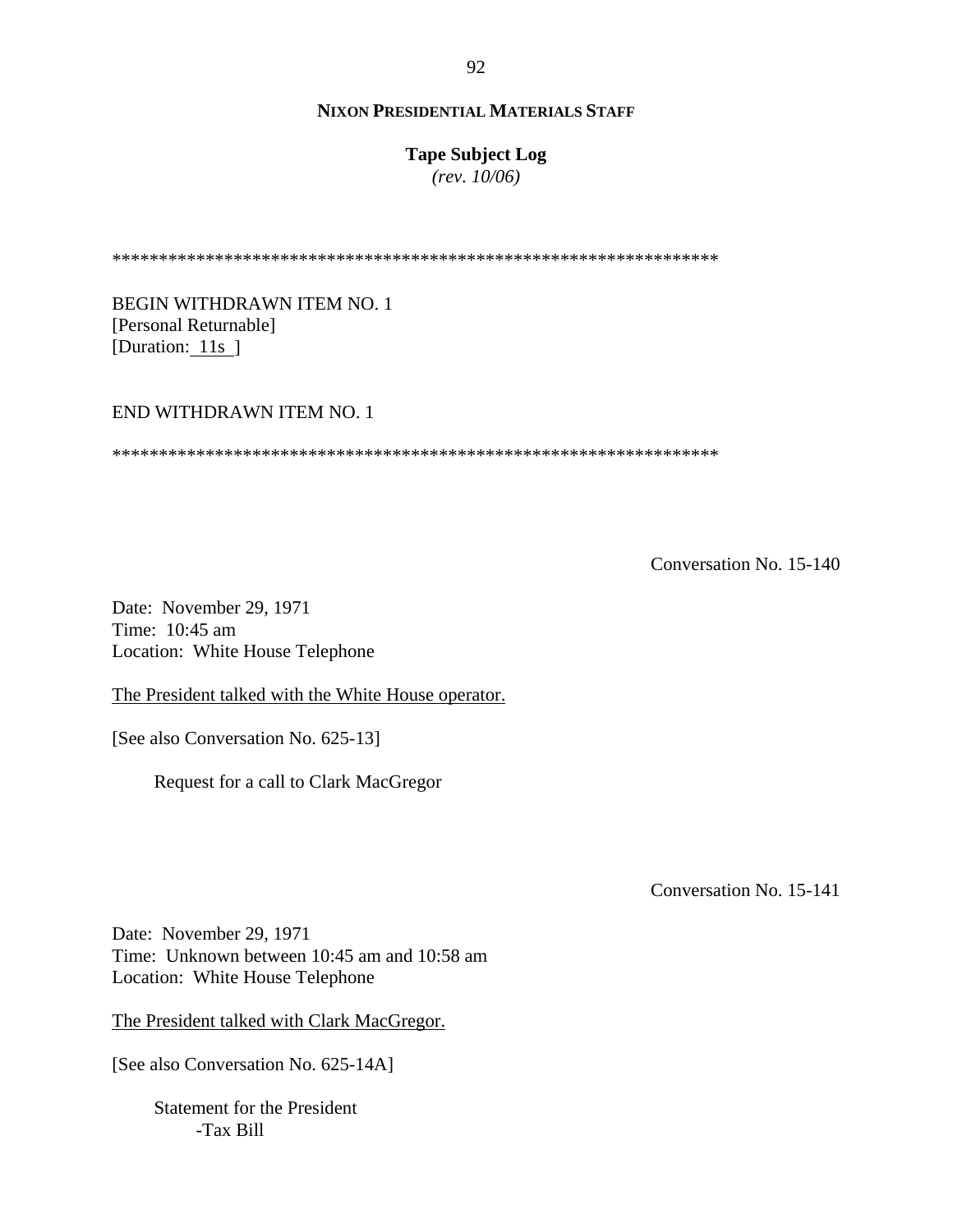# **Tape Subject Log**

*(rev. 10/06)*

-Circulation -Wilbur D. Mills -Russell B. Long -Republicans -Democrats

Conversation No. 15-142

Date: November 29, 1971 Time: Unknown between 11:02 am and 11:11 am Location: White House Telephone

The President talked with the White House operator.

[See also Conversation No. 625-15]

Request for a call to John N. Mitchell

Conversation No. 15-143

Date: November 29, 1971 Time: 11:11 am - 11:13 am Location: White House Telephone

The President talked with the White House operator.

John N. Mitchell

The President talked with Mitchell.

[See also Conversation No. 625-16A]

William T. Cahill -Call from the President regarding prison -Nelson A. Rockefeller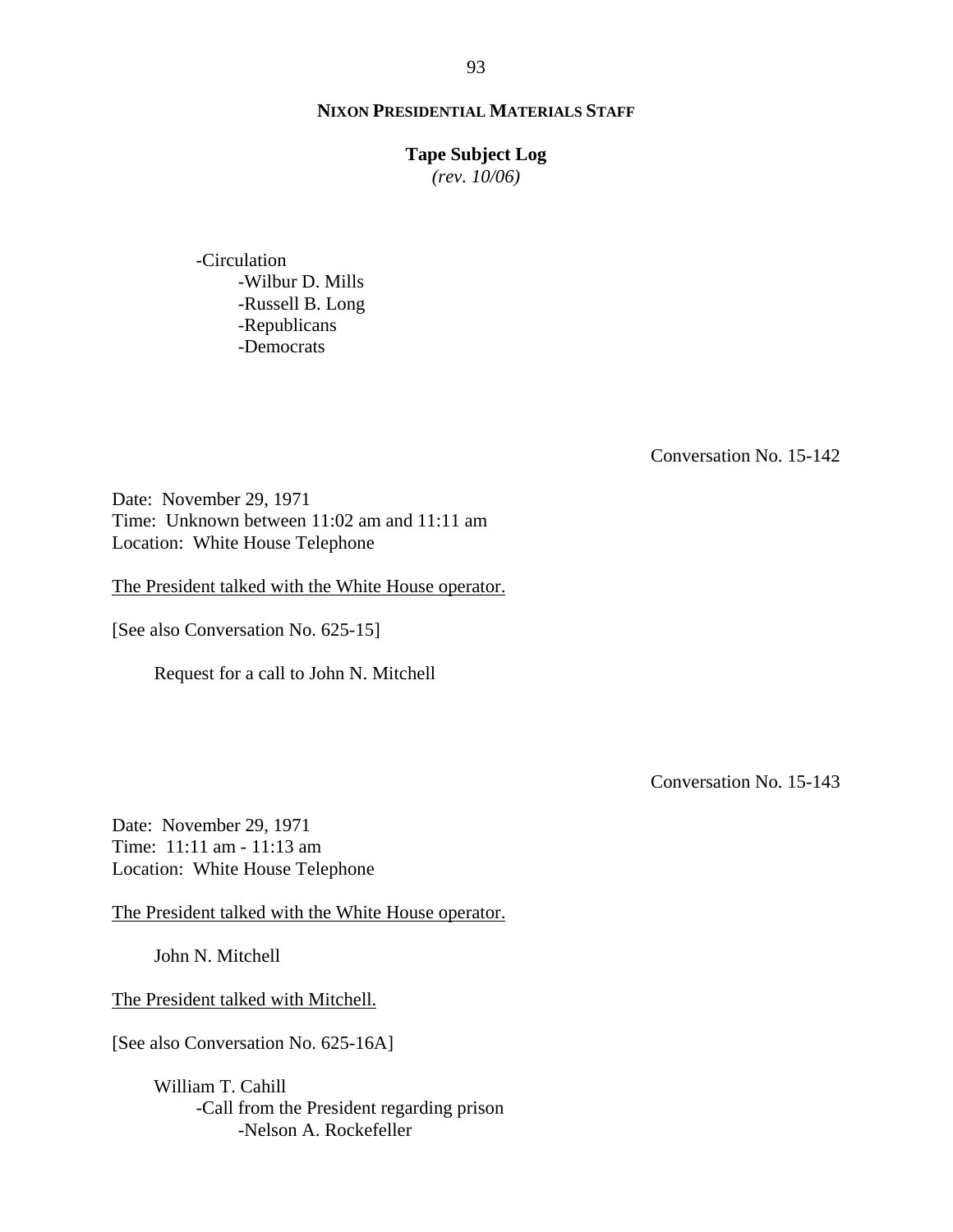#### **Tape Subject Log**

*(rev. 10/06)*

-Call from Mitchell -The President's previous call to Rockefeller

Conversation No. 15-144

Date: November 29, 1971 Time: Unknown between 11:13 am and 11:14 am Location: White House Telephone

The President talked with the White House operator.

[See also Conversation No. 625-17]

Request for a call to John N. Mitchell

Conversation No. 15-145

Date: November 29, 1971 Time: 11:14 am - 11:16 am Location: White House Telephone

The President talked with John N. Mitchell.

[See also Conversation No. 625-18]

William Thacher Longstreth -Possible call or note from the President -Advice from Philadelphia Republicans -Frank L. Rizzo

\*\*\*\*\*\*\*\*\*\*\*\*\*\*\*\*\*\*\*\*\*\*\*\*\*\*\*\*\*\*\*\*\*\*\*\*\*\*\*\*\*\*\*\*\*\*\*\*\*\*\*\*\*\*\*\*\*\*\*\*\*\*\*\*\*

BEGIN WITHDRAWN ITEM NO. 1 [Personal Returnable]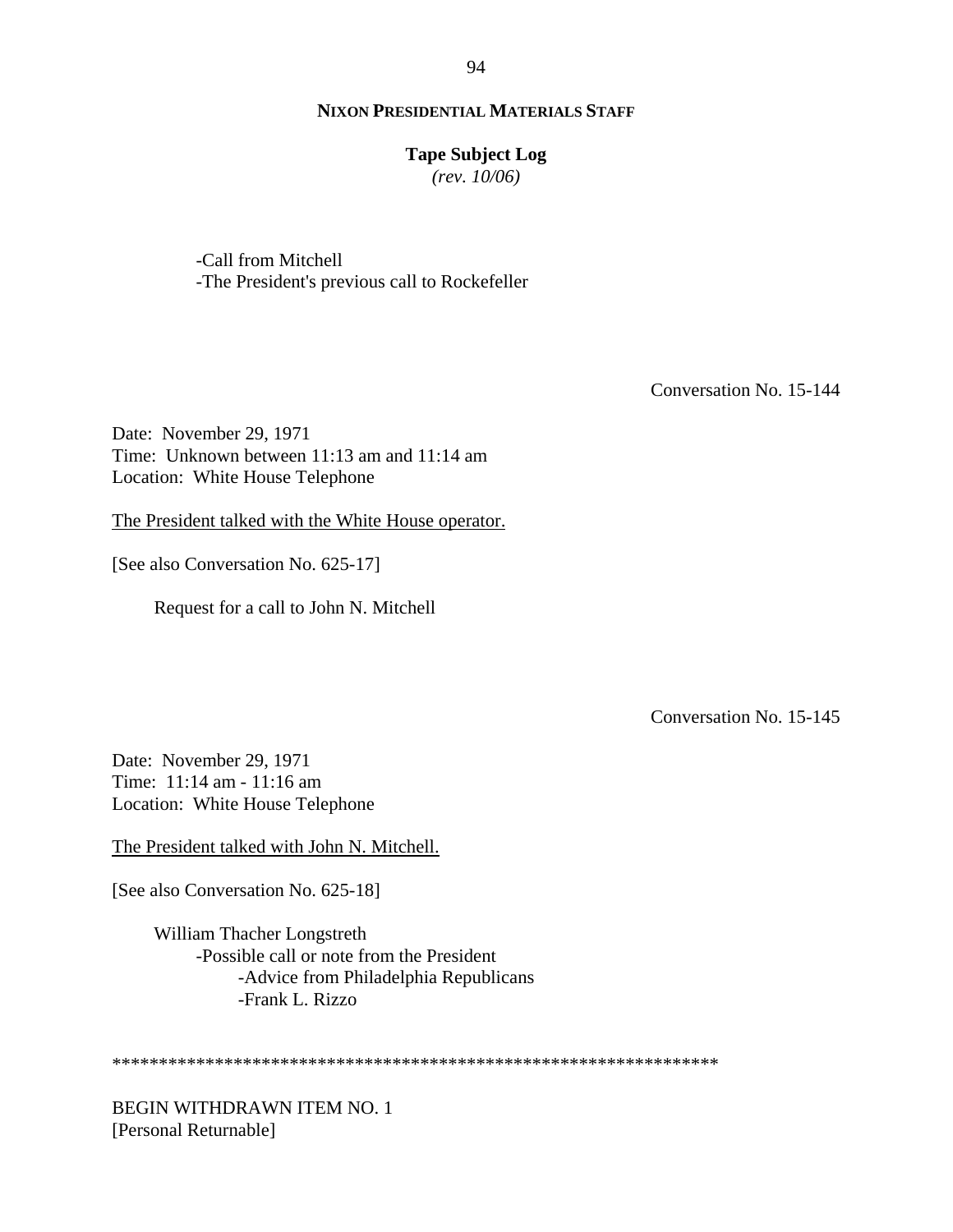# **Tape Subject Log**

*(rev. 10/06)*

[Duration: 6s ]

END WITHDRAWN ITEM NO. 1

\*\*\*\*\*\*\*\*\*\*\*\*\*\*\*\*\*\*\*\*\*\*\*\*\*\*\*\*\*\*\*\*\*\*\*\*\*\*\*\*\*\*\*\*\*\*\*\*\*\*\*\*\*\*\*\*\*\*\*\*\*\*\*\*\*

-Longstreth's defeat in Philadelphia mayoral election -The President's previous practice -Pennsylvania Italians -Arlen Specter

Conversation No. 15-146

Date: November 29, 1971 Time: 11:20 am Location: White House Telephone

The President talked with the White House operator.

[See also Conversation No. 625-19]

Request for a call to John J. Rooney

Conversation No. 15-147

Date: November 29, 1971 Time: Unknown between 11:20 am and 11:25 am Location: White House Telephone

The President talked with the White House operator.

Request for a call to Clark MacGregor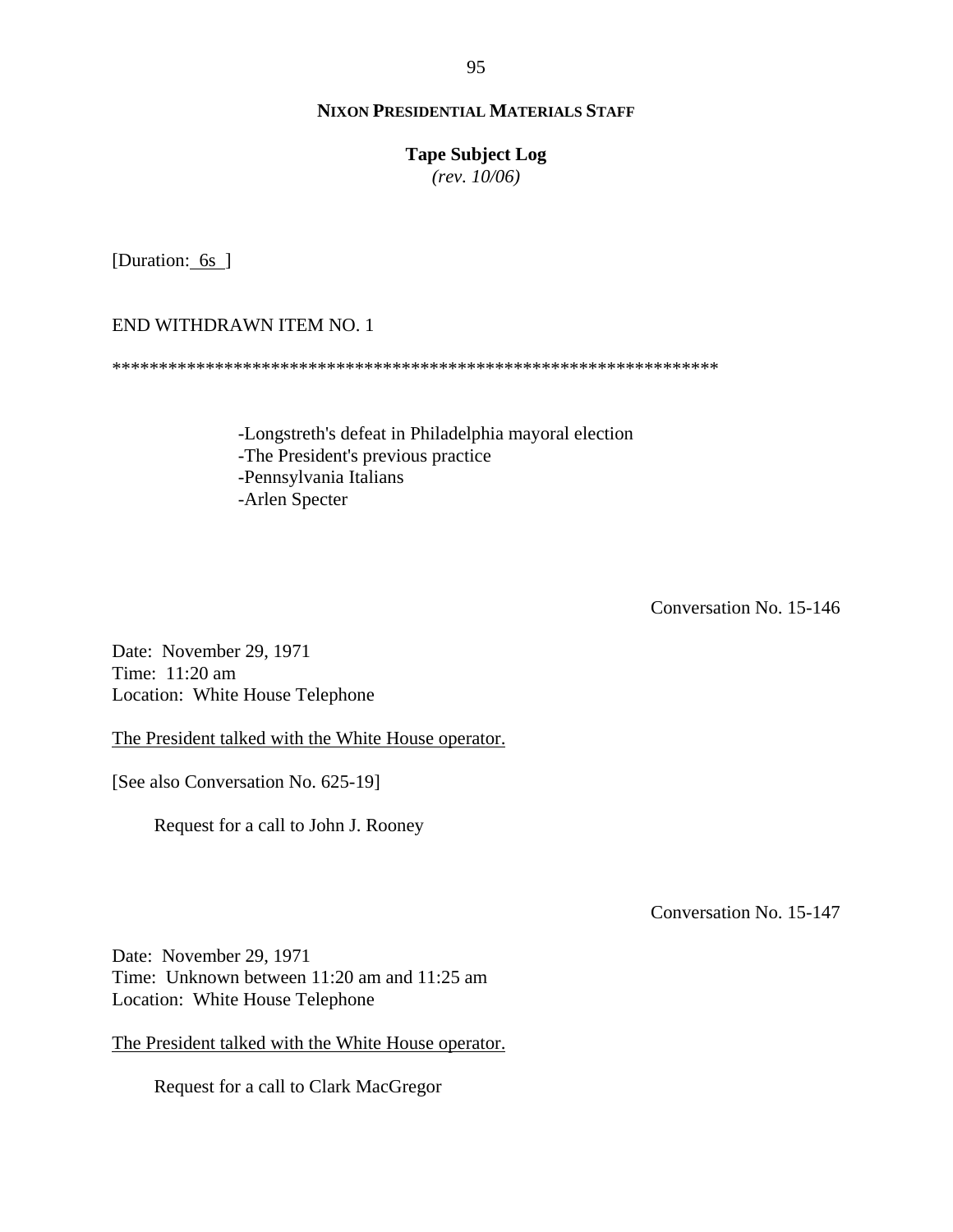# **Tape Subject Log**

*(rev. 10/06)*

Conversation No. 15-148

Date: November 29, 1971 Time: 11:25 am - 11:26 am Location: White House Telephone

The President talked with the White House operator.

Clark MacGregor

The President talked with MacGregor.

[See also Conversation No. 625-20B]

The President's schedule -Meeting with MacGregor and Ronald L. Ziegler -Raymond K. Price, Jr. -Calls to unknown person -Time

Conversation No. 15-149

Date: November 29, 1971 Time: 11:27 am - 11:28 am Location: White House Telephone

The President talked with the White House operator.

John J. Rooney

The President talked with Rooney.

[See also Conversation No. 625-20C]

Birthday greetings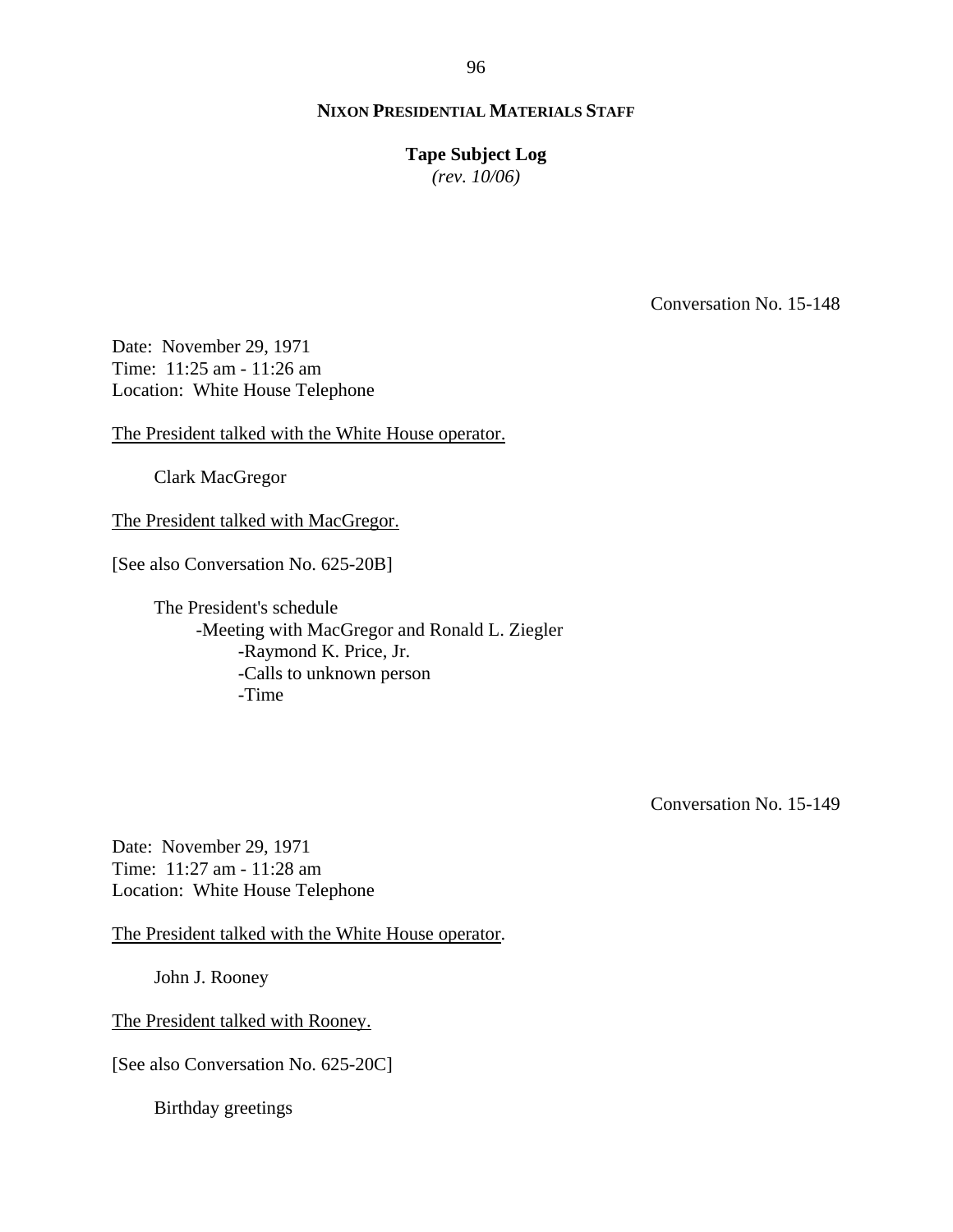**Tape Subject Log**

*(rev. 10/06)*

Conversation No. 15-150

Date: November 29, 1971 Time: Unknown between 11:28 am and 11:49 am Location: White House Telephone

The President talked with the White House operator.

[See also Conversation No. 625-21]

Request for a call to Richard G. Shoup

Conversation No. 15-151

Date: November 29, 1971 Time: 11:49 am - 11:51 am Location: White House Telephone

The President talked with the White House operator.

Richard G. Shoup

The President talked with Shoup.

[See also Conversation No. 625-22]

Birthday greetings -William E. Timmons

The President's reception on Montana visit -Trout -Press coverage -Michael J. Mansfield -Thelma C. ("Pat") Nixon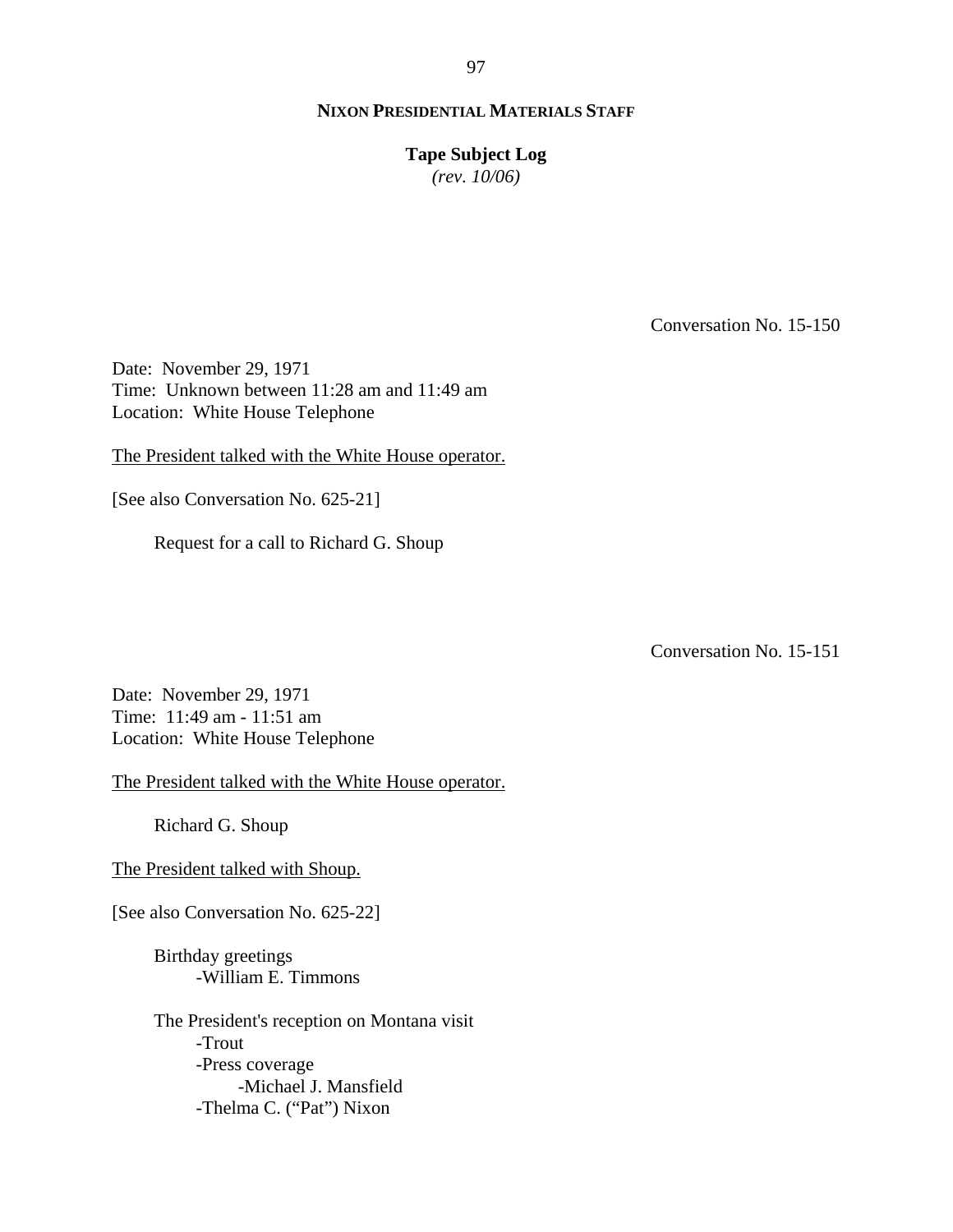**Tape Subject Log**

*(rev. 10/06)*

Conversation No. 15-152

Date: November 29, 1971 Time: Unknown between 11:51 am and 11:53 am Location: White House Telephone

The President talked with the White House operator.

[See also Conversation No. 625-23]

Request for a call to Charles W. Colson

Conversation No. 15-153

Date: November 29, 1971 Time: 11:53 am - 12:03 pm Location: White House Telephone

The President talked with Charles W. Colson.

[See also Conversation No. 625-24A]

Tax Bill -Veto -Clark MacGregor -House conferees -Business community -The President's forthcoming statement -MacGregor -Democrats -Business community -Impact -Unions -Stewart J.O. Alsop's column -Eugene J. McCarthy candidacy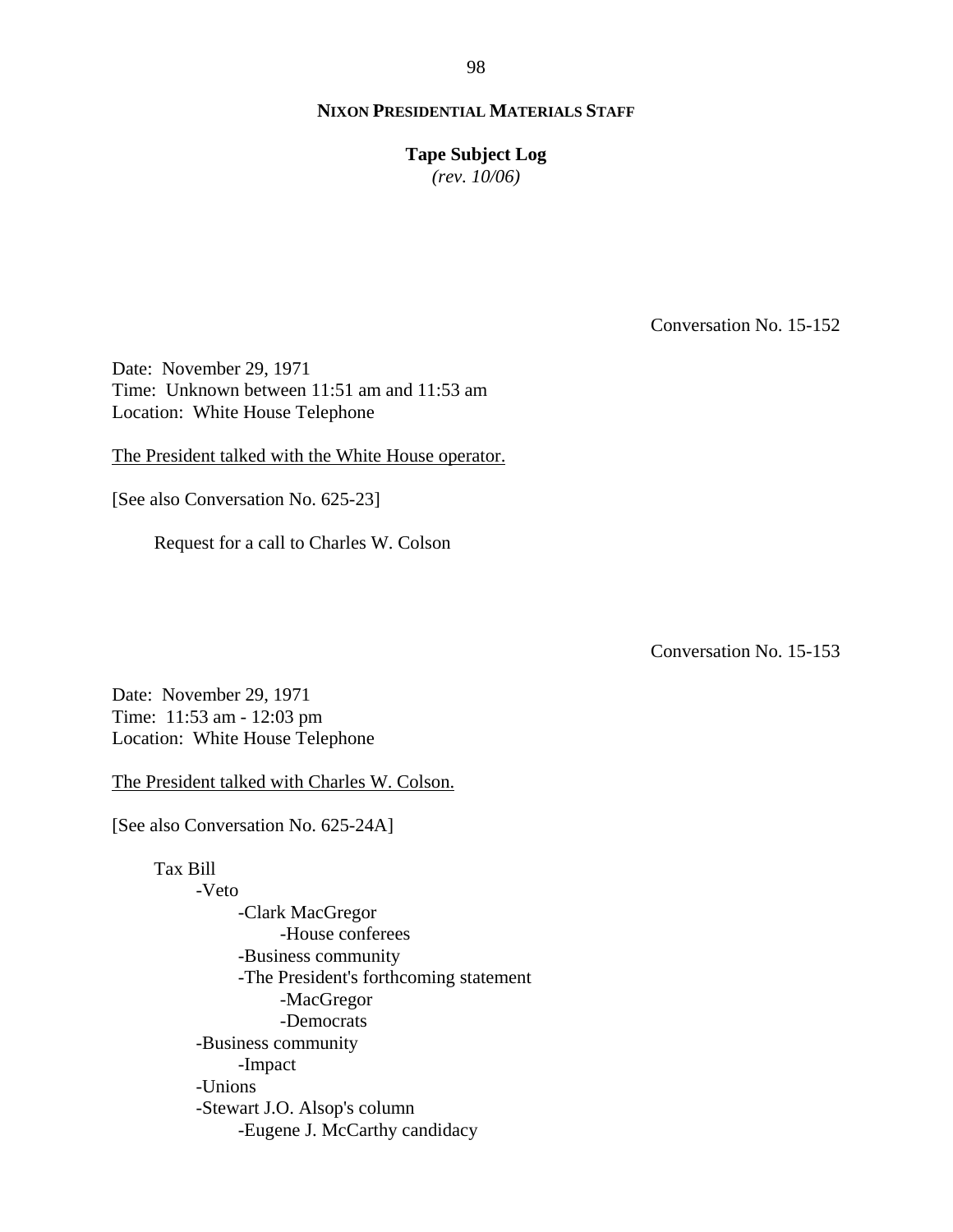#### **Tape Subject Log**

*(rev. 10/06)*

-Howard Stein -Democrats -Wallace party -Future presidential elections -Political scientists -Thomas G. Wicker -Wilbur D. Mills -Democratic candidates

#### Economy

 -Stock market -Gold buyers -Leading business indicators -Unemployment claims -Colson's conversation with Paul W. McCracken -International meetings

Check-off provision of Tax Bill -White House action

# The President conferred with Clark MacGregor and Ronald L. Ziegler at 12:03 pm.

[See Conversation No. 625-24]

[End of conferral]

MacGregor

Conversation No. 15-154

Date: November 29, 1971 Time: Unknown between 1:35 pm and 1:45 pm Location: White House Telephone

The President talked with the White House operator.

[See also Conversation No. 306-2]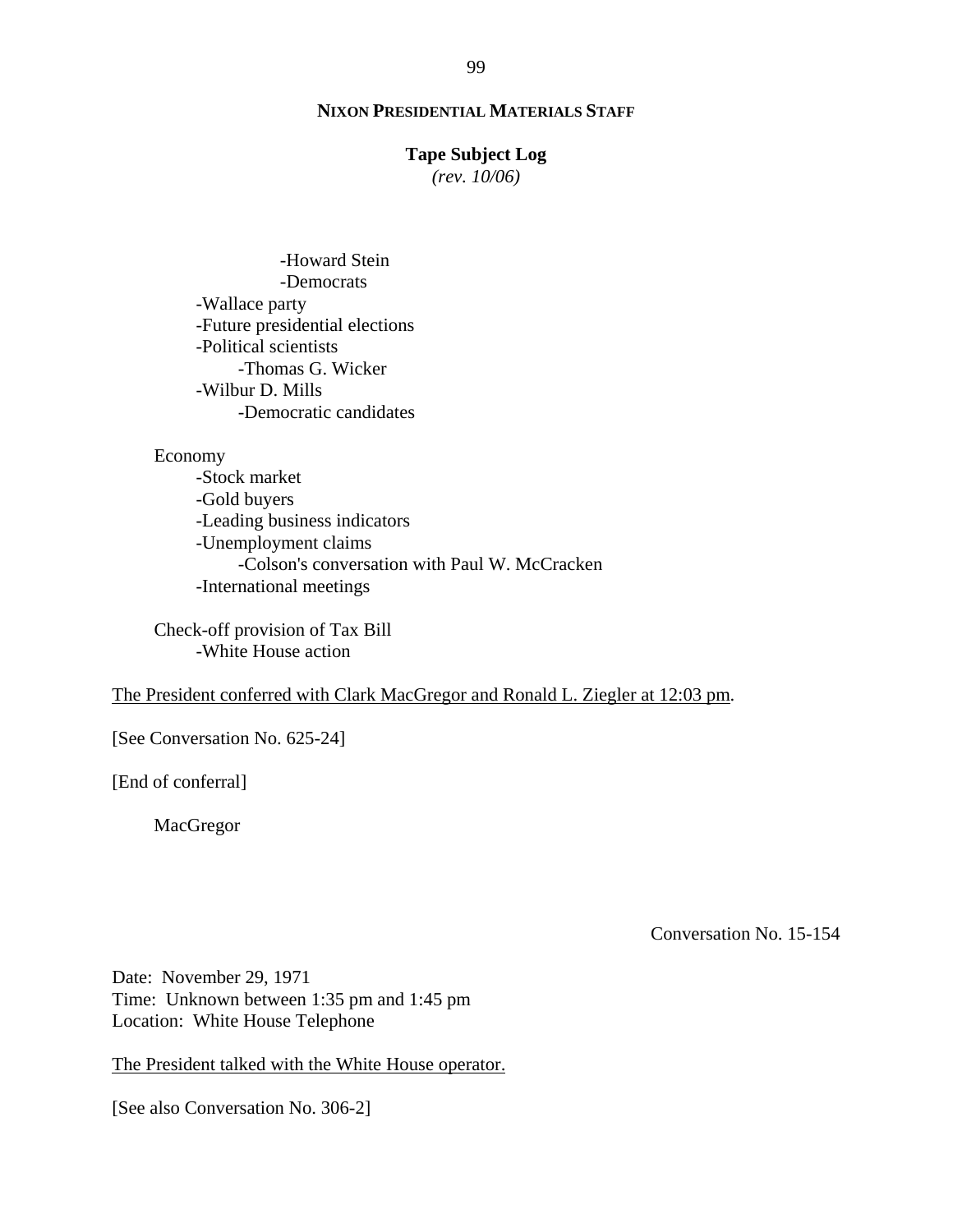100

# **NIXON PRESIDENTIAL MATERIALS STAFF**

#### **Tape Subject Log**

*(rev. 10/06)*

Request for a call to Thelma C. ("Pat") Nixon

Conversation No. 15-155

Date: November 29, 1971 Time: 1:45 pm - 1:46 pm Location: White House Telephone

The President talked with the White House operator.

Thelma C. ("Pat") Nixon

The President talked with Mrs. Nixon.

[See also Conversation No. 306-3]

\*\*\*\*\*\*\*\*\*\*\*\*\*\*\*\*\*\*\*\*\*\*\*\*\*\*\*\*\*\*\*\*\*\*\*\*\*\*\*\*\*\*\*\*\*\*\*\*\*\*\*\*\*\*\*\*\*\*\*\*\*\*\*\*\*

BEGIN WITHDRAWN ITEM NO. 1 [Personal Returnable] [Duration: 51s]

END WITHDRAWN ITEM NO. 1

\*\*\*\*\*\*\*\*\*\*\*\*\*\*\*\*\*\*\*\*\*\*\*\*\*\*\*\*\*\*\*\*\*\*\*\*\*\*\*\*\*\*\*\*\*\*\*\*\*\*\*\*\*\*\*\*\*\*\*\*\*\*\*\*\*

Conversation No. 15-156

Date: November 29, 1971 Time: Unknown between 1:46 pm and 3:08 pm Location: White House Telephone

The President talked with the White House operator.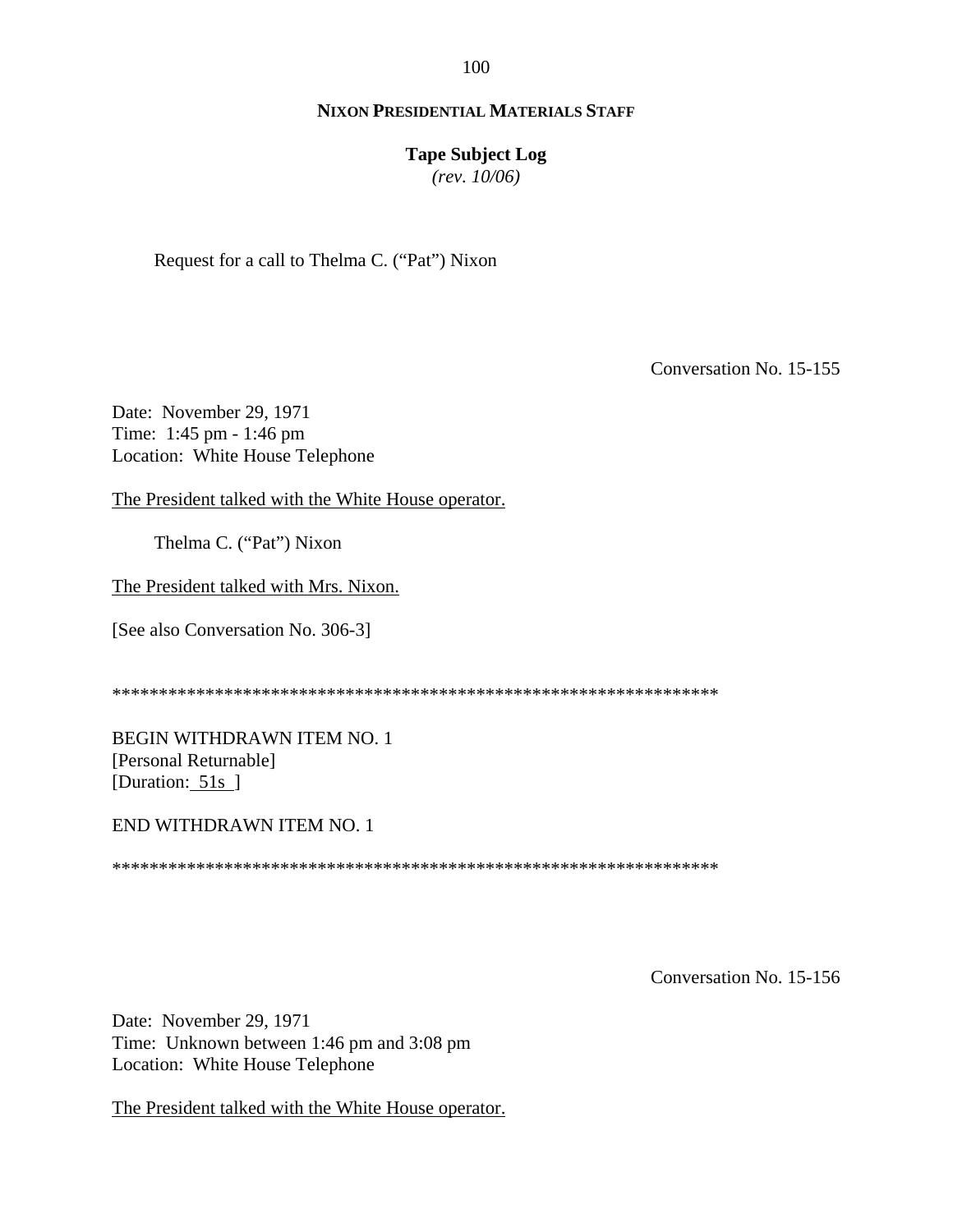#### **Tape Subject Log**

*(rev. 10/06)*

[See also Conversation No. 306-7]

Request for a call to Clark MacGregor

Conversation No. 15-157

Date: November 29, 1971 Time: 3:08 pm - 3:11 pm Location: White House Telephone

The President talked with Clark MacGregor.

[See also Conversation No. 306-8]

Congressional reaction to MacGregor's statement on Tax Bill -John W. Byrnes -Call from William E. Timmons -Call from Paul Hope of *Washington Star* -Possible veto -Pastore amendment

Television -Free time -John B. Anderson -Tax system

Conversation No. 15-158

Date: November 29, 1971 Time: 3:53 pm Location: White House Telephone

The President talked with the White House operator; John D. Ehrlichman can be heard in the background.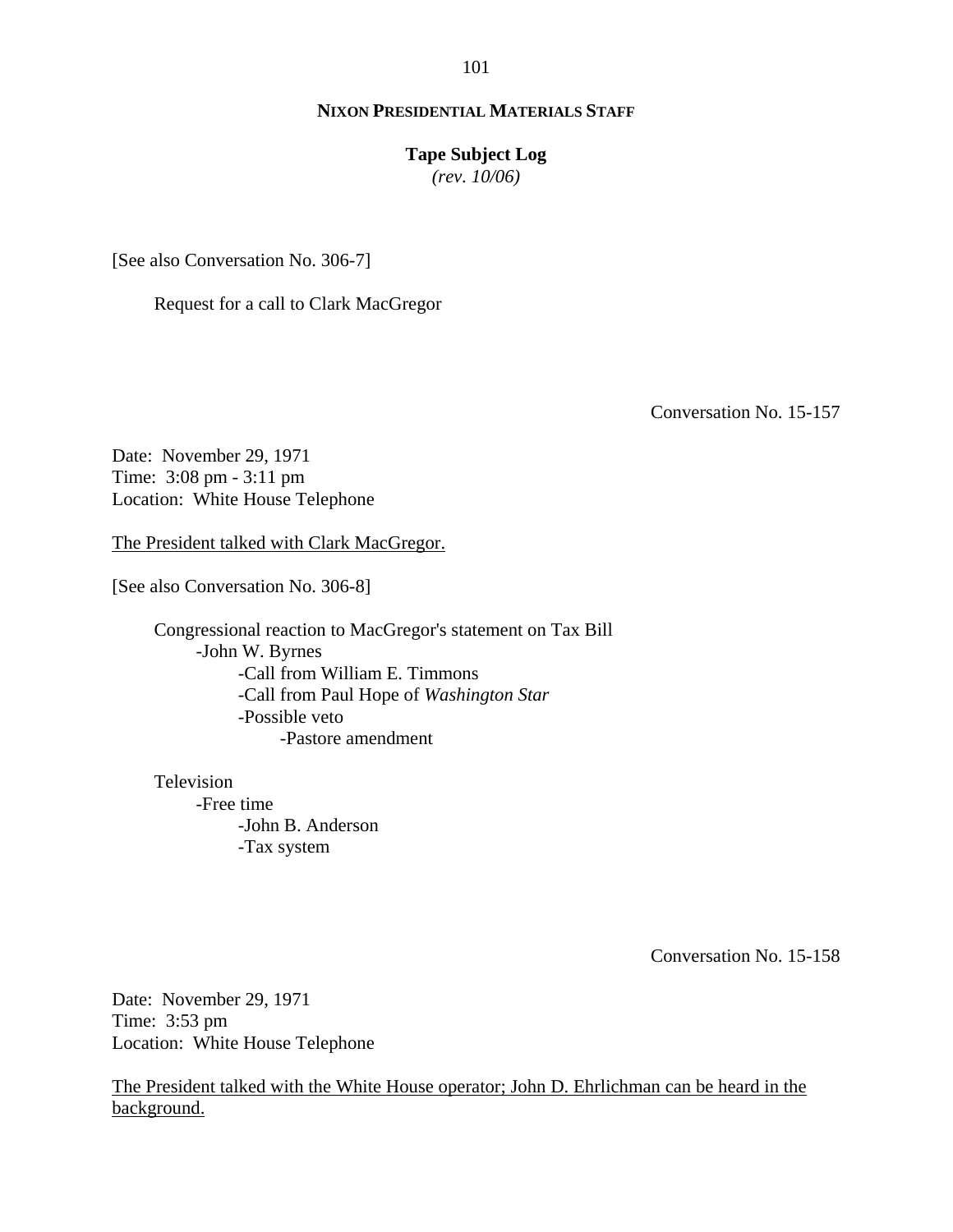**Tape Subject Log**

*(rev. 10/06)*

[See also Conversation No. 306-10A]

Request that Charles W. Colson come to the Executive Office Building [EOB] office

Conversation No. 15-159

Date: November 29, 1971 Time: Unknown between 4:00 pm and 4:52 pm Location: White House Telephone

The President talked with the White House operator.

[See also Conversation No. 306-10E]

Request for a call to Robert H. Finch

Conversation No. 15-160

Date: November 29, 1971 Time: 4:52 pm - 4:54 pm Location: White House Telephone

The President talked with Robert H. Finch.

[See also Conversation No. 306-10F]

Finch's trip

The President's schedule -Meeting with Finch and Herbert G. Klein, 11/30 -Henry A. Kissinger -Meeting with *Time* magazine personnel, 11/29 -Alexander M. Haig, Jr.

Finch's schedule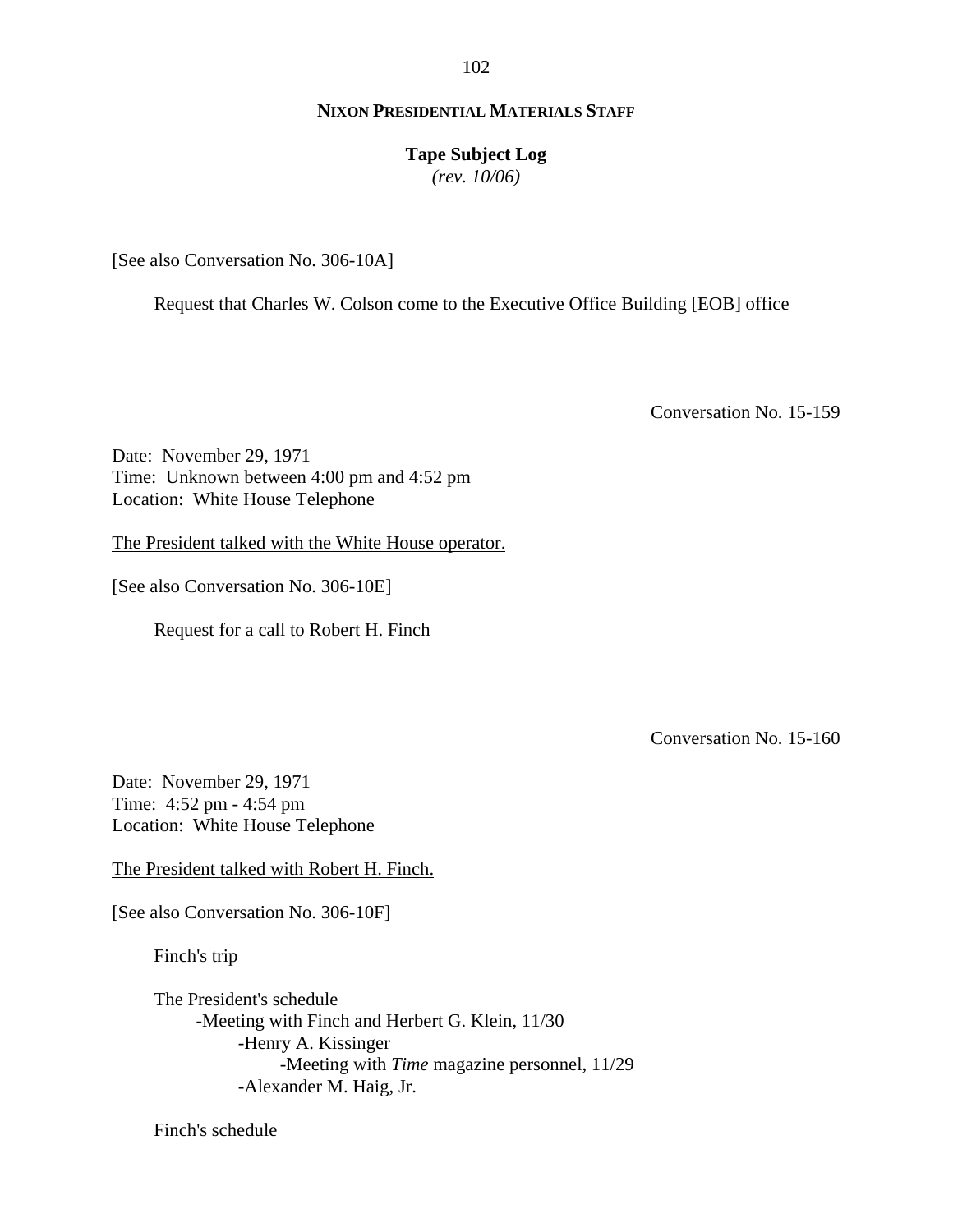## **Tape Subject Log**

*(rev. 10/06)*

-Folger Library event -H. R. ("Bob") Haldeman-Stephen B. Bull coordination -Klein

Report on narcotics -Publicity

The President's meeting with Finch and Klein

Conversation No. 15-161

Date: November 29, 1971 Time: Unknown between 4:54 pm and 5:02 pm Location: White House Telephone

An unknown person talked with the White House operator.

White House operator's response

Conversation No. 15-162

Date: November 29, 1971 Time: Unknown between 4:54 pm and 5:02 pm Location: White House Telephone

The President talked with the White House operator.

[See also Conversation No. 306-10I]

Request for a call to John C. Whitaker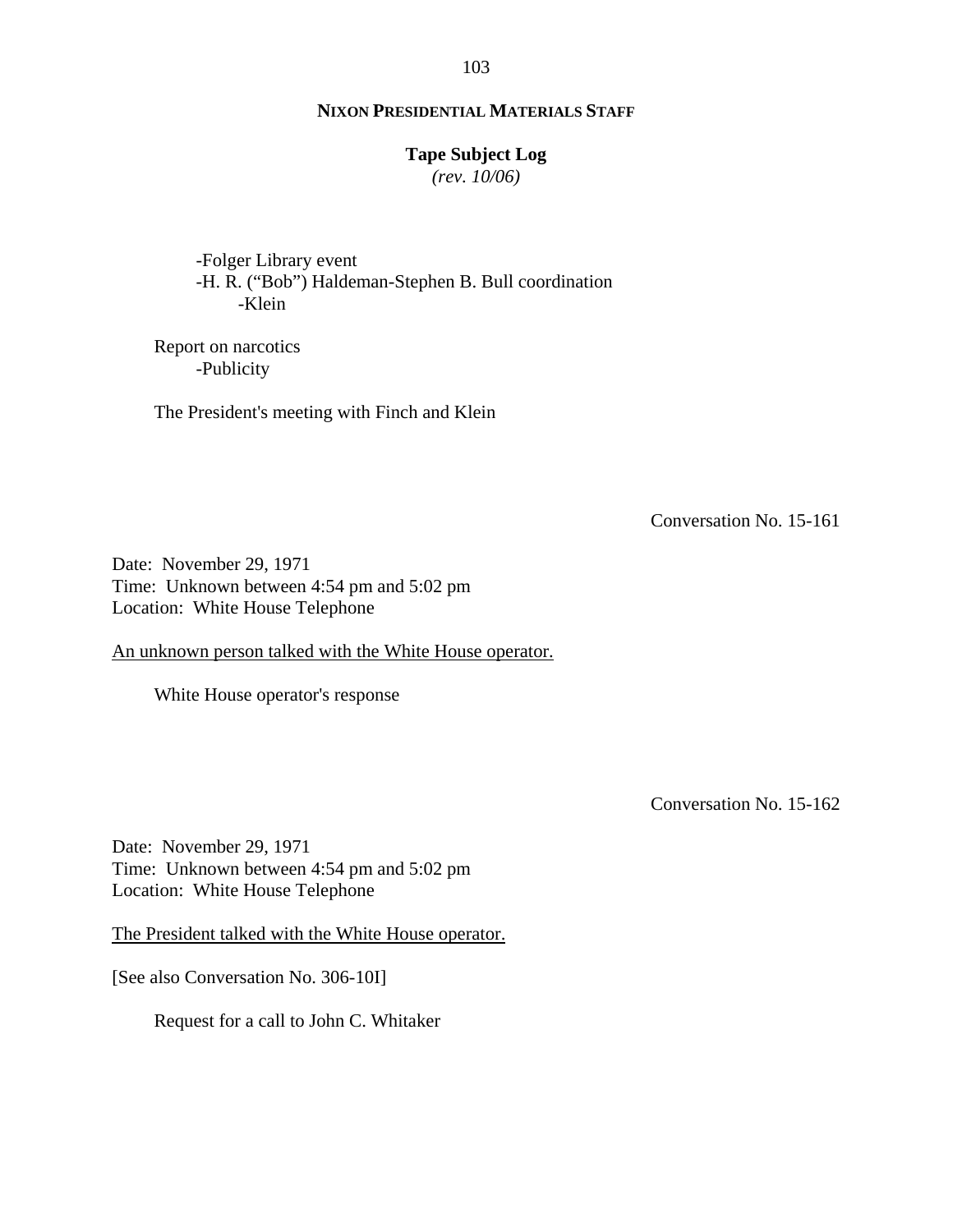#### **Tape Subject Log**

*(rev. 10/06)*

Conversation No. 15-163

Date: November 29, 1971 Time: 5:02 pm - 5:05 pm Location: White House Telephone

The President talked with the White House operator.

John C. Whitaker

The President talked with John C. Whitaker; the President conferred with Charles W. Colson before the conversation begins.

[See also Conversation No. 306-10J]

Environment -Suggestion for a national cleanup week -Low income housing -John B. Connally -Blacks -St. Louis and Florida -Volunteers -Companies -Russell E. Train group -Congress -Earth Day -Washington, DC example -Scope

Conversation No. 15-164

Date: November 29, 1971 Time: Unknown between 5:05 pm and 5:35 pm Location: White House Telephone

The President talked with the White House operator; the President conferred with Charles W. Colson before the conversation begins.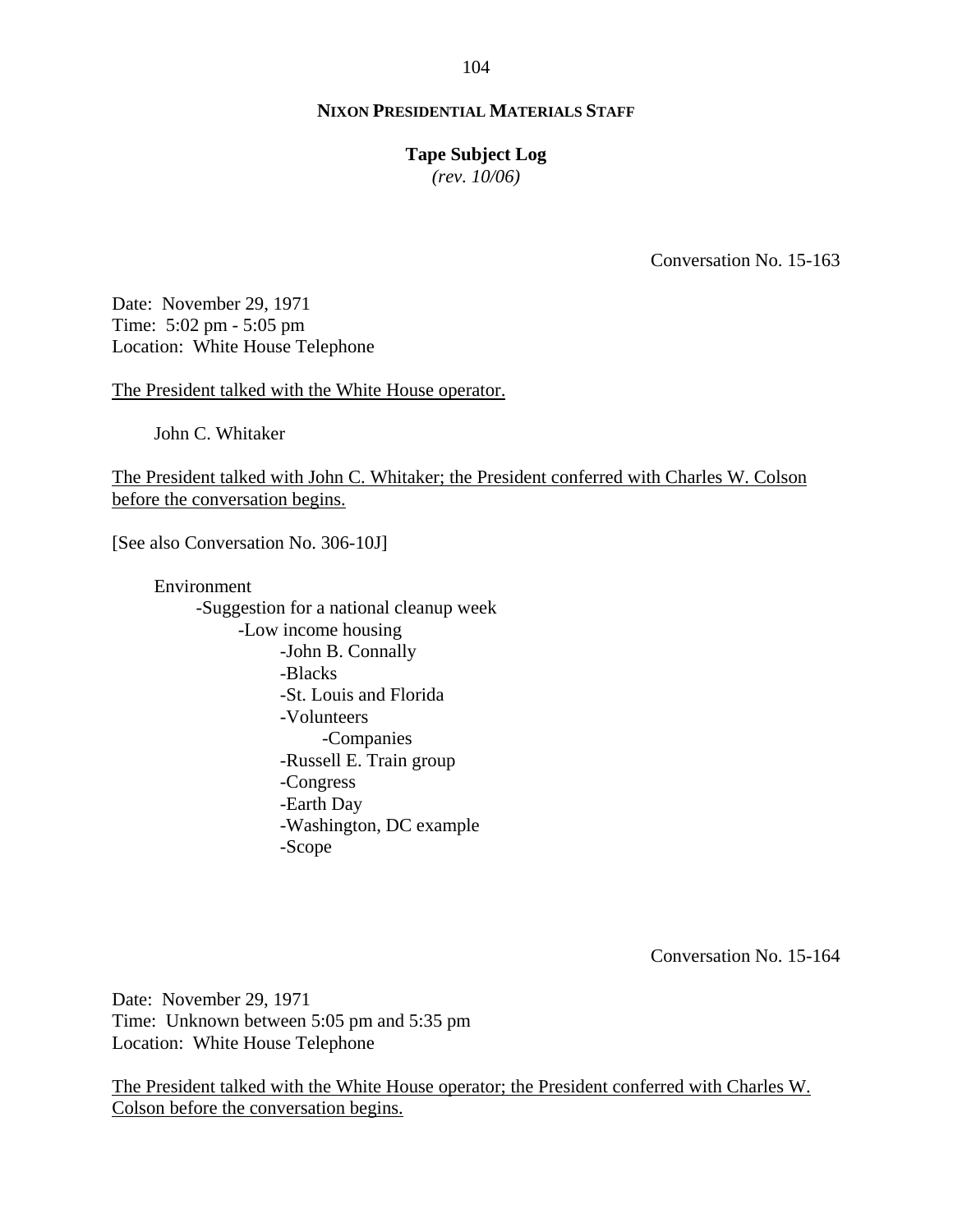## **Tape Subject Log**

*(rev. 10/06)*

[See also Conversation No. 306-10L]

Request for a call to Ronald L. Ziegler

Conversation No. 15-165

Date: November 29, 1971 Time: 5:35 pm - 5:39 pm Location: White House Telephone

The President talked with Ronald L. Ziegler.

[See also Conversation No. 306-10M]

The President's People's Republic of China [PRC] trip -Announcement -Reaction -Arrangements -"Journey for Peace" -Henry A. Kissinger backgrounder -India-Pakistan -Joint US-PRC announcement -Purpose of trip

Tax Bill story -Reaction -*Washington Star* -Stock market -Democrats -Wilbur D. Mills -Special session of Congress -Television coverage -PRC trip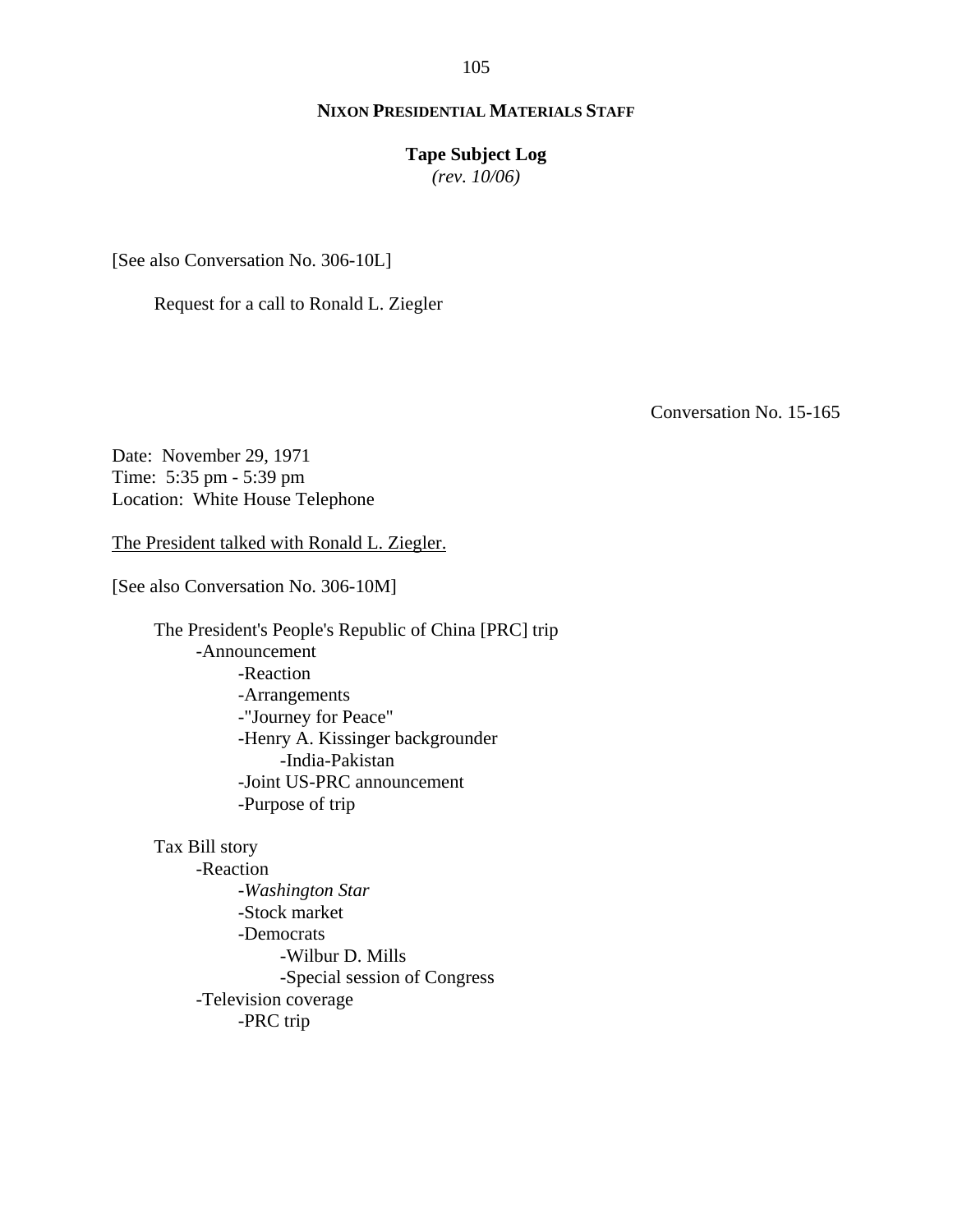# **Tape Subject Log**

*(rev. 10/06)*

The President's previous California trip -News reactions -Leslie T. ("Bob") Hope

Christian A. ("Sonny") Jurgensen -Injury -*Washington Star* report -The President's conversation with George E. Allen

Conversation No. 15-166

Date: November 29, 1971 Time: Unknown between 5:39 pm and 5:43 pm Location: White House Telephone

The President talked with the White House operator.

[See also Conversation No. 306-13]

Request for a call to Julie Nixon Eisenhower

Conversation No. 15-167

Date: November 29, 1971 Time: 5:43 pm - 5:44 pm Location: White House Telephone

The President talked with Julie Nixon Eisenhower.

[See also Conversation No. 306-14A]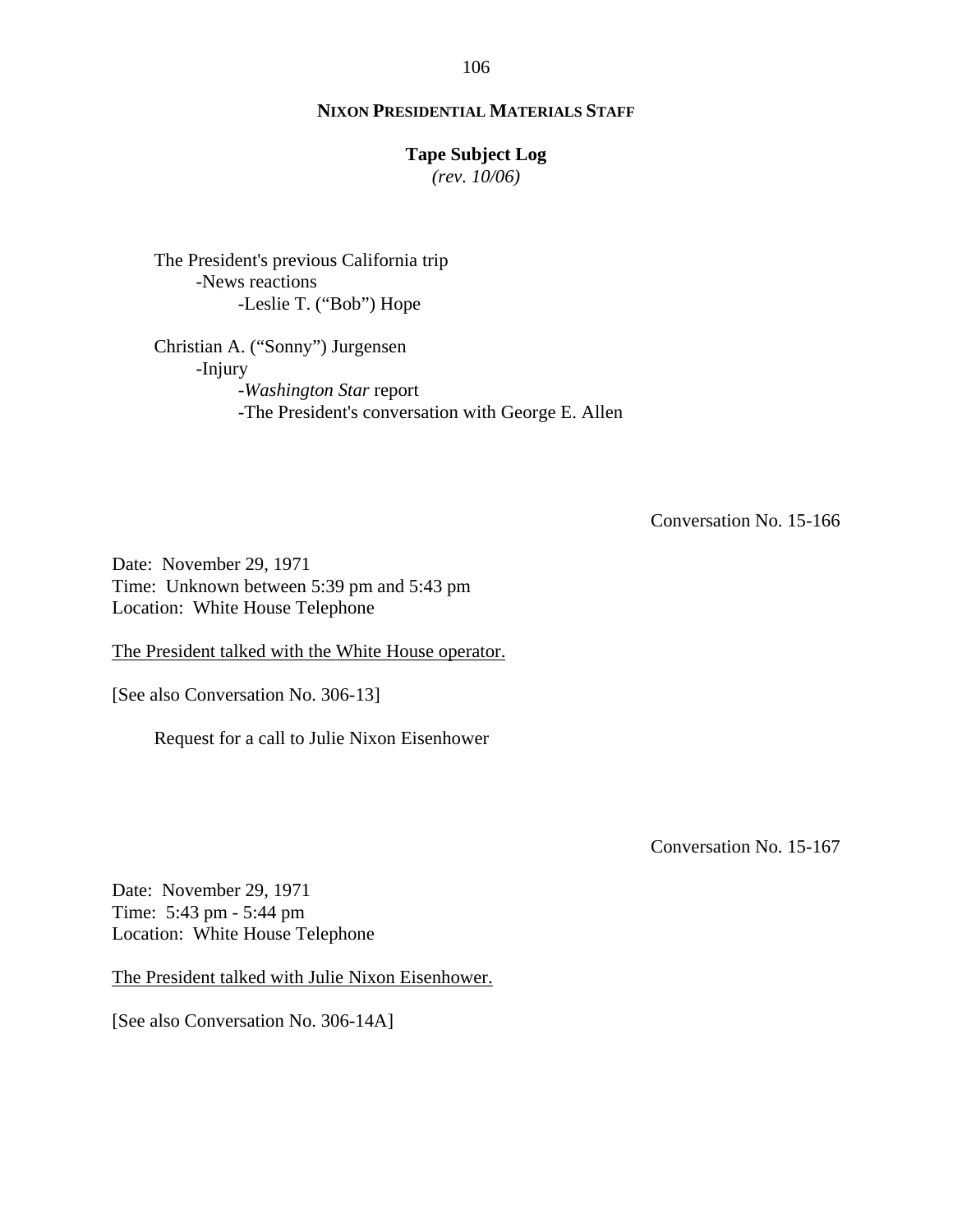# **Tape Subject Log**

*(rev. 10/06)*

\*\*\*\*\*\*\*\*\*\*\*\*\*\*\*\*\*\*\*\*\*\*\*\*\*\*\*\*\*\*\*\*\*\*\*\*\*\*\*\*\*\*\*\*\*\*\*\*\*\*\*\*\*\*\*\*\*\*\*\*\*\*\*\*\*

BEGIN WITHDRAWN ITEM NO. 1 [Personal Returnable] [Duration: 25s ]

#### END WITHDRAWN ITEM NO. 1

\*\*\*\*\*\*\*\*\*\*\*\*\*\*\*\*\*\*\*\*\*\*\*\*\*\*\*\*\*\*\*\*\*\*\*\*\*\*\*\*\*\*\*\*\*\*\*\*\*\*\*\*\*\*\*\*\*\*\*\*\*\*\*\*\*

Conversation No. 15-168

Date: November 29, 1971 Time: 5:45 pm Location: White House Telephone

The President talked with the White House operator.

[See also Conversation No. 306-14B]

Request for a call to Clark MacGregor

Conversation No. 15-169

Date: November 29, 1971 Time: Unknown between 5:45 pm and 5:47 pm Location: White House Telephone

The President talked with the White House operator.

107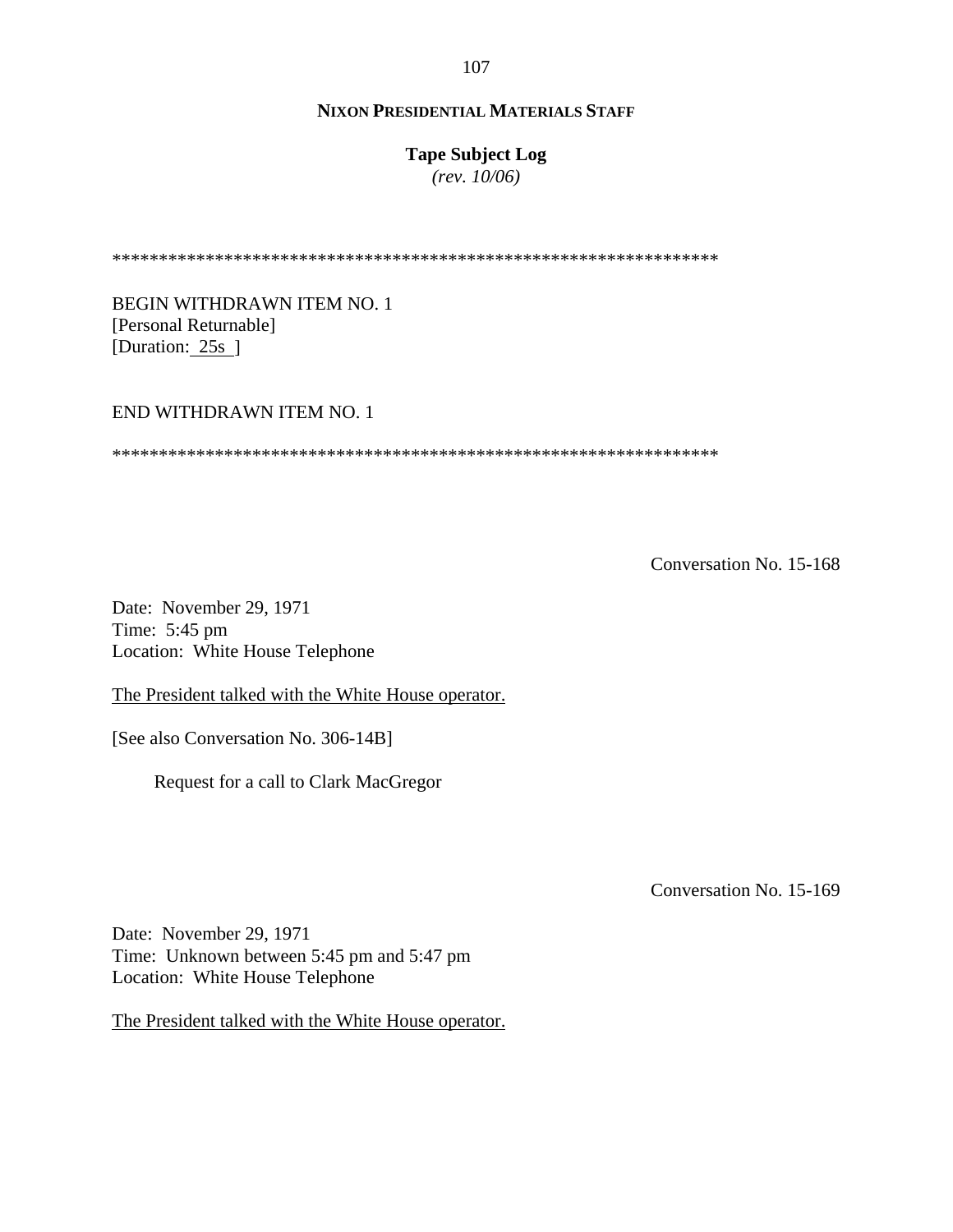108

# **NIXON PRESIDENTIAL MATERIALS STAFF**

## **Tape Subject Log**

*(rev. 10/06)*

[See also Conversation No. 306-14C]

Cancellation of call to Clark MacGregor

Request for a call to William E. Timmons

Conversation No. 15-170

Date: November 29, 1971 Time: 5:47 pm - 5:50 pm Location: White House Telephone

The President talked with the White House operator.

William E. Timmons

The President talked with Timmons.

[See also Conversation No. 306-14D]

Senate bill -Reintroduction -Clark MacGregor -Investment tax credit -Automobile tax -Personal exemption

**Conference** -Wallace F. Bennett -Health -Carl T. Curtis

MacGregor's position

Gale W. McGee-Hiram L. Fong Bill -Federal government pay raise -Economic Stabilization Act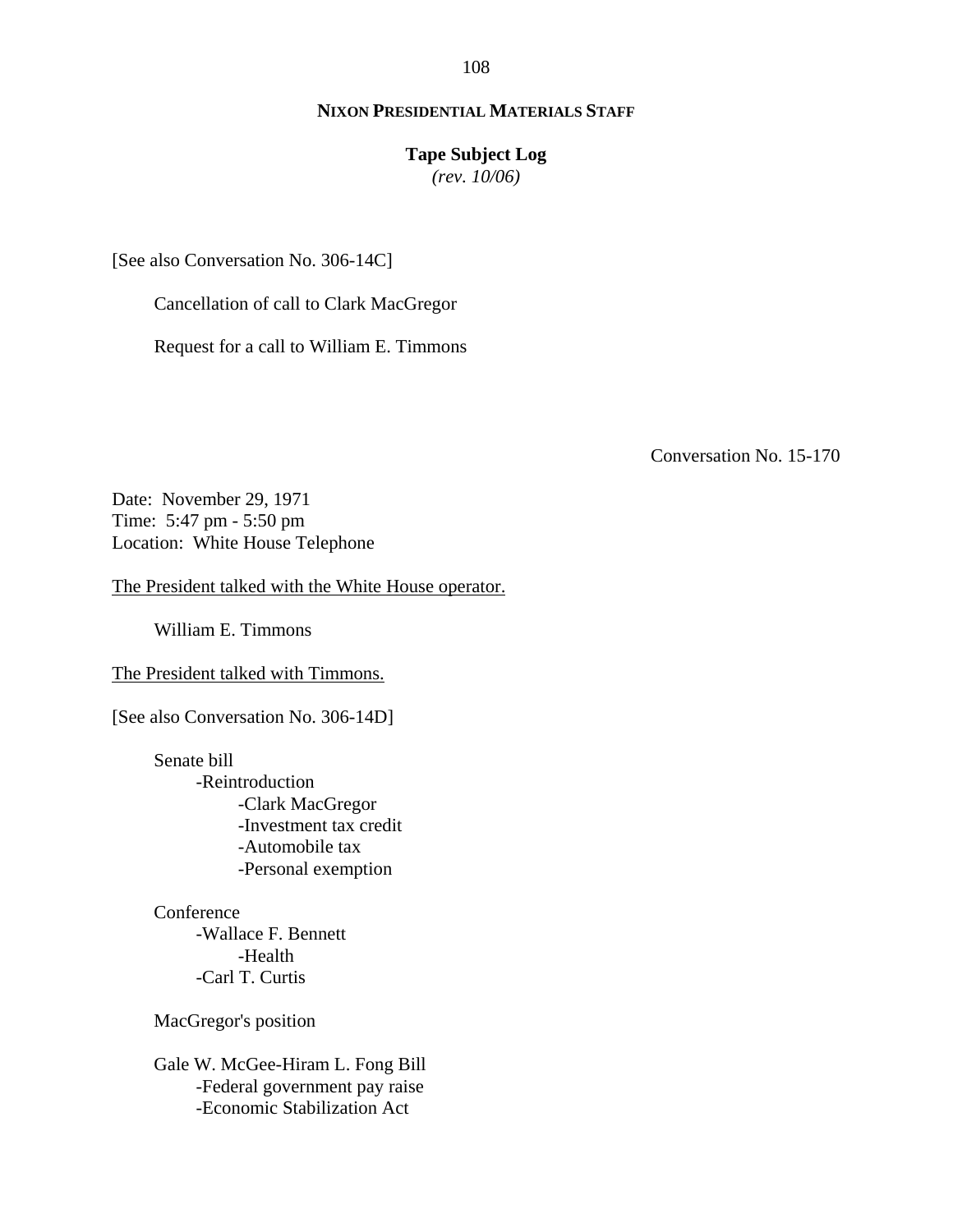### **Tape Subject Log**

*(rev. 10/06)*

Senate adjournment -Michael J. Mansfield -Special session -Tax Bill

### Conference

-Wilbur D. Mills -Comments on the President's statement on check-off provision of Tax Bill

Conversation No. 15-171

Date: November 29, 1971 Time: 6:15 pm - 6:16 pm Location: White House Telephone

The President talked with the White House operator.

Julie Nixon Eisenhower

The President talked with Julie Eisenhower.

[See also Conversation No. 306-16]

\*\*\*\*\*\*\*\*\*\*\*\*\*\*\*\*\*\*\*\*\*\*\*\*\*\*\*\*\*\*\*\*\*\*\*\*\*\*\*\*\*\*\*\*\*\*\*\*\*\*\*\*\*\*\*\*\*\*\*\*\*\*\*\*\*

BEGIN WITHDRAWN ITEM NO. 1 [Personal Returnable] [Duration: 14s]

### END WITHDRAWN ITEM NO. 1

\*\*\*\*\*\*\*\*\*\*\*\*\*\*\*\*\*\*\*\*\*\*\*\*\*\*\*\*\*\*\*\*\*\*\*\*\*\*\*\*\*\*\*\*\*\*\*\*\*\*\*\*\*\*\*\*\*\*\*\*\*\*\*\*\*

Conversation No. 15-172

#### 109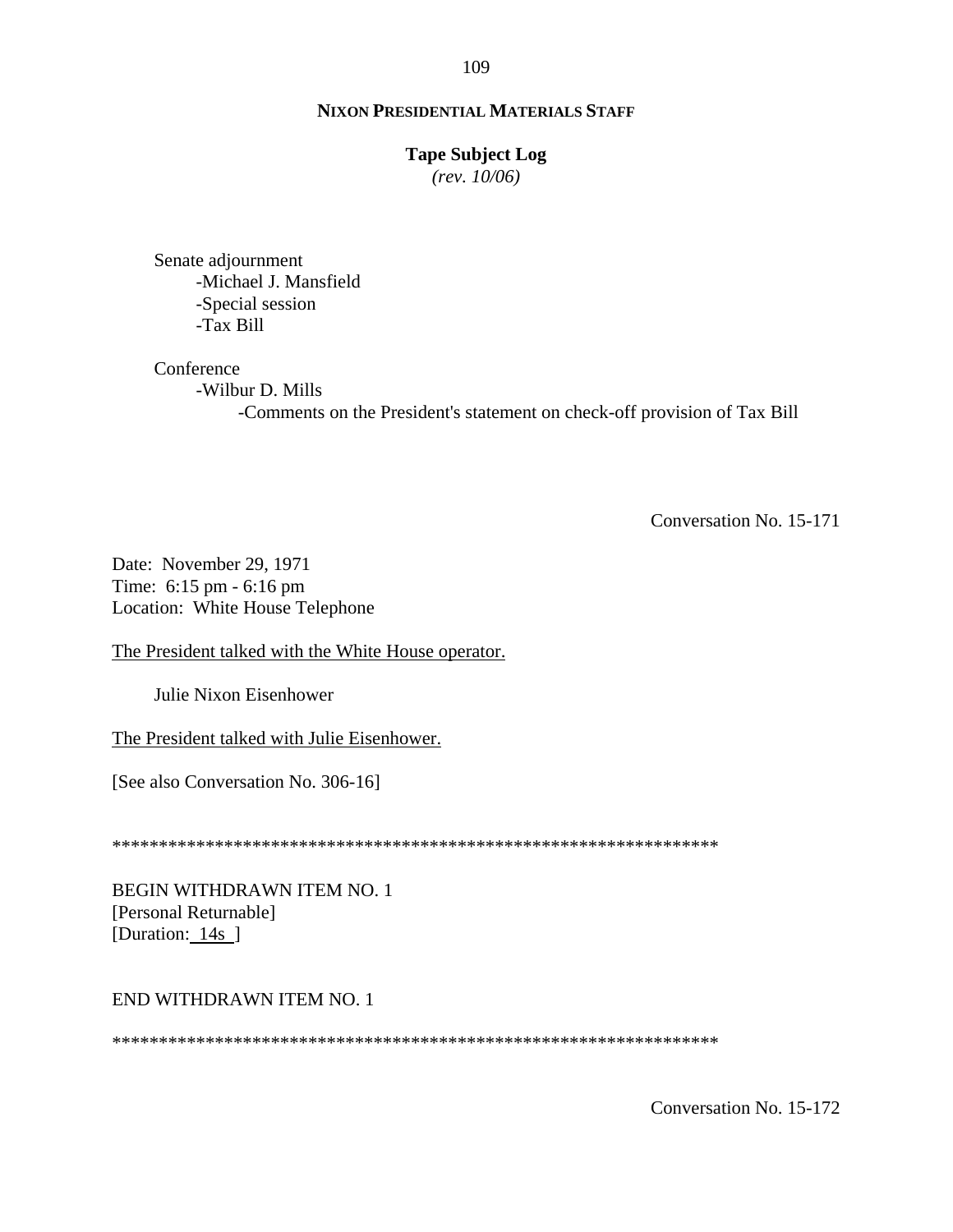### **NIXON PRESIDENTIAL MATERIALS STAFF**

## **Tape Subject Log**

*(rev. 10/06)*

Date: November 29, 1971 Time: Unknown between 6:16 pm and 6:22 pm Location: White House Telephone

The President talked with the White House operator.

[See also Conversation No. 306-19]

Request for a call to Charles W. Colson

Conversation No. 15-173

Date: November 29, 1971 Time: 6:22 pm - 6:28 pm Location: White House Telephone

The President talked with Charles W. Colson.

[See also Conversation No. 306-20]

Tax Bill -Campaign check-off provision -Clark MacGregor -The Vice President -Cabinet members' action -George W. Romney -John A. Volpe -Robert H. Finch -Elliot L. Richardson -Desmond J. Barker, Jr. and Douglas L. Hallett

Prices

-Thelma C. ("Pat") Nixon and Julie Nixon Eisenhower -Shopping event -Publicity aspect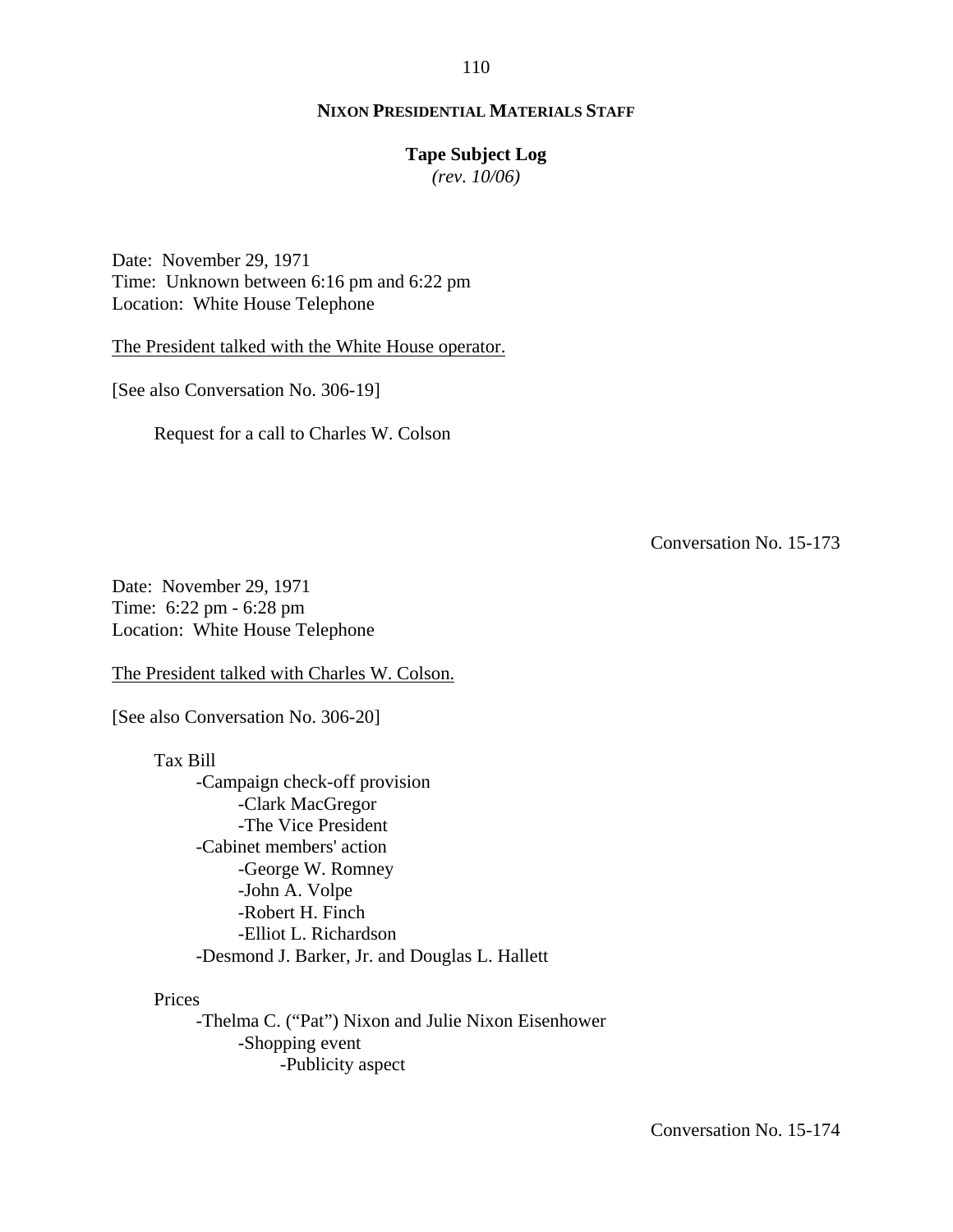## **Tape Subject Log**

*(rev. 10/06)*

Date: November 30, 1971 Time: 11:23 am Location: White House Telephone

The President talked with the White House operator.

[See also Conversation No. 626-9]

Request for a call to Ronald L. Ziegler

Conversation No. 15-175

Date: November 30, 1971 Time: Unknown between 3:48 pm and 3:55 pm Location: White House Telephone

The President talked with the White House operator.

[See also Conversation No. 626-12A]

Request for a call to Clark MacGregor

Conversation No. 15-176

Date: November 30, 1971 Time: 3:55 pm - 3:58 pm Location: White House Telephone

The President talked with the White House operator.

Clark MacGregor

The President talked with MacGregor.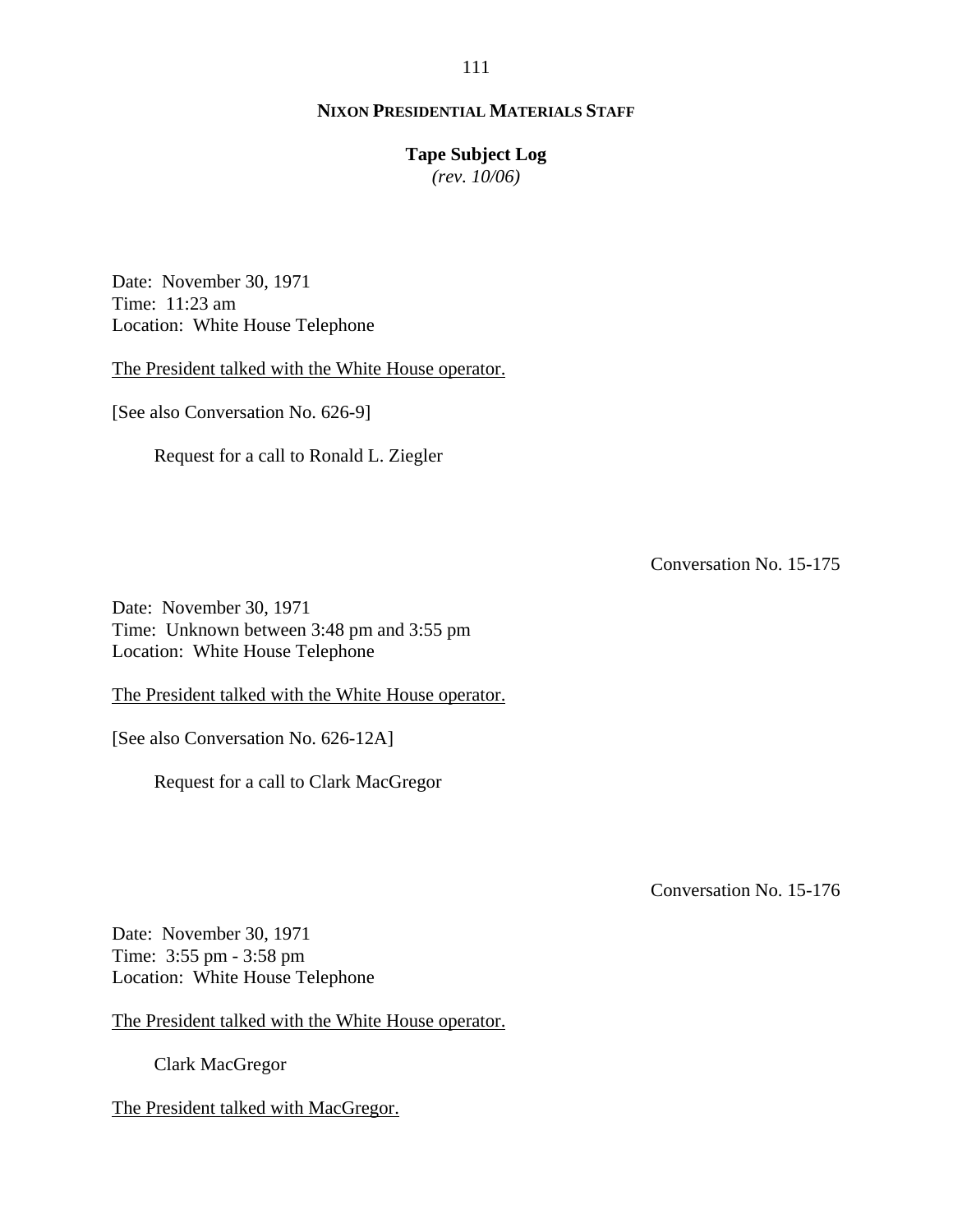## **NIXON PRESIDENTIAL MATERIALS STAFF**

## **Tape Subject Log**

*(rev. 10/06)*

[See also Conversation No. 626-12B]

Earl L. Butz

Free network television time -John B. Anderson -Campaign check-off provision of Tax Bill -Wilbur D. Mills -Conversation with [Arthur E.?] Summerfield -White House identification -Distribution -Administration stand -Democrats -Debt -Press play

Campaign check-off provision of Tax Bill -Press reaction to the President's stand -*Detroit News* -*Detroit Free Press* -*Denver Post*

Conversation No. 15-177

Date: November 30, 1971 Time: 5:45 pm - 5:46 pm Location: White House Telephone

The President talked with the White House operator.

H. R. ("Bob") Haldeman

Haldeman talked with the President.

[See also Conversation No. 626-14B]

Draft of a speech -John D. Ehrlichman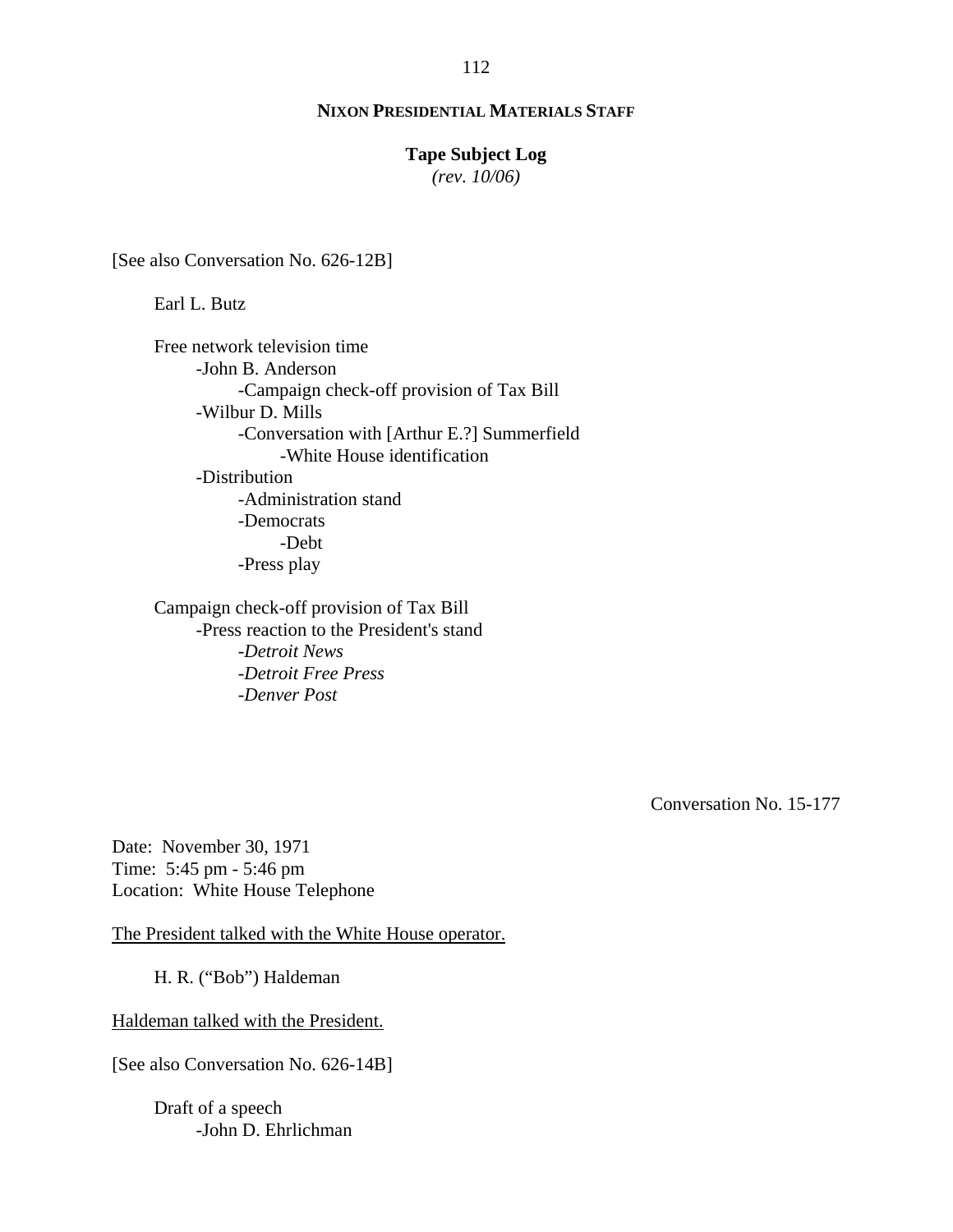### **NIXON PRESIDENTIAL MATERIALS STAFF**

### **Tape Subject Log**

*(rev. 10/06)*

-Review -The President's review, 12/1

Conversation No. 15-178

Date: December 1, 1971 Time: Unknown between 11:00 am and 12:15 pm Location: White House Telephone

The President talked with the White House operator.

[See also Conversation No. 627-9A]

Request for a call to James Harvey

Conversation No. 15-179

Date: December 1, 1971 Time: 12:15 pm - 12:20 pm Location: White House Telephone

The President talked with the White House operator.

James Harvey

The President talked with Harvey.

[See also Conversation No. 627-9B]

Election reform legislation -Amendments -Expression of appreciation for support -Conference outcome -Section 315 compromise -Max L. Friedersdorf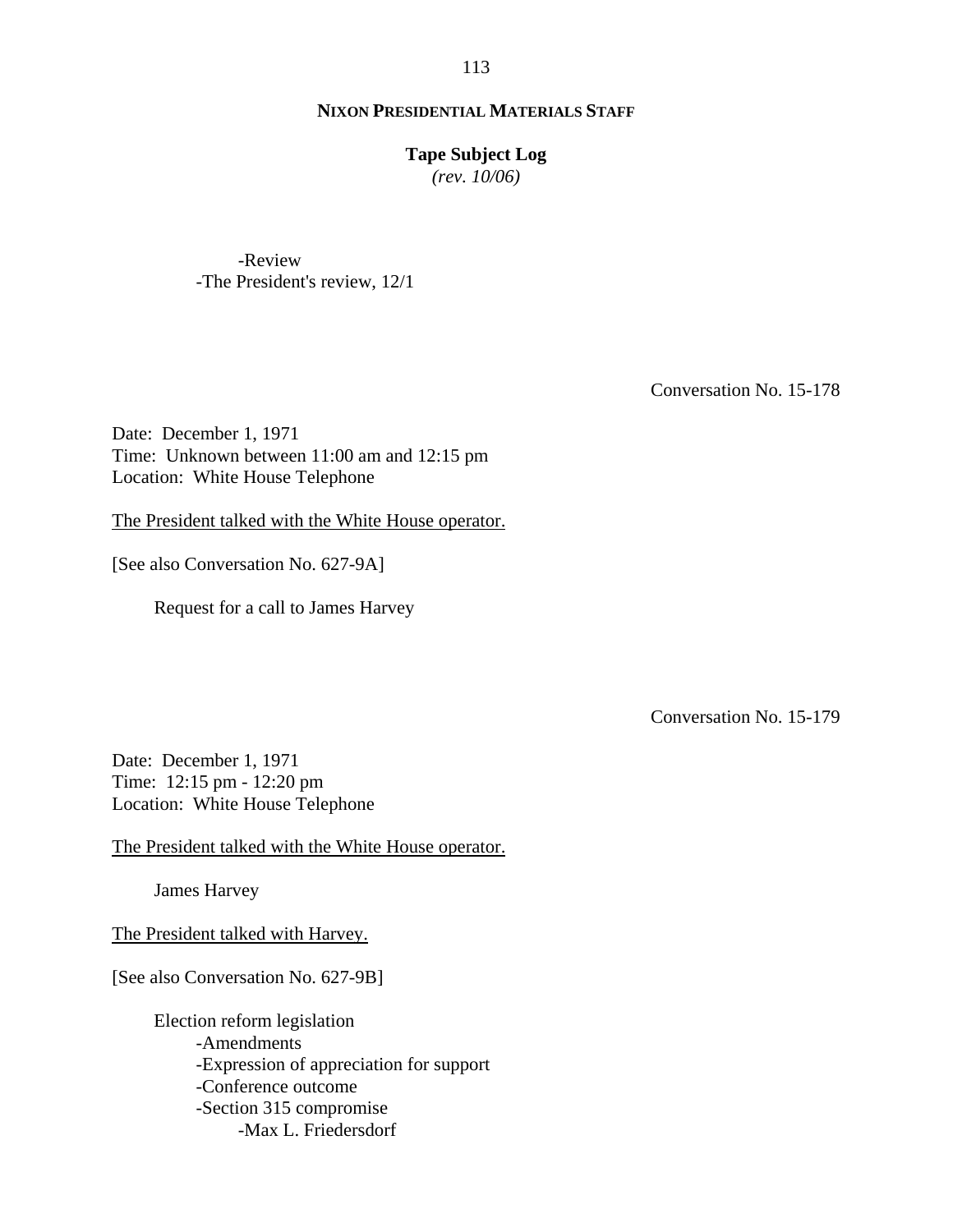### **Tape Subject Log**

*(rev. 10/06)*

-Gerald R. Ford -Conversation with Friedersdorf -1968 election -Ford and Hugh Scott -Richard K. Cook -Attorney General's office

Conversation No. 15-180

Date: December 1, 1971 Time: 12:21 pm Location: White House Telephone

The President talked with the White House operator.

[See also Conversation No. 627-9C]

Request for a call to Clarence J. Brown

Conversation No. 15-181

Date: December 1, 1971 Time: 12:27 pm - 12:37 pm Location: White House Telephone

The President talked with the White House operator.

 Clarence J. Brown The President talked with Brown.

[See also Conversation No. 627-10]

Election reform legislation -Expression of appreciation for support -Conference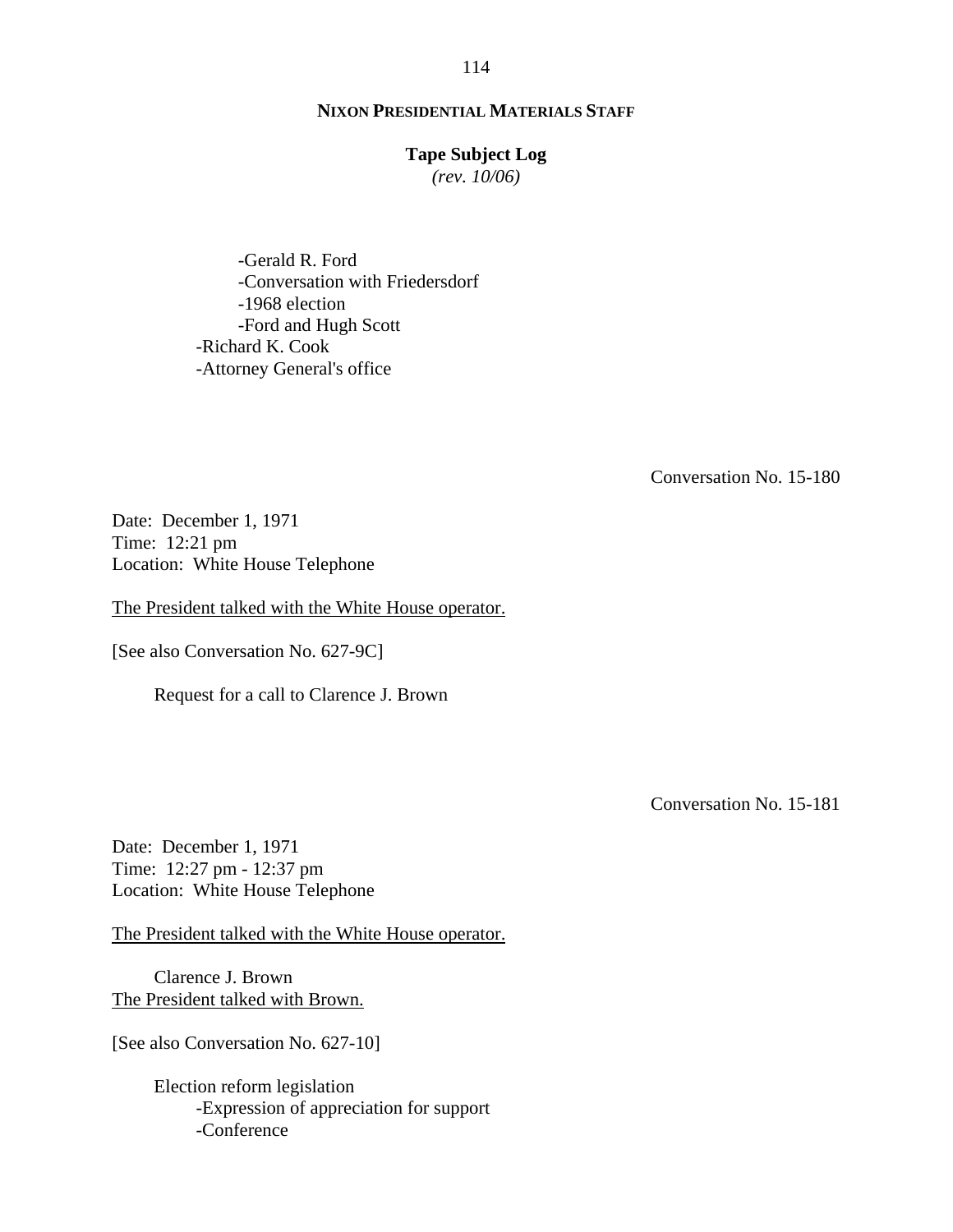### **Tape Subject Log**

*(rev. 10/06)*

Conv. No. 15-181 (cont.)

-Congressional make-up -Wayne L. Hays -Watkins M. Abbitt -Samuel L. Devine -Harley O. Staggers -Torbert H. Macdonald -William L. Springer -Schedule -Section 315 -Possible repeal -Senate compared to House -Provision on individual contributions -Election year -Campaign check-off -The President's reelection

## Tax Bill

-Campaign check-off provision -Possible minor party proliferation -Effect on 1972 election -Economic concerns -Possible veto -Taxpayers' funds compared with private funds -Theoretical cases -Edward M. Kennedy, Edmund S. Muskie and George S. McGovern -Past election practices -Franchise limitations -Campaign contributors -Candidates -Lobbies -Historic picture -Media participation -Average citizen's decision on contributions -Democrats -Candidates -Possible veto -Congress -Economic compared to political interests -Brown's speech -The President's performance -Christmas Tree provision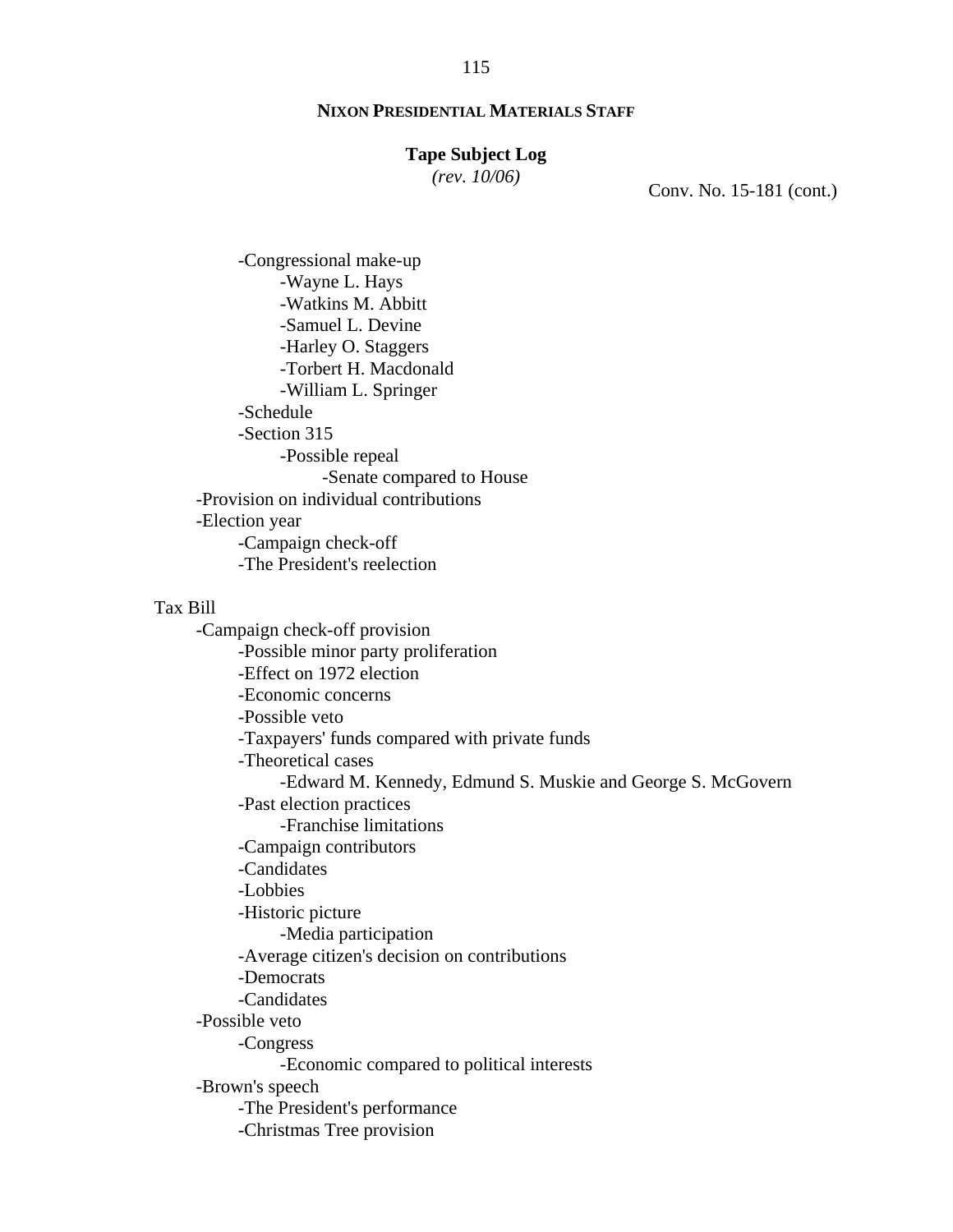**Tape Subject Log** *(rev. 10/06)*

Conv. No. 15-181 (cont.)

Conversation No. 15-182

Date: December 1, 1971 Time: 8:03 pm Location: White House Telephone

Manolo Sanchez talked with the White House operator.

Request for a call to Charles G. ("Bebe") Rebozo for the President

Conversation No. 15-183

Date: December 1, 1971 Time: 8:06 pm - 8:09 pm Location: White House Telephone

The President talked with the White House operator.

Charles G. ("Bebe") Rebozo

The President talked with Rebozo.

\*\*\*\*\*\*\*\*\*\*\*\*\*\*\*\*\*\*\*\*\*\*\*\*\*\*\*\*\*\*\*\*\*\*\*\*\*\*\*\*\*\*\*\*\*\*\*\*\*\*\*\*\*\*\*\*\*\*\*\*\*\*\*\*\*

BEGIN WITHDRAWN ITEM NO. 1 [Personal Returnable] [Duration: 2m 56s]

# END WITHDRAWN ITEM NO. 1

\*\*\*\*\*\*\*\*\*\*\*\*\*\*\*\*\*\*\*\*\*\*\*\*\*\*\*\*\*\*\*\*\*\*\*\*\*\*\*\*\*\*\*\*\*\*\*\*\*\*\*\*\*\*\*\*\*\*\*\*\*\*\*\*\*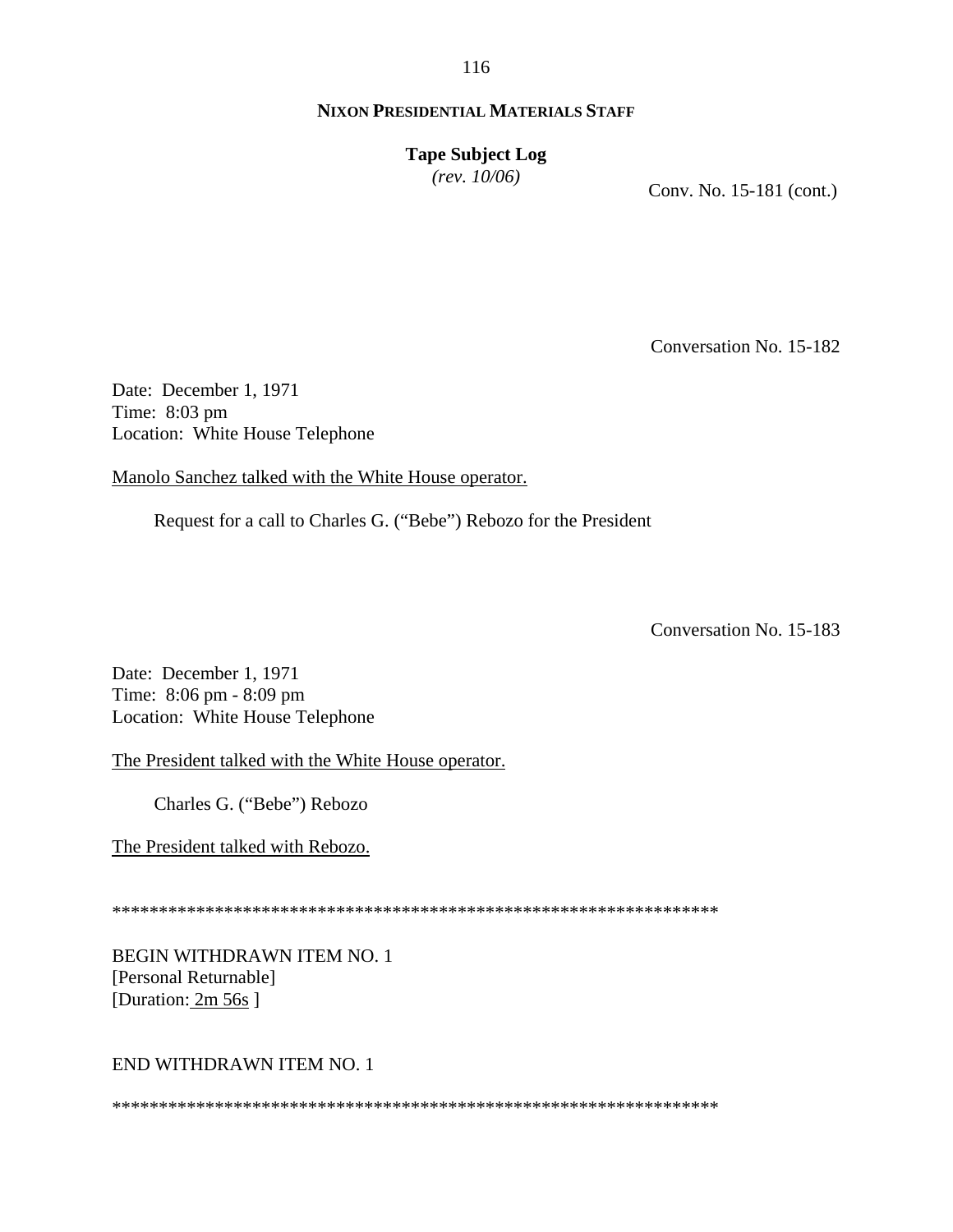## **NIXON PRESIDENTIAL MATERIALS STAFF**

**Tape Subject Log** *(rev. 10/06)*

Conv. No. 15-181 (cont.)

Conversation No. 15-184

Date: December 1, 1971 Time: 8:13 pm Location: White House Telephone

The President talked with the White House operator.

Request for a call to H. R. ("Bob") Haldeman

Conversation No. 15-185

Date: December 1, 1971 Time: Unknown between 8:13 pm and 8:15 pm Location: White House Telephone

The White House operator talked with the President.

H. R. ("Bob") Haldeman -Location -Callback

Request for a call to Charles W. Colson

Conversation No. 15-186

Date: December 1, 1971 Time: 8:15 pm - 8:19 pm Location: White House Telephone

The President talked with the White House operator.

H. R. ("Bob") Haldeman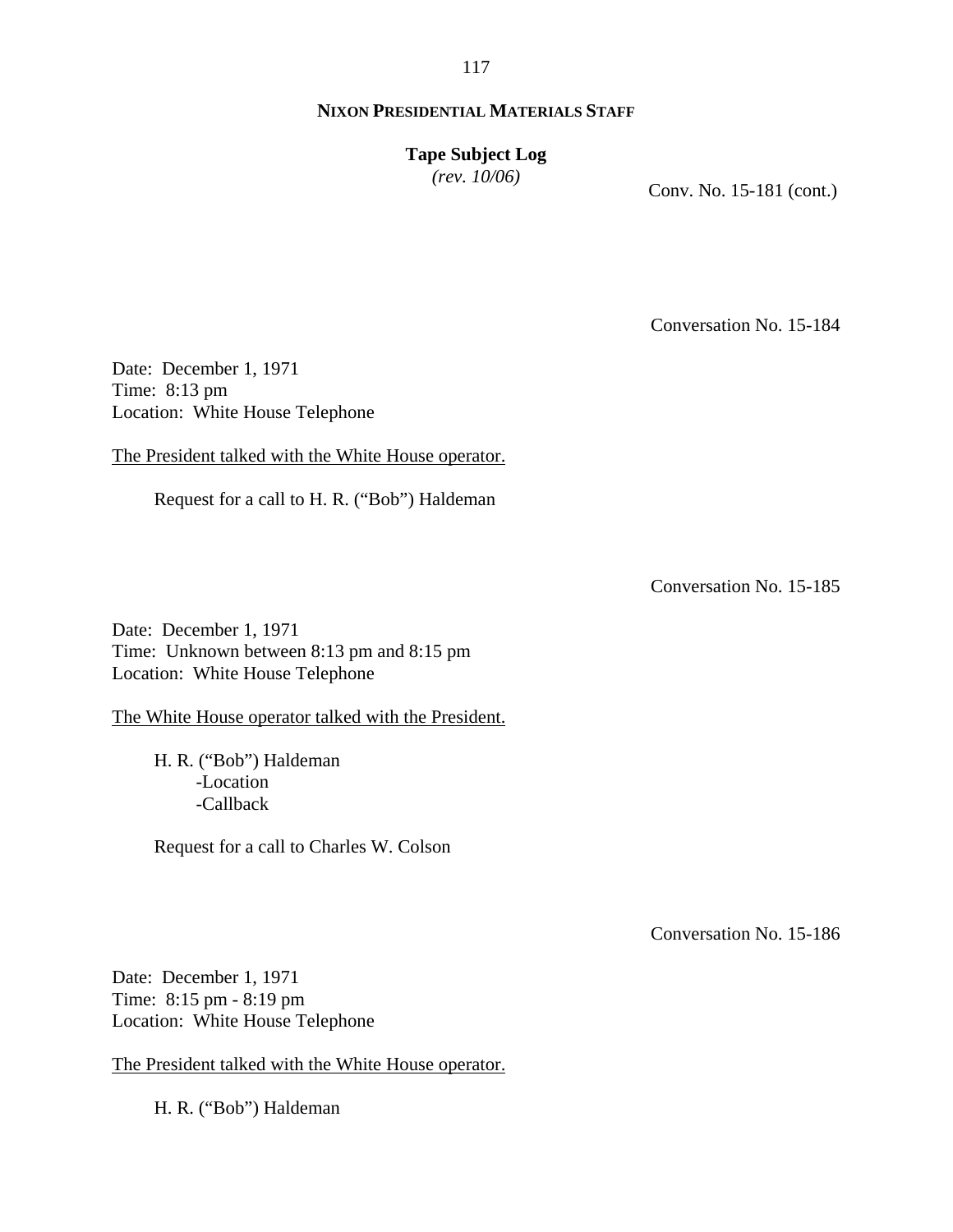## **Tape Subject Log**

*(rev. 10/06)*

The President talked with Haldeman..

Ronald L. Ziegler -Statement on the President's schedule -Press notification -Florida -Weather -Charles G. ("Bebe") Rebozo -Camp David -Florida -Press -Haldeman's call to Rebozo -Weather

The President's speech -Economic policy -Senior citizens -Phase II -John D. Ehrlichman -Wage-price freeze -Copy to the President -Delivery -The President's schedule

The President's schedule -Florida -Tax Bill -Clark MacGregor -Camp David

Conversation No. 15-187

Date: December 1, 1971 Time: 8:20 pm - 8:36 pm Location: White House Telephone

The President talked with the White House operator.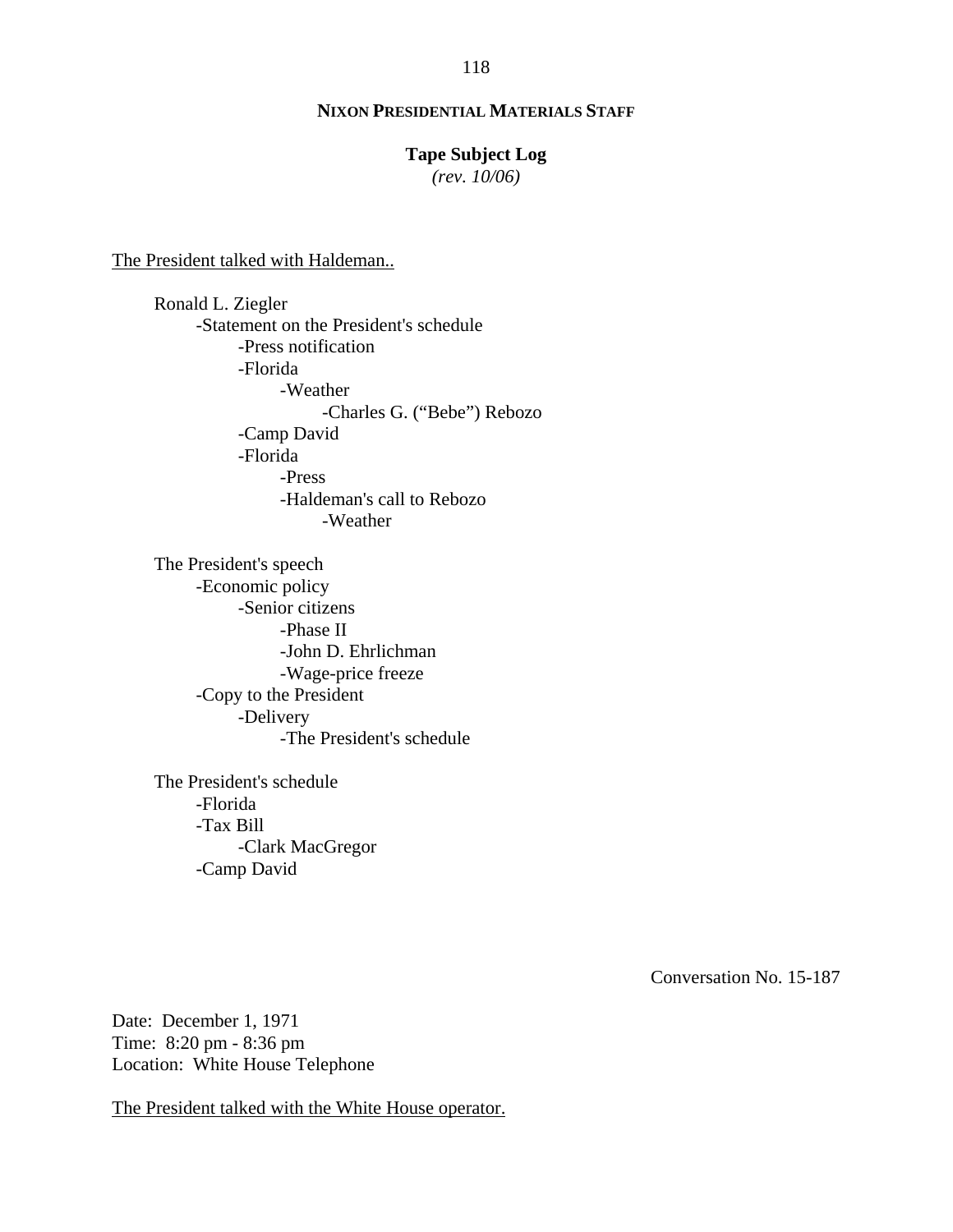### **Tape Subject Log**

*(rev. 10/06)*

Charles W. Colson

The President talked with Colson.

Stock market -Business reaction -Indexes -Volume of trading -International situation -Paul W. McCracken -Statements -Automobile companies -Wilbur D. Mills -View of state of economy -Tax Bill -Veto -Automobile companies -Henry E. Ford II -Call from McCracken -Auto sales

### Tax Bill

-Mills -Calls from public -House vote -Conference -Schedule -Robert J. Dole -Possible news conference -Campaign check-off provision -Presidential veto -George W. Romney -Statement -William P. Rogers -Speech -John A. Volpe -Elliot L. Richardson -William E. Timmons -Vote -Veto -Congressional special session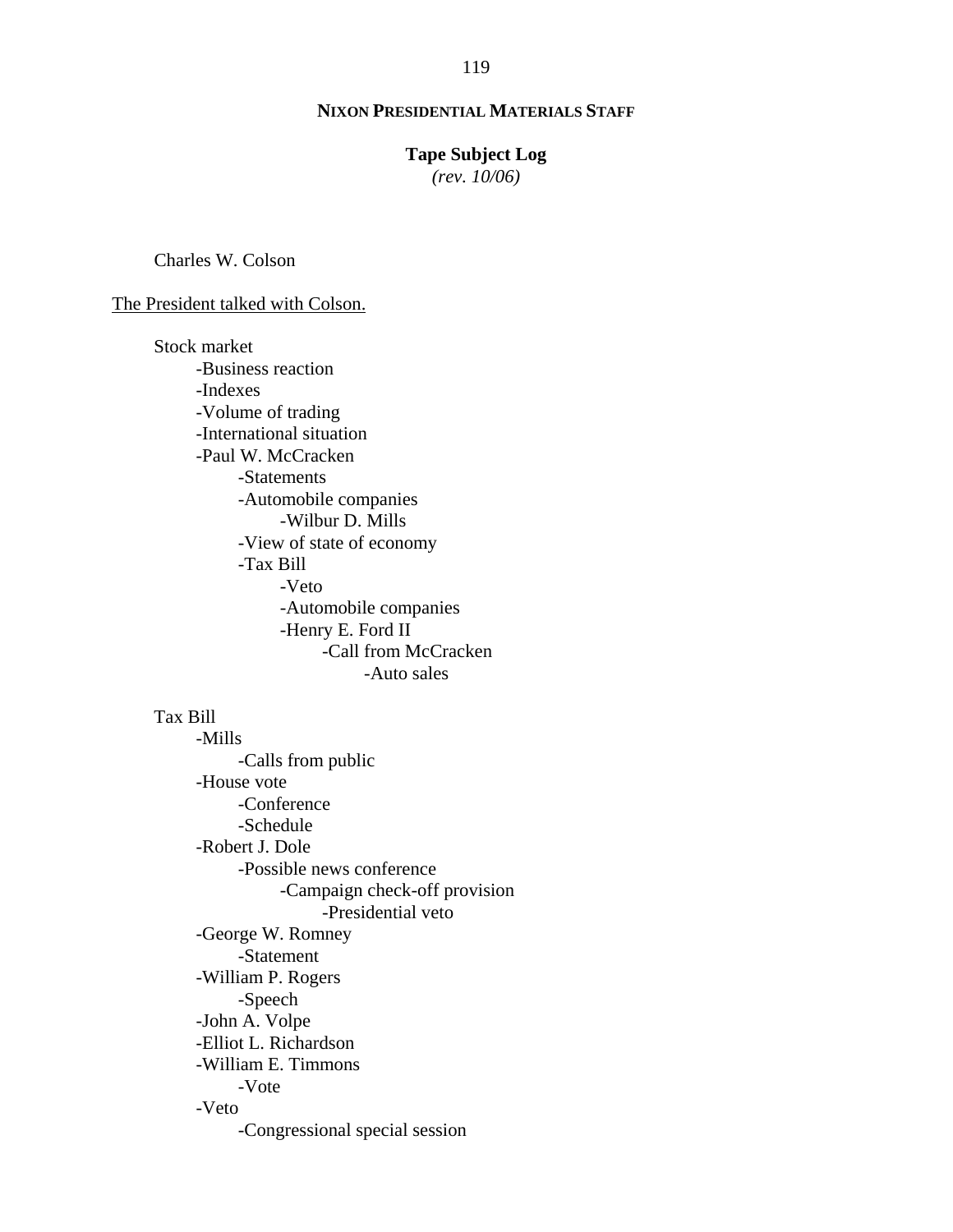# **NIXON PRESIDENTIAL MATERIALS STAFF**

### **Tape Subject Log**

*(rev. 10/06)*

Conv. No. 15-187 (cont.)

The President's speech to 1971 National 4-H Congress, 12/1 -Columbia Broadcasting System [CBS] -Television coverage -Audience reaction -Dan Rather -Audience -Reception Stock market -Long-term projection Economy -Orders for durable goods -Quarterly plant and equipment forecast -Conference Board survey -Poll -Chamber of Commerce -Business Council -Presidential appearance at meeting -Peter M. Flanigan -Retailers -Fred Lazarus, Jr. and Gordon M. Metcalf -Sears, Roebuck & Company -Christmas predictions -Possible meeting with the President -The President's forthcoming meeting with Golda Meir -Statements -Wholesale price and unemployment figures -McCracken's predictions -James D. Hodgson's predictions -Predictions -Consumer Price Index [CPI] Labor

-Frank E. Fitzsimmons invitation to State Dinner -Joseph A. Beirne's invitation to State Dinner -Statement on George Meany -Meany -Health -Continuation in position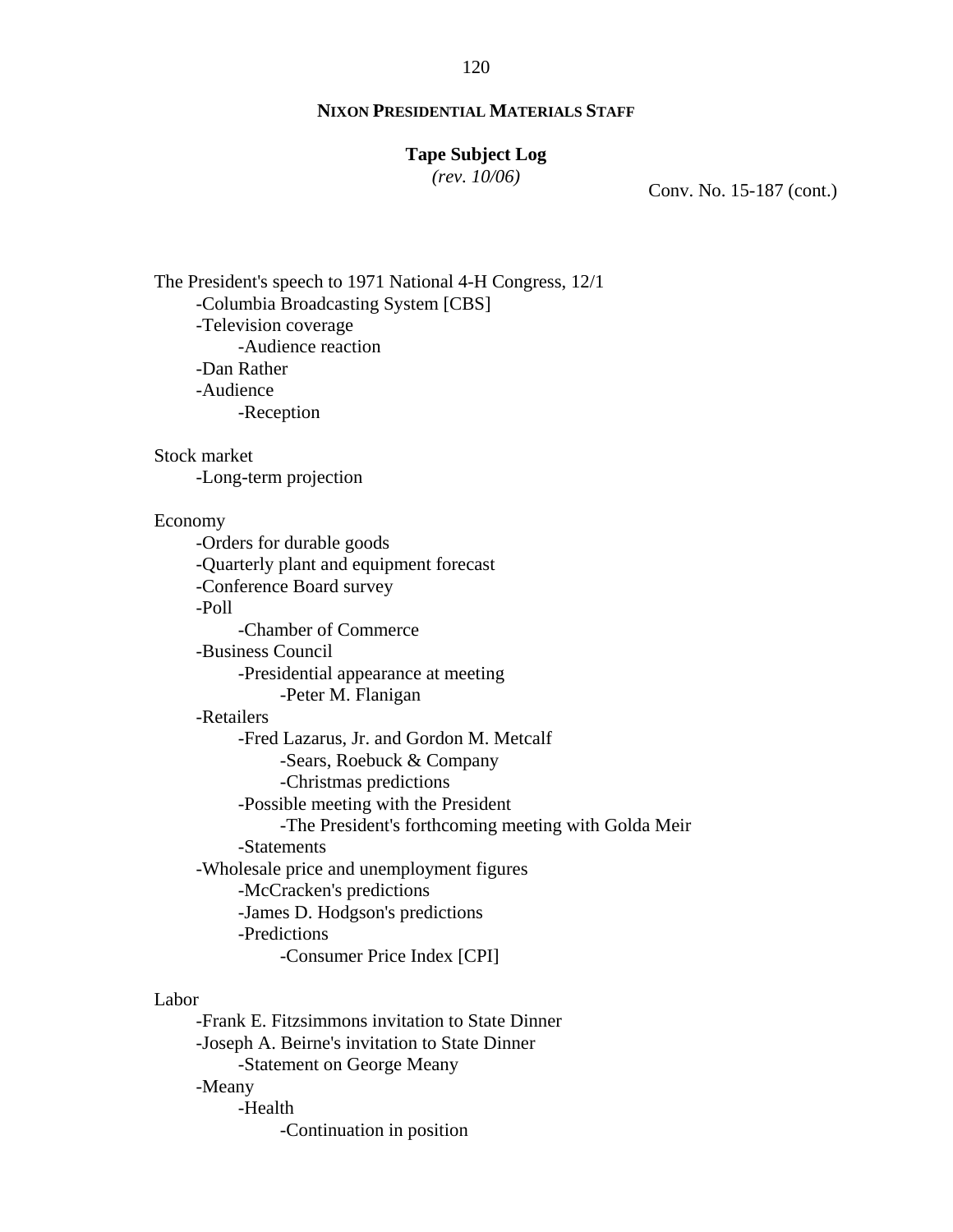### **Tape Subject Log**

*(rev. 10/06)*

Conv. No. 15-187 (cont.)

-Dr. Walter R. Tkach and William M. Lukash -Paul Hall -Possible takeover of Meany's job -The President's speech to American Federation of Labor-Congress of Industrial Organizations [AFL-CIO] convention -Public and labor response -Colson's conversation with Hodgson

#### Economy

-Albert E. Sindlinger poll -Colson's conversation with Sindlinger -Consumers -Colson's conversation with Louis P. Harris -Foreign policy issue -Gallup poll -Economic indicators

\*\*\*\*\*\*\*\*\*\*\*\*\*\*\*\*\*\*\*\*\*\*\*\*\*\*\*\*\*\*\*\*\*\*\*\*\*\*\*\*\*\*\*\*\*\*\*\*\*\*\*\*\*\*\*\*\*\*\*\*\*\*\*\*\*

BEGIN WITHDRAWN ITEM NO. 2 [Personal Returnable] [Duration: 1s ]

#### END WITHDRAWN ITEM NO. 2

\*\*\*\*\*\*\*\*\*\*\*\*\*\*\*\*\*\*\*\*\*\*\*\*\*\*\*\*\*\*\*\*\*\*\*\*\*\*\*\*\*\*\*\*\*\*\*\*\*\*\*\*\*\*\*\*\*\*\*\*\*\*\*\*\*

Conversation No. 15-188

Date: December 2, 1971 Time: Unknown between 7:40 am and 8:33 am Location: White House Telephone

The President talked with the White House operator.

Request for a call to Charles G. ("Bebe") Rebozo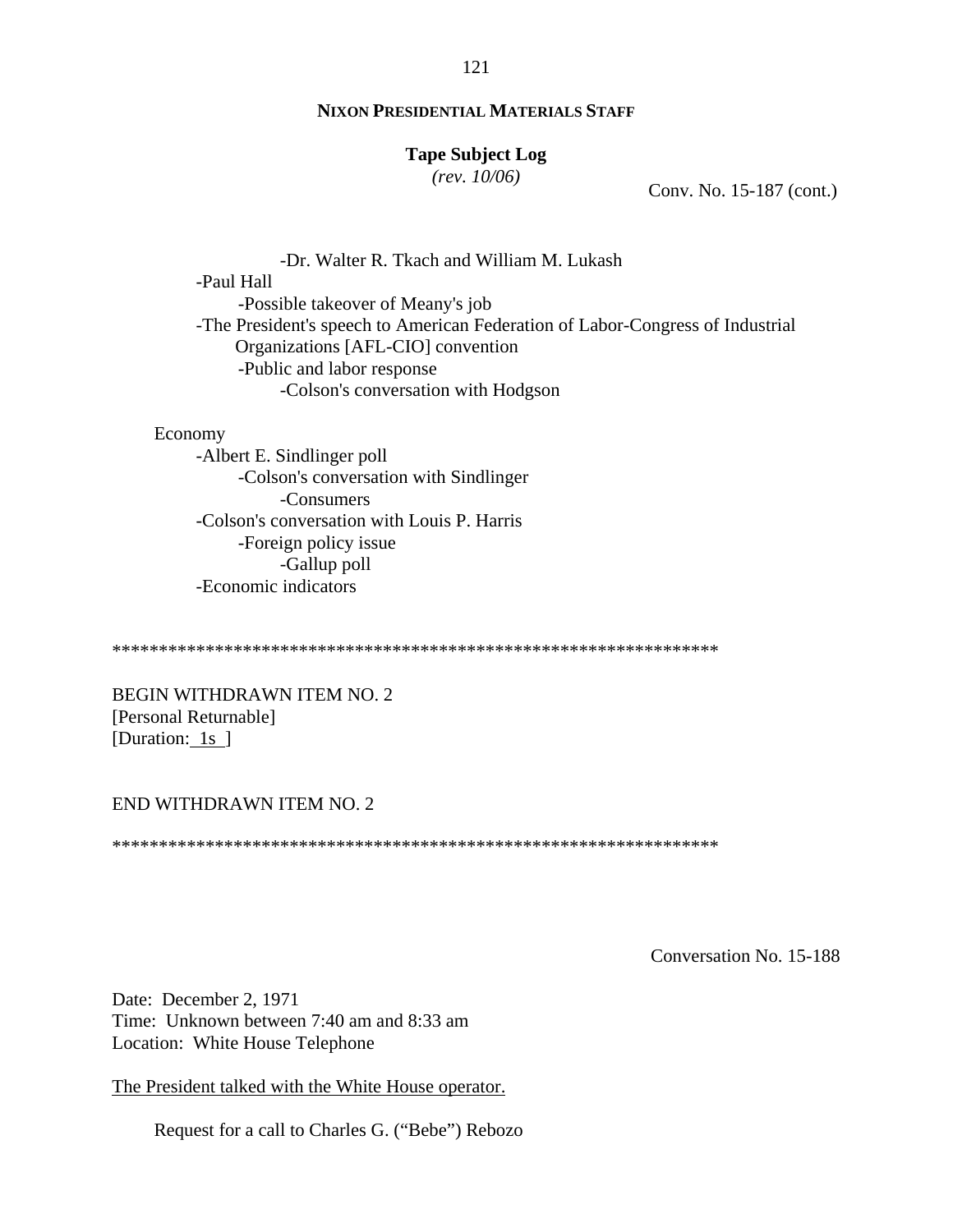# **Tape Subject Log** *(rev. 10/06)*

Conv. No. 15-187 (cont.)

Conversation No. 15-189

Date: December 2, 1971 Time: 8:33 am - 8:34 am Location: White House Telephone

The President talked with the White House operator.

Charles G. ("Bebe") Rebozo

The President talked with Rebozo.

\*\*\*\*\*\*\*\*\*\*\*\*\*\*\*\*\*\*\*\*\*\*\*\*\*\*\*\*\*\*\*\*\*\*\*\*\*\*\*\*\*\*\*\*\*\*\*\*\*\*\*\*\*\*\*\*\*\*\*\*\*\*\*\*\*

BEGIN WITHDRAWN ITEM NO. 1 [Personal Returnable] [Duration: 20s ]

# END WITHDRAWN ITEM NO. 1

\*\*\*\*\*\*\*\*\*\*\*\*\*\*\*\*\*\*\*\*\*\*\*\*\*\*\*\*\*\*\*\*\*\*\*\*\*\*\*\*\*\*\*\*\*\*\*\*\*\*\*\*\*\*\*\*\*\*\*\*\*\*\*\*\*

Conversation No. 15-190

Date: December 2, 1971 Time: Unknown between 8:34 am and 8:53 am Location: White House Telephone

The President talked with the White House operator.

Request for a call to John D. Ehrlichman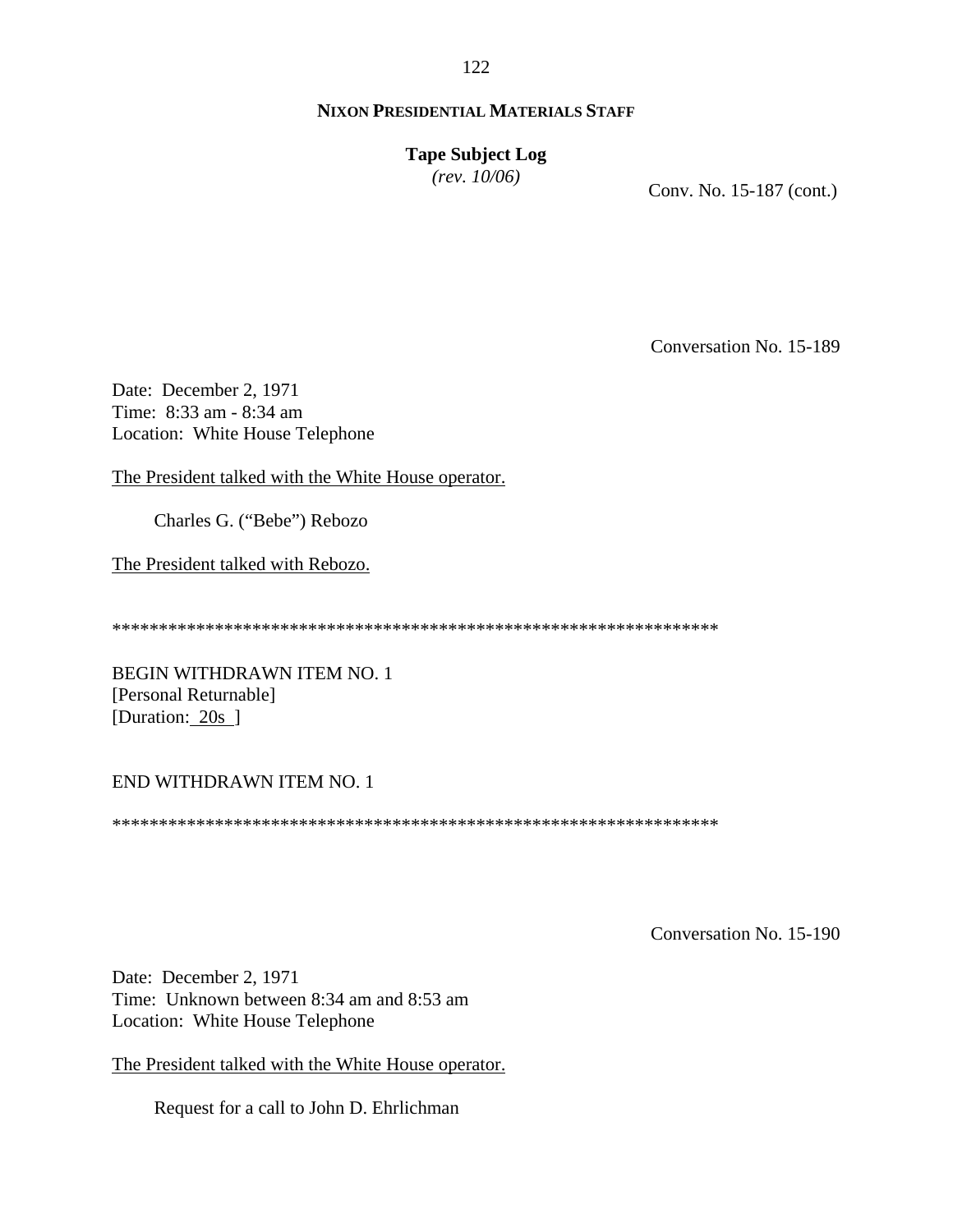**Tape Subject Log** *(rev. 10/06)*

Conversation No. 15-191

Date: December 2, 1971 Time: 8:53 am - 8:59 am Location: White House Telephone

The President talked with the White House operator.

John D. Ehrlichman

### The President talked with Ehrlichman.

The President's speech to delegates to the Second Decennial White House Conference on Aging, 12/2 -Provision on Medicare and prescription drugs -Leonard Garment -Arthur S. Flemming -White House commitment -Reference to subject -A memorandum to the President -Property tax section -Conference proposals -Medicare and prescription drugs -House Resolution 1 -Budget directive -Flemming -Domestic Council member -Domestic Council -Budget difficulties -Draft of new paragraph -Return call from Ehrlichman

123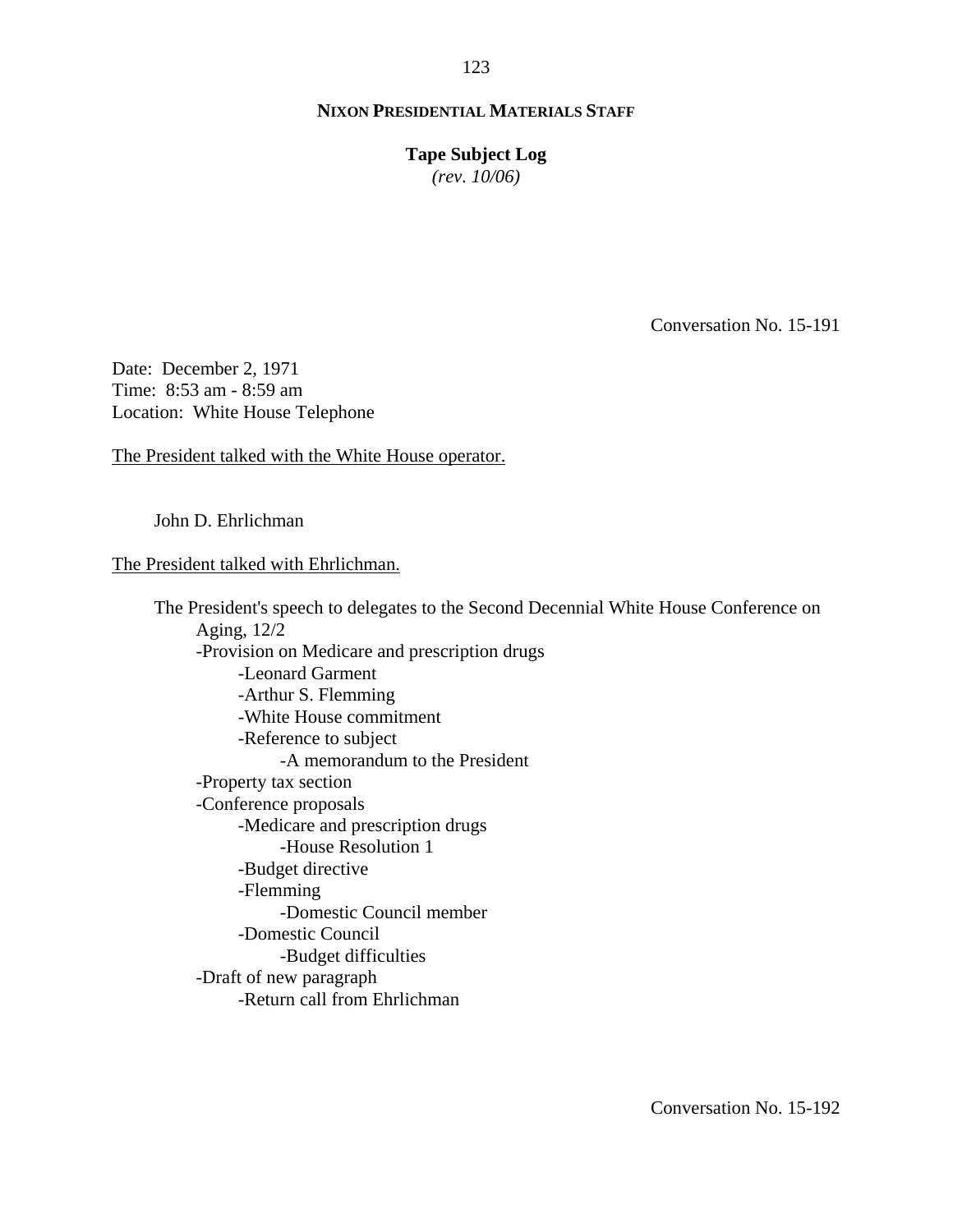### **Tape Subject Log**

*(rev. 10/06)*

Date: December 2, 1971 Time: 9:09 am - 9:10 am Location: White House Telephone

The President talked with the White House operator.

Charles G. ("Bebe") Rebozo

Rebozo talked with the President.

\*\*\*\*\*\*\*\*\*\*\*\*\*\*\*\*\*\*\*\*\*\*\*\*\*\*\*\*\*\*\*\*\*\*\*\*\*\*\*\*\*\*\*\*\*\*\*\*\*\*\*\*\*\*\*\*\*\*\*\*\*\*\*\*\*

BEGIN WITHDRAWN ITEM NO. 1 [Personal Returnable] [Duration: 55s ]

END WITHDRAWN ITEM NO. 1

\*\*\*\*\*\*\*\*\*\*\*\*\*\*\*\*\*\*\*\*\*\*\*\*\*\*\*\*\*\*\*\*\*\*\*\*\*\*\*\*\*\*\*\*\*\*\*\*\*\*\*\*\*\*\*\*\*\*\*\*\*\*\*\*\*

Conversation No. 15-193

Date: December 2, 1971 Time: 9:25 am - 9:31 am Location: White House Telephone

The President talked with the White House operator.

John D. Ehrlichman

Ehrlichman talked with the President.

The President's speech to Second Decennial White House Conference on Aging, 12/2 -Draft

-Resolutions of the conference

-Medicare coverage of prescription drugs

-Income floor acceleration rate under House Resolution [H R] 1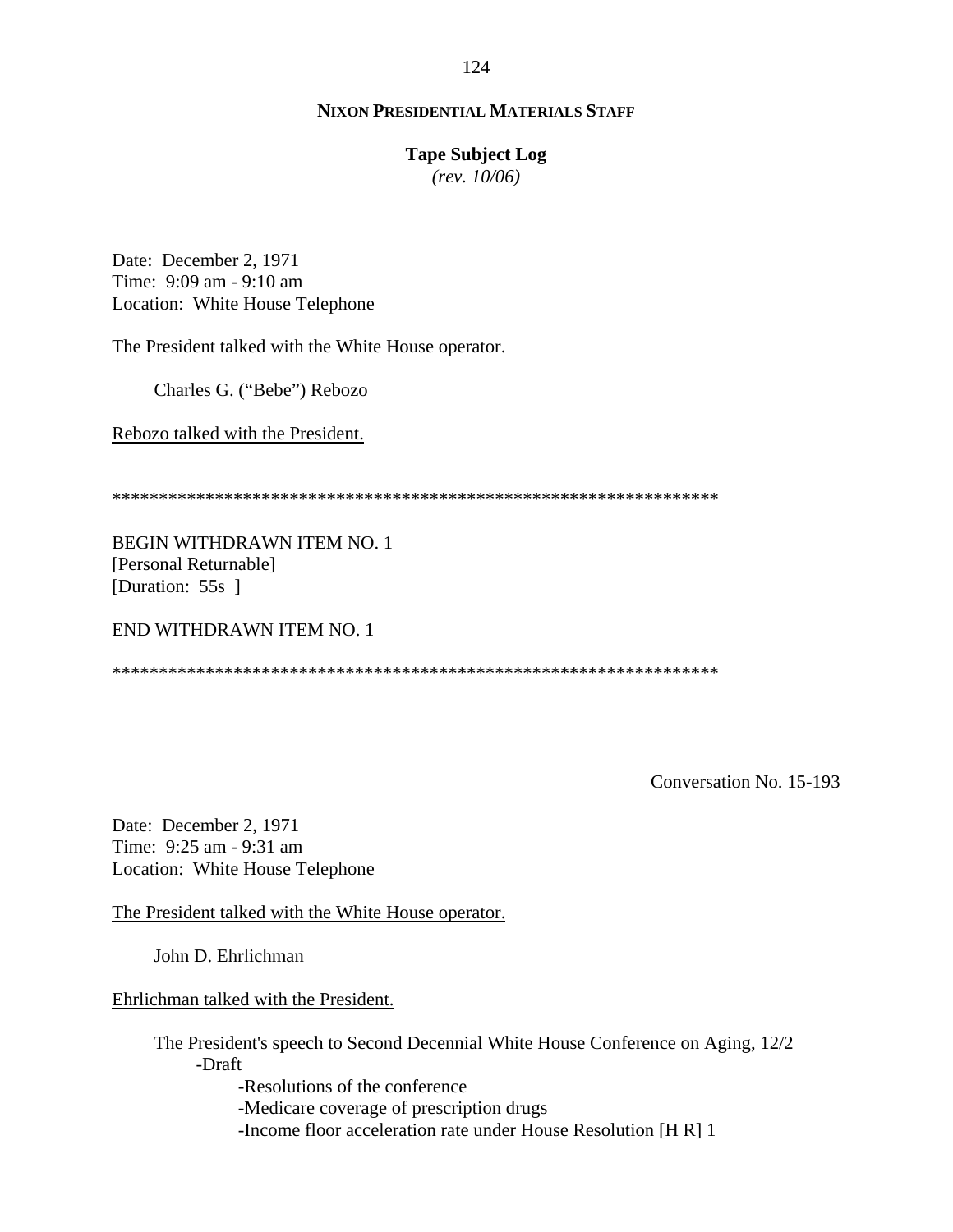### **Tape Subject Log**

*(rev. 10/06)*

-Budget problems -Domestic Council -Arthur S. Flemming -Typing

Conversation No. 15-194

Date: December 2, 1971 Time: Unknown between 9:31 am and 9:32 am Location: White House Telephone

The President talked with the White House operator.

Request for a call to H. R. ("Bob") Haldeman

Conversation No. 15-195

Date: December 2, 1971 Time: 9:32 am - 9:38 am Location: White House Telephone

The President talked with the White House operator.

H. R. ("Bob") Haldeman

The President talked with Haldeman.

Tax Bill -The President's trip to Florida -Congressional activities -Clark MacGregor -Campaign check-off provision -Conferees -Acceptance -Wilbur D. Mills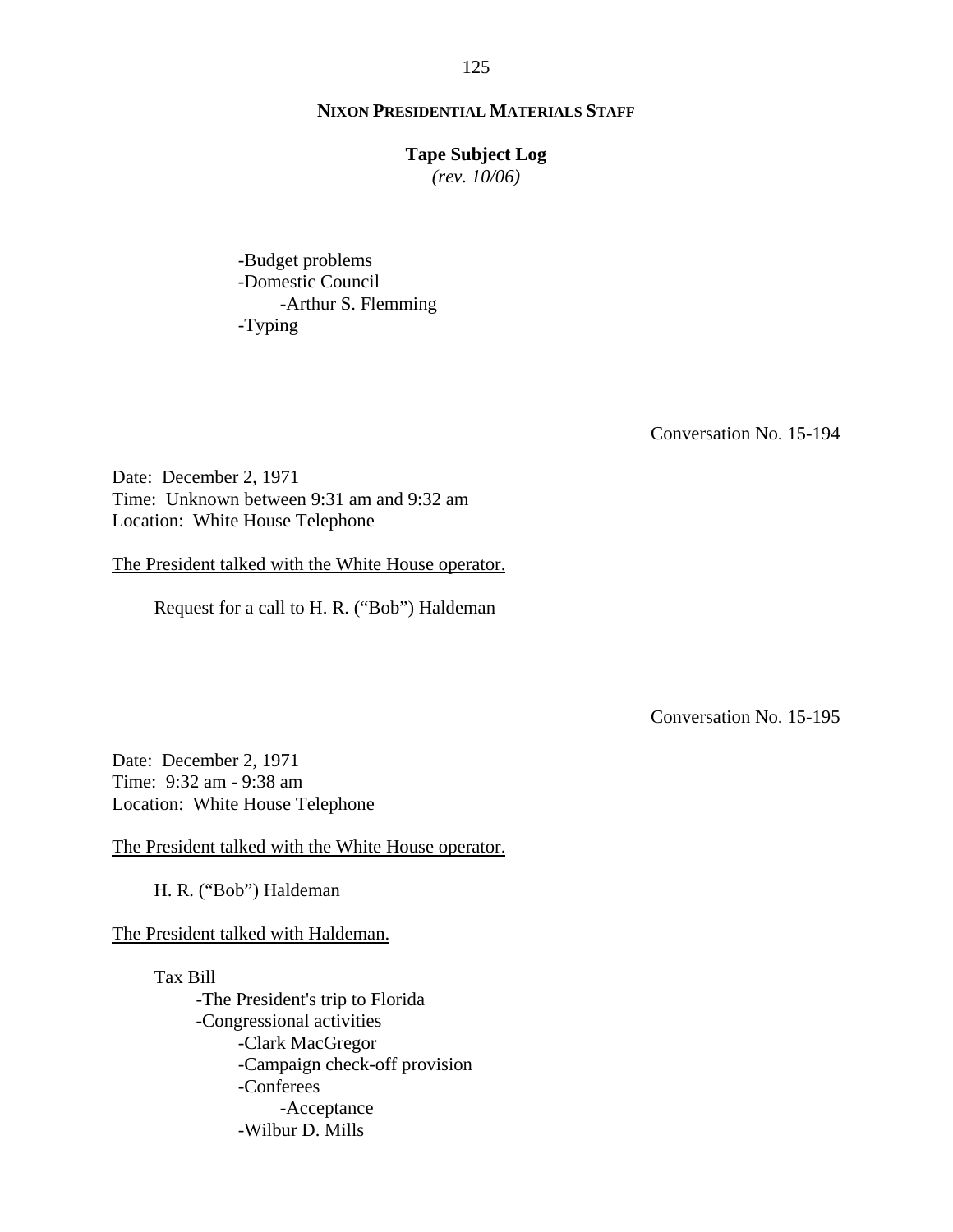### **Tape Subject Log**

*(rev. 10/06)*

-Lawrence F. O'Brien -Conference papers -Senate -Rejection in House -House vote -George Meany -Support -Health

### Congress

-William P. Rogers -Foreign aid conference -Office of Economic Opportunity [OEO] conference report -Probable defeat of Tax Bill in House -Allen J. Ellender -India-Pakistan conflict

The President's Florida trip -Charles G. ("Bebe") Rebozo's conversations with Haldeman and the President -Weather

Check-off provision legislation -Possible statement by the President -Gerald R. Ford -Taxpayer expense -MacGregor -Haldeman's return call

Conversation No. 15-196

Date: December 2, 1971 Time: 9:45 am - 9:59 am Location: White House Telephone

The President talked with the White House operator.

H. R. ("Bob") Haldeman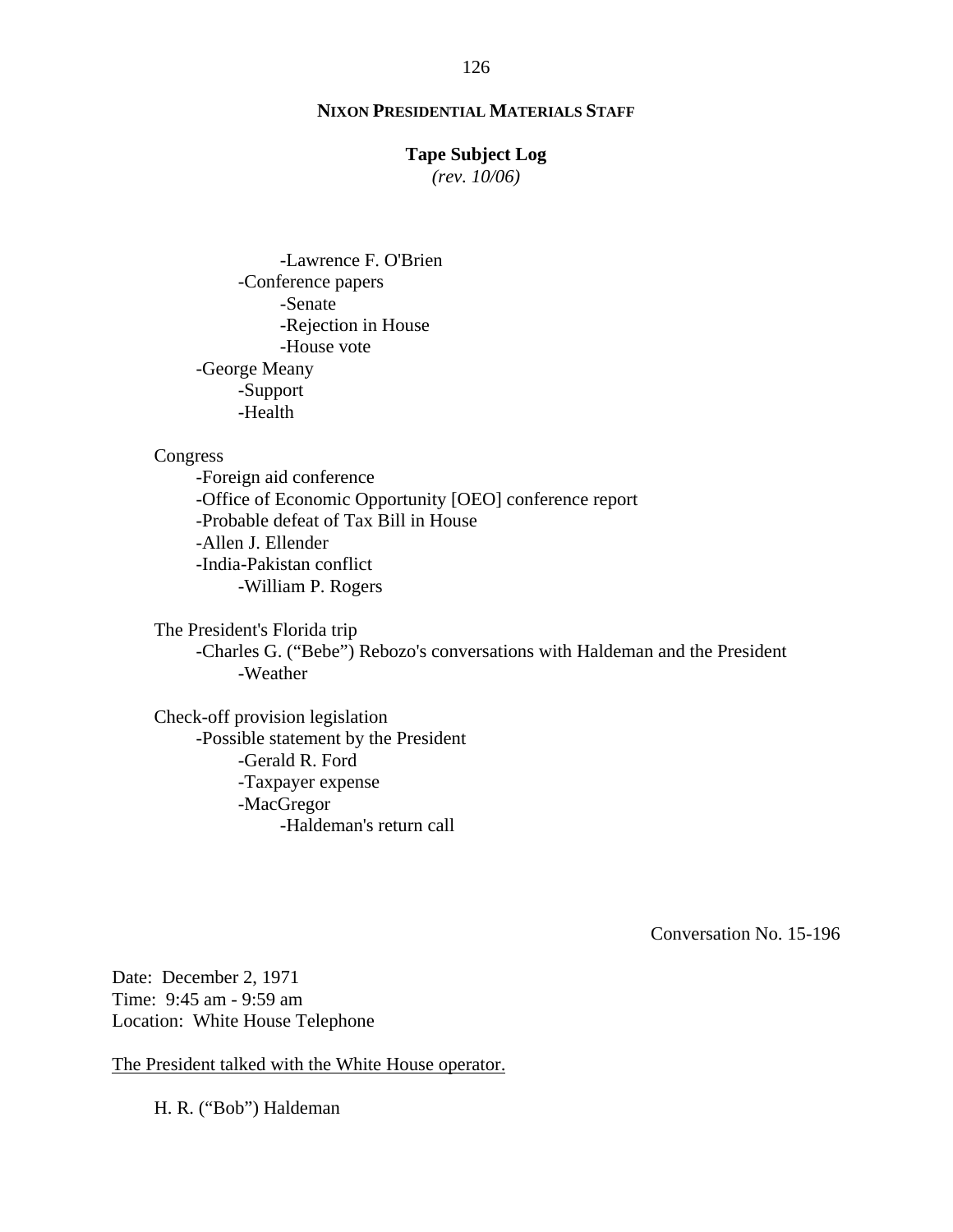# **Tape Subject Log**

*(rev. 10/06)*

Conv. No. 15-196 (cont.)

#### Haldeman talked with the President.

Tax Bill -Campaign check-off provision -Statement by the President -Clark MacGregor The President's trip to Florida -Schedule -Ronald L. Ziegler -Budget meetings Speechwriting staff -Raymond K. Price, Jr. -Conversation with Haldeman -Strengthening staff -Speech on aging -Style of writing -The President's speaking style -Writing of presidential statements -Writing of speeches -Patrick J. Buchanan -Price -Outlook on style -Use of speech drafts done by the President -John N. Mitchell -Price -[Richard A.?] Moore -William L. Safire -Moore -Relations with Price -Safire -Style -Price -Duties -Speech on aging -Speech to 4-H conference -Robert H. Finch -Charles W. Colson's office -James W. McLane and Kenneth S. Rietz[?] -John K. Andrews, Jr.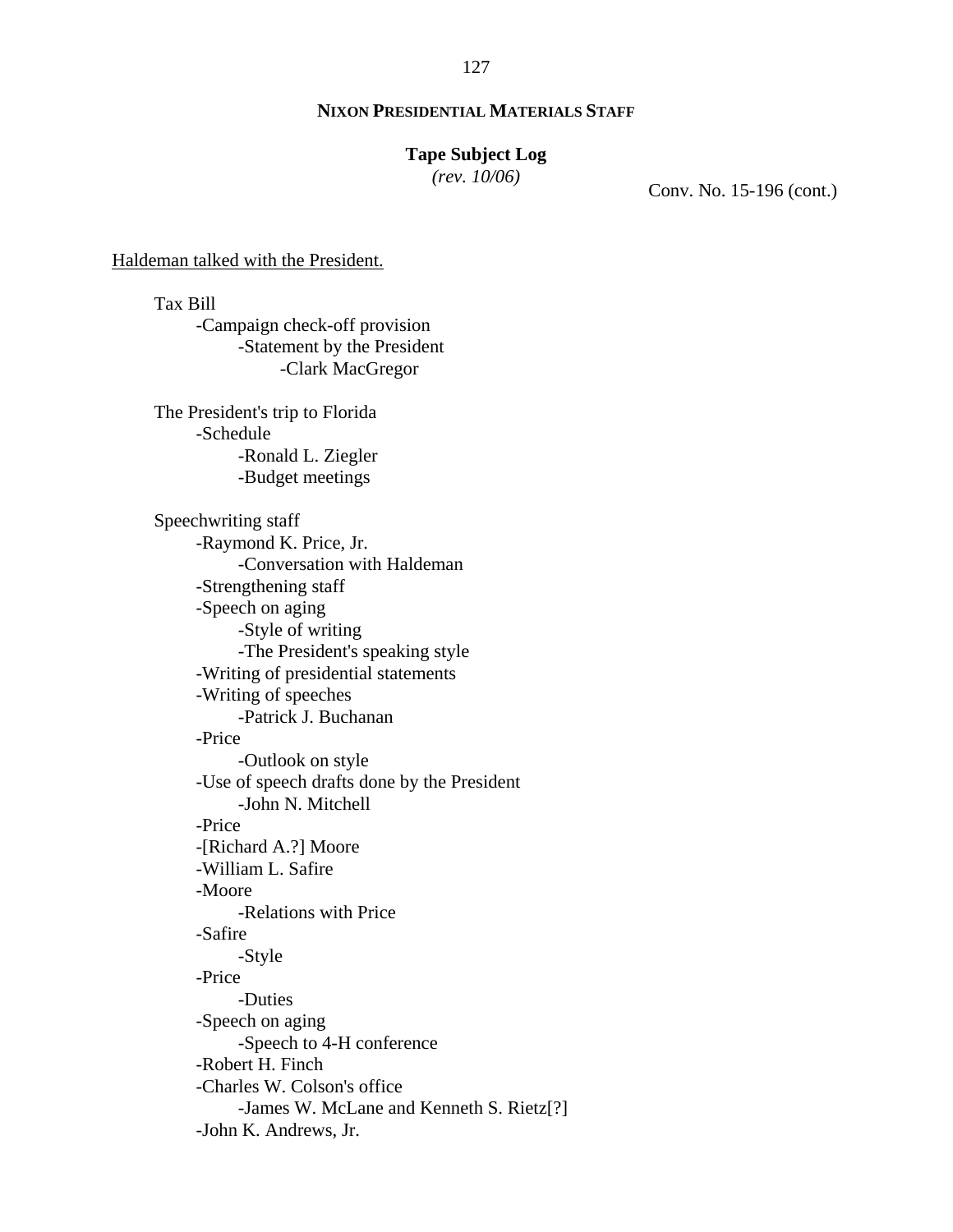# **Tape Subject Log**

*(rev. 10/06)*

Conv. No. 15-196 (cont.)

-First Family duties -Compared with Dwight D. Eisenhower's writers -Price -Leonard Garment and Moore -Consultation quality

Tax Bill

-Statement by the President -MacGregor

Campaign Reform Act -Section 315 -Status -Lyndon B. Johnson -Debate of candidates -John F. Kennedy and Johnson -Robert F. Kennedy The President's speech to 4-H conference, 12/1 -News coverage -Television compared to writing press -Columbia Broadcasting System [CBS] -Price -Audience reaction -Quotes

Conversation No. 15-197

Date: December 2, 1971 Time: Unknown between 11:31 am and 12:15 pm Location: White House Telephone

The President talked with the White House operator.

[See also Conversation No. 628-3]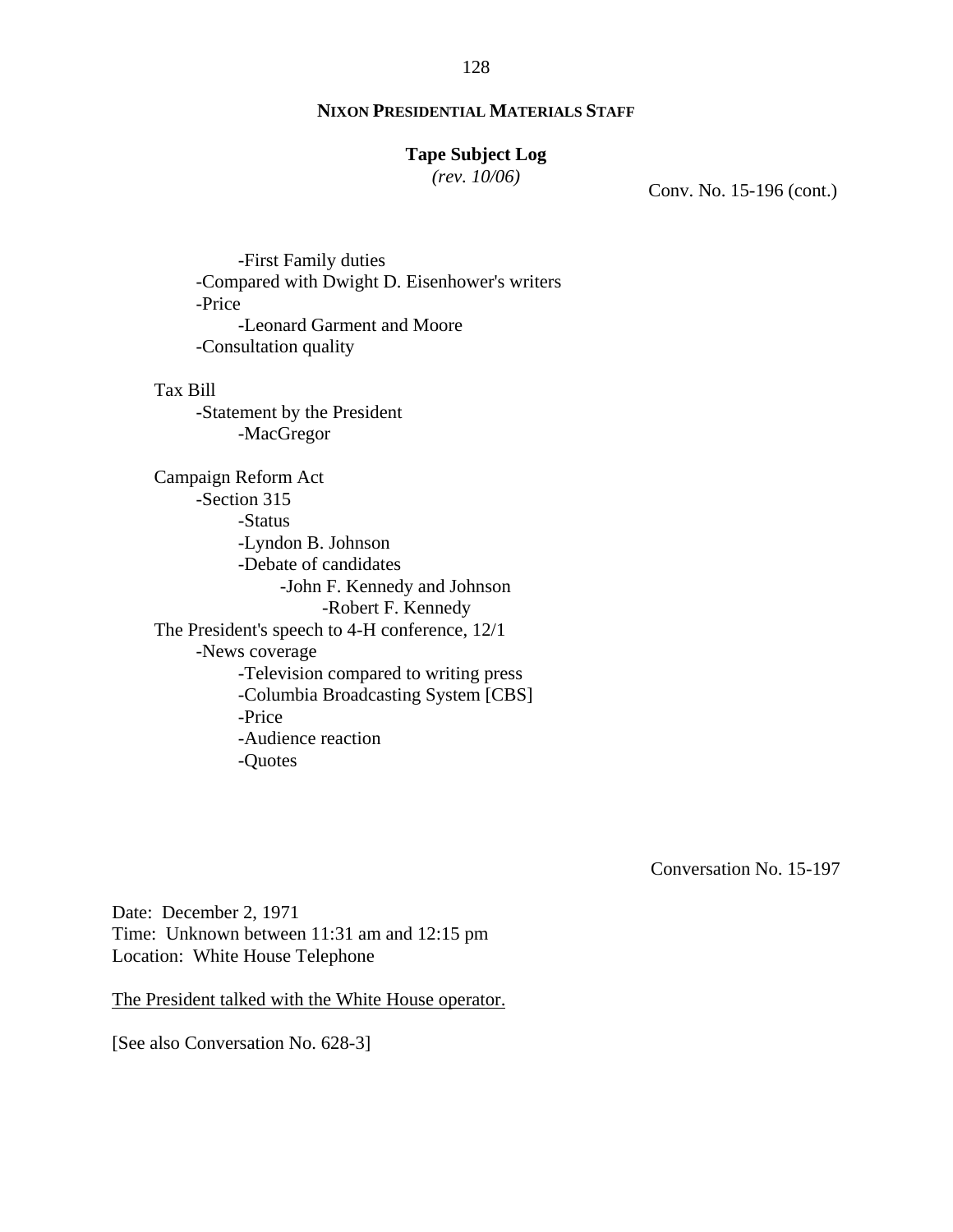# **Tape Subject Log**

*(rev. 10/06)*

Request for a call to Wallace F. Bennett -Bennett's location -Phone number -Surgery

Conversation No. 15-198

Date: December 2, 1971 Time: 12:15 pm - 12:17 pm Location: White House Telephone

The President talked with the White House operator.

 Wallace F. Bennett -Surgery -Frances (Grant) Bennett

The President talked with Frances Bennett.

[See also Conversation No. 628-4]

Wallace Bennett -Health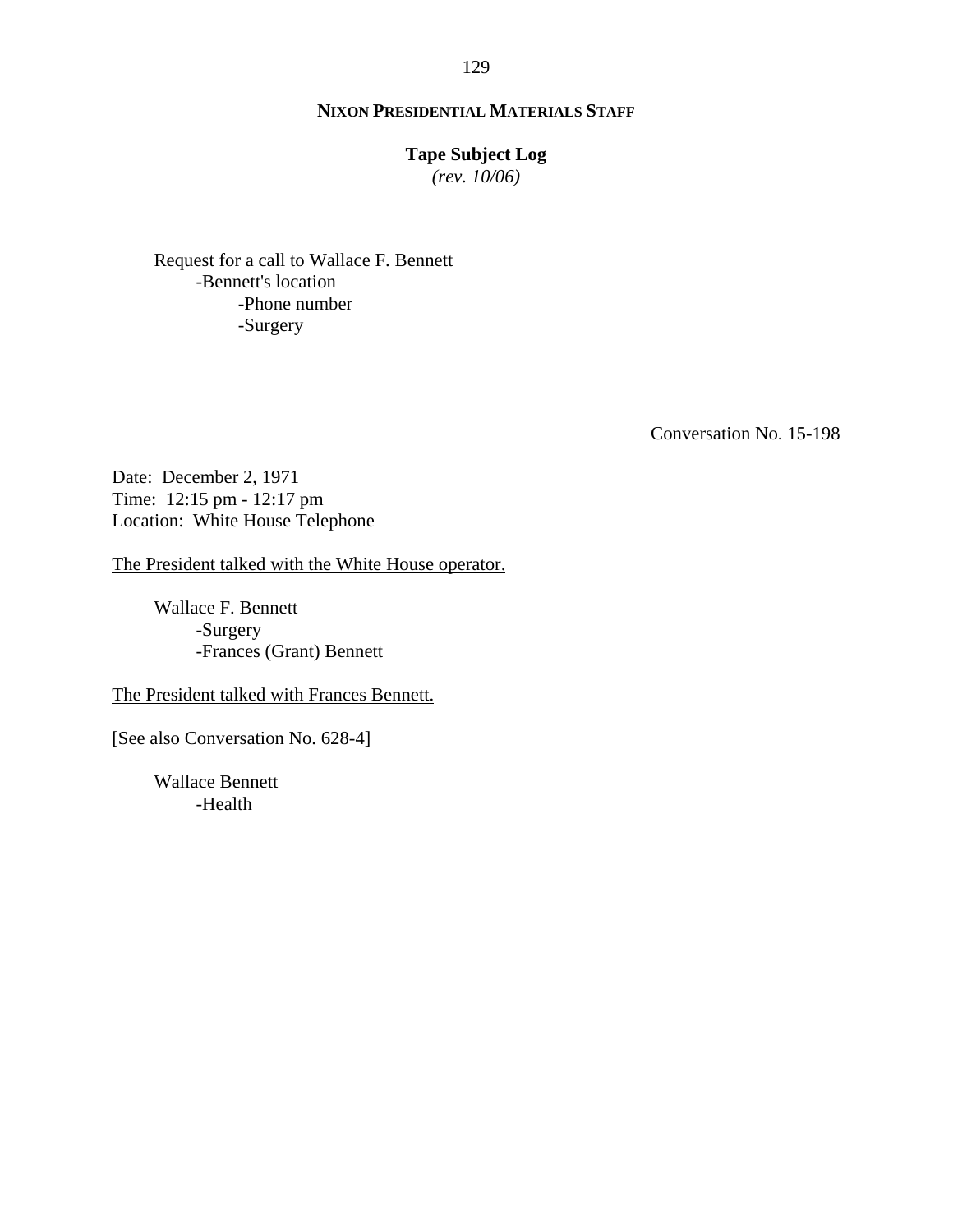### **Tape Subject Log**

*(rev. 10/06)*

Conversation No. 15-199

Date: December 2, 1971 Time: Unknown between 1:50 pm and 2:07 pm Location: White House Telephone

The President talked with the White House operator.

[See also Conversation No. 628-8A]

Request for a call to Tricia Nixon Cox

Conversation No. 15-200

Date: December 2, 1971 Time: Unknown between 1:50 pm and 2:07 pm Location: White House Telephone

The White House operator talked with the President.

[See also Conversation No. 628-8B]

Tricia Nixon Cox -Location -Message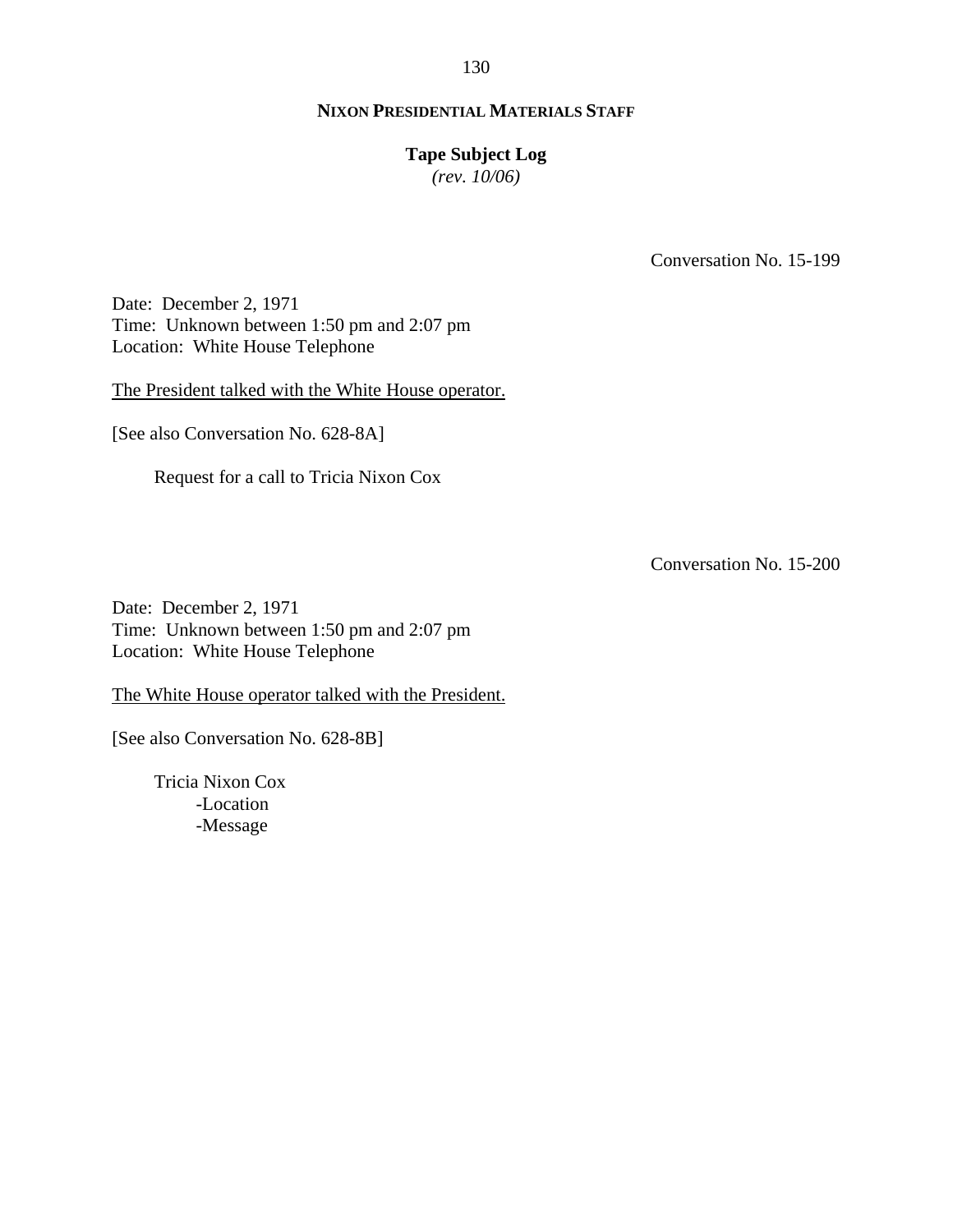### **Tape Subject Log**

*(rev. 10/06)*

Conversation No. 15-201

Date: December 2, 1971 Time: Unknown between 1:50 pm and 2:07 pm Location: White House Telephone

The President talked with the White House operator.

[See also Conversation No. 628-9]

Request for a call to Charles W. Colson

Conversation No. 15-202

Date: December 2, 1971 Time: 2:07 pm - 2:19 pm Location: White House Telephone

The President talked with Charles W. Colson.

[See also Conversation No. 628-11]

The President's schedule -Florida trip -Meeting with Golda Meir -George Meany -Health

Unemployment statistics -Increase -James D. Hodgson -Paul W. McCracken -Reaction -Actual compared with seasonal figures

Wholesale statistics -Release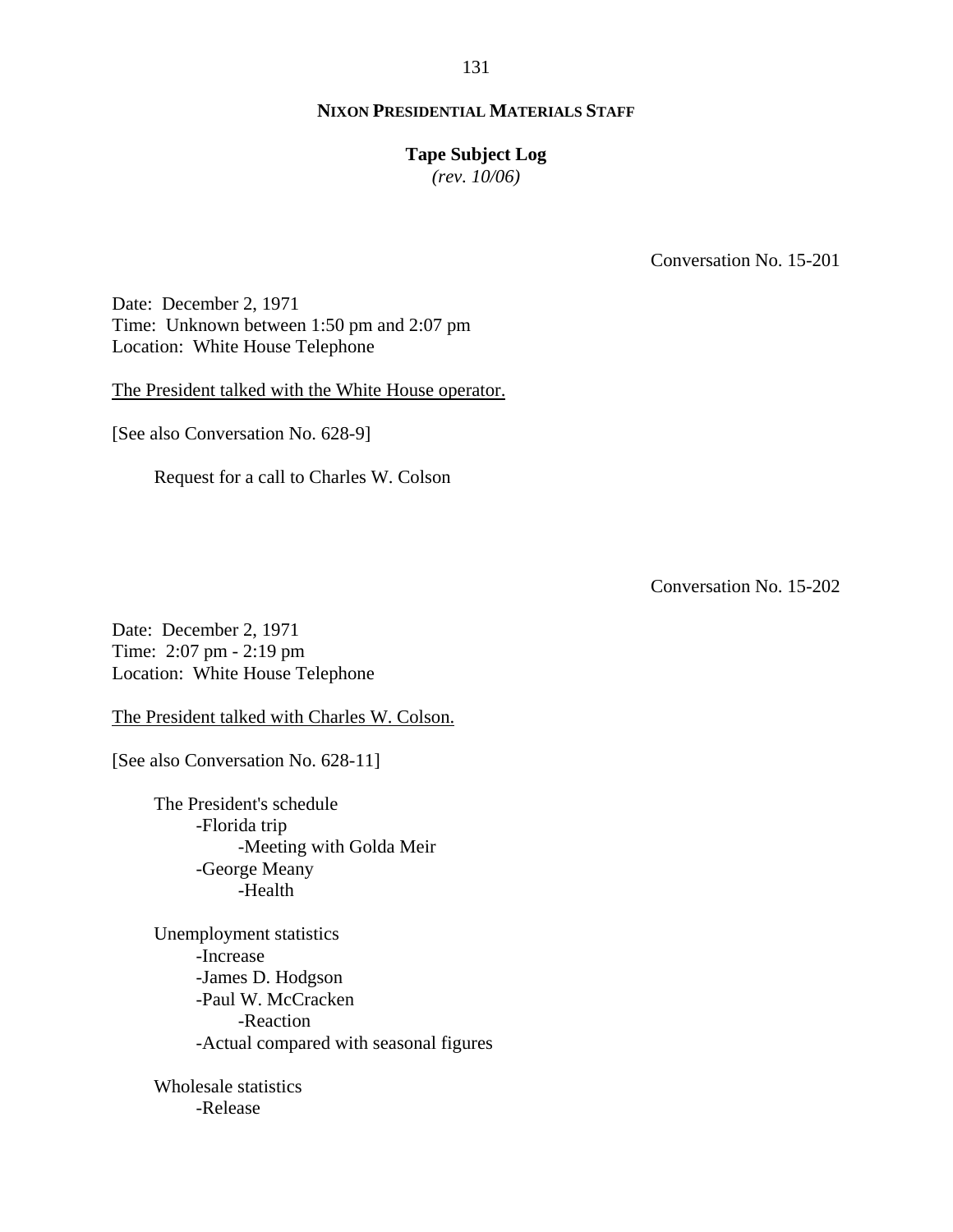# **Tape Subject Log**

*(rev. 10/06)*

Unemployment figures -Lawrence F. O'Brien -Prepared Hodgson statement -Congress -Campaign check-off -Drop -Geoffrey H. Moore -Possible reassignment -John B. Connally -Department of Treasury -Memo from Colson and Frederic V. Malek -Council of Economic Advisors [CEA] -Leon Greenberg[?] -Moore -Herbert G. Stein -Peter G. Peterson -Bureau of Labor Statistics [BLS] -Reporting technique -Impact Quarterly plant and equipment statistics -Harold C. Passer statement Grain shipment -Earl L. Butz Campaign check-off -Wilbur D. Mills -Clark MacGregor -Veto -Conference report -Senate reaction -Candidates -Mills -Unavailability -Veto -Proposed message